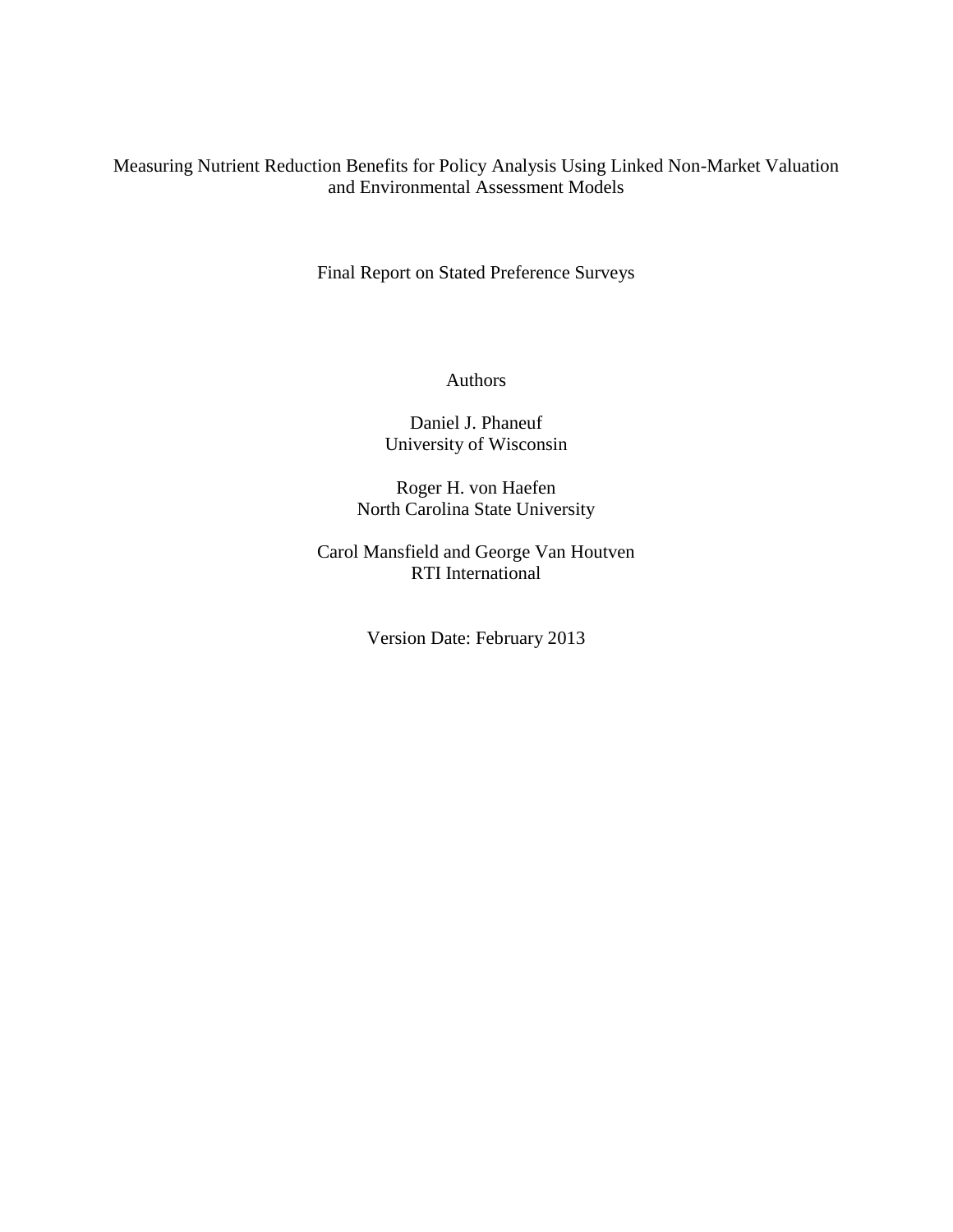#### ACKNOWLEDGMENTS

This project was funded by Grant #X7-83381001-0 from the U.S. Environmental Protection Agency, Office of Water. Information contained in this report represents the opinion of the authors and does not necessarily represent the views and policies of the Agency.

The authors of this report would like to thank a number of people for their contributions to the work presented in this report. First, we acknowledge research team members Dr. Ken Reckhow and Dr. Melissa Kenney for their contributions to the survey design and analysis that we discuss here. Dr. Kevin Boyle and Dr. John Whitehead served as peer reviewers for the survey instrument and provided valuable advice on the design. Ross Loomis, from RTI International, helped with the analysis and development of the spreadsheet tool discussed in the report. We also thank Dr. F. Reed Johnson, also from RTI International, for assistance in the experimental design aspect of the survey. Finally, we would like to thank James Glover and Emily Hollingsworth, from the South Carolina Department of Health and Environmental Control, for their help in developing the survey instrument.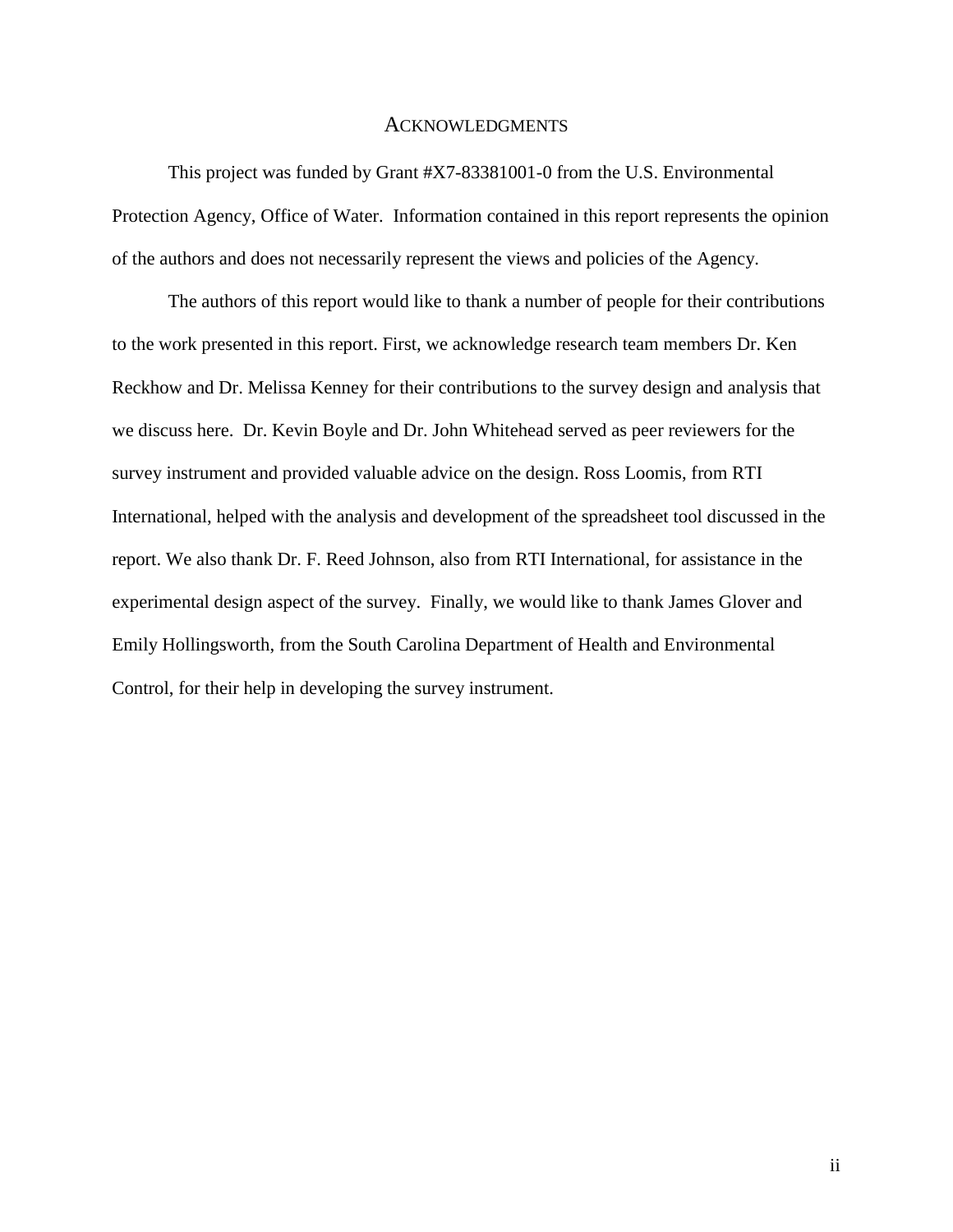#### ABSTRACT

This document summarizes the economic modeling component of the project *Measuring Nutrient Reduction Benefits for Policy Analysis Using Linked Non-Market Valuation and Environmental Assessment Models*. The project's overall objective is to provide an integrated protocol that will assist state water quality managers in one aspect of their efforts to set numeric ambient nutrient pollution standards for surface water. The specific focus is on measuring the dollar-denominated benefits of nutrient reductions as they pertain to recreation and aesthetic services. To accomplish this task, a mechanism is needed that links measured nutrient pollution (e.g., ambient nitrogen, phosphorous) to a qualitative ranking of water quality, which can then be tied to an economic model of valuation. In this technical document we describe module 2 in our project, which centers on (a) designing and fielding a survey that uses stated preference methods to value water quality attributes, and (b) estimating economic models that take as inputs the predictions from our water quality model (constructed in module 1) and produce willingness to pay estimates of quality changes. We provide detailed descriptions of how water quality was described to survey respondents, how we designed choice experiment and contingent valuation method questions, and how our Internet-based sample was drawn. We also provide a full analysis of the data and present the main models we use for policy analysis. A case study is also included that draws together all aspects of the project.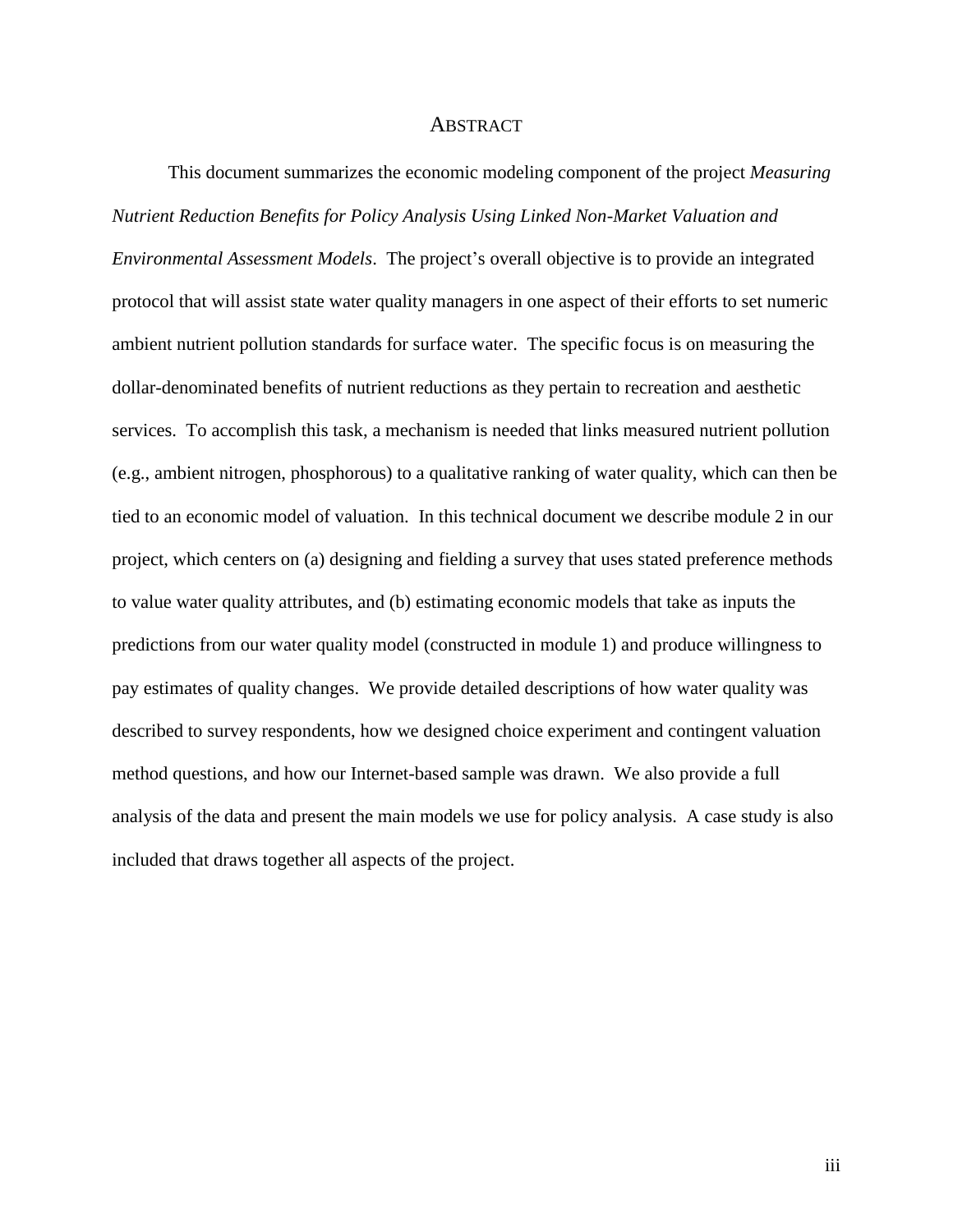| 1.         |                              |  |  |  |  |
|------------|------------------------------|--|--|--|--|
| 2.         |                              |  |  |  |  |
| 3.         |                              |  |  |  |  |
| 3.1        |                              |  |  |  |  |
| 3.2        |                              |  |  |  |  |
| 3.3        |                              |  |  |  |  |
| 3.4        |                              |  |  |  |  |
| 3.5        |                              |  |  |  |  |
| 3.6        |                              |  |  |  |  |
| 4.         |                              |  |  |  |  |
| 4.1        |                              |  |  |  |  |
| 4.2        |                              |  |  |  |  |
| 4.3        |                              |  |  |  |  |
|            |                              |  |  |  |  |
| 5.1        |                              |  |  |  |  |
| 5.2        |                              |  |  |  |  |
| 6.         |                              |  |  |  |  |
| 7.         |                              |  |  |  |  |
| 8.         |                              |  |  |  |  |
| Appendices |                              |  |  |  |  |
| $A$ :      | <b>Survey Instrument</b>     |  |  |  |  |
| B:         | <b>Lake Lists</b>            |  |  |  |  |
| C:         | <b>Focus Group Materials</b> |  |  |  |  |

D: Peer Review Reports

Stata Do-File

 $F:$ 

E: Water Quality Benefits Spreadsheet User Manual

# **CONTENTS**

 $iv$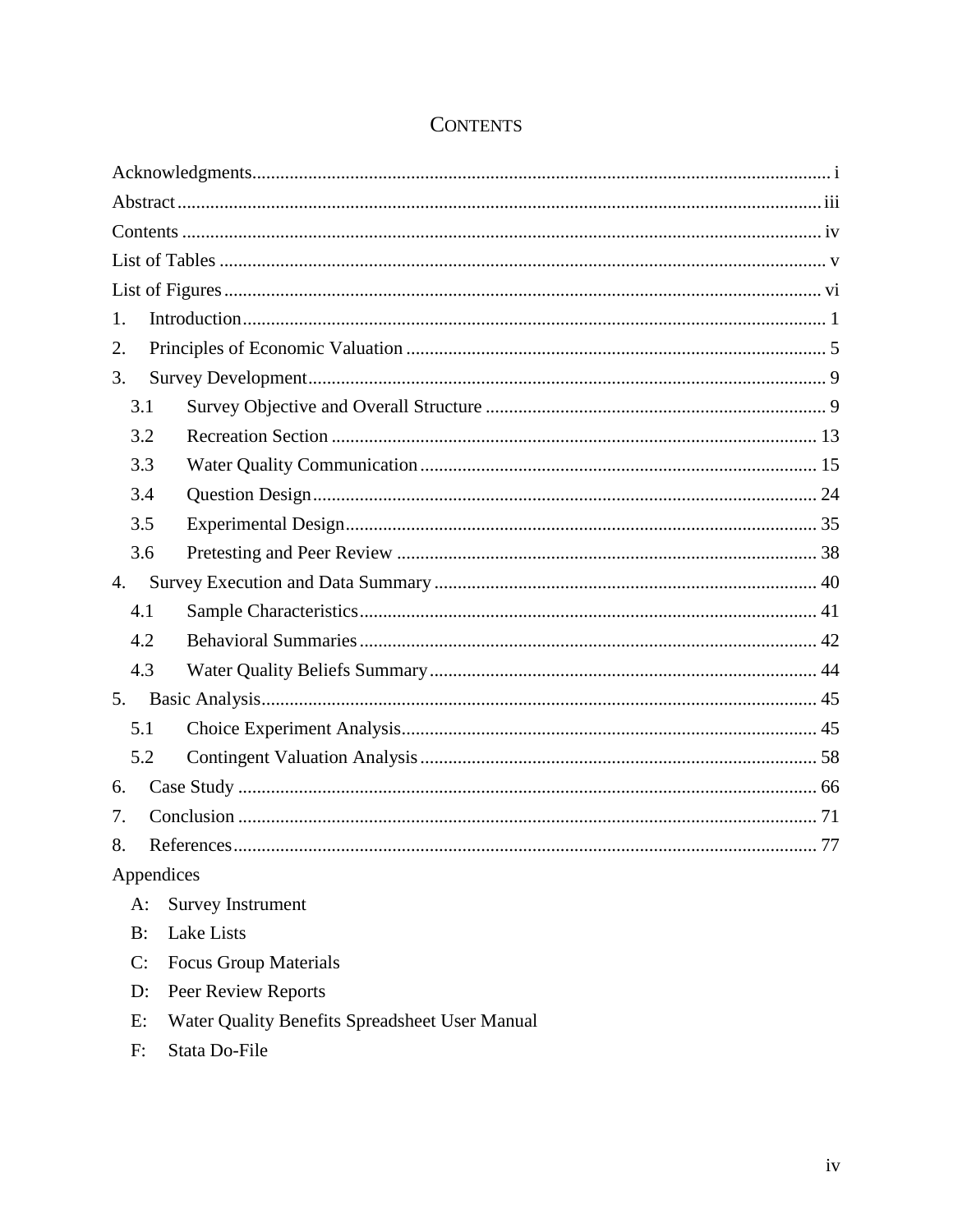# LIST OF TABLES

| 1.  |                                                                                   |  |
|-----|-----------------------------------------------------------------------------------|--|
| 2.  |                                                                                   |  |
| 3.  |                                                                                   |  |
| 4.  | Distribution of Lake Water Quality Levels for the CV Question for Baseline and    |  |
| 5.  |                                                                                   |  |
| 6.  |                                                                                   |  |
| 7.  | Activity Summaries for Actual Trips and Activity Selected for SP Questions 43     |  |
| 8.  |                                                                                   |  |
| 9.  |                                                                                   |  |
| 10. | Conditional Logit Results by Main Activity and Type of Group, Parameter           |  |
| 11. | Conditional Logit Estimates Using Variable Price under Different Specifications   |  |
| 12. | Conditional Logit Policy Estimates with Z-Statistics for Choice Experiment Data56 |  |
| 13. |                                                                                   |  |
| 14. |                                                                                   |  |
| 15. |                                                                                   |  |
| 16. | Predicted Baseline and Counterfactual Probabilities for Each Eutrophication       |  |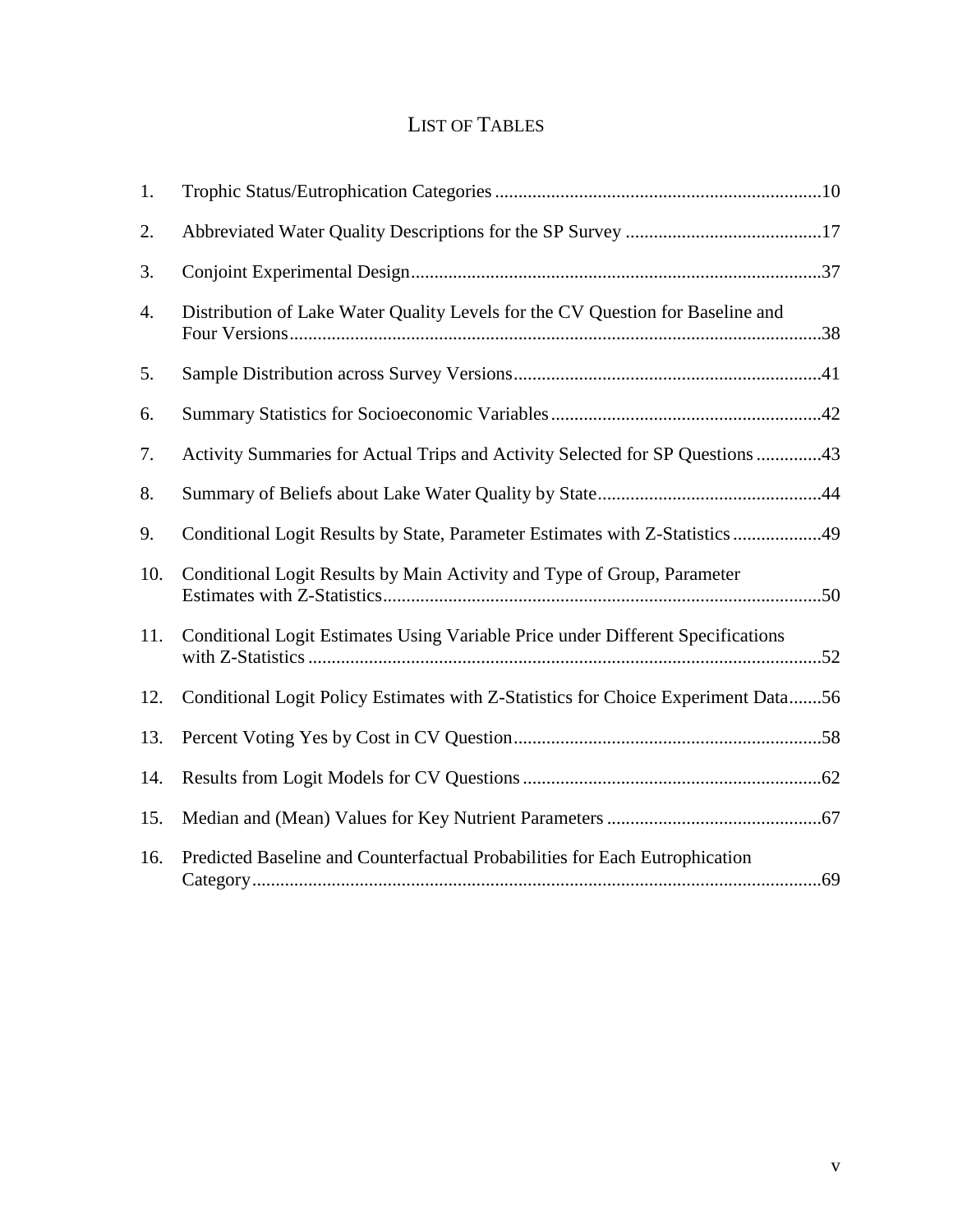# LIST OF FIGURES

| 2. |  |
|----|--|
| 3. |  |
| 4. |  |
| 5. |  |
| 6. |  |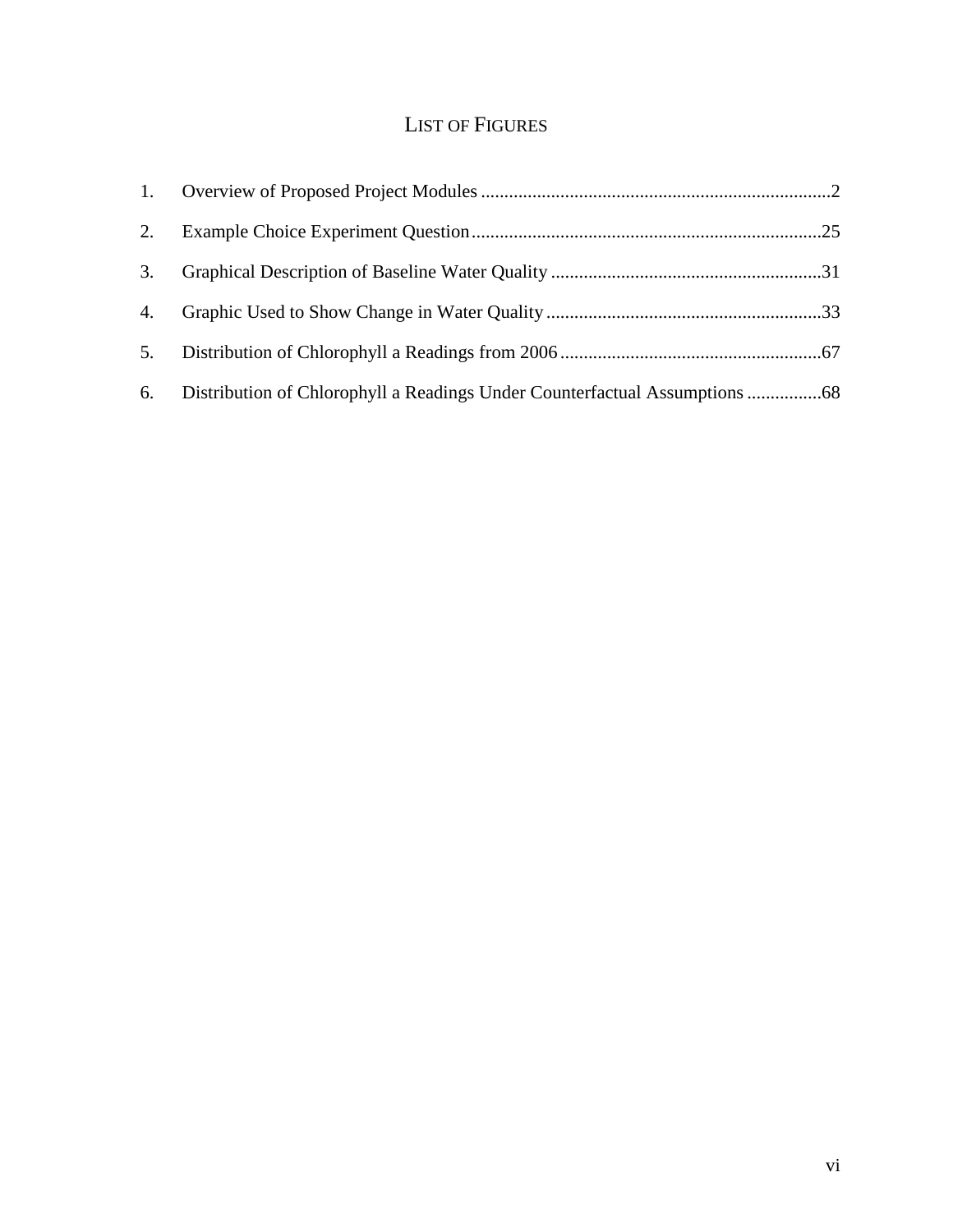### **1. Introduction**

In this report, we summarize work on the project *Measuring Nutrient Reduction Benefits for Policy Analysis Using Linked Non-Market Valuation and Environmental Assessment Models*. The project's overall objective is to provide an integrated protocol for use by state water quality managers in setting numeric ambient nutrient pollution standards for surface water. The specific focus is on measuring the dollar-denominated benefits of nutrient reductions as they pertain to recreation and aesthetic services. To provide benefit estimates, a mechanism is needed that links measured nutrient pollution (e.g., ambient nitrogen, phosphorous) to a qualitative ranking of water quality, which can then be tied to an economic model of valuation. Figure 1 provides an overview of the project. Our objective in this technical report is to describe the research centered on the second part of the project (module 2): construction of an economic model that predicts the dollar-denominated benefits of improvements in water quality based on a stated-preference (SP) survey. This report complements our earlier report, *An Interim Report on Water Quality Modeling* (Phaneuf et al., 2009*)*, which describes module 1 of the project.

To provide context for this effort, we first describe the motivation for the project and its overall structure. In 2007 the U.S. Environmental Protection Agency's Office of Water (EPA-OW) solicited proposals for research that would "aid States in their attempts to estimate monetary benefits associated with nutrient reductions as they strive to adopt numeric nutrient criteria into their State water quality standards" (EPA-OW, 2007, p. 2). The solicitation was motivated by the desire among state and federal managers to establish numeric (as opposed to narrative) water quality criteria and the realization that the costs of obtaining such criteria are more readily measurable than the benefits.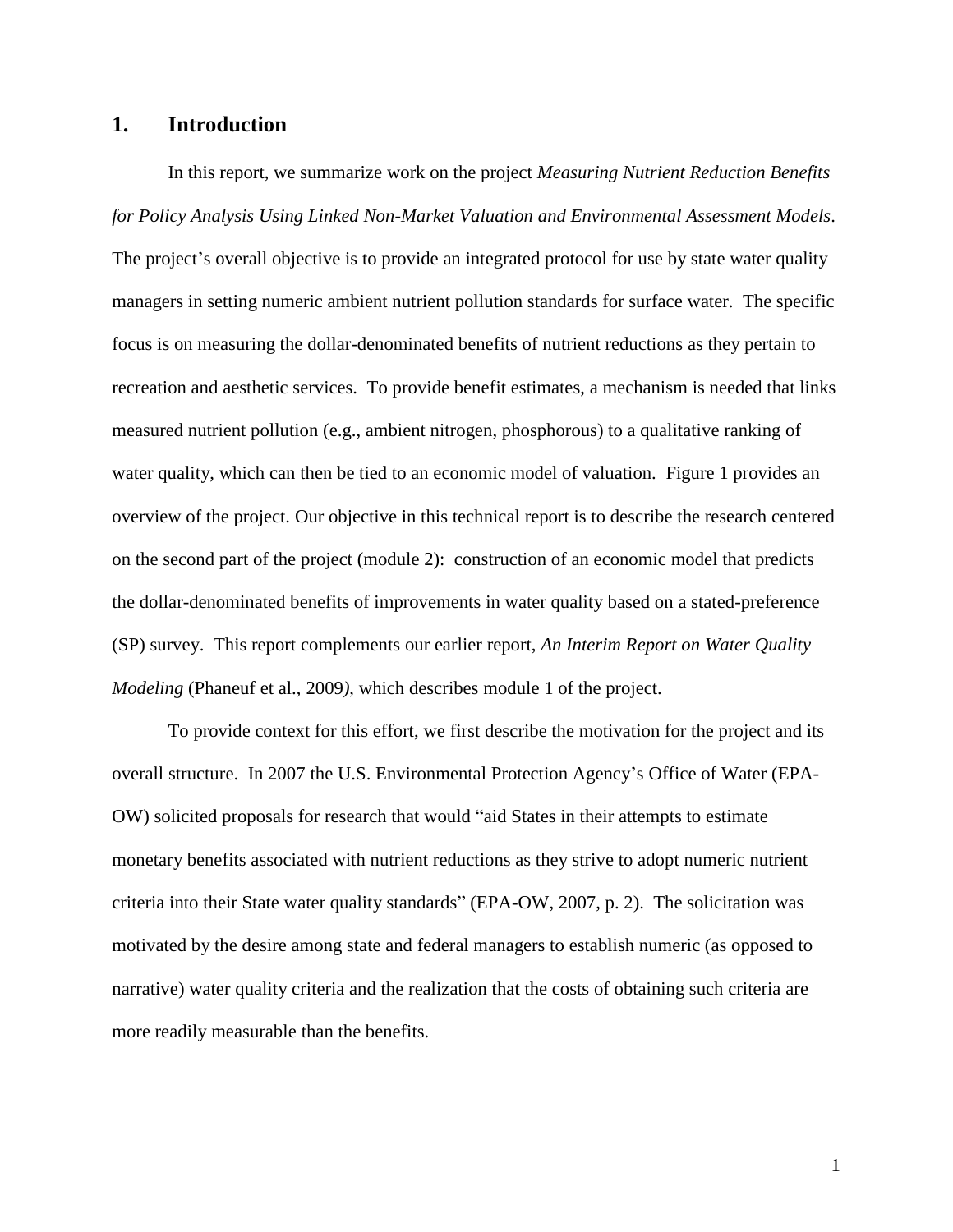

**Figure 1. Overview of Proposed Project Modules**

The request for proposals goes on to state:

However, State agencies charged with developing standards and facilitating their adoption into state regulations often lack the staff time and funding required to do a complete analysis of benefits. To assist State lawmakers and the general public in being better informed, State environmental agencies need to be able to accurately characterize the economic value of environmental benefits associated with achieving water quality standards for nutrients. A thorough assessment of these benefits associated with numeric nutrient standards *would apply a production function approach, documenting the direct linkage between excess nitrogen and phosphorus in the water and a loss of ecological goods and services provided to society*, and provide a monetary estimate of benefits from restoring these services. (EPA-OW, 2007, p. 3, emphasis added)

In response to this solicitation, we submitted a project focused on the Southeast of the United States (EPA eco-region IX) that had three main objectives:

i. Development of a eutrophication production function whereby quantitative measures of ambient nutrient levels can be mapped to qualitative indicators of water body quality as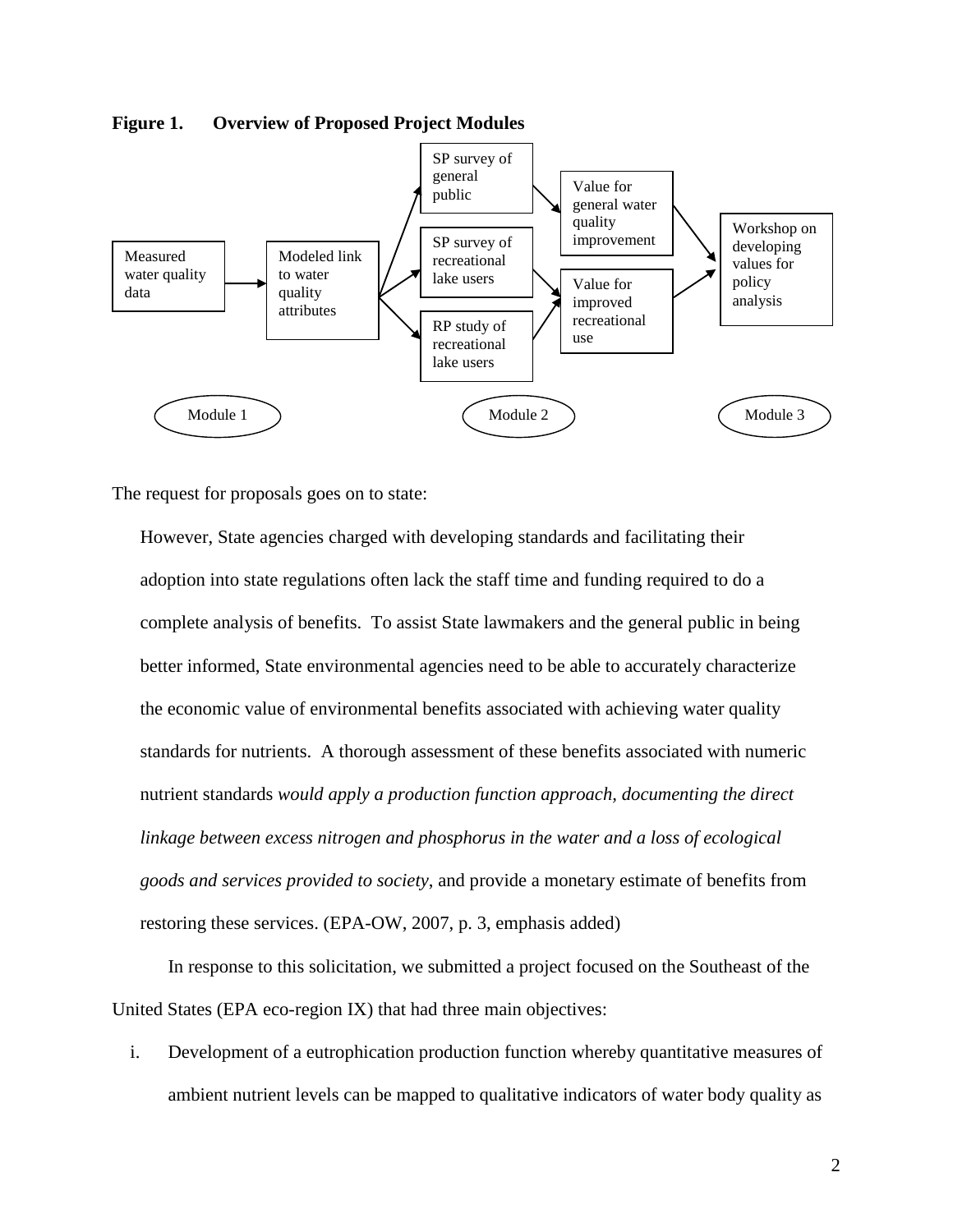reflected by its trophic status.

- ii. Development of a revealed preference (RP) and stated preference (SP) framework for nonmarket valuation of the benefits of nutrient reductions that (a) links to the eutrophication production function; (b) is general in that the software, data sources, and analytical techniques are transferable to other regions and scalable for any policy question; and (c) is location specific in that the parameters of the benefit function can be calibrated based on local conditions and the local policy question of interest.
- iii. Transfer of knowledge on how the framework can be applied for regulatory analysis via (a) a training workshop targeted at state-level water quality regulators and analysts and (b) distribution of software, data sources, and educational materials necessary for implementing the framework.

EPA-OW selected our proposal for funding, and work began in April 2008. In this technical report, we summarize our research on the second of these objectives.

Our starting point is the output from module 1 (see Phaneuf et al., 2009 for a summary of the results from module 1). As part of module 1 of the project, we examined models that would provide a mapping between a specific southeastern lake's measured water quality (e.g., total nitrogen and phosphorous, chlorophyll a, turbidity) and a qualitative/descriptive categorization of its nutrient pollution status. Module 1 built on a series of expert elicitations to link trophic states with numerical water quality data (Kenney, 2007). Our task in module 2 is to construct an economic model that takes a change in a lake's qualitative ranking as its input and provides a measure of value associated with the change as its output. For this we use the tools of nonmarket valuation, which we introduce in Section 2. In Section 3, we describe the development of the survey vehicle we used to obtain the data needed to estimate our economic model, and in section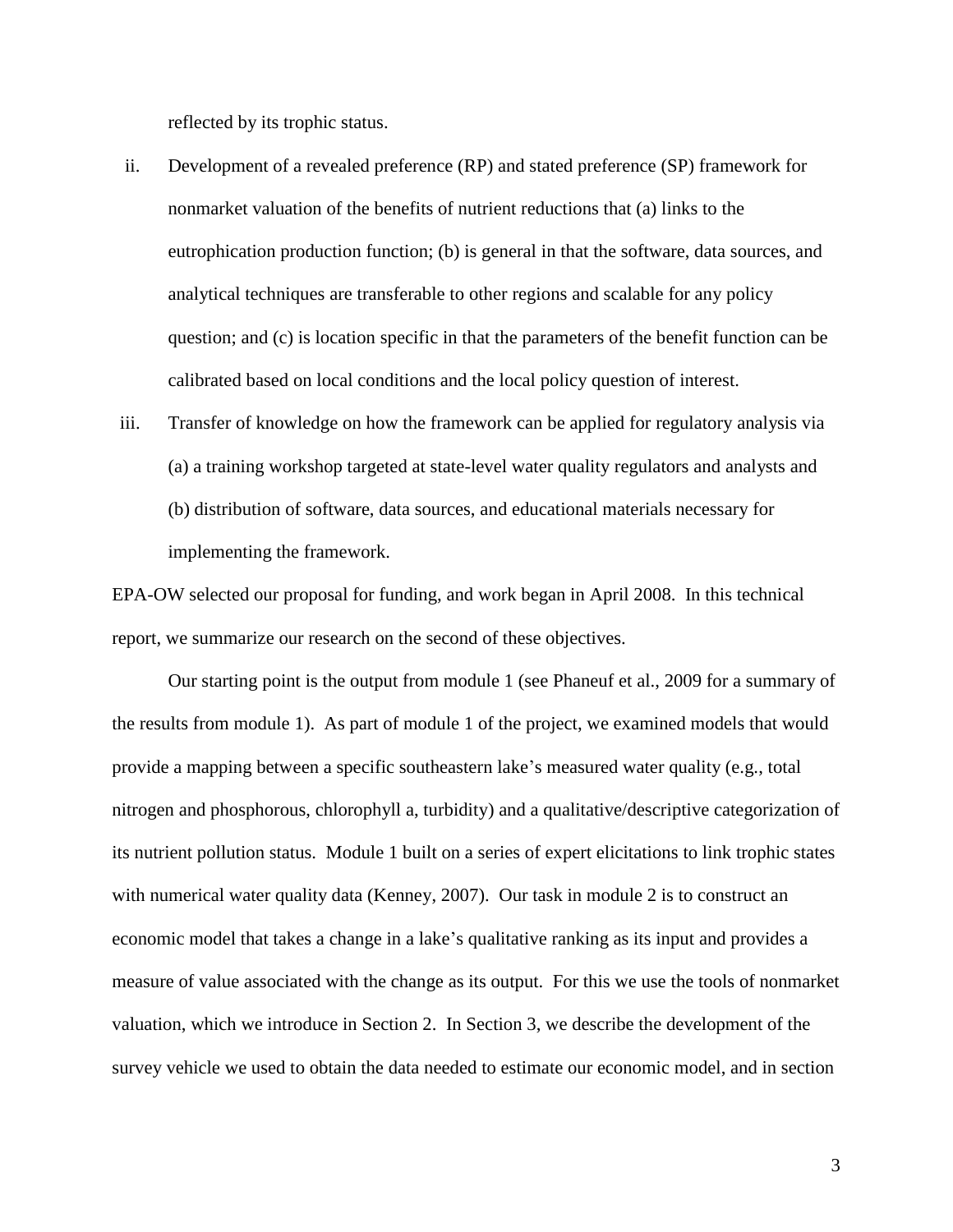4 we provide a summary of the information obtained. Section 5 presents the analysis for the two types of SP questions contained in the survey. Section 6 presents a case study designed to highlight the use of both the economic and water quality models for policy purposes. Section 7 presents our final discussion and conclusions.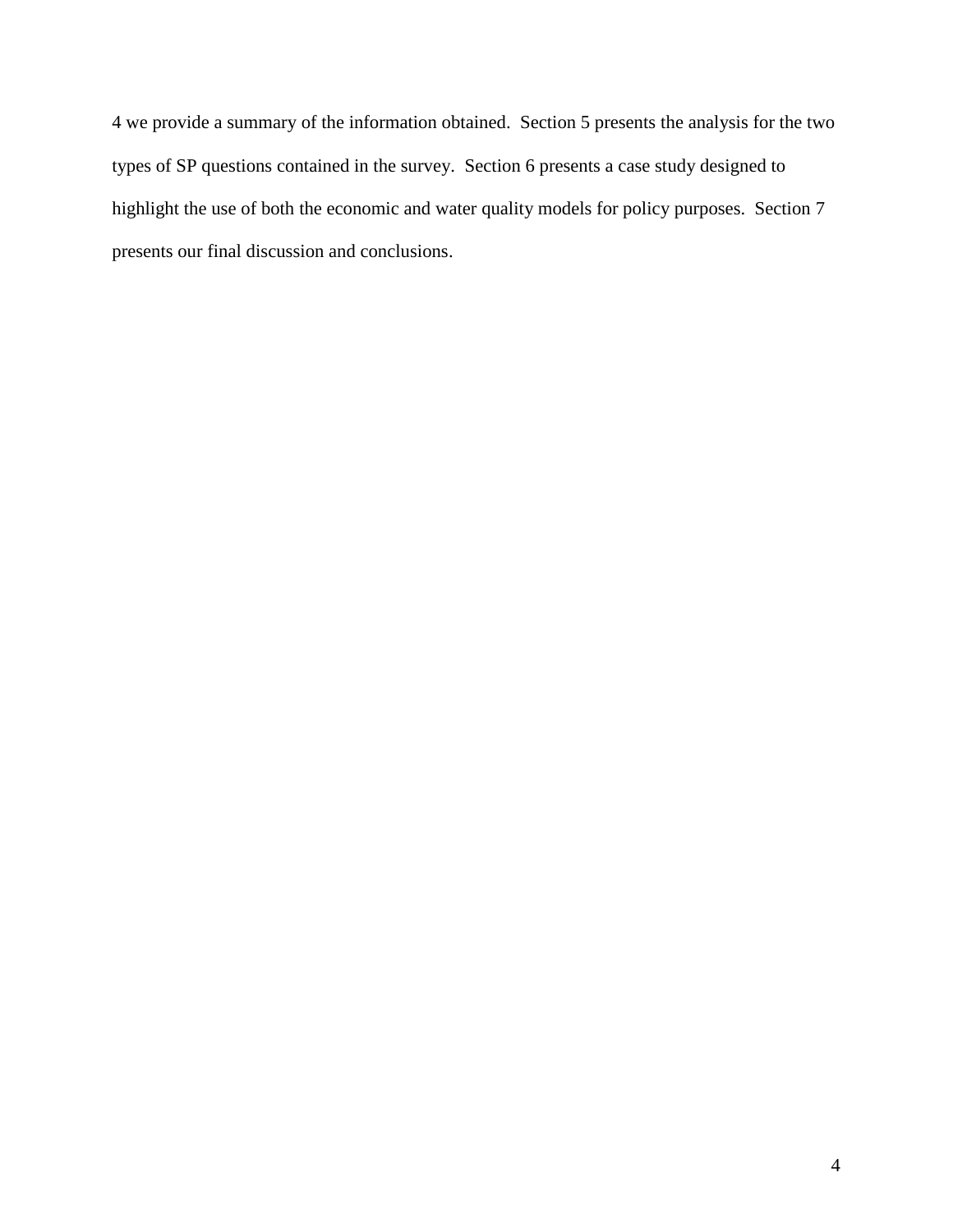## **2. Principles of Economic Valuation**

We are interested in the economic concept of value for measuring the benefits to society of improving ambient water quality. Using the economic concept of value, benefits arise from how change in water quality improves the well-being of individuals (and households). Individuals' well-being depends on their preferences (i.e., the collection of their likes, dislikes, and viewpoints) and the income and time they have to satisfy their wants and desires. For example, if water quality in a lake improves, the well-being of people who like to visit that lake will likely increase. Similarly, if environmental conditions in local lakes improve, people who care about the state of the environment will likely experience an increased sense of satisfaction. There are many other examples of specific ways that individuals' preferences determine the extent to which they benefit or suffer from changes in lake water quality, and the size of the implied well-being changes can vary immensely among different people. Our task is to find an observable metric that reflects how improvements in water quality at specific lake sites change the well-being of people living in the states where the improvements occur. This metric is what we then use to express the benefits of improvements in monetary terms.

Since well-being is a subjective and abstract concept, we need a proxy for well-being that has quantitative meaning. A useful concept is maximum *willingness to pay* (WTP), which is the highest amount of money a person is prepared to part with to secure some outcome (see Freeman, 2003, for an overview of the welfare economic concepts linking WTP to well-being). For example, we might be interested in a person's maximum WTP to secure a change in water quality at a lake near his home. Suppose she has an income of *Y* and is willing to pay at most \$*X* for the improvement. From this trade-off, we know that the level of satisfaction the person perceives must be similar between the baseline condition with income *Y* and the improved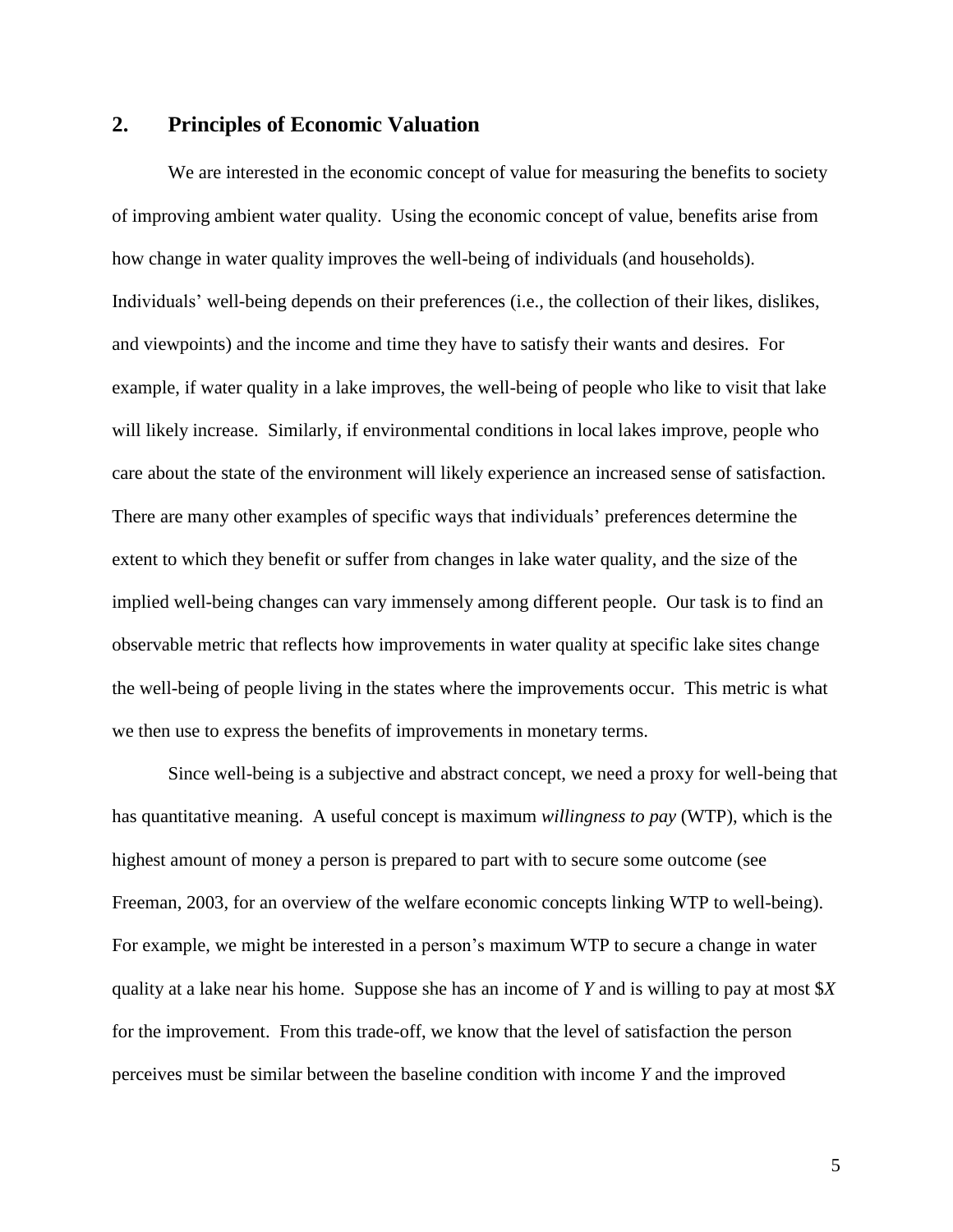quality condition with income *Y*−WTP. Thus, WTP measures the value of the change, expressed in terms of what an individual would be prepared to give up to obtain it. Since improvements in water quality tend to be non-rival (many people can enjoy them simultaneously), the total WTP across the population of people affected by the change is a dollar-denominated reflection of the value the population holds for the change. Estimating individual and population WTP values using survey and statistical techniques is the applied objective of our study. In some instances we are also interested in distinguishing between *use value* and *nonuse* value. The former arises from peoples' direct interactions with the environment. For example, use value for improved water quality can arise from the improved recreation experiences that better quality enables. Nonuse value refers to the component of WTP not based on direct interaction. For example, a person can value water quality in lakes simply because it is important to him, even if he never intends to visit a lake for recreation. Likewise, a person can value an improvement because she wants to assure that healthy ecosystems are available for future generations.

Revealed preference (RP) and stated preference (SP) are two possible strategies for estimating WTP for changes in environmental goods such as lake water quality. RP uses observations of people's actual behavior to infer their WTP for a change in an environmental good, and therefore tends to be appropriate for measuring use value. The primary RP approach for valuing water quality is the travel cost model. The premise of this model is that trips to a recreation site (e.g., a lake for swimming) are costly because people need to spend time traveling and, usually, some money to reach the destination. If water quality is important to these people, they may drive farther (effectively pay more) to reach a site with better quality. By doing so, they reveal their WTP for water quality in the form of higher travel costs. By observing the actual choices among a sample of recreation trip takers, it is possible to estimate a WTP function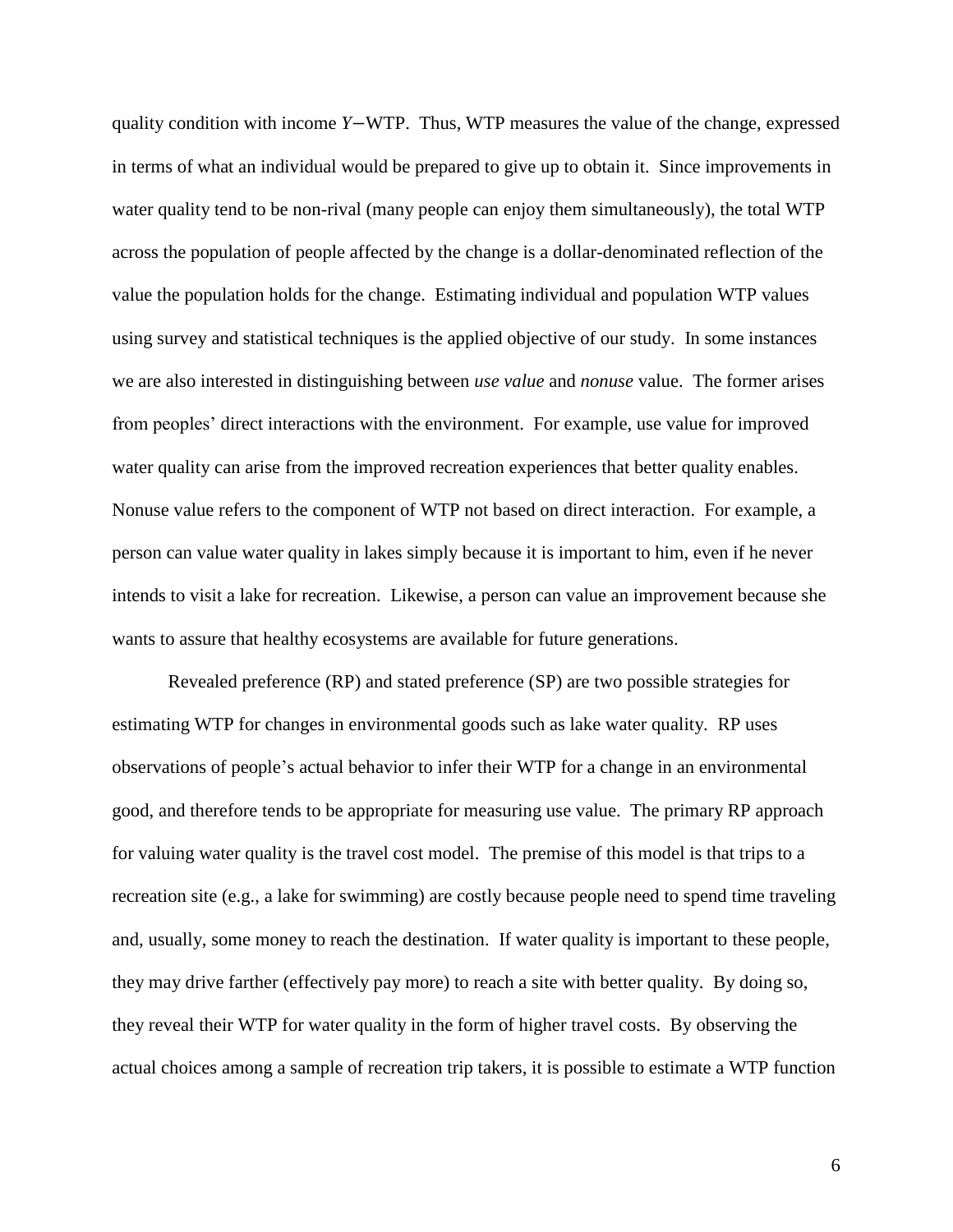for water quality as it relates to recreation behavior.

The SP approach presents survey respondents with detailed information about a specific environmental good (e.g., lake water quality in their home state) and then solicits responses to hypothetical changes in aspects of the environmental good. SP methods are quite flexible in that they are able to measure both use and nonuse values. We used two SP methods in this study: contingent valuation (CV) and choice modeling (also called conjoint analysis). CV directly questions people about their WTP. For example, after being introduced to the environmental good and a proposed (but hypothetical) change in the good, a survey respondent faces a question of the form *"Would you be willing to pay \$X to have this change?"* If the survey is properly designed a yes answer shows the person has WTP  $\geq$  *X*, while a no answer suggests WTP  $\leq$  *X*. A full sample of responses allows estimation of a WTP function that depends on characteristics of the survey respondents. Questions of this type usually measure WTP in a way that includes both use and nonuse values, in that people can answer yes for a variety of motives. Choice modeling takes a less direct approach to estimating a WTP function. Respondents face choice situations in which they are asked to select their preferred option from two or more hypothetical possibilities. Each possibility consists of a bundle of characteristic levels. For example, the choice situation may be *"Suppose you are considering a visit to a lake. Which of the following two lake types would you choose to visit?":*

• Lake A: quality level = medium, travel distance from home =  $20$  minutes

• Lake B: quality level = high, travel distance from home =  $40$  minutes When the survey is properly designed, the trade-offs people report making among the different attributes in the experimental design allow estimation of the value of changes in one of the attributes, relative to another. In this example, we can measure the value of water quality as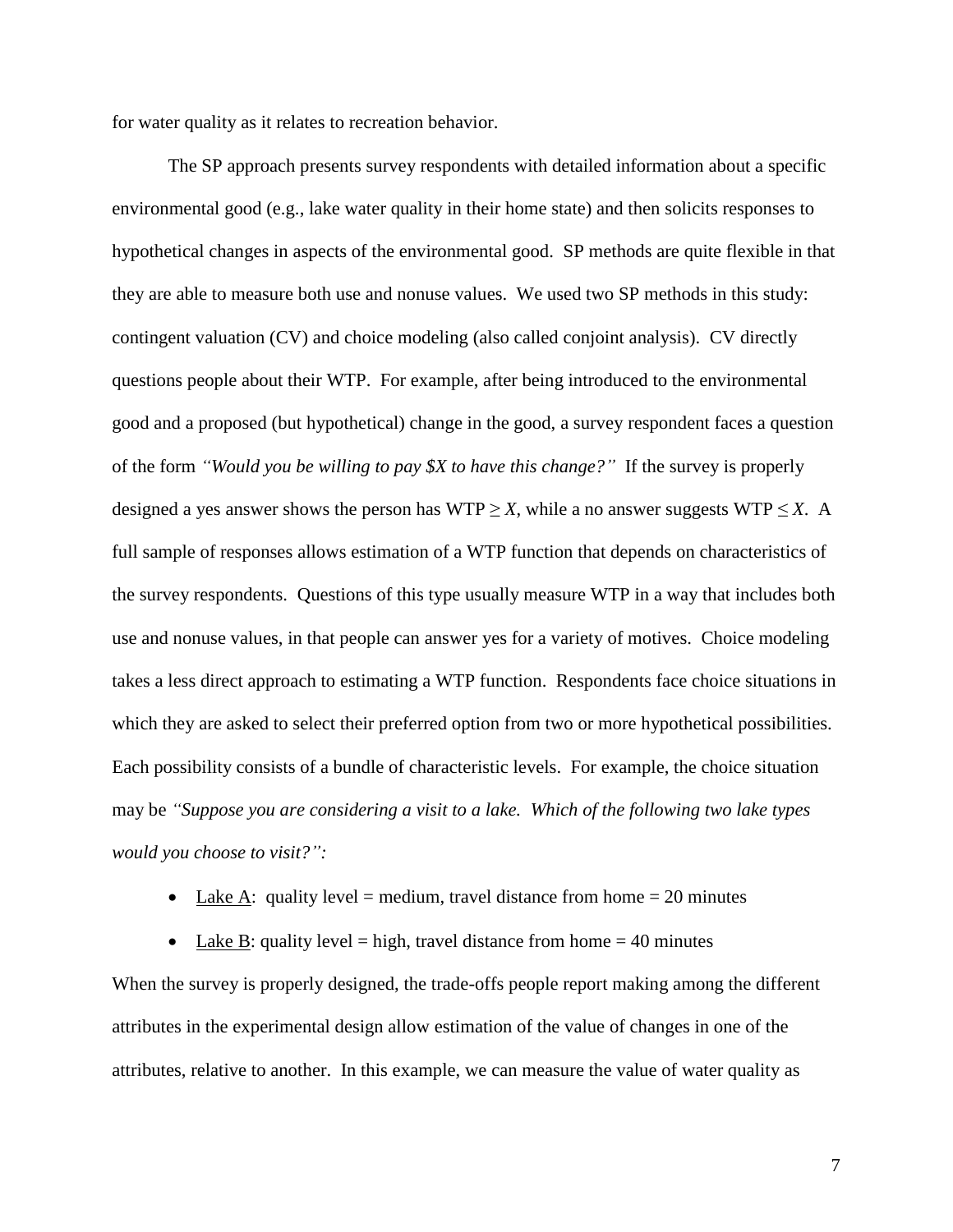reflected in the additional travel time people are willing to undertake to obtain a desired level of quality. The SP scenario in this case is related to the actual use of lakes, and so it will capture only the use value associated with improved water quality.

The effectiveness of an SP approach to valuing environmental goods depends critically on the details of how the survey is designed. In the next section we discuss the design of the survey we used to carry out the SP analysis for this project, which constituted the main approach we applied. We note first, however, that there is a large literature that has applied SP methods of various types to value water quality. Two examples of recently published work in this area include Herriges et al. (2010) and Viscusi et al. (2008). These papers use contingent valuation and choice experiment approaches, respectively, to measure values for freshwater quality improvements. Our study builds from and extends analyses of this type by linking the outputs from our eutrophication model to the commodity design aspect of our survey. We provide specifics about this approach in the following sections.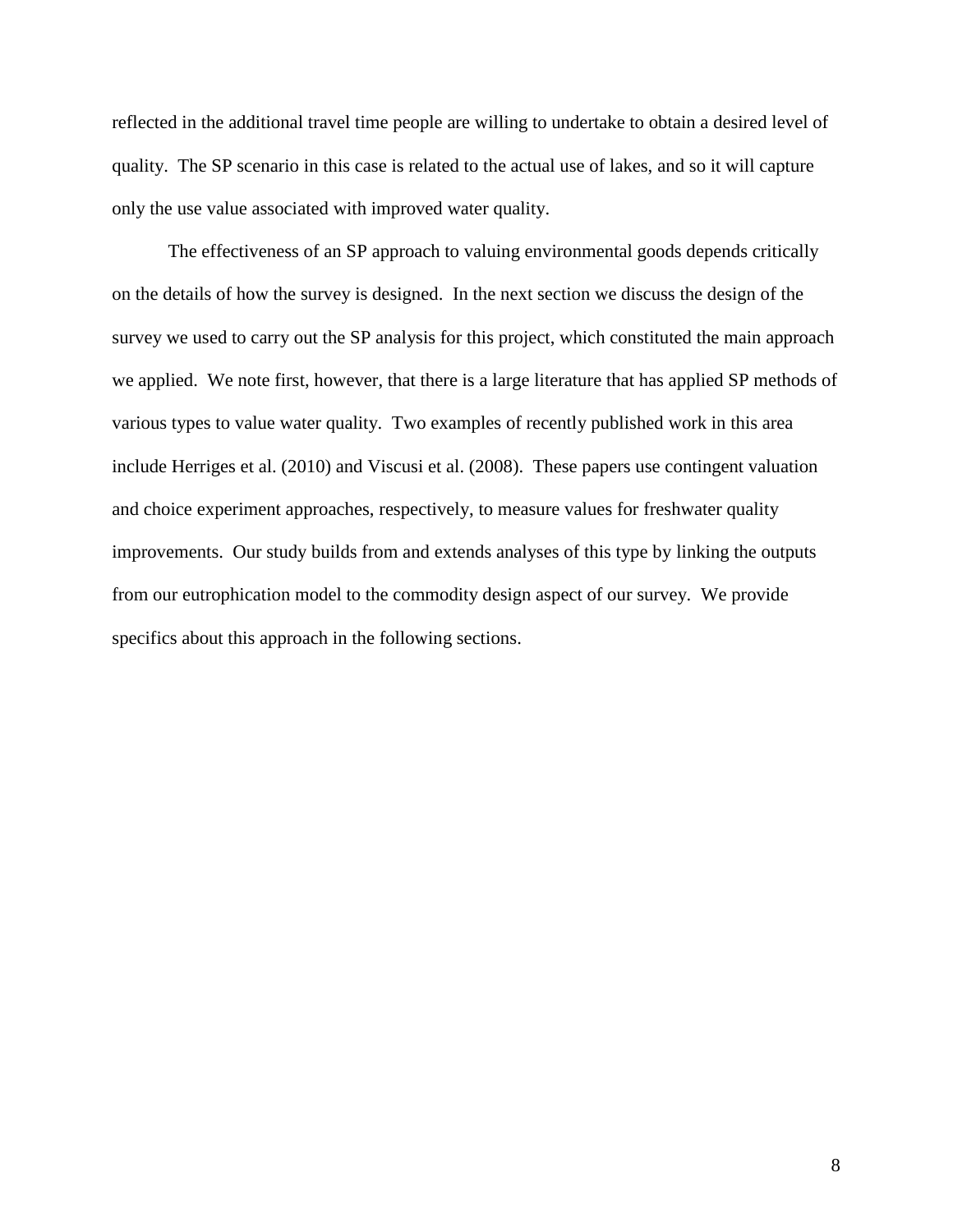## **3. Survey Development**

A key goal of our project was to design and execute a major survey of southeastern households to measure values held by residents for lake water quality. In this section we describe the survey design process. Throughout the design process we made use of standard survey research techniques. During the initial and intermediate stages of development, we held focus groups at three different locations over the course of 5 months. These locations included Raleigh, NC, in December 2008; Richmond, VA, in February 2009; and Charlotte, NC, in April 2009. To further assess the survey draft, we conducted one-on-one cognitive interviews with outside volunteers in September and October 2009. The survey was designed to be selfadministered through a web interface. Between October and December 2009, we reviewed and tested the web version of the survey. We also commissioned peer reviews of the instrument from Dr. Kevin Boyle of Virginia Tech University and Dr. John Whitehead of Appalachian State University. In February 2010 we executed an online pretest of the survey, which involved 100 respondents. In the subsections that follow we describe in detail the interrelated steps we used to design the final survey.

#### 3.1 Survey Objective and Overall Structure

In a broad sense, the survey objective was to gather data that would allow us to connect the water quality model estimated in module 1 of the project (which links numerical water quality measurements to an index of eutrophication) to economic values. Recall that our modeling effort in module 1 provided a function that linked chemical indicators of water quality at particular lakes to the qualitative/descriptive categories shown in Table 1 (and used for Kenney 2007). The chemical indicators such as levels of nitrogen and phosphorous are policy variables because numeric quality criteria can be set based on their values. The economic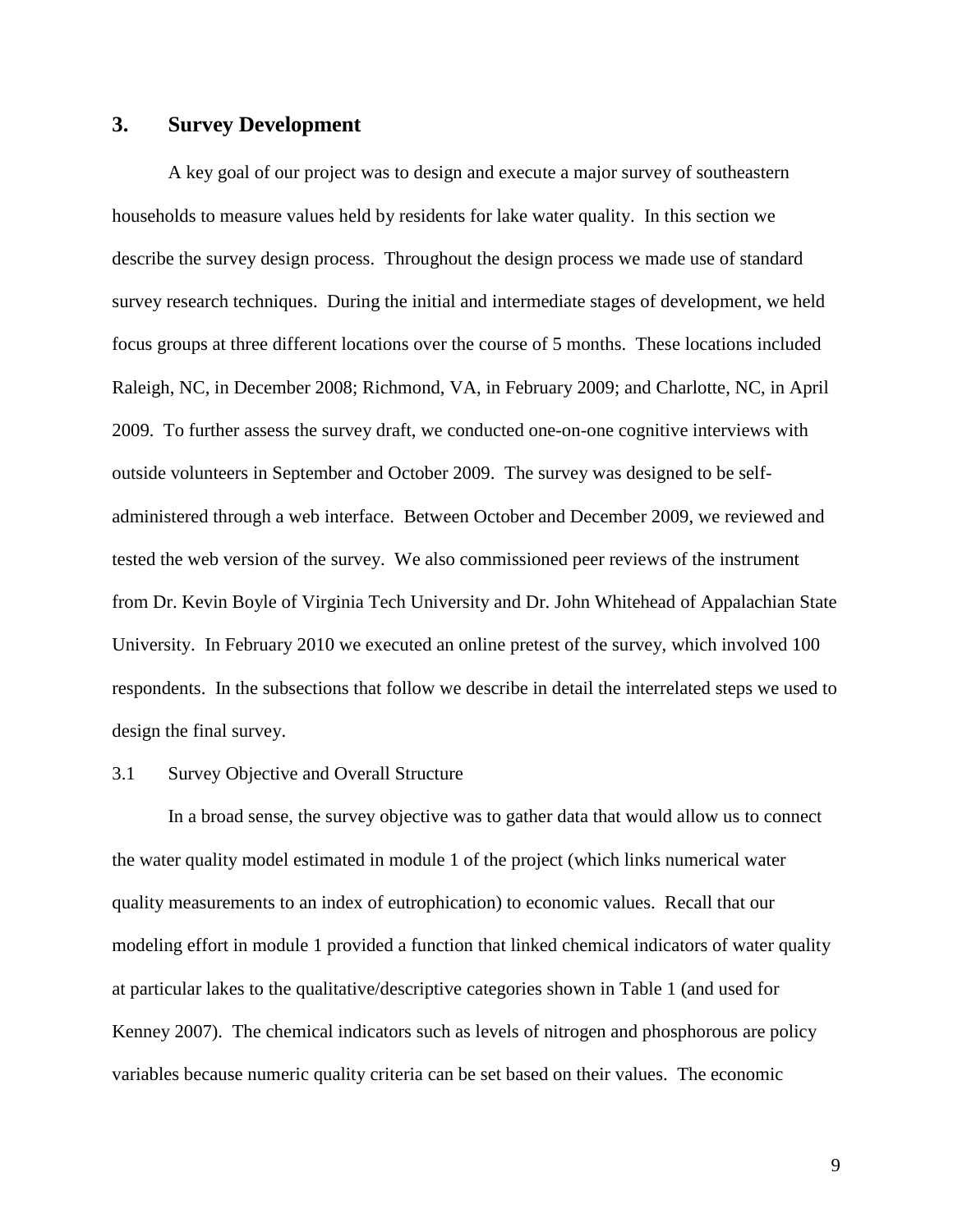| Level          | Water<br><b>Clarity</b> | <b>Color</b> | <b>Algae</b> | <b>Nutrient</b><br><b>Levels</b> | Oxygen    | Odor                | <b>Aquatic Life</b>                  |
|----------------|-------------------------|--------------|--------------|----------------------------------|-----------|---------------------|--------------------------------------|
| 1              | Excellent               | None         | Very little  | Very low                         | Very high | N <sub>0</sub>      | Very healthy,<br>abundant            |
| $\overline{2}$ | Good                    | Little       | Little       | Low                              | High      | Little              | Healthy,<br>abundant                 |
| 3              | Fair                    | Some         | Moderate     | Moderate                         | Moderate  | Little              | Somewhat<br>healthy, abundant        |
| 4              | Poor                    | Noticeable   | High         | High                             | Low       | Noticeable          | Unhealthy, scarce                    |
| 5              | Poor                    | Considerable | Very high    | Very high                        | Low to no | Strong<br>offensive | Unhealthy, scarce<br>or none present |

**Table 1. Trophic Status/Eutrophication Categories**

benefits of better water quality, however, are not easily linked to these chemical values. Instead, people's preferences are more likely to be based on descriptive indicators of water quality expressed in lay terms. Given this, our primary concern was to examine preferences for water quality using the definitions and descriptions shown in Table 1. For the SP part of the survey, the challenge was to describe the water quality attributes in Table 1 in a way that was meaningful to the public but that conveyed the scientific understanding of the terms in module 1 of the project.

Economic theory and past research suggest that water quality affects people's utility through a variety of pathways. Water quality has been linked to recreation choices (Phaneuf, 2002), the value of lakeshore property (Leggett and Bockstael, 2000), concern for ecosystem health (Farber and Griner, 2000), and the cost of the public drinking water supply (Olmstead, 2010). For the public, the aesthetic characteristics of the water body and the quality of aquatic habitat are the characteristics most directly affected by nutrient levels. Many of the lakes in the Southeast, especially the large reservoirs, provide important recreation opportunities. Based on the goals of the project, we decided to focus on measuring the value of water quality changes for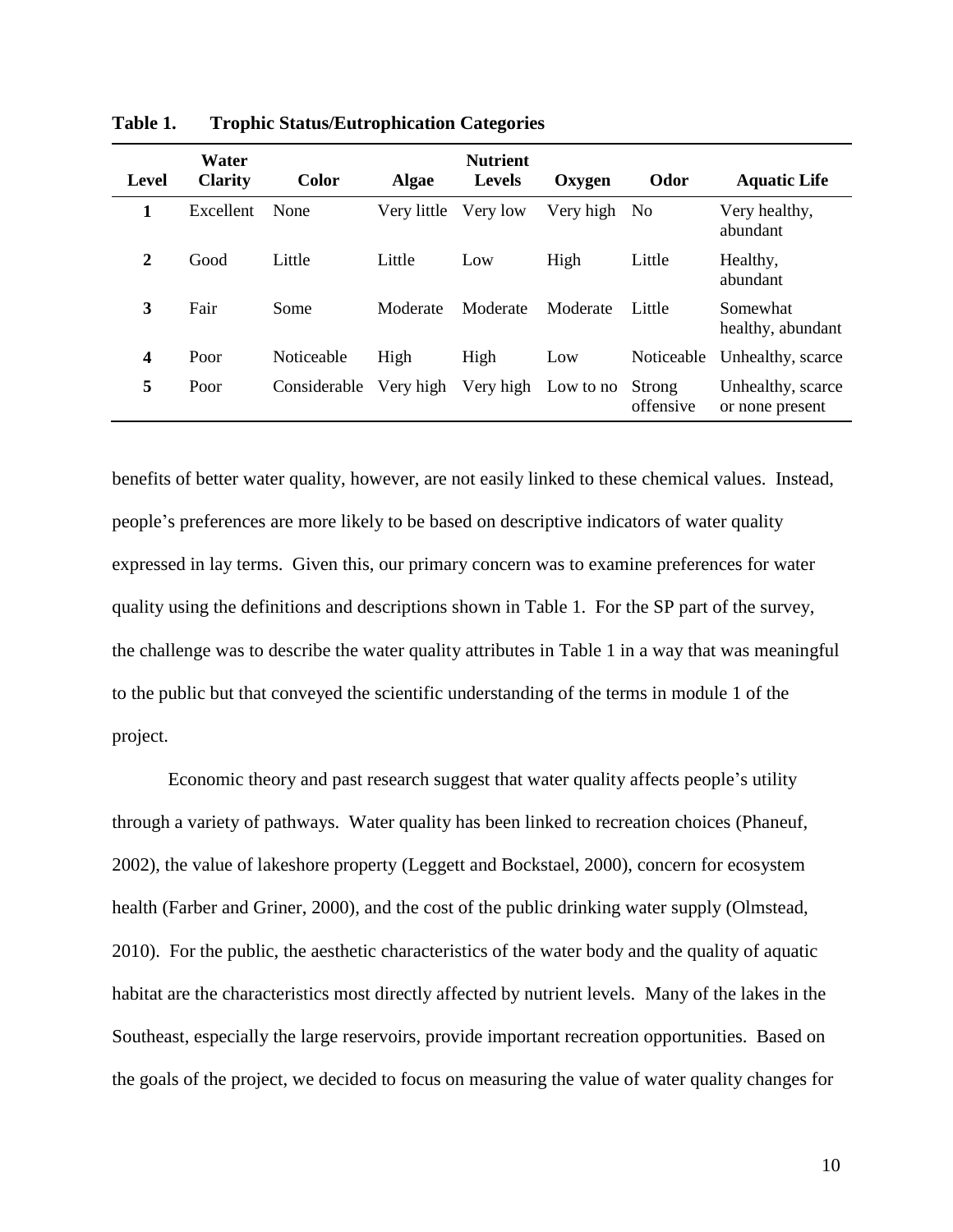individuals who use lakes for recreation and the value of changes in water quality in the state as a whole for the general public.

The most natural format for eliciting the value of changes in water quality for recreation visitors is to observe how water quality affects trip decisions. RP analysis uses data on actual trips taken, and modeling is therefore based only on existing water quality conditions. Thus, for the SP choice experiment, we decided to have respondents choose between alternative trips to lakes with different levels of water quality. To match the travel cost paradigm, the cost of a trip was expressed as the time it takes to get to the lake. The choice experiment questions focus on day trips. We selected day trips as the object of choice for three primary reasons. First, the travel cost model is best suited for day trips in which driving time is the main cost (Phaneuf and Smith, 2005). Second, as discussed in more detail below, choice questions based on day trips are easier for respondents because fewer trip characteristics need to be described. Finally, a day-trip model allowed us to focus on lakes within a small radius around the respondent's home. Although the day-trip format has advantages, the result is that our estimates will not reflect the value of improvements in water quality for overnight trips.

We selected a contingent valuation (CV) SP approach to elicit the value the general public places on water quality improvements in the state. The CV question was presented in the form of a referendum in which the benefits and costs of lower nutrient levels were presented. Given the two SP approaches used, we decided at the beginning of the process that the survey vehicle would contain four main sections, presented to respondents in the following order:

a) Recent recreation experience. Gather information on whether the respondent has participated in lake-based recreation in the past year. If yes, solicit information about typical activities and the actual lakes visited. If no, solicit information on the future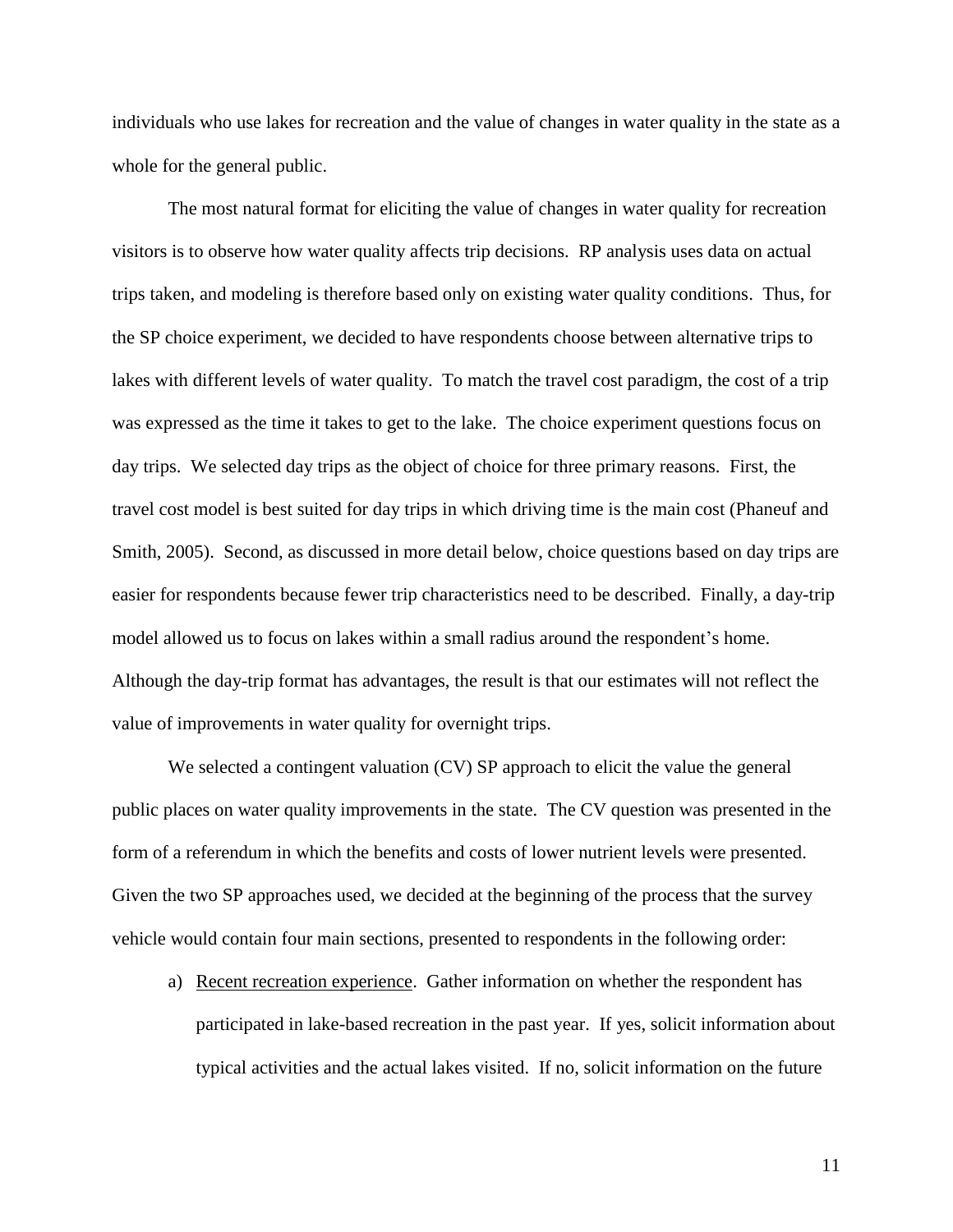likelihood of a visit to a lake.

- b) Water quality communication. Present information to respondents on how nutrient pollution affects lake water quality. Discuss how water color and clarity, fish populations, algae blooms, and the presence of odors can be used to classify lakes. Define and present five qualitative lake quality categories based on these dimensions that matched the descriptions in Table 1.
- c) Choice experiment questions. Present lake recreation choice tasks to the subset of respondents who had visited a lake in the recent past or plan to visit in the near future. Design the choice tasks to solicit the trade-offs people are willing to make between distance from the lake and the water quality level when choosing a lake to visit.
- d) CV question: Present the full sample of respondents (both those who answered the choice experiment and those who did not) with a CV question that solicits WTP for a program that improves water quality levels at lakes in the respondent's state.

As we discuss in detail below, the recreation and choice experiment sections are intended to assess water quality benefits as related to the recreational use of lakes, while the CV section is designed to measure the broader value of water quality improvements around the state. Section 4 discusses the fielding of the survey. Appendix A contains the final instrument on which the online version was based. No socioeconomic information was directly collected, because information of this type is available from Knowledge Networks (the marketing company we used to field the survey) for all members of their panel, independent of specific surveys. Each section of the survey was developed in an iterative fashion using focus groups, cogitative interviews, peer feedback, and discussion among the project team. We discuss the development process in the following subsections.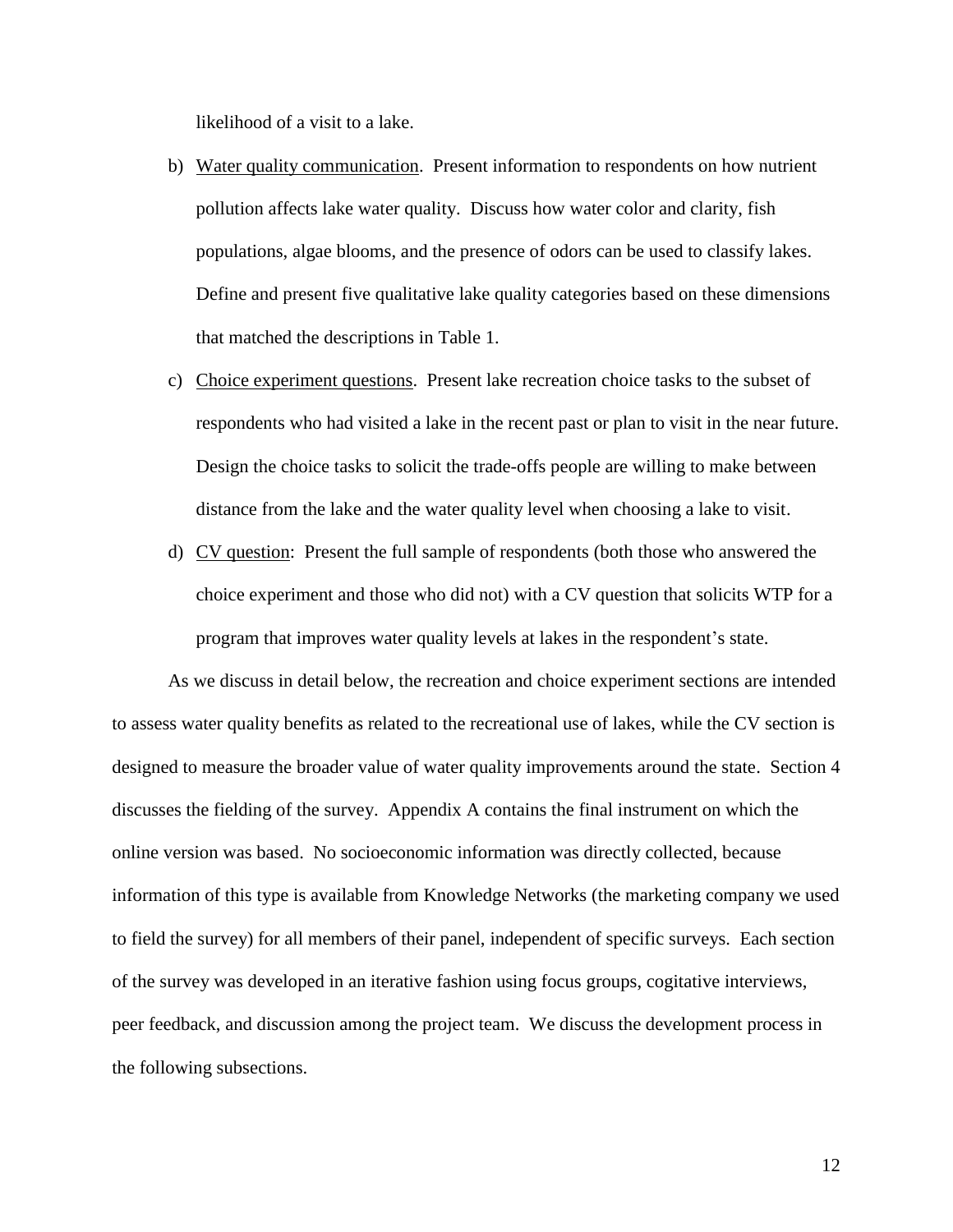#### 3.2 Recreation Section

In the recreation literature, trip activity typically correlates with an individual's WTP for water quality (see Herriges et al., 2010, and the works cited therein, for evidence of this from the Iowa Lakes Project). Reports on lake-based recreation provide information on the frequency and types of trips respondents take. Our objective in gathering recreation trip information was to obtain a relatively complete accounting of individuals' lake recreation trips during the last 12 months, while minimizing the burden to respondents of providing this information. This is a common objective in survey research designed to support travel cost modeling; thus, we were able to call on substantial past experience in designing this section (see Parsons, 2003, for more detail on data collection for recreation demand models).

The typical strategy is to present a "choice set" – the collection of sites for which triptaking records are desired – and ask people to indicate which sites they visited and how many trips were made. Ideally, the choice set contains all the lakes a respondent might visit. Our design was made difficult by the large geographical scope of our survey: respondents were drawn from 8 states, including North Carolina, South Carolina, Virginia, Georgia, Kentucky, Tennessee, Alabama, and Mississippi. Thus, the number of lake sites we might consider presenting to people was comparatively large. Given this, our specific tasks were to (1) design skip patterns that would allow people to move quickly through irrelevant sites and (2) design choice sets that contain the major lake sites in all the states, while keeping lake lists small enough to view on a single screen page.

We ultimately settled on a telescoping skip pattern, which proceeded as follows:

• People were asked if they had taken any day trips to lakes for recreation in the last 12 months. Our previous experience suggests that 12 months is long enough to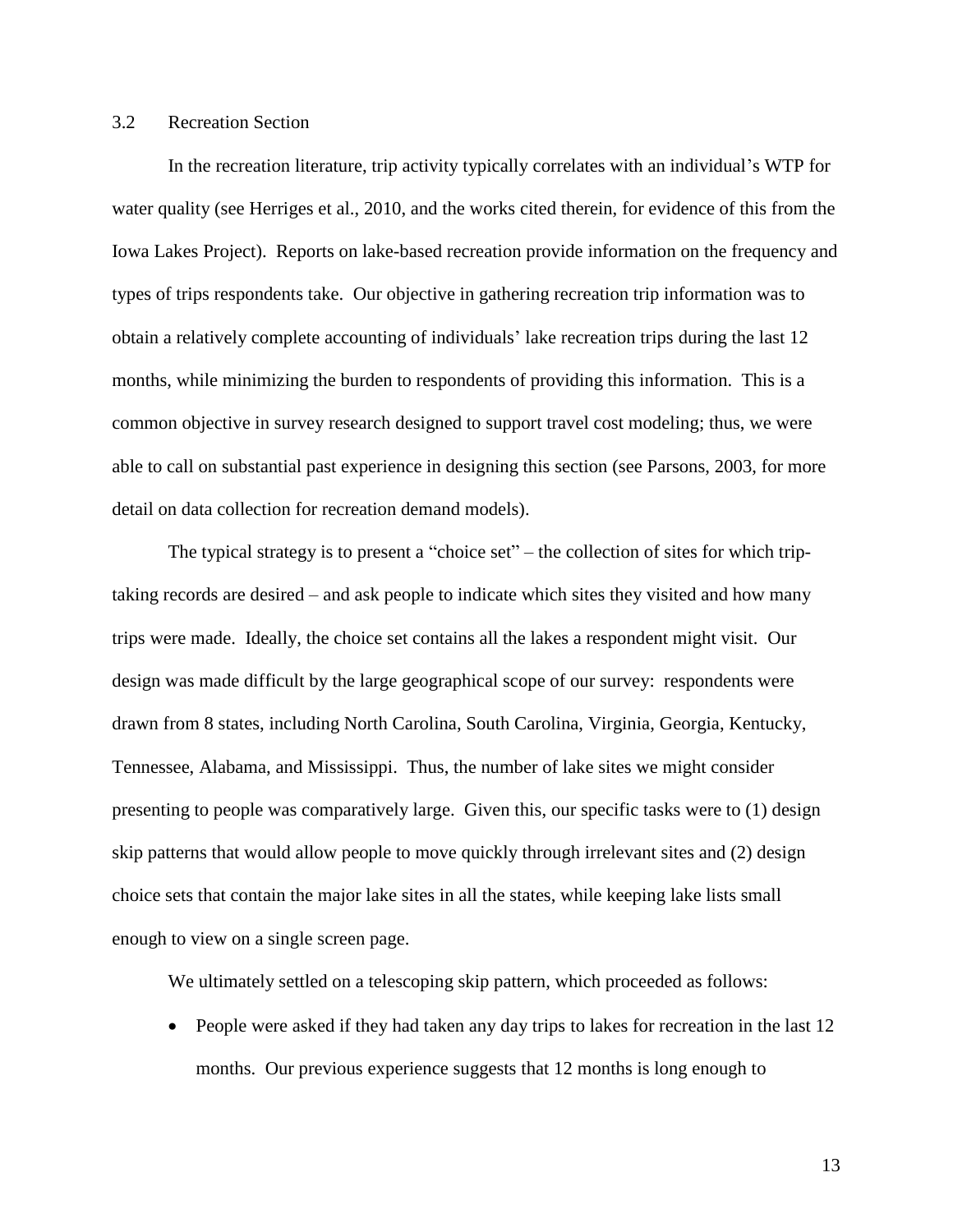distinguish between frequent lake visitors, occasional visitors, and nonvisitors but short enough that recall problems should not be a significant issue.

- Trip takers were presented with a list of states within our broad study area and asked to indicate which states they had visited for their lake trips.
- For each state visited, respondents were presented with a map dividing the state into specific regions (e.g., western North Carolina, central North Carolina, and eastern North Carolina) and were asked to indicate the region(s) in which the lake(s) they visited was located. This was done for each state sequentially.
- For each region/state combination in which a trip occurred, the respondent was presented with a list of lakes and asked to mark those they visited. An option to write in a lake name was provided for cases in which the lake was not listed. Once the lakes for the region/state were obtained, a new prompt asked for the count of trips to those lakes. This was done for each region/state combination sequentially.

This strategy for obtaining trip counts was tested mainly via cognitive interviews and the pretest of the survey. Interview respondents reported having little trouble reporting their activities in this manner, and the pretest data set had few item nonresponse instances for this set of questions.

We relied on three sources to design the lake choice sets for each state/region that would be presented to respondents. As part of previous research, co-PI Dr. Kenney assembled an inventory of lakes in North Carolina that formed the basis for that state's lake list. Her research also provided input into identifying the main recreation lakes in Virginia and South Carolina. For other states in the study area, our initial source of information was web sites maintained by state government agencies for tourism promotion and/or water management. Project team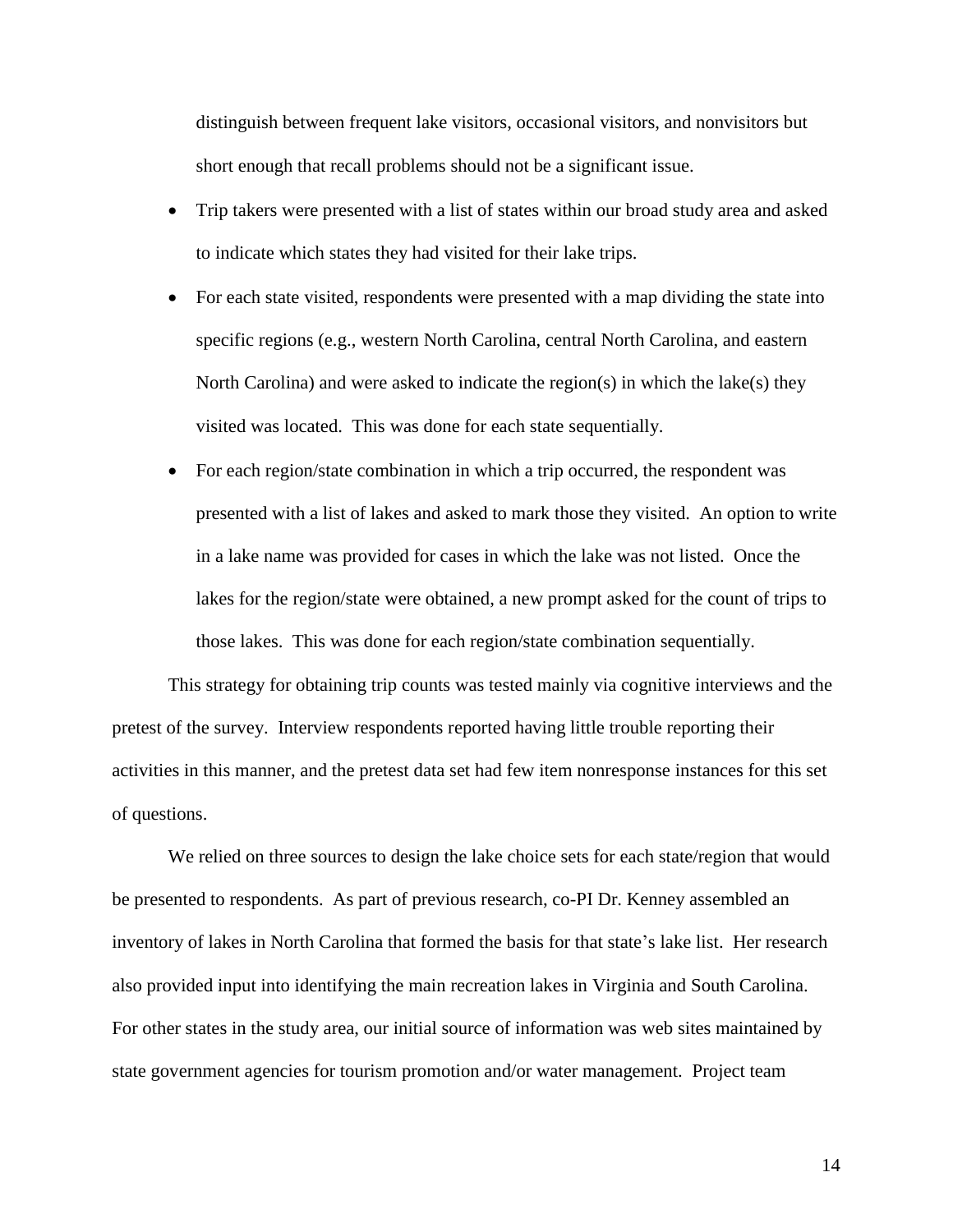members with substantial experience with water issues in the Southeast reviewed these lists for completeness. These reviews produced ad hoc additions and clarifications on naming conventions. Finally, we used data from the 2008 National Survey of Recreation and the Environment (NSRE) to cross-check our lake lists. The NSRE is a large, country-wide survey of recreation behavior that includes a module summarizing freshwater recreation activity, including the names of particular destinations. We listed lakes in each state in our study area that respondents to the NSRE named as having visited and ranked these by the count of visits reported. We matched these data against our initial lake lists to be certain that we had not left out lakes that may be important recreation destinations. This effort led to the addition of a small number of lakes to our lists. Appendix B contains the final region/state-specific tables used to program the survey. Ultimately, our choice set included 1,117 named lakes across the states in our study region.

#### 3.3 Water Quality Communication

As noted above, our survey plan involved using a choice experiment and CV to measure the trade-offs in time and money respondents would make for improved lake water quality. A critical component of any SP exercise is to define the environmental good in question and communicate how different quality levels of the environment might affect survey respondents. In our case, the environmental good is lake water quality, which is affected by nitrogen and phosphorous loadings. Recall that our water quality model links chemical and physical measures of water quality to the five-level eutrophication index presented in Table 1. The eutrophication index is based on seven traits of lakes that have ordinal, qualitative levels. For each value in the eutrophication index, the seven traits are set to levels consistent with what one would generally expect to find in lakes at that index value. The SP section uses five of the seven traits to elicit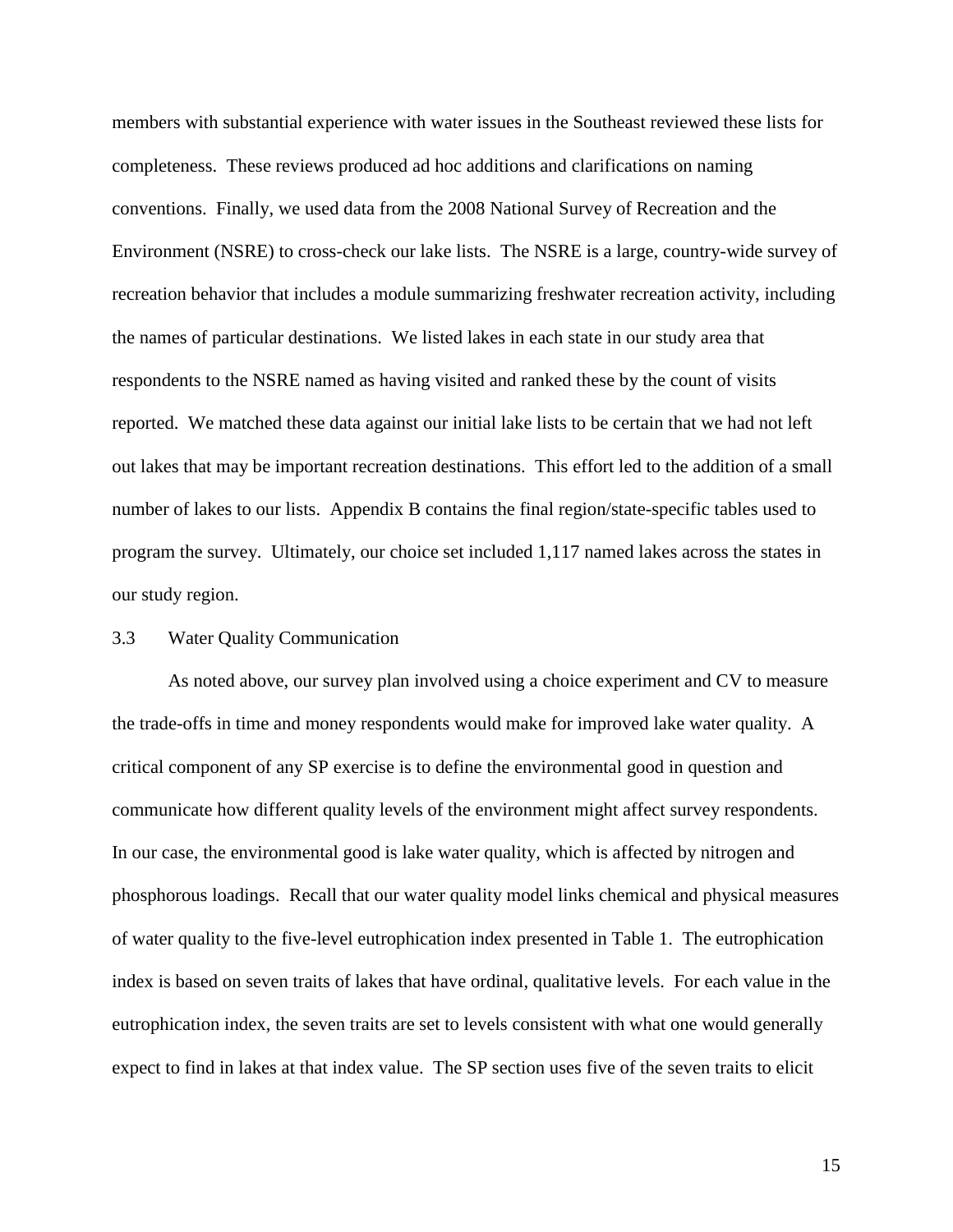the public's preferences for improving water quality from one level to another by reducing eutrophication. We dropped the traits "nutrient levels" and "oxygen." The general public does not perceive nutrient and oxygen levels per se, but rather the effects of these levels on observable traits.

The water quality communication section of the survey begins with a short discussion of how excess nitrogen and phosphorous can affect water quality. The next few pages of the survey present the traits used to describe the level of eutrophication, with the objective of providing a survey-appropriate version of Table 1. Starting with Table 1, we needed a scheme for ranking the quality levels of different lakes that was accessible to survey respondents, based on perceptible features of the water bodies; scientifically accurate, appropriate for both the choice experiment and the CV question; and could be linked to the five levels shown in Table 1.

Table 2 displays our final definitions for the five categories of lake water quality, along with five perceptible traits that were used to describe each level. These traits are water color, water clarity, fish populations, algae presence, and odor presence. Note that each trait can take on three to five descriptive levels, so all trait levels do not vary over all categories. The categories A through E in Table 2 correspond to the levels 1 through 5 in Table 1. Note that the descriptions in Table 2 are abbreviated, and the survey instrument provides more explanation on each category and level (see Appendix A).

The process of moving from the conceptual objective to the final categorization shown in Table 2 involved several steps. The first was to establish whether water quality is likely to matter to people generally. This is important because one of the criticisms of SP survey techniques is that they create the preferences they are intended to measure. Focus groups are an important tool for examining the relevance of an issue as well as effective communication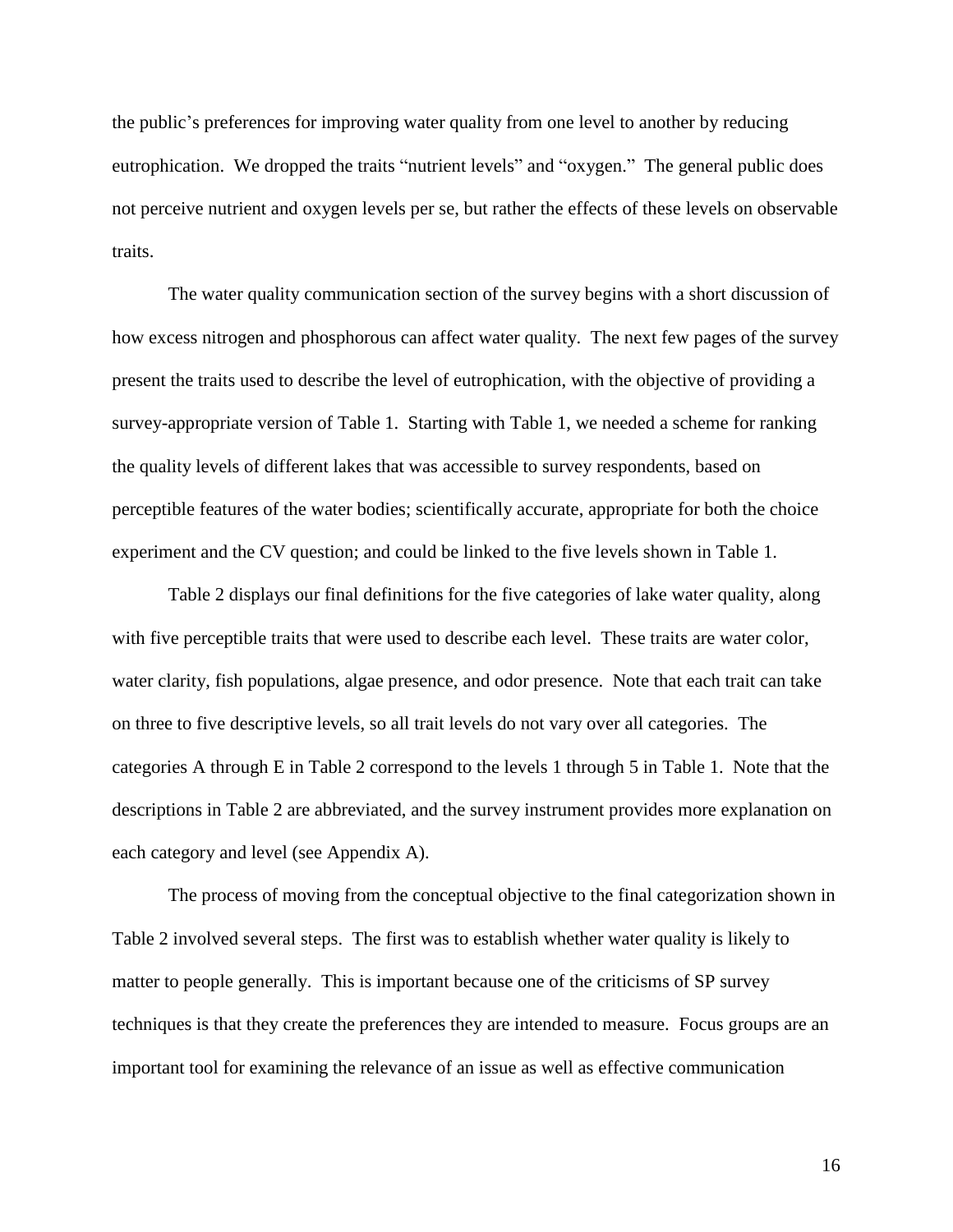| <b>CATEGORY</b> | A                                          | B                                                 | C                                             | D                                                 | E                                                            |
|-----------------|--------------------------------------------|---------------------------------------------------|-----------------------------------------------|---------------------------------------------------|--------------------------------------------------------------|
| Color           | Blue                                       | Blue/brown                                        | Brown/green                                   | Brown/green                                       | Green                                                        |
| Clarity         | Can see 5 feet deep or<br>more             | Can see 2–5 feet deep                             | Can see $1-2$ feet deep                       | Can see at most 1 foot<br>deep                    | Can see at most 1 foot deep                                  |
| Fish            | Abundant game fish and<br>a few rough fish | Many game fish and a few<br>rough fish            | Many rough fish and a<br>few game fish        | A few rough fish but<br>no game fish              | A few rough fish but no game<br>fish                         |
| Algae blooms    | Never occur                                | Small areas near shore;<br>some years, $1-2$ days | Small areas near shore;<br>most years, 1 week | Large areas near shore;<br>once a year, 2–3 weeks | Large, thick areas near shore;<br>every year, most of summer |
| Odor            | No unpleasant odors                        | $1-2$ days a year, faint odor                     | $1-2$ days a year, faint<br>odor              | 3–4 days a year,<br>noticeable odor               | Several days a year,<br>noticeable odor                      |

**Table 2. Abbreviated Water Quality Descriptions for the SP Survey<sup>a</sup>**

<sup>a</sup> The survey instrument provided the respondents with more details on each category and level. Categories A to E correspond to levels 1 to 5 in Table 1.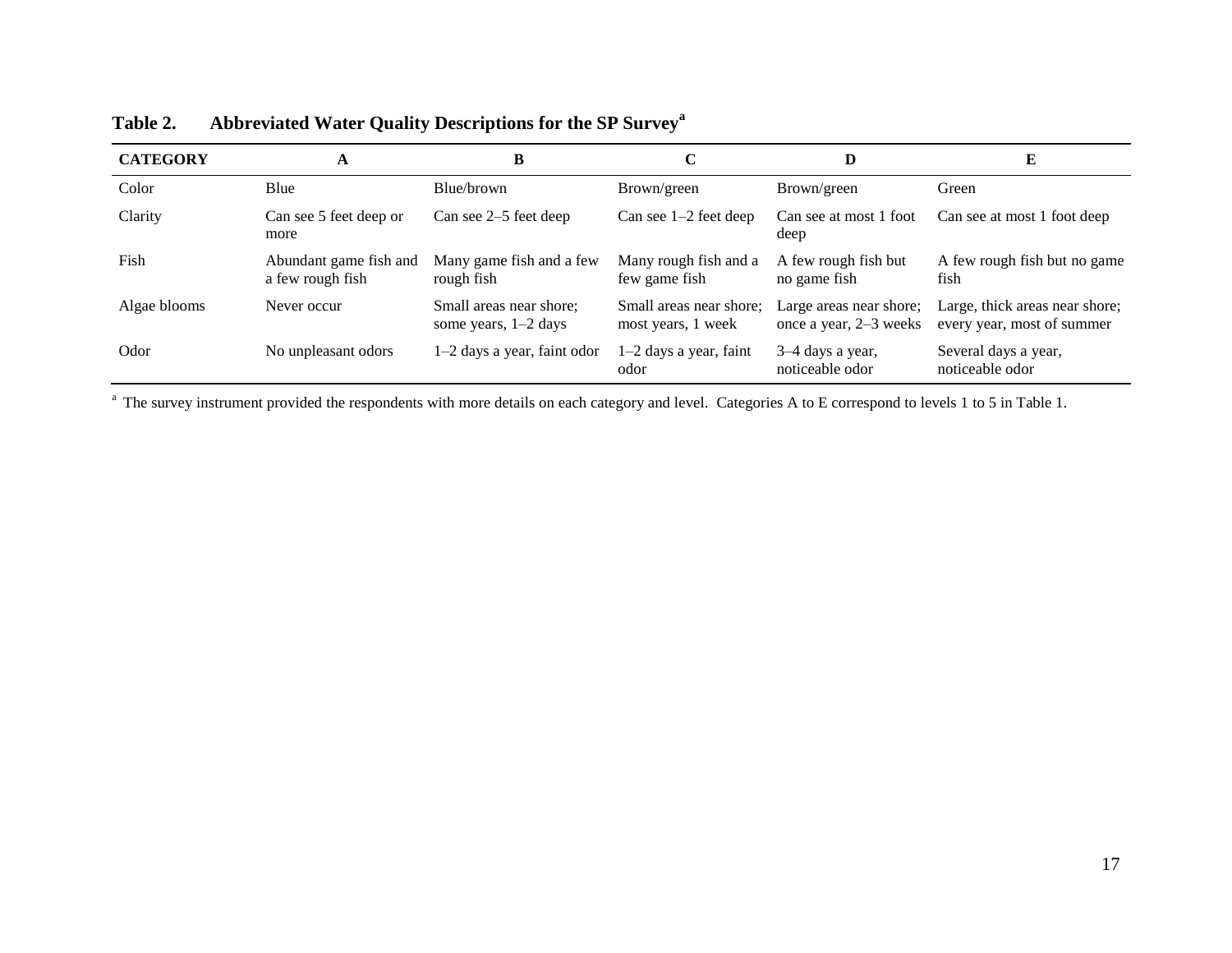approaches. The participant worksheets used for our three focus groups are included as Appendix C. Our first and second focus groups included tasks designed to establish whether water quality matters to people when considering lake recreation destinations. By prompting participants to list important features of lakes *before* mentioning the purpose of the focus group, we were able to examine the extent to which water quality indicators are salient in people's recreation choices. Along with obvious features such as distance from home, facilities, boat ramps, and swimming areas, a sampling of features people listed included the following:

- clean and neat generally—no litter near facilities, near-shore areas are debris free;
- pleasant scenery with healthy vegetation;
- quiet, a lack of crowds;
- water appears clean; no health worries about going in the water; and
- lack of pollution presence generally.

The focus group evidence suggests that water quality is a feature that is likely to matter to people in their recreation decisions. This provided assurance that water quality can be reasonably expected to enter preferences through recreation and that our choice experiment concept was valid.

The next step was to examine the ways that people judge the quality of lakes they might visit. Our hypothesis was that perceptible and intuitive features would be most relevant, rather than scientific measurements. In the first and second focus groups, we asked people to list features of lakes that they associate with cleaner and dirtier lake water. A sampling of cleanindicating responses included

- more fish and wildlife;
- clearer water; healthy looking color; and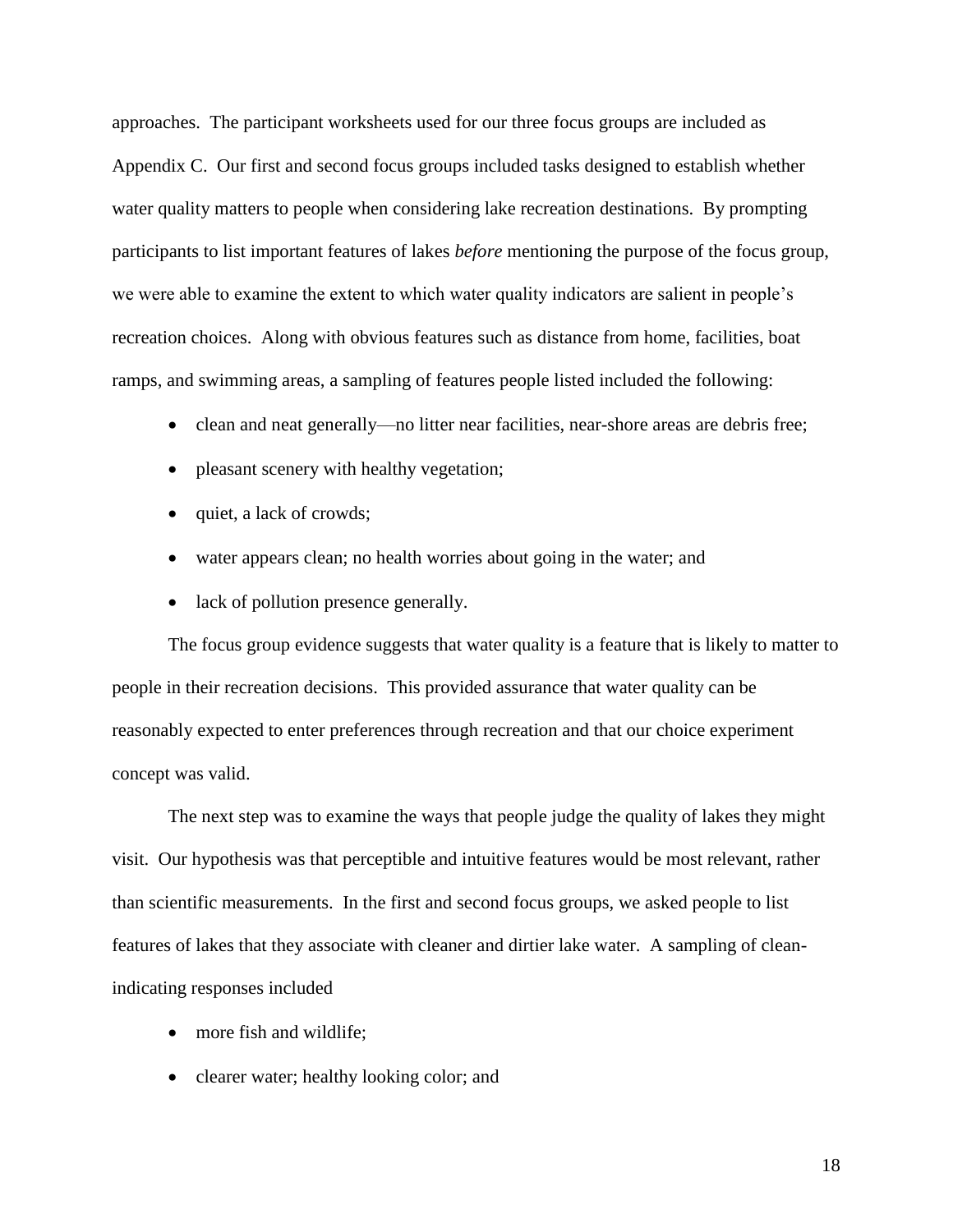• fresh and natural smells.

A sampling of dirty-indicating responses included

- stagnant water and rotting smells;
- surface scum, dead fish; and
- low water levels.

 $\overline{a}$ 

We used the responses from the focus groups, coupled with the descriptions from Table 1, to create descriptions of the five traits (color, clarity, fish populations, algae presence, odor presence) that we used to distinguish lakes of different quality. With the traits identified in the focus groups, input from Dr. Reckhow and Dr. Kenney, and the advice of outside water quality scientists were critical to our efforts to match our lay descriptions in Table 2 to the scientific understanding of the experts interviewed to create the water quality function in module 1.

In the survey instrument, each of the five traits is discussed separately. The survey instrument provided a short description of the trait, how it is affected by nitrogen and phosphorous, and the levels it could take. After each description, the respondent answered a question about the trait. The questions were intended to prompt the respondent to think about the trait and to break up the text in the survey, which helps keep respondents focused.

We first considered color. From Table 1, color ranged from none to considerable. The water quality scientists understood that the labels referred to the color associated with excess nutrients (primarily shades of green and brown). For the public, the actual color of water with varying levels of eutrophication needed to be described. In situations such as this, pictures and graphics provide an important complement to text in surveys. The NOAA panel<sup>1</sup> (NOAA, 1993)

<sup>&</sup>lt;sup>1</sup> The National Oceanic and Atmospheric Administration (NOAA) panel was a panel of experts convened by the NOAA to review the use of CV surveys in natural resource damage assessments and to provide recommendations for best practice.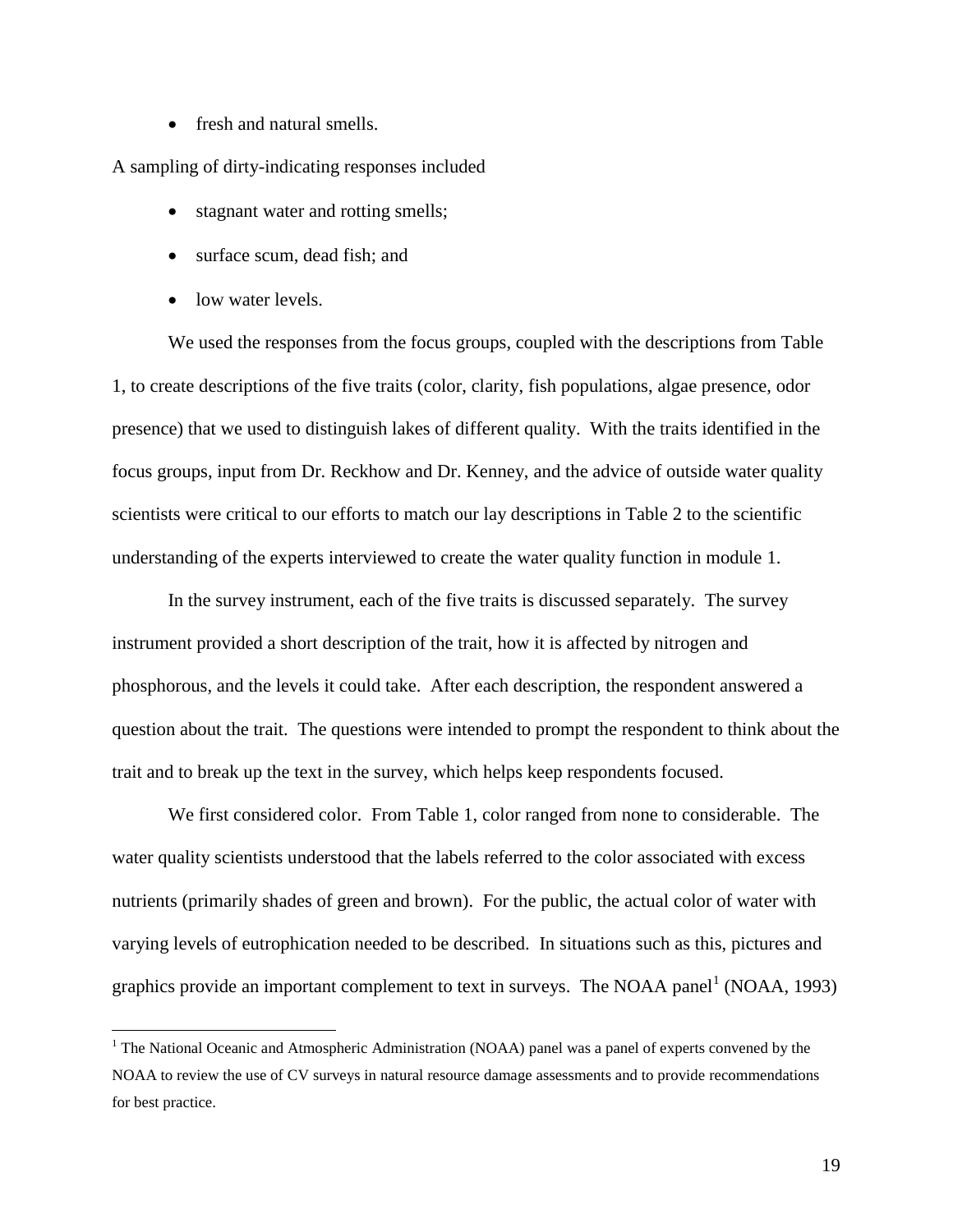recommends including visual displays in addition to text, and in past studies we have always included pictures or graphs. Mathews et al. (2007) also emphasize the usefulness of visual aids in presenting information, both picture and graphs. Their discussion touches on the subjective judgment that must ultimately be employed in a decision about visual aids, and they stress the importance of pretesting to make sure that respondents do not misinterpret the visual aids.

We ultimately decided on four color levels: blue, blue/brown, brown/green, and green. In focus groups we started with five levels and provided participants with five photos of a single lake scene. The colors were digitally manipulated to show five color gradations with varying degrees of blue, brown, and green but were presented out of order. People were asked to identify the photo that best fit lakes in their area, and the subsequent discussion focused on rating which colors corresponded to the cleanest water. There was general consensus that blue was better and that gradations toward brown/green combinations indicated worse water quality. We settled on four levels of color (categories C and D both have brown/green color) because focus group respondents presented with five shades of color did not distinguish well between the middle brown/green categories. The survey instrument described the impact of nutrients on water color and presented photographs of the four levels (see Appendix A). The descriptions were somewhat complicated by the natural brown color of many Southeastern lakes. However, based on discussions with Dr. Kenney about how the water quality scientists she interviewed would have thought about color and the focus group results, the top category was designated as blue.

Like color, clarity is a visual trait of the water. In Table 1, clarity ranges from excellent to poor, with categories 4 and 5 both associated with poor clarity. For water clarity we decided on four levels: can see 5 or more feet, can see 2 to 5 feet, can see 1 to 2 feet, can see at most 1 foot. As in Table 1, the lowest two categories, D and E (levels 4 and 5 in Table 1), were both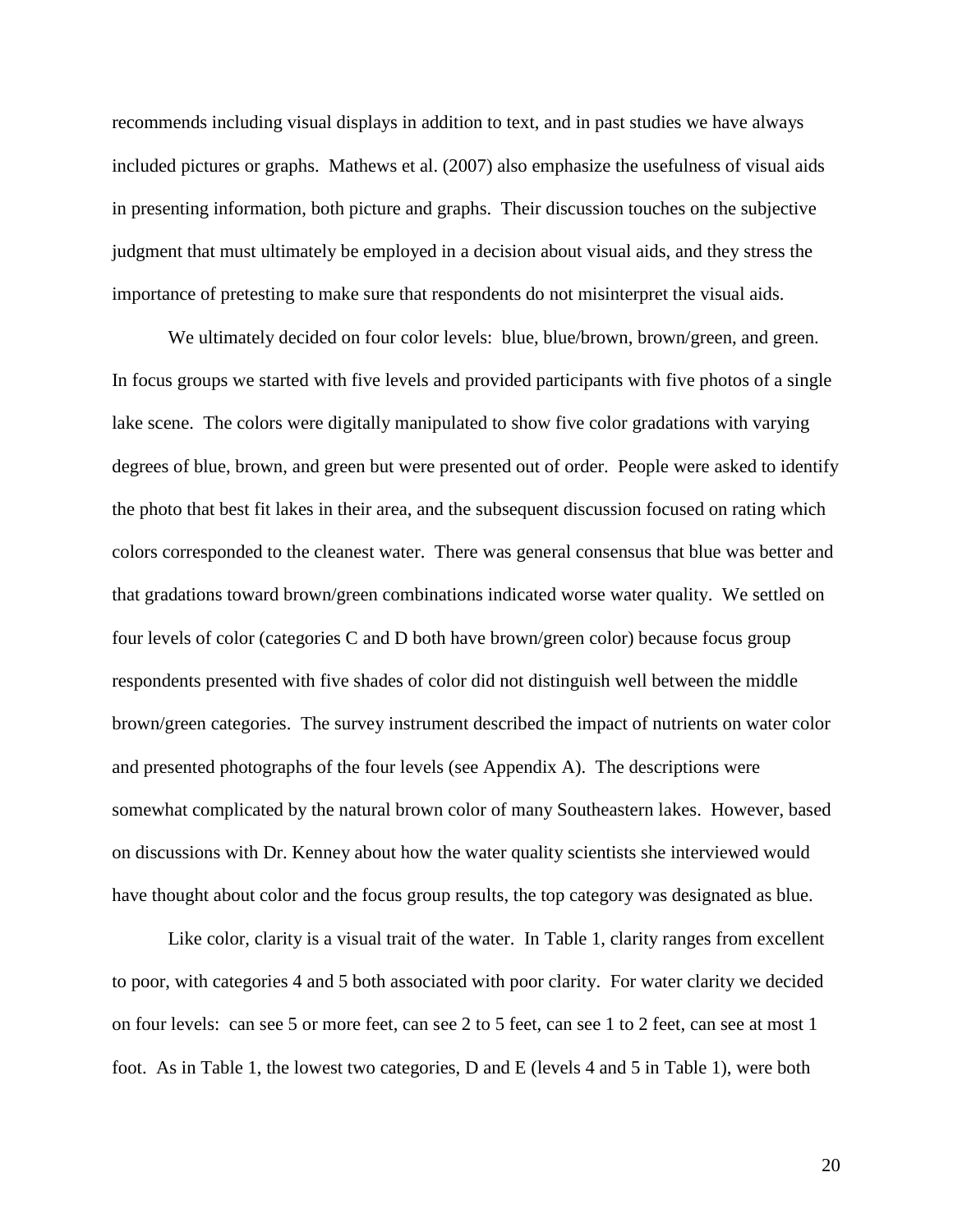associated with the lowest level of clarity. The focus group discussion indicated that people were comfortable with this trait and understood what clarity meant. Again, the adjectives in Table 1 were translated into concrete descriptions with the help of water quality scientists to ensure that the levels used in the SP survey correctly matched with the scientists' understanding of the associated terms in Table 1. The main challenge was to suggest a tool people could use to visualize the differences mentally. Based on focus group discussions, the image of an angler's bait disappearing beneath the surface after some depth seemed the most effective.

Water color and clarity are visual traits that did not need to reference spatial or temporal dimensions to be effective, although, of course, they will vary depending on weather and other factors. The remaining three traits—aquatic life, algae and odor—were comparatively more complicated. In Table 1, aquatic life is described as ranging from "very healthy, abundant" to "unhealthy, scarce or none present." The focus group discussions suggested people were comfortable with the type and population of fish as an indicator of aquatic life. In the focus groups, anglers were familiar with the species of fish that thrive in lakes with better and worse water quality. Although nonanglers might have been less familiar with the names of the fish, they did understand that cleaner water supported greater species diversity, more highly valued fish species, and larger populations of fish. After testing descriptions of fish type and abundance in the focus groups, the participants could easily understand the distinction between game fish and rough fish. They also accepted that clean water was capable of supporting game fish populations (e.g., bass and crappies), while dirty water tended to be dominated by rough fish (e.g., carp). We, therefore, decided to describe fish habitat based on which types of species were most prevalent. The five levels we settled on include abundant game fish and few rough fish, many game fish and few rough fish, many rough fish and few game fish, and a few rough fish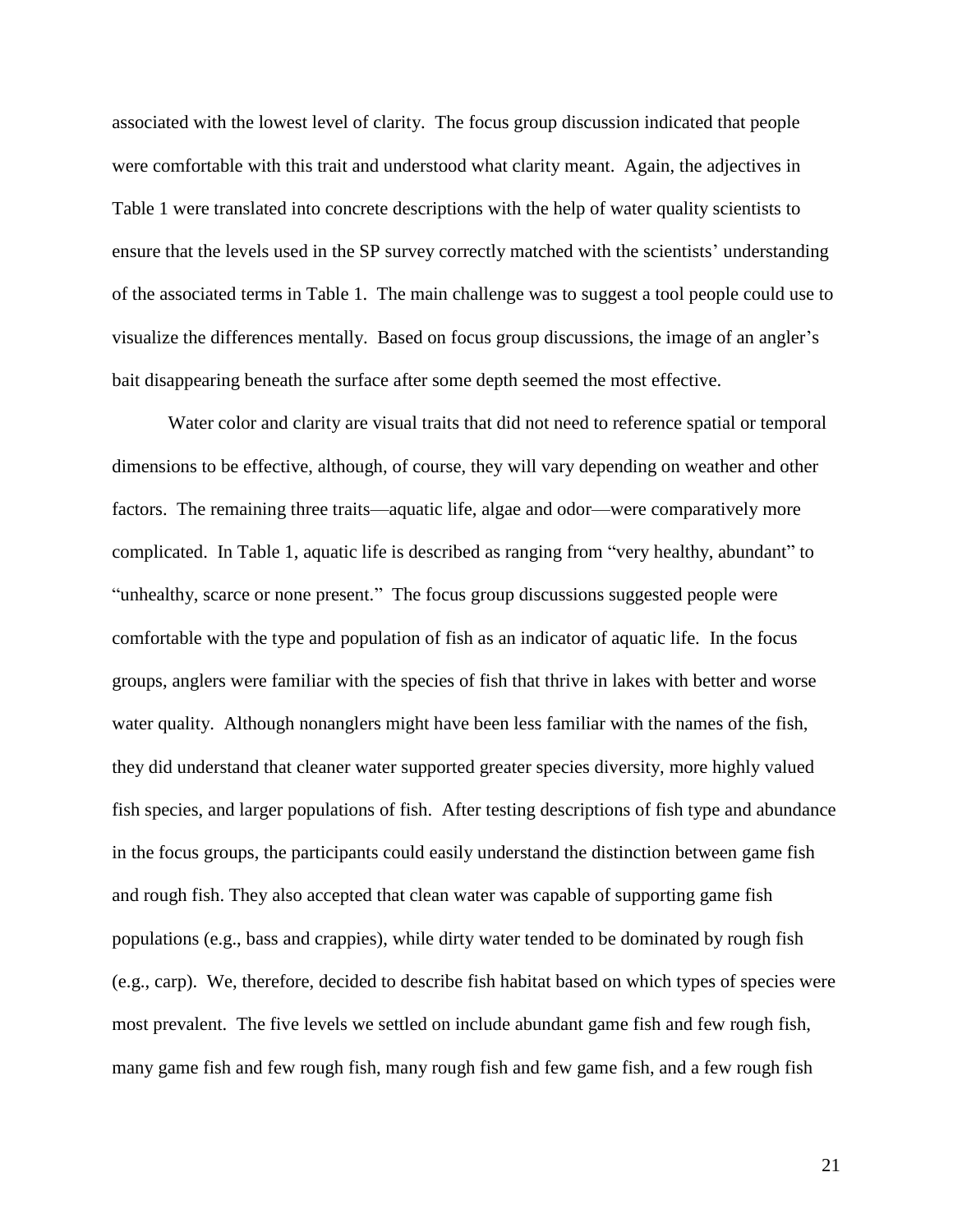but no game fish. Based on focus groups and discussions with scientists, we used carp and bullhead catfish as examples of rough fish and bass, crappie, bluegill, and channel catfish as examples of game fish.

Describing the algae and odor trait levels posed special challenges because of the spatial and temporal variation in their outcomes. The algae levels in Table 1 range from "very little" to "very high." Again, scientists can interpret these terms based on their knowledge and the information provided to them in the expert elicitation. For the general public, more detailed descriptions were needed. In the focus groups, people were shown a photo of an algae bloom and asked to discuss whether they had seen such a phenomena. Participants generally knew that a bloom signaled something was not correct, but few had observed a major bloom covering large sections of a water body. Participants also appreciated that blooms were seasonal and temporary. However, because most of the focus group participants had never seen a large algae bloom in lakes where they visited, including the algae attribute caused some people to think that water quality was better than it actually was because of the lack of surface algae blooms. We addressed this problem in two ways. First, the final descriptions for the algae attribute described both spatial and temporal variation in algae. These dimensions were combined into five levels: blooms never occur, small areas of algae occur in some years and last a few days, small areas of algae occur in most years and last a few days, small areas of algae occur every year and last several days, large areas of algae occur every year and last several weeks. Even with spatial and temporal variation, some respondents had difficulty incorporating algae into their decisions, because they assumed they could take care of this problem by not visiting the lake when there were algae blooms. Our concern was that respondents would be distracted by the algae attribute. As discussed below, the odor attribute had similar problems. To test for the important of these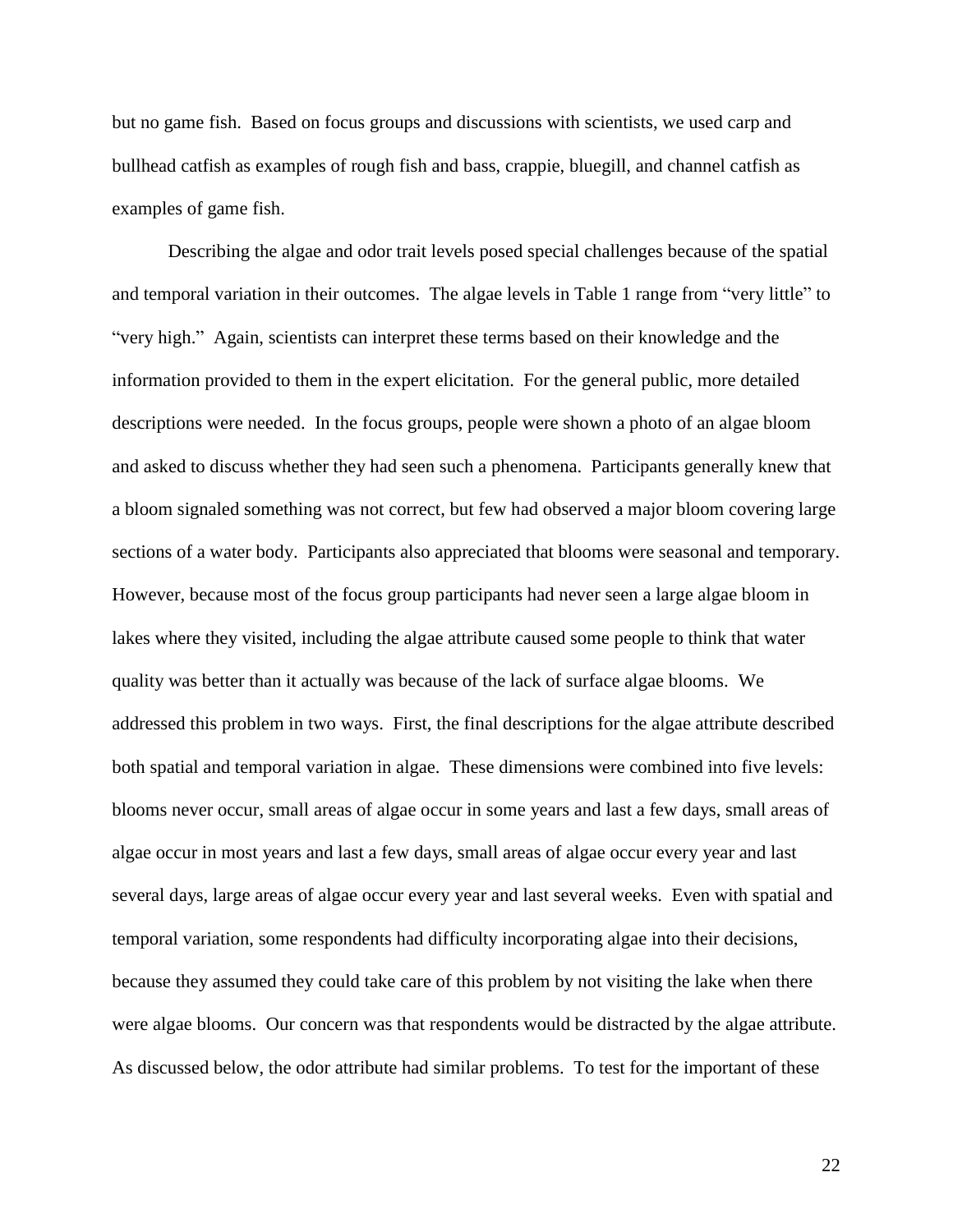two attributes, we designed two versions of the water quality descriptions—one that included algae and odor and one that did not. This allowed us to examine the extent to which responses differed across the two treatments.

As with algae, odor proved to be a difficult trait to describe accurately. In Table 1, the odor levels range from "no" to "strong, offensive." Although people appreciated that lakes can smell unpleasant, gaining consensus on how frequently this might occur in good versus bad quality lakes was more elusive. The focus group participants had never been at a lake that smelled anything close to "strong and offensive." Similar to the algae attribute, individuals tended to think water quality at lakes must be better than it actually is, because they had never experienced any problem with odor. We decided on five levels for this trait: strong unpleasant odor several times a year, noticeable unpleasant odor several times a year, noticeable unpleasant odor 2 to 3 times per year, faint unpleasant odor 1 to 2 times per year, no unpleasant odors.

In SP surveys, designing the attributes and levels for the attributes requires balancing the cognitive burden of the survey instrument against the information needed to make a decision. This balance was our primary concern in communicating the attributes described above. During the expert elicitation research, Dr. Kenney conducted long, detailed interviews with water quality experts who understood the subtleties of water quality science, including the nonlinear and correlated structure of eutrophication indicators. Although our descriptions for the lay public cannot convey the same subtleties, our focus group and pretest work and our discussions with water quality scientists suggest respondents were able to understand how attribute levels related to the water quality index in ways that scientific specialists would broadly agree with. Thus, we are confident that the descriptions shown in Table 2 provide a solid basis for our SP questions.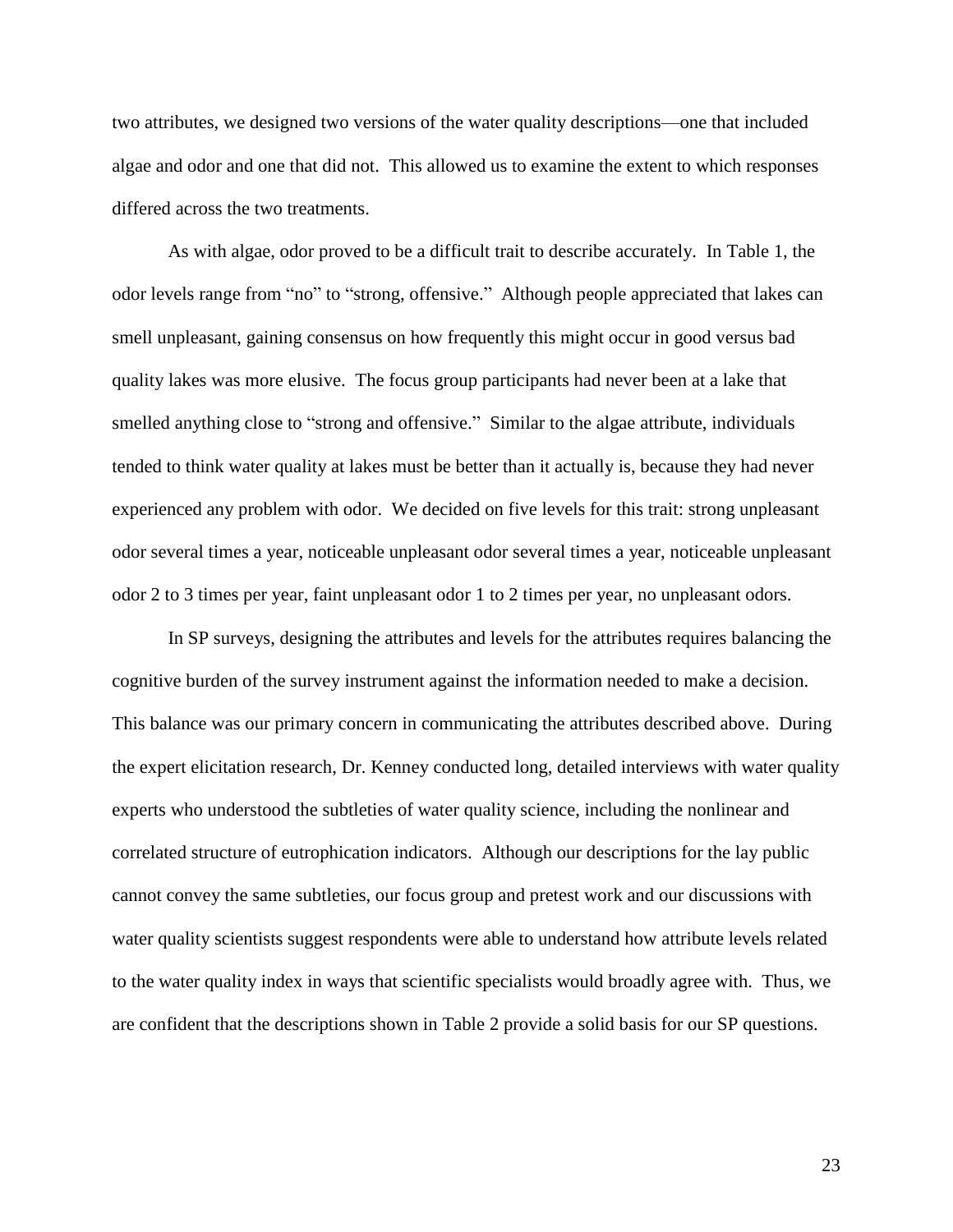#### 3.4 Question Design

The survey questions needed for our SP objectives fall into three categories: survey questions designed to explain and reinforce the water quality categorization used, the choice experiment questions, and the CV questions. A set of questions were designed to familiarize respondents with the water quality traits and their levels individually (see questions 10.1 to 10.5 in Appendix A). For each of the traits—color, clarity, fish population, algae, and odor—the survey provided explanations on how nutrient pollution can affect the levels of the trait in lakes across their region. For each trait, individual respondents were asked to review the levels and then indicate which level they thought most closely corresponded to the lakes in their area. Ultimately, peoples' answers to these questions were less important to our analysis, but by asking people to consider lakes in their area we encouraged them to read through and think about each trait and its possible levels. For water color and algae presence, photos were also included to provide visual cues (see questions 10.1 and 10.4). After reviewing the water quality traits individually, the next set of questions (questions 11, 12, and 13 in Appendix A) asked respondents to think about lakes in their home state using all five of the trait levels simultaneously. Respondents were presented with information similar to Table 2 and asked to select the lake category that they believed corresponds most closely to lakes in their home state. In this way people gained experience in thinking of lake quality as consisting of a related collection of perceptible indicators. To reinforce this, the next two questions asked respondents to consider the remaining categories and indicate which among them had the next best level of correspondence with lakes in their states. With the water quality communication section so completed, respondents who were lake recreators or potential lake recreators completed the choice experiment questions.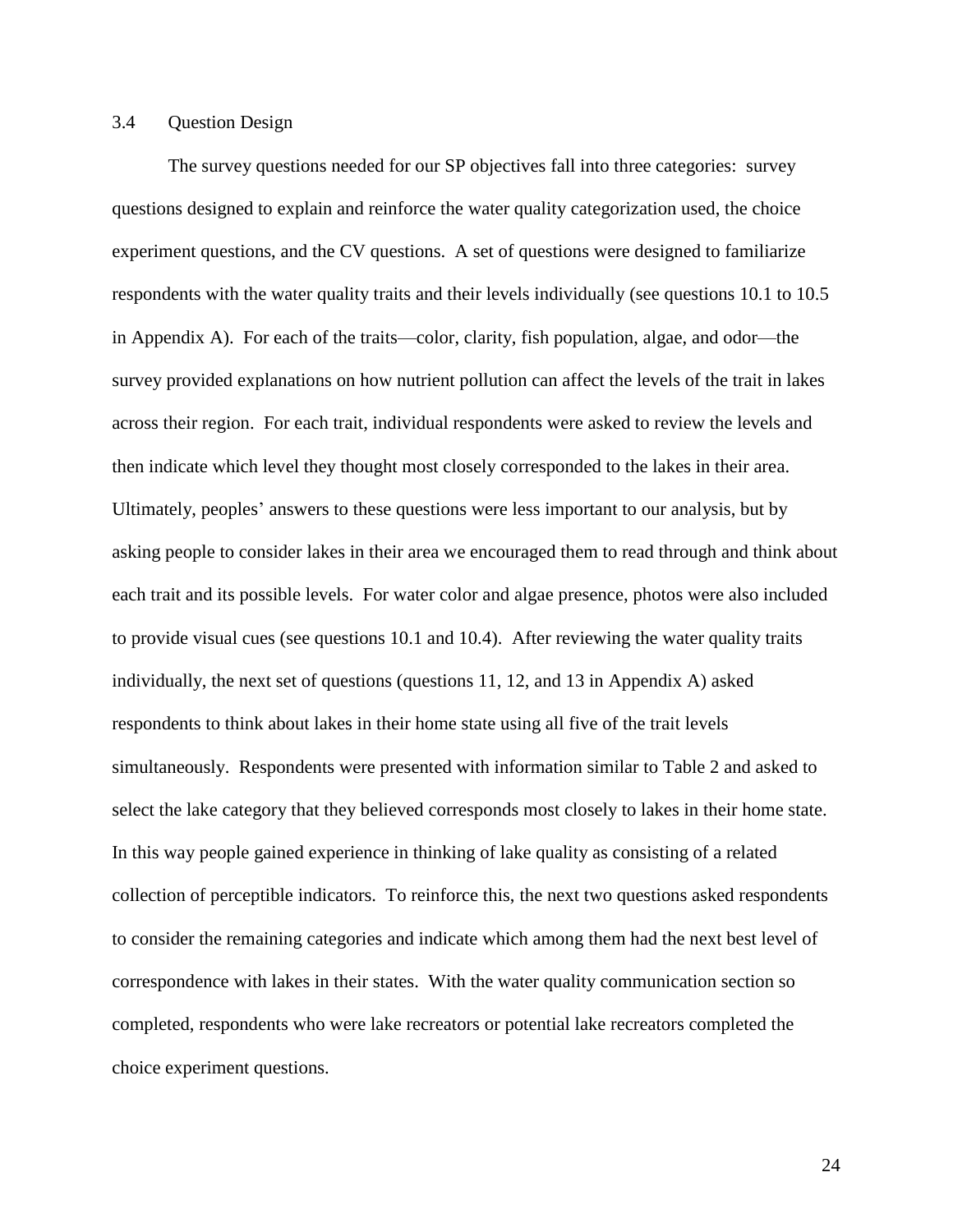### *Choice Experiment Questions*

The intent of our choice experiment was to examine trade-offs people make between water quality and other scarce resources, within the context of recreation behavior. To accomplish this, we presented people with sets of lakes that were differentiated by their water quality levels and other relevant attributes (such as travel time from home) and ask which they would prefer on a given trip-taking occasion. We had to make several decisions before arriving at the final form of the choice questions, an example of which is shown in Figure 2.

|                                                    |                                                   | <b>LAKE 1</b>                                 | <b>LAKE 2</b>                                     |  |
|----------------------------------------------------|---------------------------------------------------|-----------------------------------------------|---------------------------------------------------|--|
|                                                    | <b>WATER</b><br><b>QUALITY</b><br><b>CATEGORY</b> |                                               | B                                                 |  |
|                                                    | <b>COLOR</b>                                      | Brown/green                                   | Blue/brown                                        |  |
| <b>WATER</b><br><b>QUALITY</b>                     | <b>CLARITY</b>                                    | Can see $1-2$ feet deep                       | Can see 2–5 feet deep                             |  |
|                                                    | <b>FISH</b>                                       | Many rough fish and<br>a few game fish        | Many game fish and<br>a few rough fish            |  |
|                                                    | <b>ALGAE</b>                                      | Small areas near shore;<br>most years, 1 week | Small areas near shore;<br>some years, $1-2$ days |  |
|                                                    | <b>ODOR</b>                                       | Faint odor,<br>$1-2$ days a year              | Faint odor,<br>$1-2$ days a year                  |  |
| <b>ONE-WAY DISTANCE</b><br><b>FROM YOUR HOME</b>   |                                                   | [30-minute drive]                             | [90-minute drive]                                 |  |
| Which lake would<br>you choose?<br>(check one box) |                                                   | <b>LAKE1</b>                                  | <b>LAKE 2</b>                                     |  |

**Figure 2. Example Choice Experiment Question**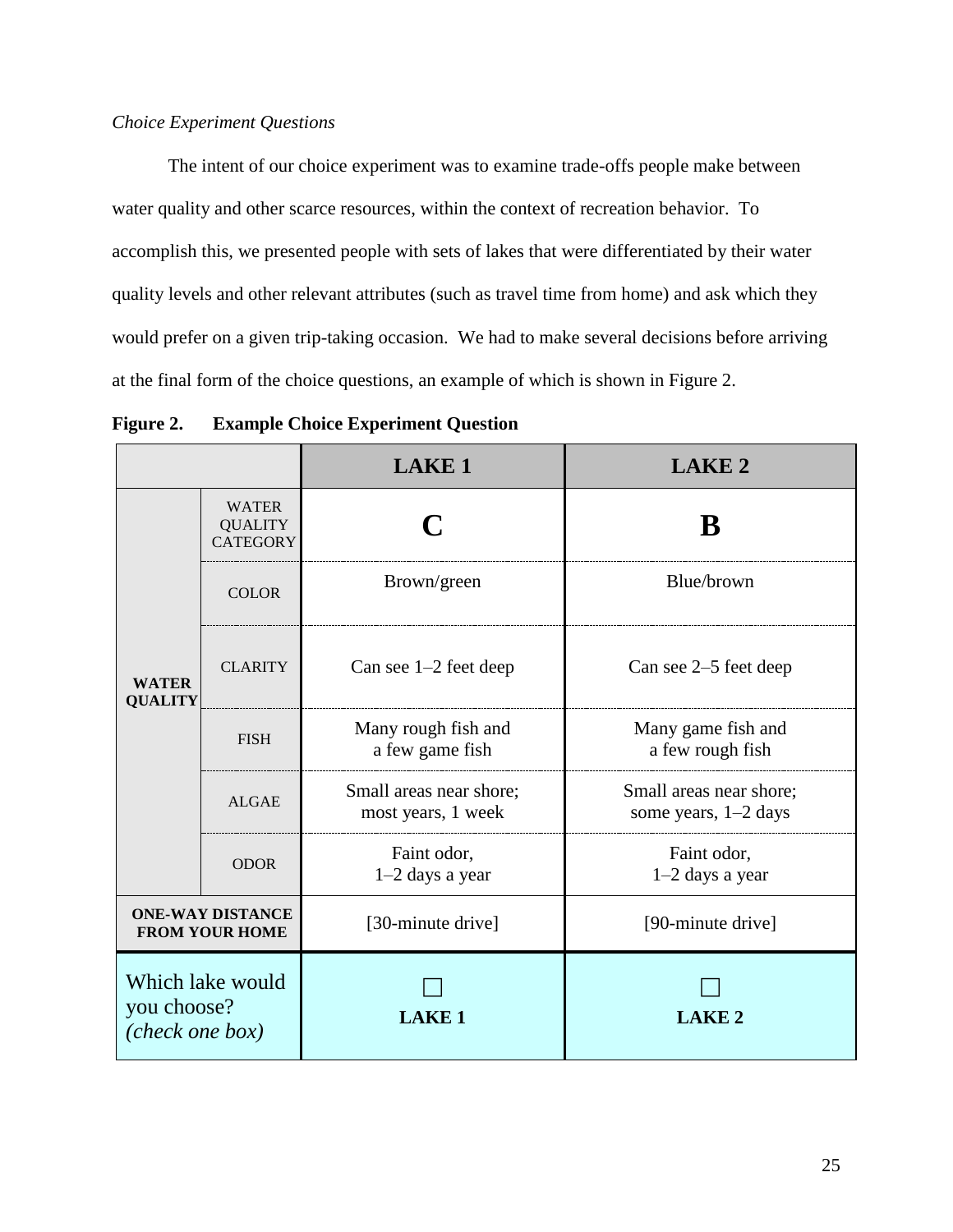These included the plausibility of the trade-offs we wanted to model, the subset of people who would answer the questions, the specific form of the choice scenario, the role of different activity options, the collection of attributes that would characterize the lakes, and the role of an opt-out or "no trip" option.

As Figure 2 shows, our choice experiment focuses on trade-offs between water quality and travel time in the selection of lake destinations. We used the first focus group to scope out the extent to which this is a trade-off people accept as realistic, and consider in their actual decisions. Our discussion indicated that people understand that better water quality can result in a better visit experience, but that the activity that is planned would condition the extent to which water quality matters. Our summary of the open discussion in the first two focus groups suggests participants would be willing to drive 30 to 60 more minutes to reach a destination with appreciably better quality, particularly if it were for swimming or angling or if a child would be in contact with the water. During our second focus group, we also examined how people would respond to explicit trade-offs between travel time and water quality as defined for the survey, presented within a format as in Figure 2. The discussion indicated that people had little trouble accepting the notion that such trade-offs were possible, and participants again reported a willingness to travel further to obtain better quality. From our focus group work we are confident that the trade-offs we are modeling are grounded in reality and that people accept the notion that such trade-offs may be relevant. We also learned that the extent to which people think about the distance/water quality trade-off may depend in part on the activity that is planned and the composition of the group.

Because our survey used a general population sample, we needed to take steps to ensure that only people for whom lake recreation was relevant would answer the choice experiment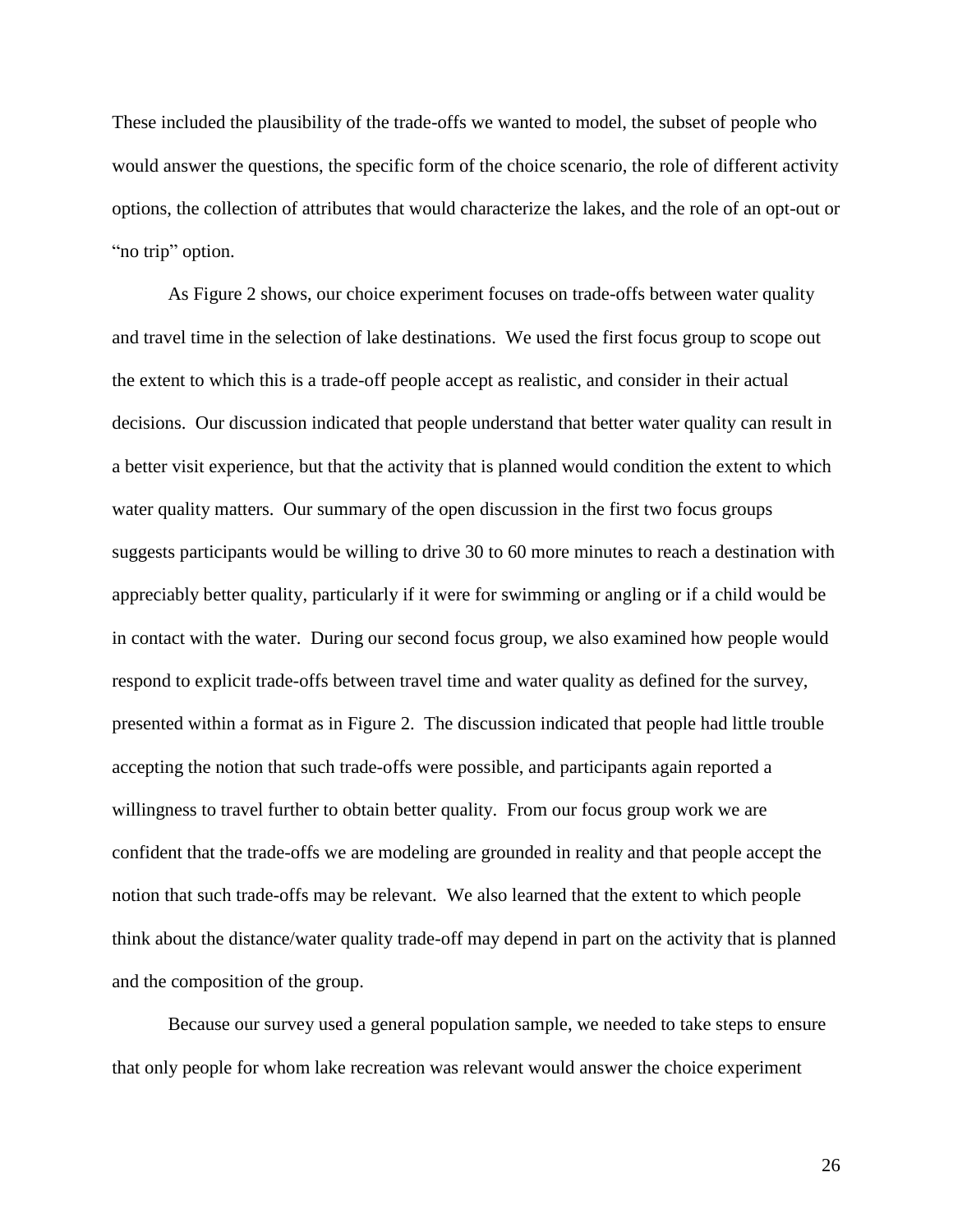questions. We used answers to the recreation experience question (question 1) to screen individuals. If respondents indicated they had not visited a lake for recreation in the last 12 months, they were asked if they thought it was likely that they would visit one in the coming 12 months (see question 2). If respondents visited a lake or indicated that they might in the future, they were tracked to the choice experiment section. At that point they were presented with a scenario that begins:

*Imagine the following situation. Sometime next summer, the weather forecast for the weekend looks good so you begin thinking about a day trip to enjoy your favorite lake recreation activity.*

Because the focus group evidence suggested activity and group composition may matter in how people make trade-offs, respondents were then asked to indicate what their main activity would be, whether they would travel alone or in a group, and whether the group would include children. Survey questions 14 and 15 (see Appendix A) show the specific wording we used and the options that people could choose from. Answers to these two questions allow us to condition our analysis on what people imagine to be the intent of their recreation trips. Based on the focus groups, we knew that respondents would probably imagine the activity they would do on their lake trip. We decided to have people state their activity and group composition, because it did not seem realistic to assign these features to their trip. In addition, explicitly asking activity and group composition would allow us to better control the variability in answers.

Presenting different lakes for survey respondents to choose from required decisions on what attributes of the lakes to present and vary. Choice experiments can generally be divided into two types: branded and generic. A branded approach in our context would be to name *specific* lakes near a respondent's home (e.g., Falls Lake and Jordan Lake for residents of central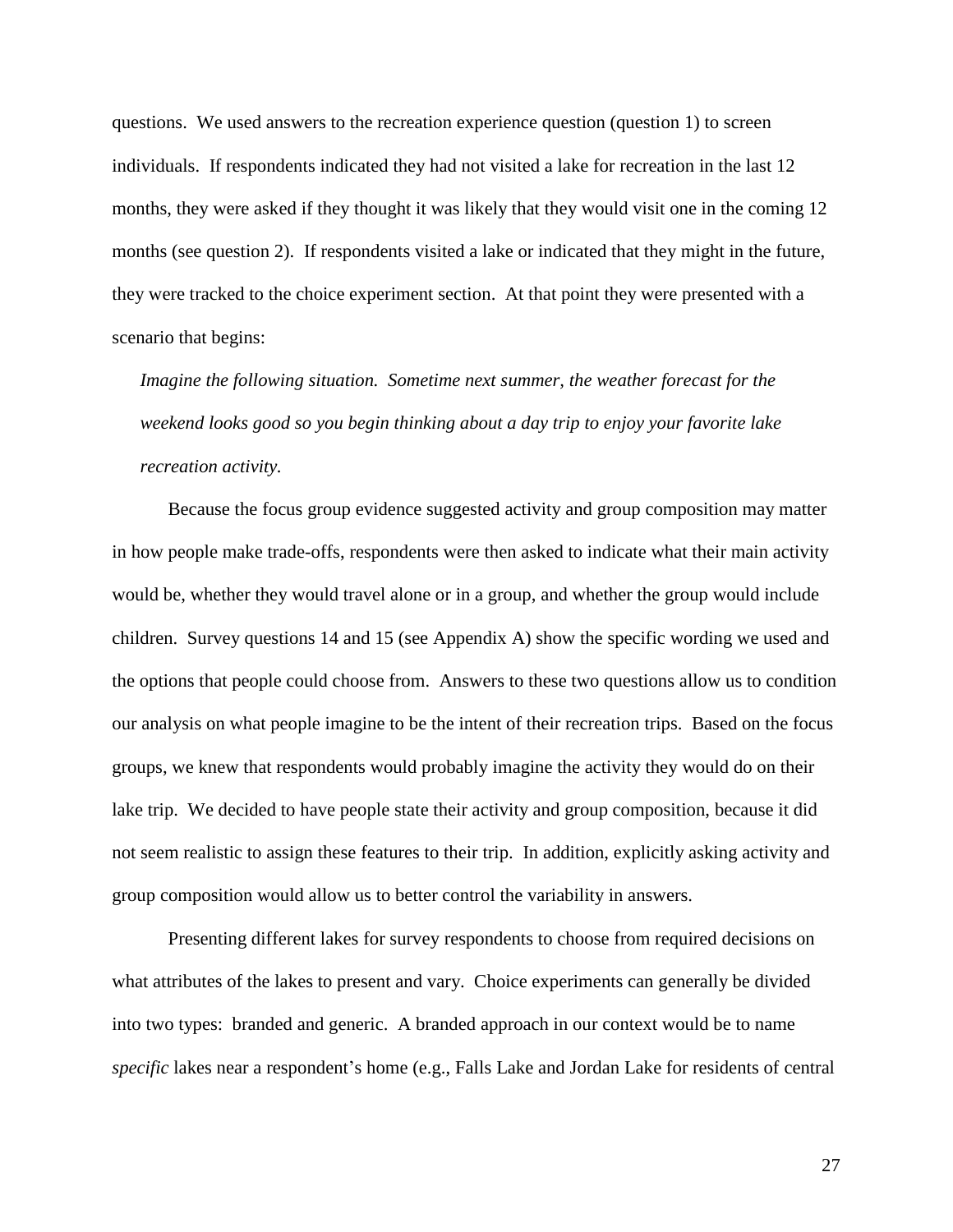North Carolina) and present real or designed quality levels at the lakes for people to select among. This approach has clear disadvantages for our purposes, in that people's choices will reflect their unobserved (to us) attitudes toward the lakes, thereby invalidating our measurement strategy. A generic approach, by contrast, presents people with unnamed options that are distinguished only by the attributes included in the experiment. Though this is a more abstract concept for the individual, it allows us to measure the trade-offs we are interested in while hopefully avoiding confounding individuals' attitudes about or experience with specific lakes. To characterize the generic lakes we elected to use only two attributes: the water quality category (consisting of the bundle of traits and their levels) and the travel distance to the lake. We could have included other attributes such as the presence of facilities, a swimming area, and parking lots, but this would have complicated the design and increased the amount of information people would need to process. Because these attributes are largely orthogonal to our objectives, we left them as implicit rather than explicit variables. Each choice question was introduced as follows:

*Imagine that your two options are Lake 1 and Lake 2. The only differences between these two lakes are shown in the table below. Otherwise, they are exactly the same in every other way.*

Thus, we invited people to form their own images of what the lakes would be like outside of the designed attributes but asked that they not differentiate their images between the two options. Our probing during focus groups indicated that people were comfortable with this level of abstraction.

The final decision regarding the design of the choice experiment questions had to do with the use of an opt-out option, in which the person can decide not to choose one of the options. In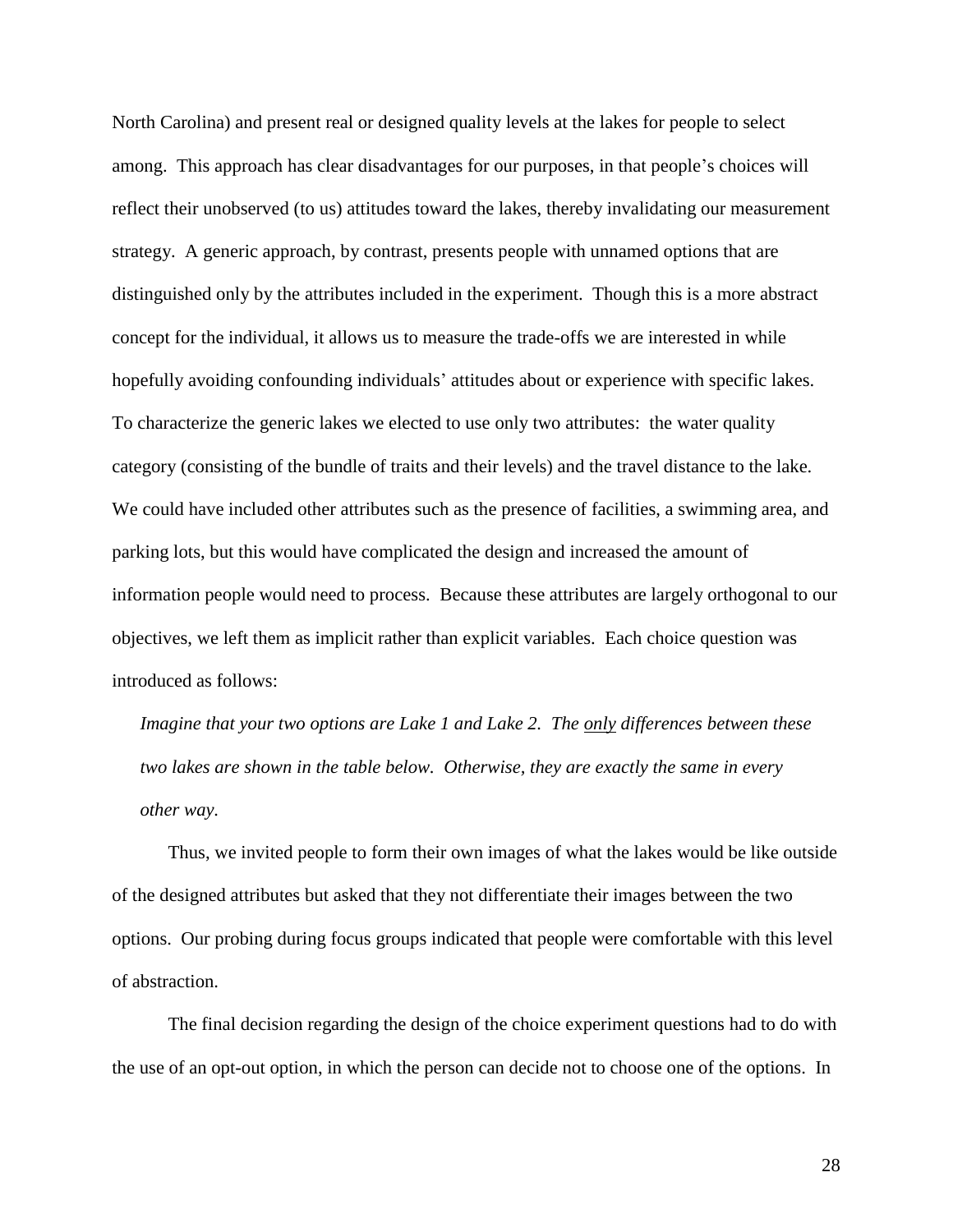general, the decision to include an opt-out option depends on whether the respondents could realistically opt-out of the choice in the real world and the goals of the study (see Hensher, Rose and Greene, 2006, or Holmes and Adamowicz, 2003). For example, in this study, respondents could decide they did not want to take a trip given the choices available to them. If respondents can realistically decide not to choose any of the alternatives, including an opt-out alternative provides respondents with a more realistic choice situation. In addition, if the goal of the study is to predict demand, omitting the opt-out option will likely bias the predictions. Holmes and Adamowicz (2003) favor the inclusion of an opt-out option. However, an opt-out option reduces the amount of information gathered, because the person does not provide a ranking of the designed options if they select no trip. To balance these two features, we used a two-step approach in which respondents first indicated which was preferred between the two generic lakes and then was given the option of visiting neither if the attribute levels were not to their liking. *Contingent Valuation Questions*

Though the primary intent of the survey is to assess the value of lake water quality as it relates to recreation, we decided to add a more general valuation vehicle for two reasons. First, we expected that at most half of the respondents in a general population survey would be lake recreators or potential lake recreators. Given this we wanted an auxiliary vehicle that was general enough for all respondents to answer. Second, there may be instances when the value of a broader policy intervention—for example, at the level of the entire state—may be useful for state water quality managers. For these two reasons we decided to include a CV exercise that would examine respondents' general (as opposed to recreation-specific) WTP for broad-scope policies that would improve lake water quality across their entire state. Designing the CV section of the survey required a definition of the commodity to be valued, a strategy for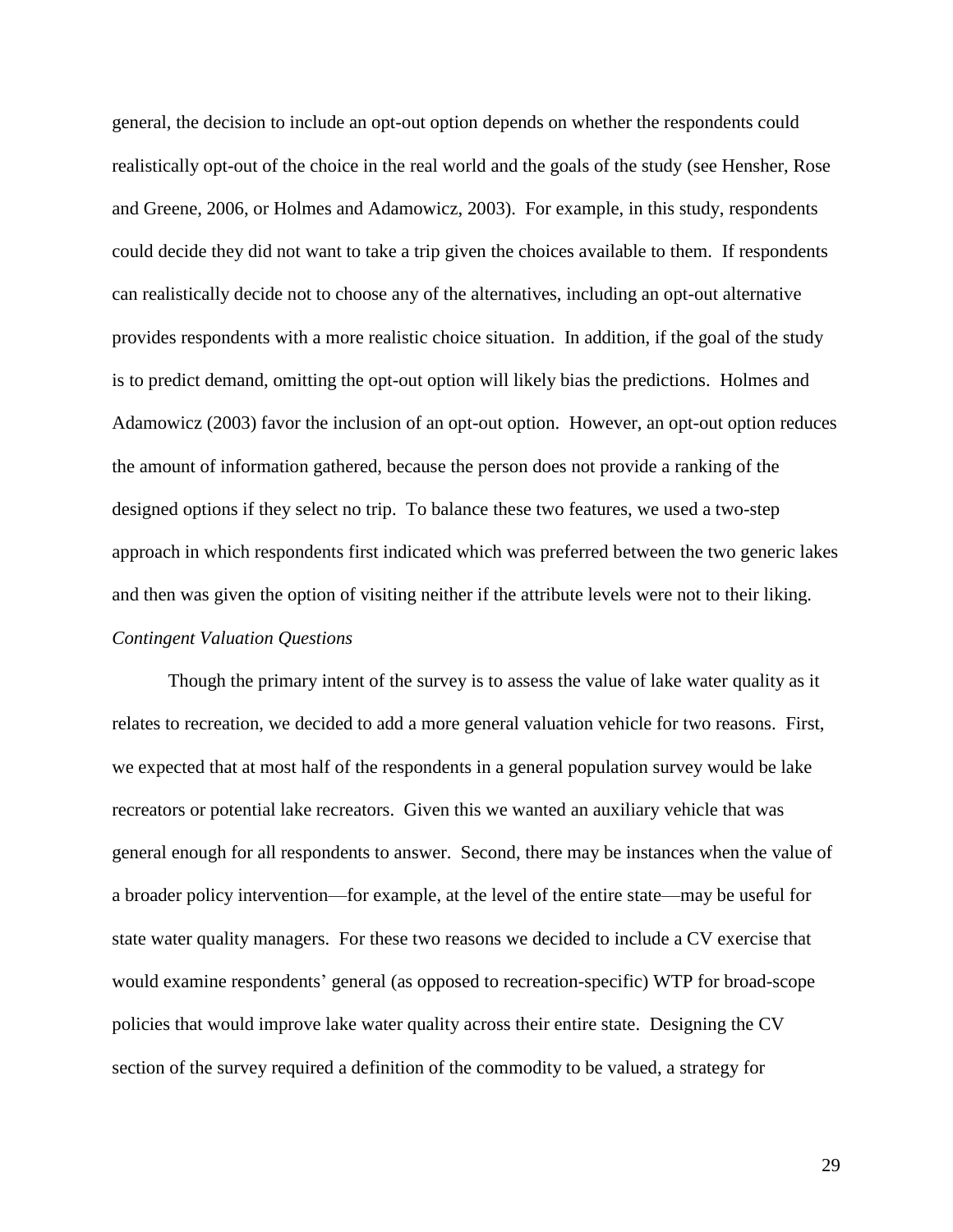explaining baseline and improved levels of the commodity, a specific policy project that would provide the improvement, a payment vehicle, and an elicitation method.

Our goal in defining the commodity for the CV exercise was to describe water quality using the five categories discussed above, but in a way that would be broader than the singlelake/single-trip focus used in the choice experiment. We settled on an approach in which the overall commodity would be the distribution of lakes across the five categories in the respondent's home state. Thus, our valuation task was to measure people's WTP to shift the distribution of lake water quality from baseline conditions to some hypothetical improvement. This required that we communicate a baseline condition and how a policy might change things. We used both textual and graphical descriptions to accomplish this. As is recommended (Mathews et al., 2007), we pretested the graphic carefully to make sure that respondents understood the graph. In particular, the CV section began with a written description as follows: *Information about water quality at public lakes is often collected and reported by state agencies. This information can be used to show the percentage of lakes in HOME STATE that are in each of the five water quality categories.* 

- *30% (3 out of every 10 lakes) are in one of the best two categories (A or B)*
- *50% (5 out of every 10 1akes) are in the middle category (C)*

 *20% (2 out of every 10 lakes) are in one of the lower quality categories (D or E).*  A graphic as shown in Figure 3 was also provided to give a visual image of the baseline conditions.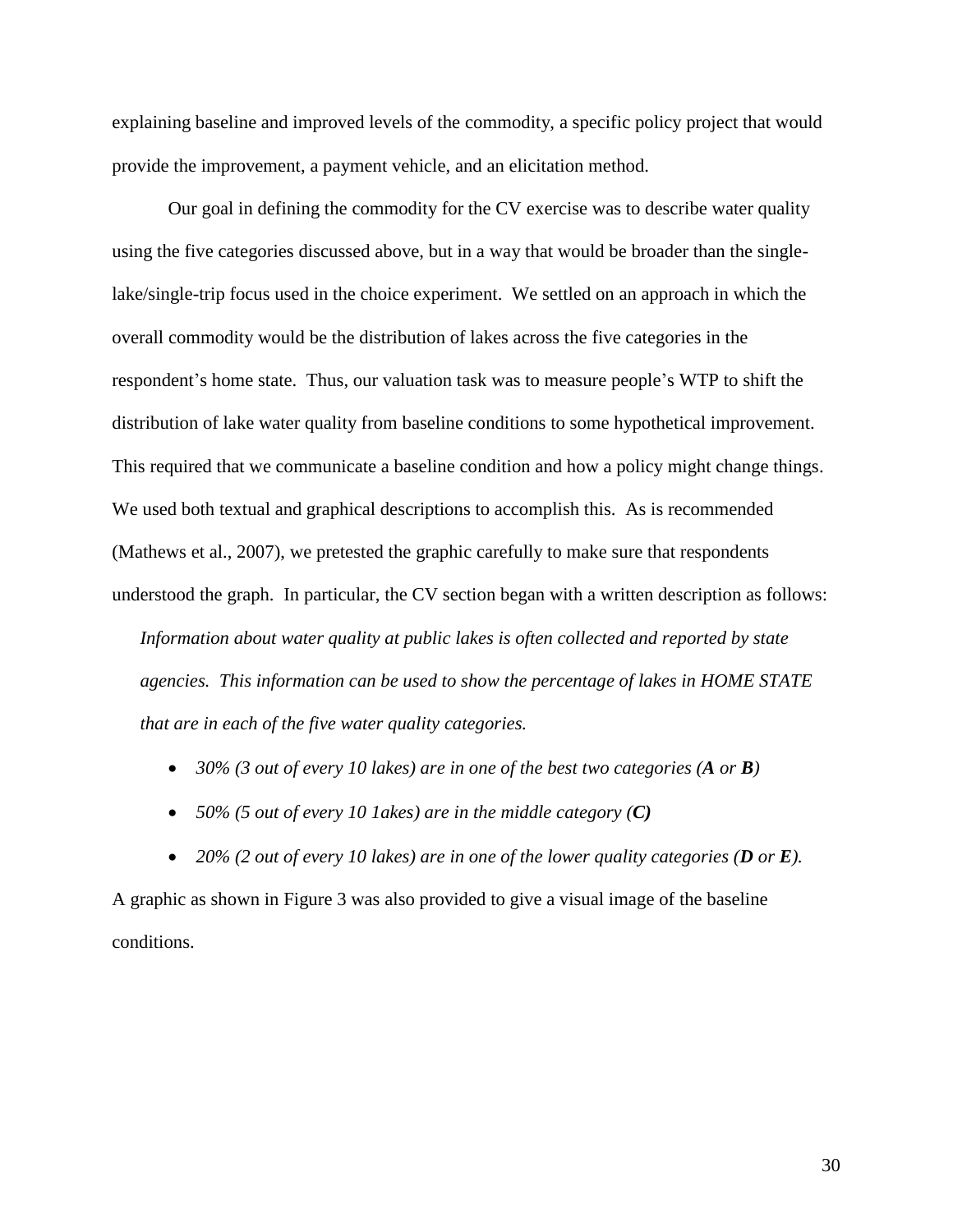

**Figure 3. Graphical Description of Baseline Water Quality**

After presenting the baseline, we described a generic program at the state level that would provide a general improvement in water quality across the state. Respondents were presented with the following program description:

*Imagine that state agencies in charge of water resources in HOME STATE are considering a program to improve lake water quality. Because nitrogen and phosphorus come from many different man-made sources, there are many ways to control them. Under the program being considered, efforts to reduce nitrogen and phosphorus would be spread among many different groups. For example,*

- *sewage treatment plants would have to install better treatment systems;*
- *residents using septic tanks would have to inspect these systems for leakage;*
- *towns and housing developments would have to install improved systems for managing water runoff from storms;*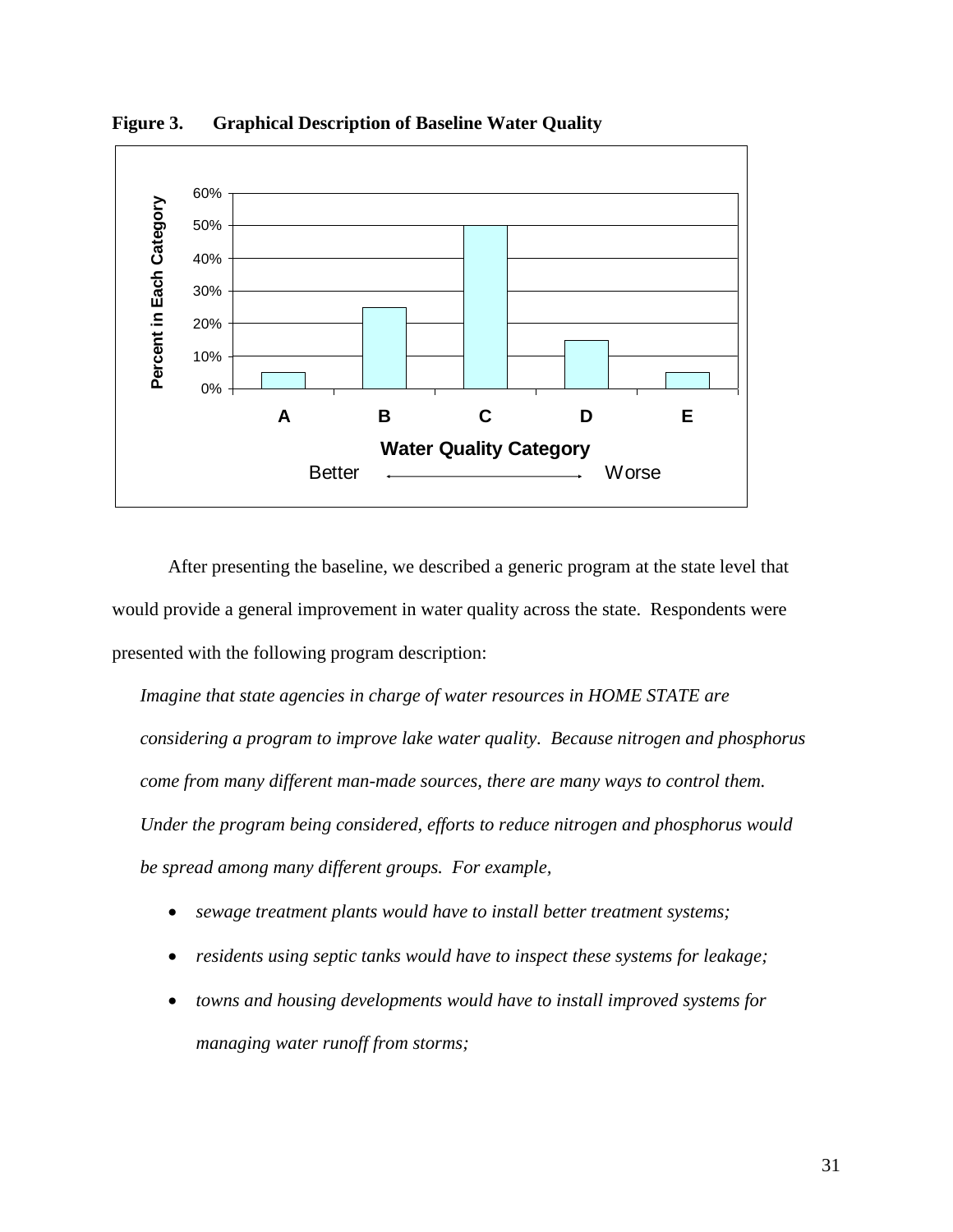*farms would have to reduce fertilizer runoff from fields and improve the containment of animal waste.*

Our objective in describing the program this way was to allow the incidence of clean-up responsibility to be broadly distributed. Based on cognitive interviews and past experience, respondents are sometimes concerned about the perception of fairness or implicit property rights. With the program defined, respondents were then given textual and graphical information on how the program could be expected to improve water quality:

*The diagram below compares projected lake conditions in HOME STATE in 10 years, with and without the program. The bars in grey show what lakes would be like without the program. If no action is taken to control nitrogen and phosphorus, only 20% (2 out of every 10 lakes) would be in one of the best two categories (A or B). The bars in blue show what lakes would be like with the program. 35% would be in one of the best two categories. The arrows show how the percent of lakes in the best two categories would increase, and the percent in the other categories would decrease.* 

An example of visual display accompanying this text is shown below in Figure 4.

With the baseline conditions, program, and potential improvements so described, the next step was to describe how the program would affect the respondent financially, if it were to go forward. The payment vehicle, as it is referred to in the SP literature, describes how the respondent would pay for the program. Selecting an appropriate payment vehicle often poses a challenge. More specific payment vehicles make the whole scenario more realistic, but also increase the probability that respondents will vote based on their reaction to the payment vehicle rather than the scenario the researcher wants to value.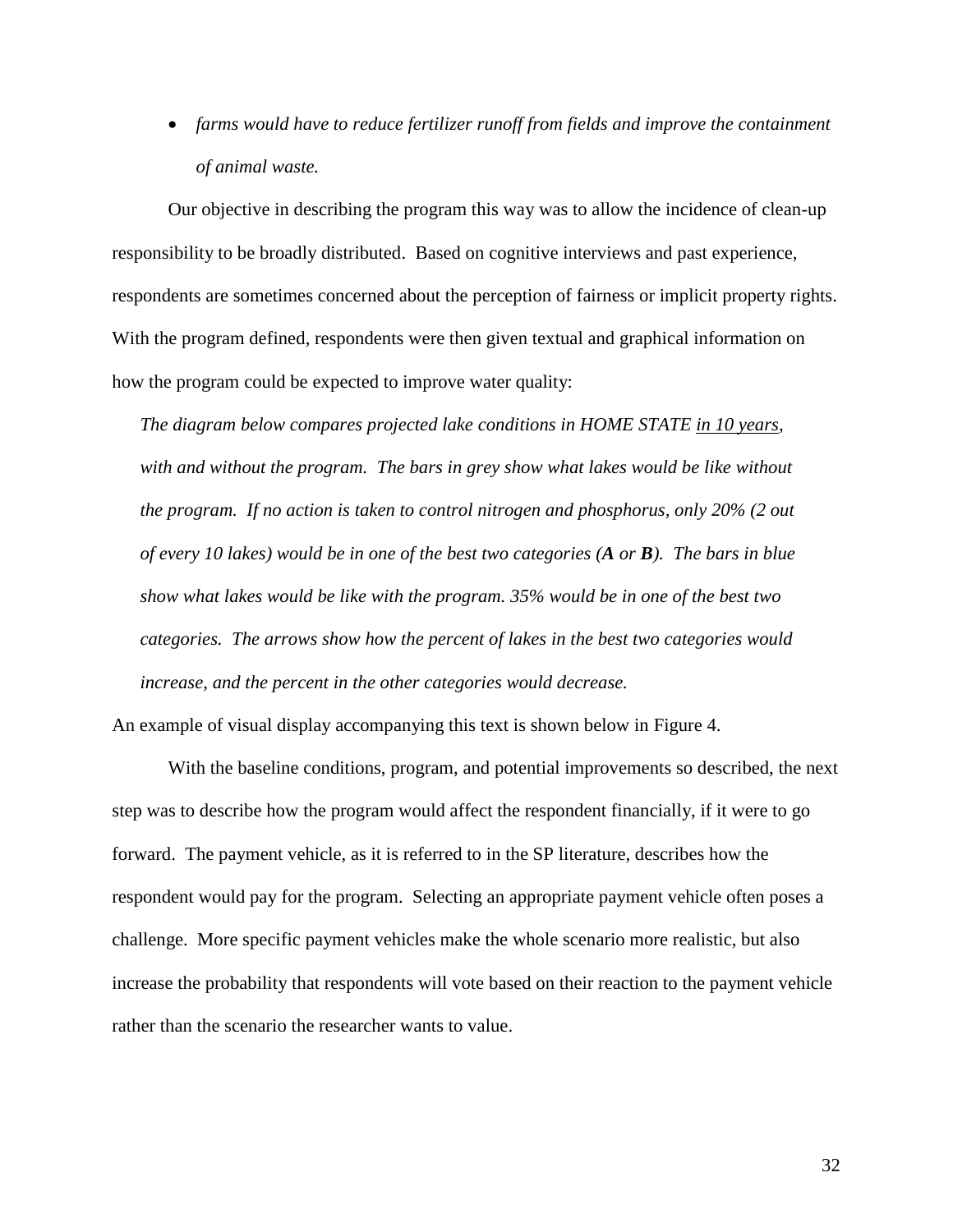

**Figure 4. Graphic Used to Show Change in Water Quality**

Boyle (2003) reviews payment vehicles used in different studies, including income tax increases, general increases in the cost of living, increases in utility bills, or entrance fees and donations. In the survey, we presented a general set of actions that the state would take to improve water quality. Some of these actions might be financed by taxes, while others would be paid for by individuals or businesses through utility bills or increases in the costs of other goods. After pretesting, we selected a general payment vehicle that emphasized an overall increase in their cost of living. We felt this general payment vehicle best reflected the various avenues through which respondents would have to pay for the plan we described, and in pretests respondents seemed to accept the approach. We settled on the following phrasing:

*The changes required by the program would have a cost for all HOME STATE households. Some of the basic things people spend money on would become more expensive. For example, for homeowners, water bills or costs for maintaining septic*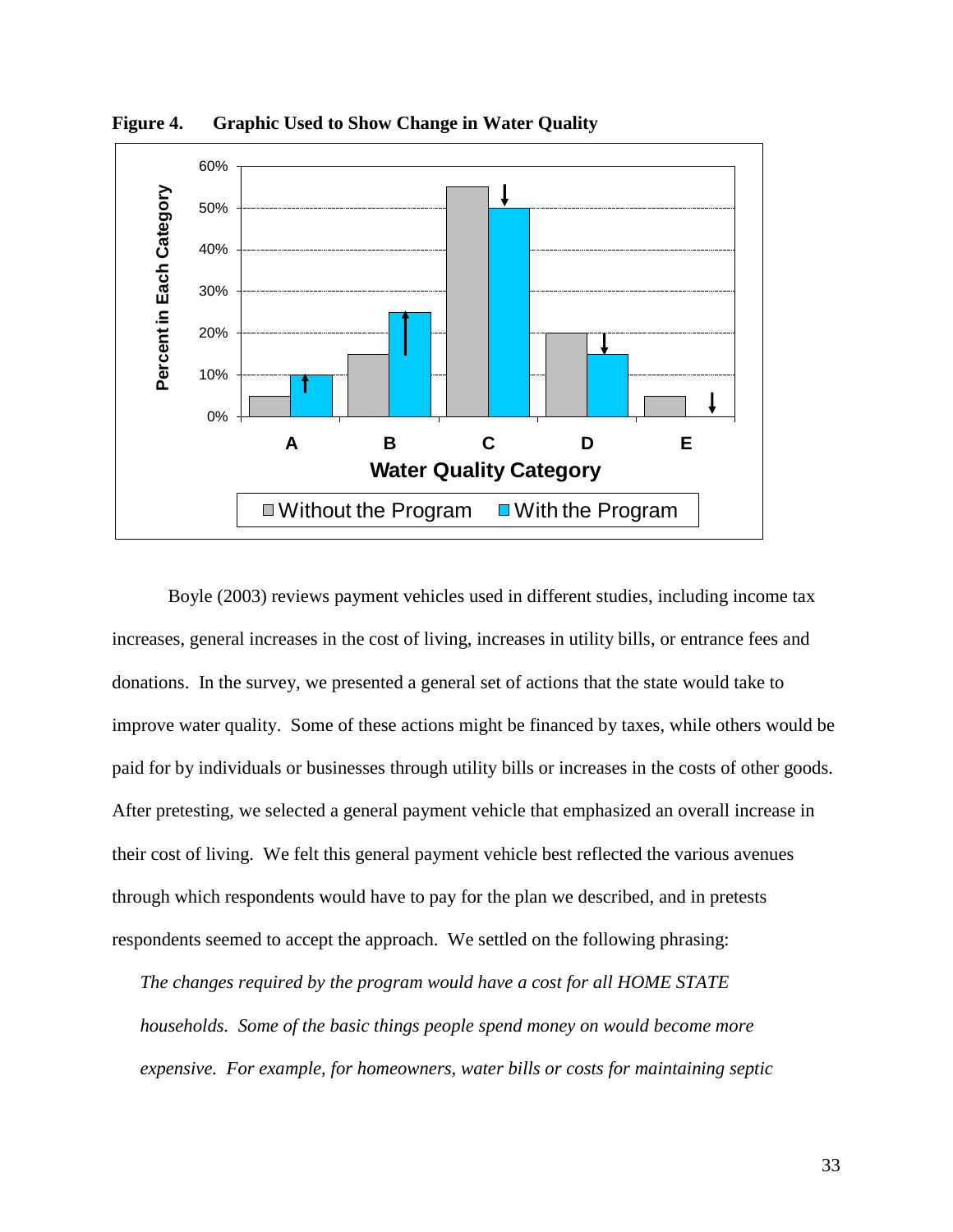*systems would go up. For renters, rent or utility bills would go up. Imagine that for households like yours, starting next year, the program would permanently increase your cost of living by \$V per year, or \$V/12 per month.* 

As we describe in the next subsection, *V* is one of several bid amounts presented to the survey respondents.

The final step is the wording for the actual choice question. Again, there are different ways to phrase the choice. The NOAA panel recommends phrasing the question as a referendum. Boyle (2003) discusses the research on decision rules, including results that suggest a risk of a referendum format is that it might induce respondents to vote as "good citizens" rather than reveal their individual, self-interested WTP. Against this is research (e.g., Carson and Groves, 2007) suggesting that incentive compatible decision rules such as referenda can help minimize hypothetical bias (the tendency to answer hypothetical questions differently than if it were a real choice). We decided to use a voting referendum, including the decision rule that the program will be adopted if a majority of the voters support it. As is often done in SP studies, we included text reminding people of their budget constraint ("cheap talk"), which is designed to counteract the problem of hypothetical bias. The cheap talk reminder noted that people sometimes answer hypothetical questions differently than real questions and asked respondents to avoid this phenomenon. We also emphasized the importance of the respondent's answer for policy makers to increase the saliency of the question. After presenting the amount by which a household's costs would increase if the program were in place, respondents were given the following hypothetical choice question:

*Imagine that all HOME STATE residents were allowed to vote on the program. If a majority of voters support the program, it would be implemented next year. We would* 

34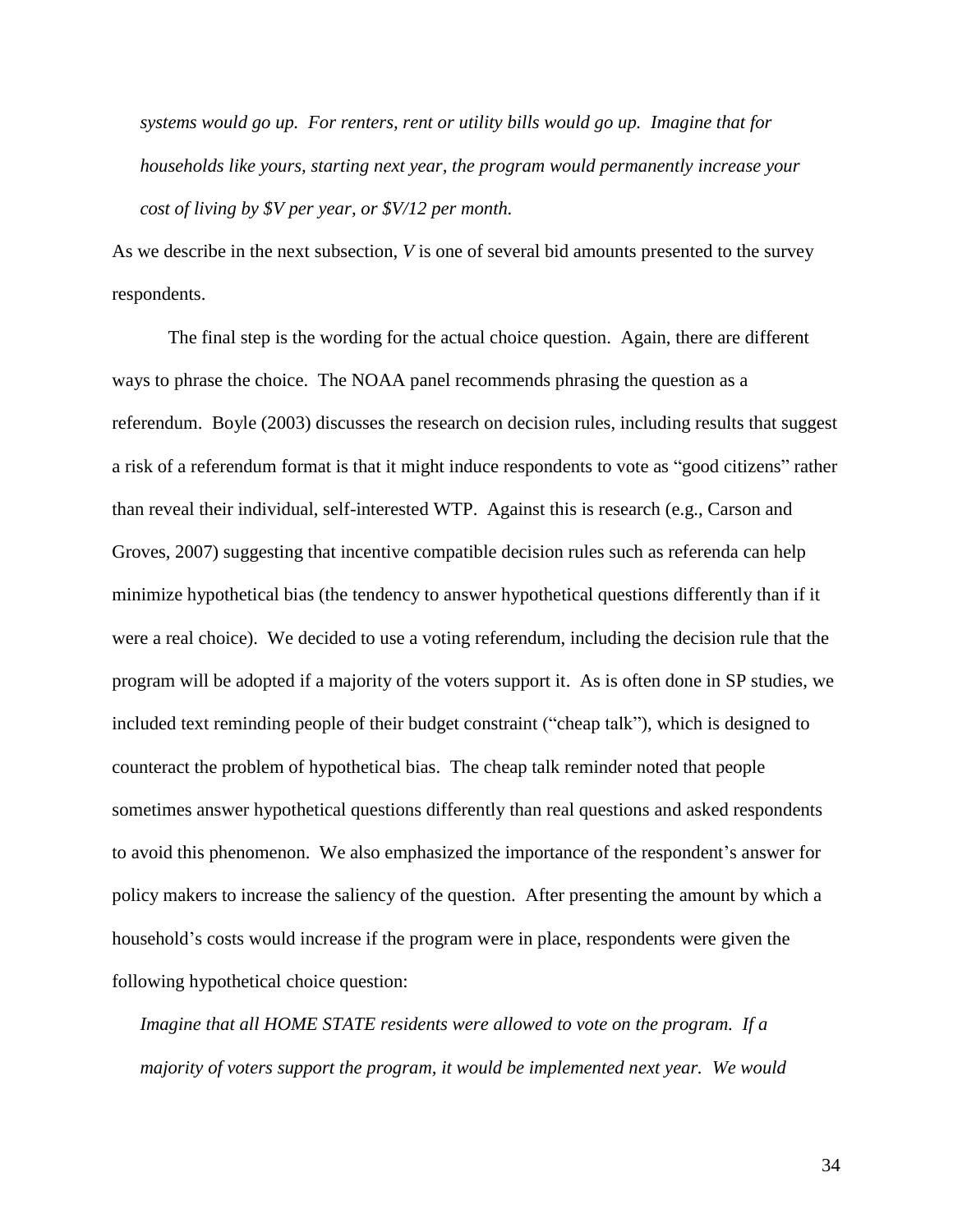*like you to think carefully about how you would actually vote in this situation. In previous research we have found that people are often more willing to vote yes when payment is only imagined than when payment is real. Therefore, we urge you to respond as though costs for your household really would go up if the program were implemented. Knowing how different HOME STATE residents would vote on this program is very important for state government decision makers. So please take time to consider both the benefits of the program and the costs to your household. Ask yourself whether you believe the lake improvement program is worth \$V each year to your household, since that is less money that you would have to spend on other things. There may be good reasons for you to vote for the program and good reasons to vote against it. Only you know what is best for you and your household.* 

Respondents were then asked if they would vote for or against the program. Following this initial question, respondents were asked a follow-up question soliciting if they would pay a higher or lower amount, based on their response to the first question.

3.5 Experimental Design

With the choice experiment and CV question formats established, the next step was to create an experimental design for both the choice experiment and CV sections. For the choice experiment, creating an experimental design involved determining the different values that the travel distance attribute would take, generating the set of feasible choice combinations (e.g., the universe of questions with particular attribute-level combinations we might present), and settling on choice question sets that different versions of the survey would contain. For the CV exercise we needed to determine the set of bid amounts that respondents would face, the level and amount of variability in water quality outcomes that the hypothetical program would provide, whether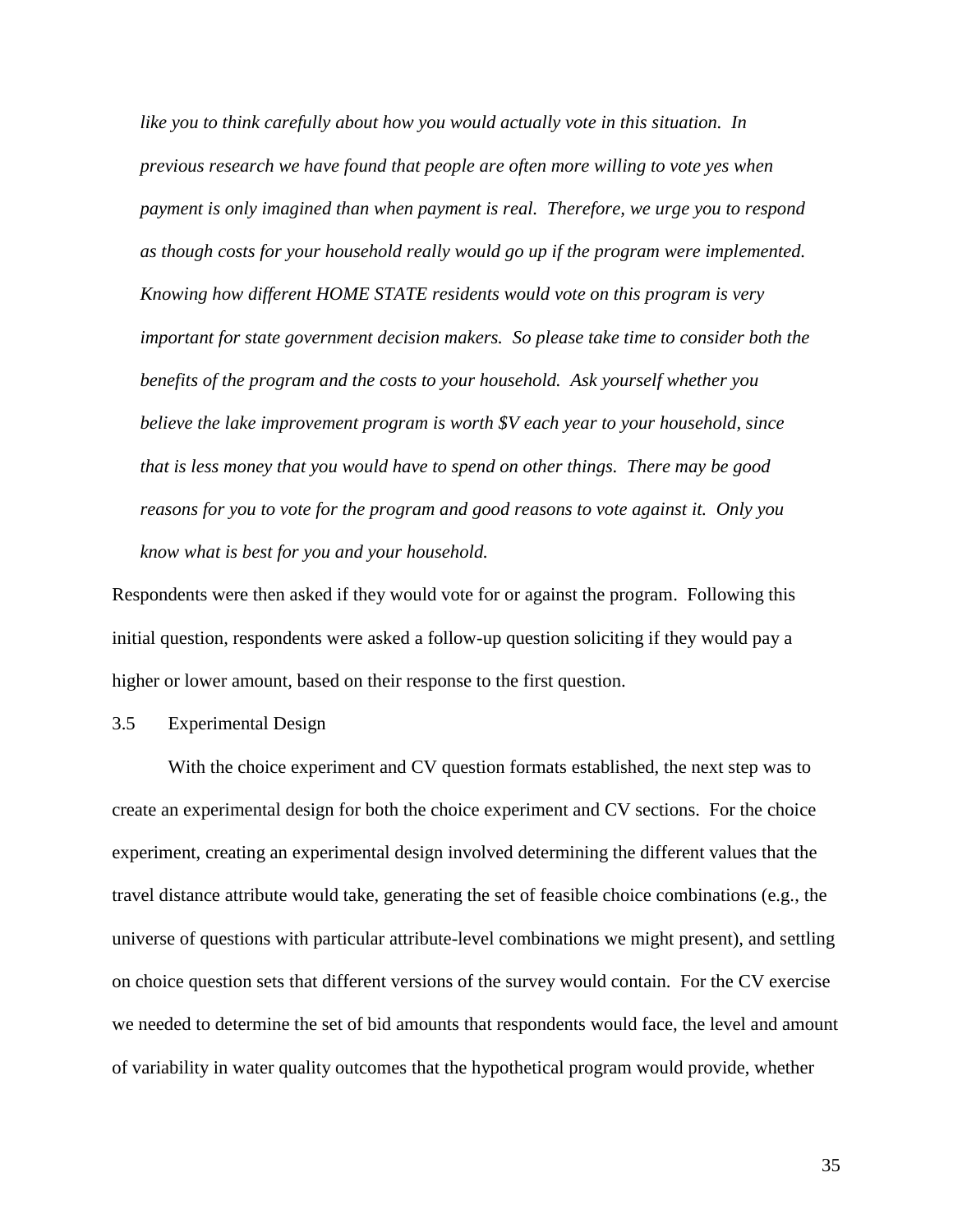we would use certainty scale follow-up questions, and the extent to which our elicitation would attempt to add extra bounding information via auxiliary dichotomous choice questions. The various dimensions of the design space led us to use six survey versions that varied in the choice experiment and/or CV parameters. In what follows we describe the details of our design.

#### *Choice Experiment*

As noted in the previous section, our choice experiment used only two attributes: water quality and travel time to reach the recreation site. Thus, for purposes of experimental design, the number of values that the water quality attribute could take on was predetermined. For the four levels of the travel time attribute, we used information from our own experience, summaries of the recreation data set that we have in hand, previous studies on the length of day trips, the focus groups, and advice from our peer reviewers. Our final design included four different amounts, all expressed as one-way travel time: 20 minutes, 40 minutes, 60 minutes, and 120 minutes. With five levels for the water quality attribute and four for the travel time, our full factorial included 20 choice elements. Thus, our design space was relatively small and our experimental design task comparably simple. We decide to present each respondent with six choice tasks, and by designing six conjoint versions that varied in the composition of choice tasks, we were able to present the full factorial (absent dominant choices) to our sample. Table 3 below displays the specific choice tasks contained in each of the six versions of the survey. *Contingent Valuation*

The main challenges for the CV design were determining the bid amounts and the level of water quality that the program would deliver. For the bid amounts we used previous SP research on water quality valuation (in particular Banzhaf et al., 2006) and the results from our focus groups to arrive at four annual cost levels, which would be randomly varied across

36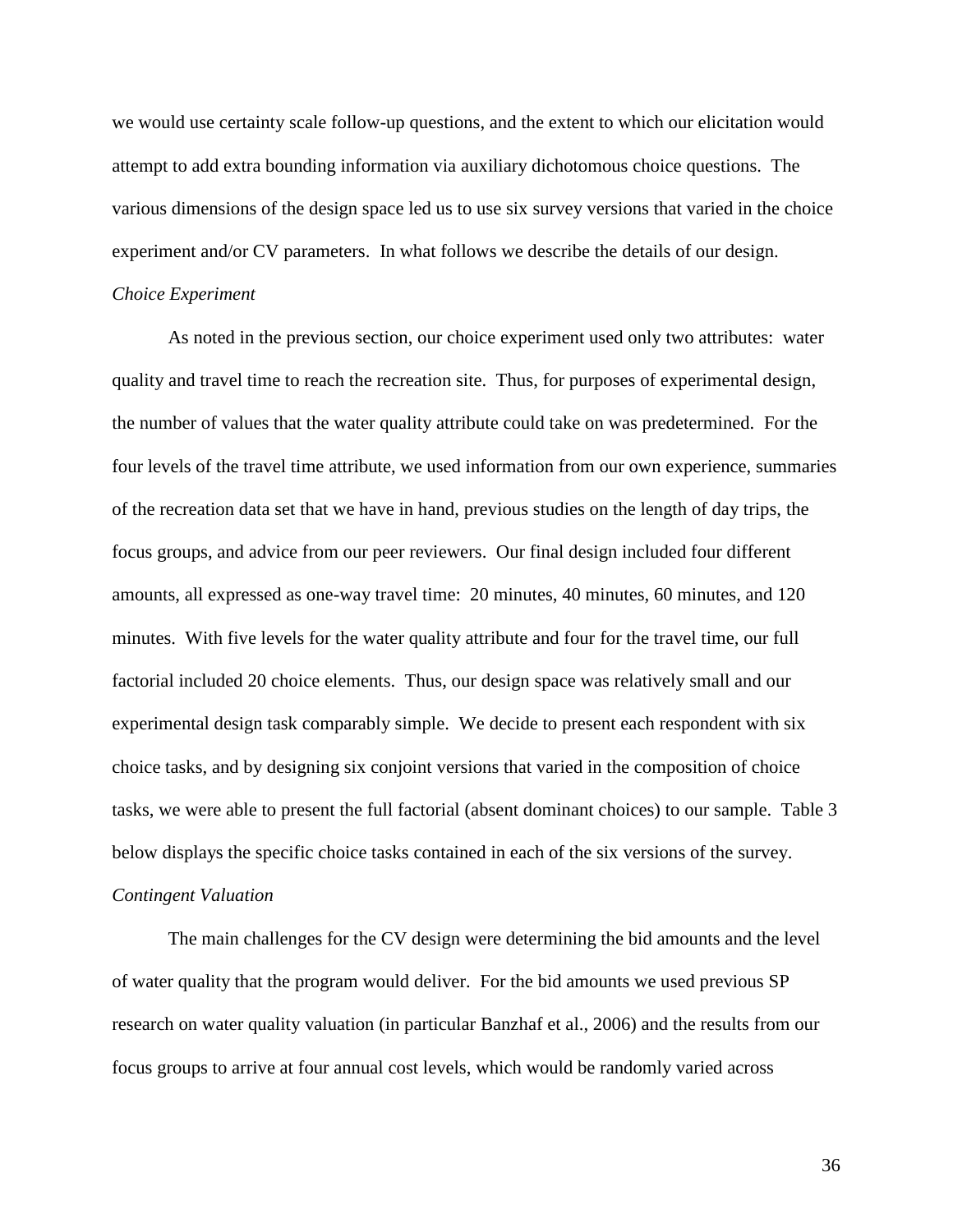|                             |                  |                          |                |                          |                | <b>Version 1</b> |                  |                |                |                |                |                |
|-----------------------------|------------------|--------------------------|----------------|--------------------------|----------------|------------------|------------------|----------------|----------------|----------------|----------------|----------------|
| <b>Task</b>                 |                  | $\mathbf{1}$             |                | $\overline{2}$           |                | 3                |                  | $\overline{4}$ |                | 5              |                | 6              |
| Lake                        | $\mathbf{1}$     | $\overline{c}$           | 3              | $\overline{4}$           | 5              | 6                | $\boldsymbol{7}$ | 8              | 9              | 10             | 11             | 12             |
| Attribute 1 – Water Quality | $\mathbf{1}$     | 3                        | 5              | 3                        | $\mathbf{1}$   | $\overline{4}$   | 3                | $\overline{4}$ | $\mathfrak 2$  | 3              | 5              | $\overline{4}$ |
| Attribute 2 - Distance      | 3                | $\overline{2}$           | $\overline{3}$ | $\overline{\mathcal{A}}$ | 4              | 1                | $\overline{3}$   | $\overline{2}$ | $\overline{2}$ | $\mathbf{1}$   | $\mathbf{1}$   | 4              |
|                             |                  |                          |                |                          |                |                  | <b>Version 2</b> |                |                |                |                |                |
| <b>Task</b>                 |                  | $\mathbf{1}$             |                | $\overline{2}$           |                | 3                |                  | $\overline{4}$ |                | 5              |                | 6              |
| Lake                        | $\mathbf{1}$     | $\overline{2}$           | 3              | $\overline{4}$           | 5              | 6                | $\tau$           | 8              | 9              | 10             | 11             | 12             |
| Attribute 1 – Water Quality | 5                | 4                        | $\mathbf{1}$   | 5                        | 2              | 3                | $\mathfrak{2}$   | $\mathbf{1}$   | 5              | $\overline{4}$ | 1              | 5              |
| Attribute 2 – Distance      | $\overline{2}$   | 4                        | 3              | 1                        | $\overline{4}$ | 1                | $\overline{2}$   | $\overline{4}$ | 3              | $\overline{4}$ | 3              | $\overline{2}$ |
|                             |                  |                          |                |                          |                |                  | <b>Version 3</b> |                |                |                |                |                |
| <b>Task</b>                 |                  | $\mathbf{1}$             |                | $\overline{2}$           |                | $\overline{3}$   |                  | $\overline{4}$ |                | 5              |                | 6              |
| Lake                        | $\mathbf{1}$     | $\overline{c}$           | 3              | $\overline{4}$           | 5              | 6                | $\tau$           | $\,8\,$        | 9              | 10             | 11             | 12             |
| Attribute 1 – Water Quality | 5                | $\overline{2}$           | $\mathbf{1}$   | 3                        | 3              | 5                | $\overline{2}$   | 5              | $\mathbf{1}$   | $\overline{2}$ | $\overline{4}$ | 3              |
| Attribute 2 - Distance      | $\mathbf{1}$     | $\overline{2}$           | 4              | 3                        | $\overline{4}$ | $\overline{2}$   | $\overline{4}$   | 3              | 3              | $\mathbf{1}$   | $\mathbf{1}$   | 3              |
|                             | <b>Version 4</b> |                          |                |                          |                |                  |                  |                |                |                |                |                |
| <b>Task</b>                 |                  | $\mathbf{1}$             |                | $\overline{2}$           |                | 3                |                  | $\overline{4}$ |                | 5              |                | 6              |
| Lake                        | $\mathbf{1}$     | $\overline{2}$           | 3              | $\overline{4}$           | 5              | 6                | $\overline{7}$   | 8              | 9              | 10             | 11             | 12             |
| Attribute 1 - Water Quality | 4                | 3                        | $\mathbf{1}$   | $\overline{2}$           | 5              | 3                | $\overline{2}$   | 5              | 4              | 3              | 1              | $\overline{2}$ |
| Attribute 2 - Distance      | 1                | $\overline{\mathcal{L}}$ | $\overline{4}$ | 3                        | $\mathbf{1}$   | $\overline{2}$   | 4                | $\mathbf{1}$   | 1              | $\mathfrak{D}$ | 3              | $\overline{2}$ |
|                             |                  |                          |                |                          |                |                  | <b>Version 5</b> |                |                |                |                |                |
| <b>Task</b>                 |                  | $\mathbf{1}$             |                | $\overline{2}$           |                | $\overline{3}$   |                  | $\overline{4}$ |                | 5              |                | 6              |
| Lake                        | 1                | $\mathfrak{2}$           | 3              | $\overline{4}$           | 5              | 6                | $\tau$           | 8              | 9              | 10             | 11             | 12             |
| Attribute 1 – Water Quality | 1                | 3                        | $\mathbf{1}$   | $\overline{4}$           | $\overline{4}$ | $\mathfrak{2}$   | 1                | 4              | $\overline{c}$ | 3              | 5              | $\overline{4}$ |
| Attribute 2 - Distance      | 3                | $\mathbf{1}$             | 4              | 3                        | 1              | $\overline{4}$   | 3                | $\overline{2}$ | $\overline{4}$ | 2              | $\mathbf{1}$   | $\overline{2}$ |
|                             | Version 6        |                          |                |                          |                |                  |                  |                |                |                |                |                |
| <b>Task</b>                 |                  | $\mathbf{1}$             |                | $\overline{2}$           |                | 3                |                  | $\overline{4}$ |                | 5              |                | 6              |
| Lake                        | 1                | $\overline{2}$           | $\mathfrak{Z}$ | $\overline{4}$           | $\sqrt{5}$     | $\sqrt{6}$       | $\tau$           | $\,8\,$        | 9              | 10             | 11             | 12             |
| Attribute 1 – Water Quality | 1                | 4                        | 5              | 2                        | 4              | $\mathfrak{2}$   | $\overline{2}$   | $\sqrt{5}$     | 4              | $\mathbf{1}$   | $\overline{2}$ | 3              |
| Attribute 2 - Distance      | 3                | $\mathbf{1}$             | $\mathbf{1}$   | 3                        | $\mathbf{1}$   | $\overline{2}$   | $\overline{4}$   | $\overline{2}$ | $\overline{2}$ | $\overline{4}$ | $\overline{4}$ | 3              |

# **Table 3. Conjoint Experimental Design<sup>a</sup>**

<sup>a</sup> The survey contained six SP choice tasks. In the survey, task 1 is question 16, task 2 is question 18, task 3 is question 20, task 4 is question 21a, task 5 is question 23 and task 6 is question 24a. Appendix A contains the survey instrument. Each respondent was randomly assigned one of the six versions. Attribute levels 1 to 5 for the water quality level correspond to quality levels A to E. Likewise, attribute levels 1 to 4 for travel times correspond to times in minutes of 20, 40, 60, and 120.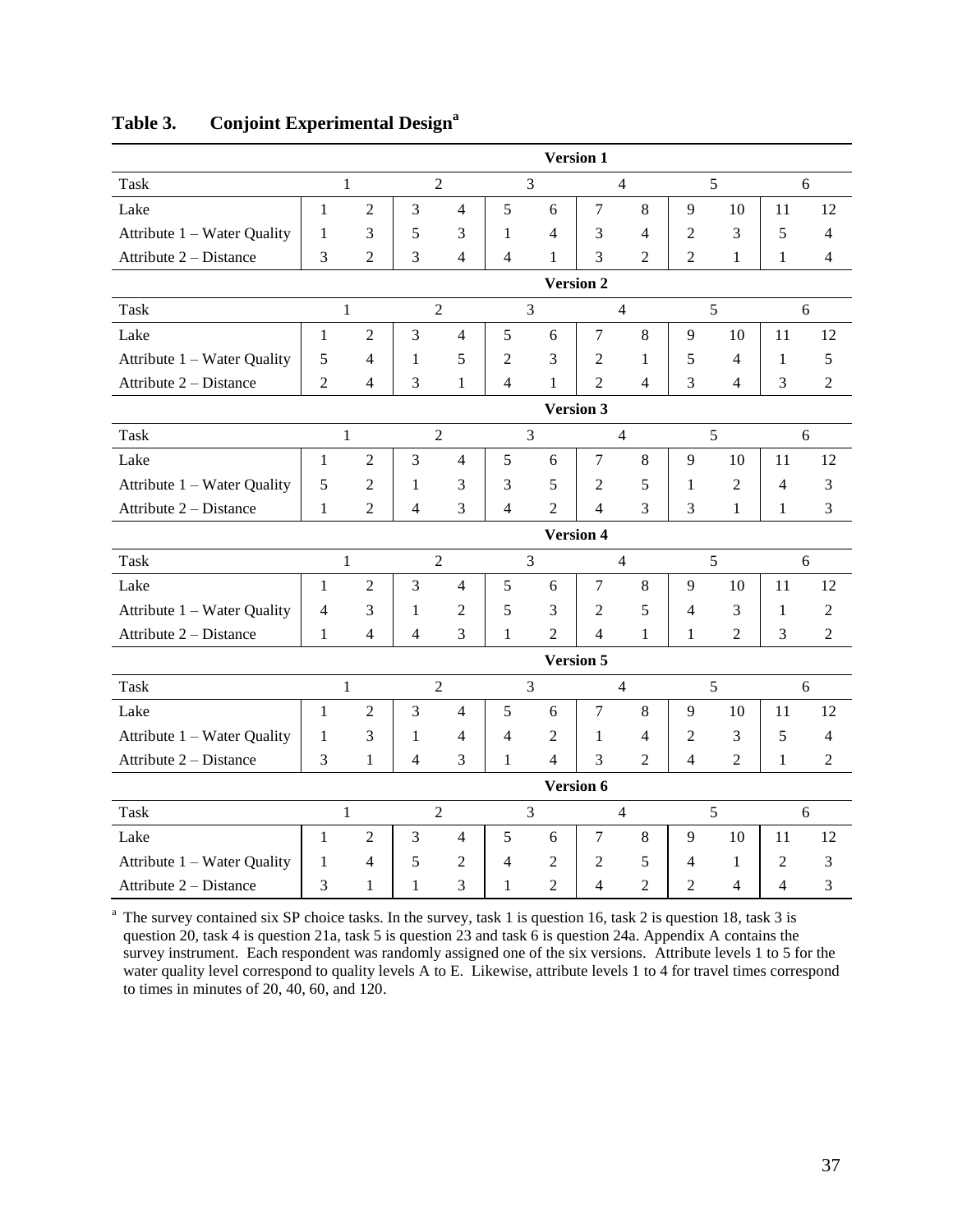respondents: \$24, \$120, \$216, and \$360. We also decided to use a double bounded dichotomous choice framework. In this framework, respondents are presented with a subsequent amount that is higher or lower, depending on the initial answer. Thus, each primary bid amount has two secondary bids associated with it:

- $$24: yes \rightarrow $120, no \rightarrow $12$
- $$120: yes \rightarrow $216, no \rightarrow $24$
- $$216: yes \rightarrow $360, no \rightarrow $120$
- $$360: yes \rightarrow $480, no \rightarrow $216.$

For the water quality improvement attribute, we decided on four different levels of improvement. The survey presented a baseline distribution (see Figure 2) and an improved distribution (see Figure 3). The baseline distribution was constant for all survey respondents, and we varied the improved conditions across the four CV versions. Table 4 shows the distributions (indexed I to IV) that were presented in each version.

3.6 Pretesting and Peer Review

The survey and experimental design described above pertain to the final version of the survey that we fielded in April 2010. As part of the development process, we conducted a pretest and peer review of the survey vehicle in February and March 2010. The pretest

| Table 4. | Distribution of Lake Water Quality Levels for the CV Question for Baseline |
|----------|----------------------------------------------------------------------------|
|          | and Four Versions                                                          |

| <b>Water Quality Index Level</b> | <b>Baseline</b> |     | Н   | Ш   | IV  |
|----------------------------------|-----------------|-----|-----|-----|-----|
| A                                | 5%              | 10% | 15% | 10% | 20% |
| B                                | 25%             | 25% | 35% | 55% | 45% |
| C                                | 50%             | 50% | 40% | 30% | 30% |
| D                                | 15%             | 15% | 10% | 5%  | 5%  |
| Е                                | 5%              | 0%  | 0%  | 0%  | 0%  |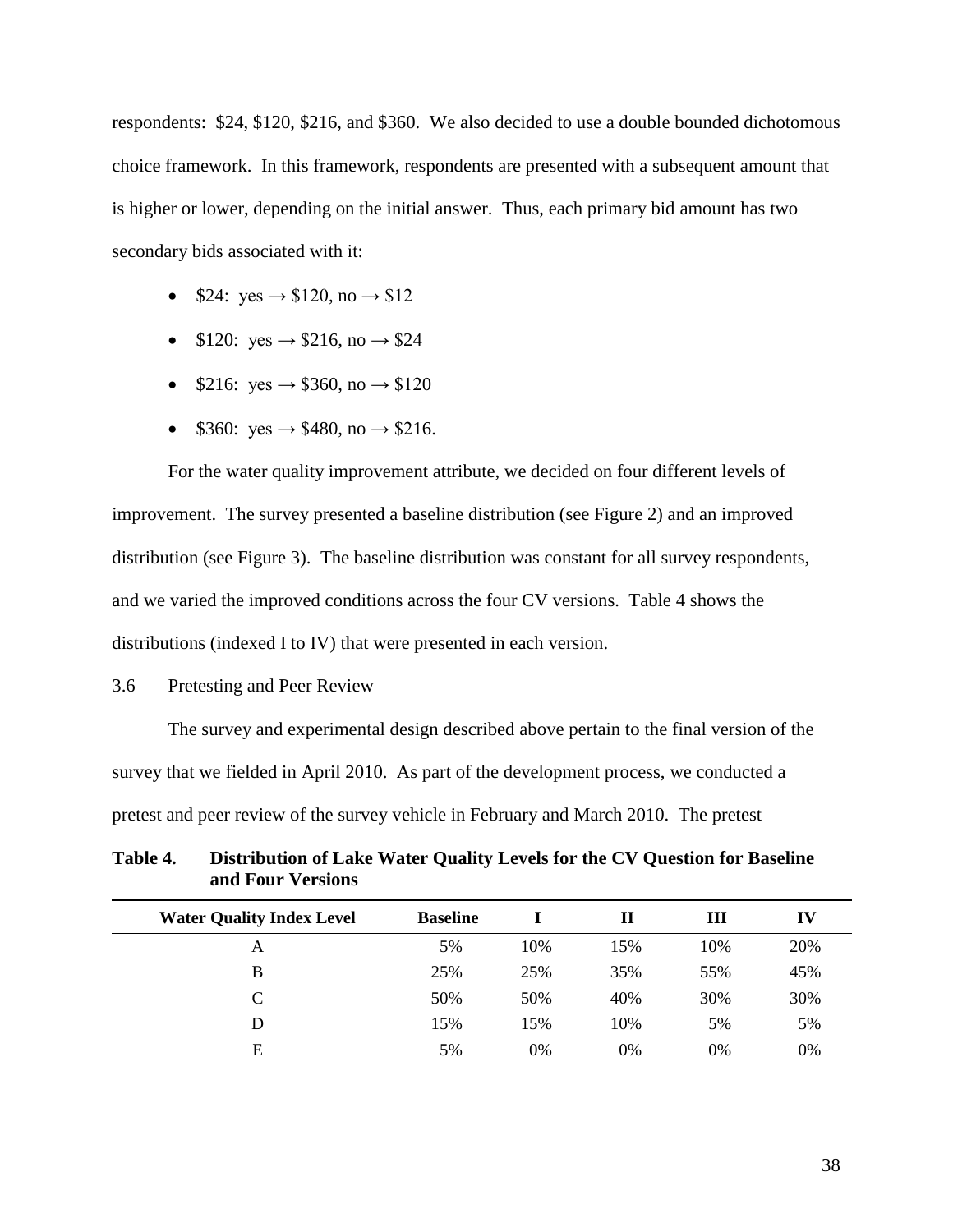used 100 respondents from the same web panel used for the final survey (see more details below), each of whom completed the survey as it existed at the time. Peer reviews were conducted by Dr. Kevin Boyle of Virginia Tech University and Dr. John Whitehead of Appalachian State University. The reports submitted by Dr. Boyle and Dr. Whitehead are included as Appendix D to this document.

By and large, the pretest confirmed that our survey development strategy was effective. Our named lake lists for the recreation section were reasonably complete, in that more than 80% of trips people reported making were to lakes included in the lists. Our conjoint section included four choice tasks, and the limited item nonresponse convinced us it made sense to expand this to six choice tasks in the final survey. Analysis of the pretest conjoint data produced sensible and stable parameter estimates that suggested good scenario buy-in among our respondents. Analysis of the CV data highlighted improvements that were needed in this section. In particular, we were not able to estimate price effects precisely because a large majority of people voted "yes" for the program. Also, the pretest did not contain enough variability in quality levels to find evidence of scope in people's *WTP* for water quality. Based on these findings, we made adjustments to the experimental design for the CV section of the final survey. The peer reviewers' comments echoed our findings from the pretest. Both reviewers made small suggestions on the conjoint section of the survey, and both provided useful feedback on how we could better develop the CV section.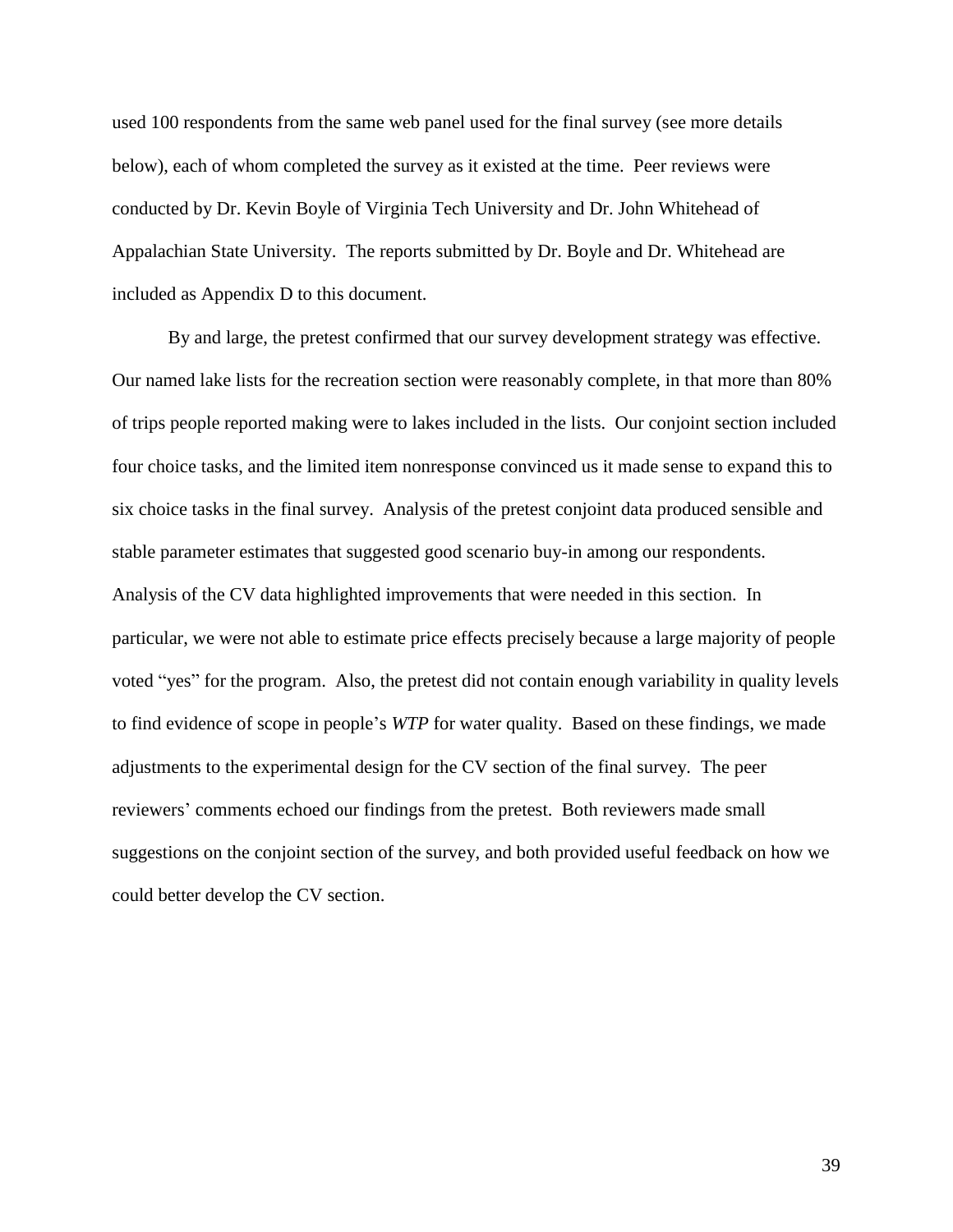## **4. Survey Execution and Data Summary**

Knowledge Networks (KN) conducted the data collection for the survey. KN maintains a web-based panel of U.S. households that were originally recruited through random-digit dialing; more recently KN has begun using address-based sampling to recruit the panel (for more information on KN, see http://www.knowledgenetworks.com). If the household does not have a computer, KN provides the household with a computer and Internet access. If the household does have a computer, KN pays for Internet access. In return, the households agree to take a specific number of surveys. KN controls the number of survey invitations panel members receive. Samples for specific surveys are drawn from the panel using probability methods.

KN sent an invitation to take the survey to 1,873 panel members age 18 or older living in our target states. The final version of the survey went to the field on April 23, 2010, and data collection was closed on May 18, 2010. In total, 1,327 individuals completed the survey, resulting in a 70.8% completion rate. The full response rate for KN surveys is much lower when panel recruitment and attrition are factored in.

Table 5 displays the sample splits arising from our experimental and state selection design.<sup>2</sup> Our relevant population is residents of eight southeastern stages: Alabama, Georgia, Kentucky, Mississippi, North Carolina, South Carolina, Tennessee, and Virginia. The table shows that we obtained a larger number of observations from North Carolina, South Carolina, and Virginia, which we consider the core of our study area, because it is in these states that we expect our water quality model to provide the most reliable predictions. In addition, the North Carolina Water Resources Research Institute (WRRI) funded a co-project that provided

<sup>&</sup>lt;sup>2</sup> The survey data and a Stata do-file that performs all of the summaries and modeling contained in this and the following section are available as a supplement to this report.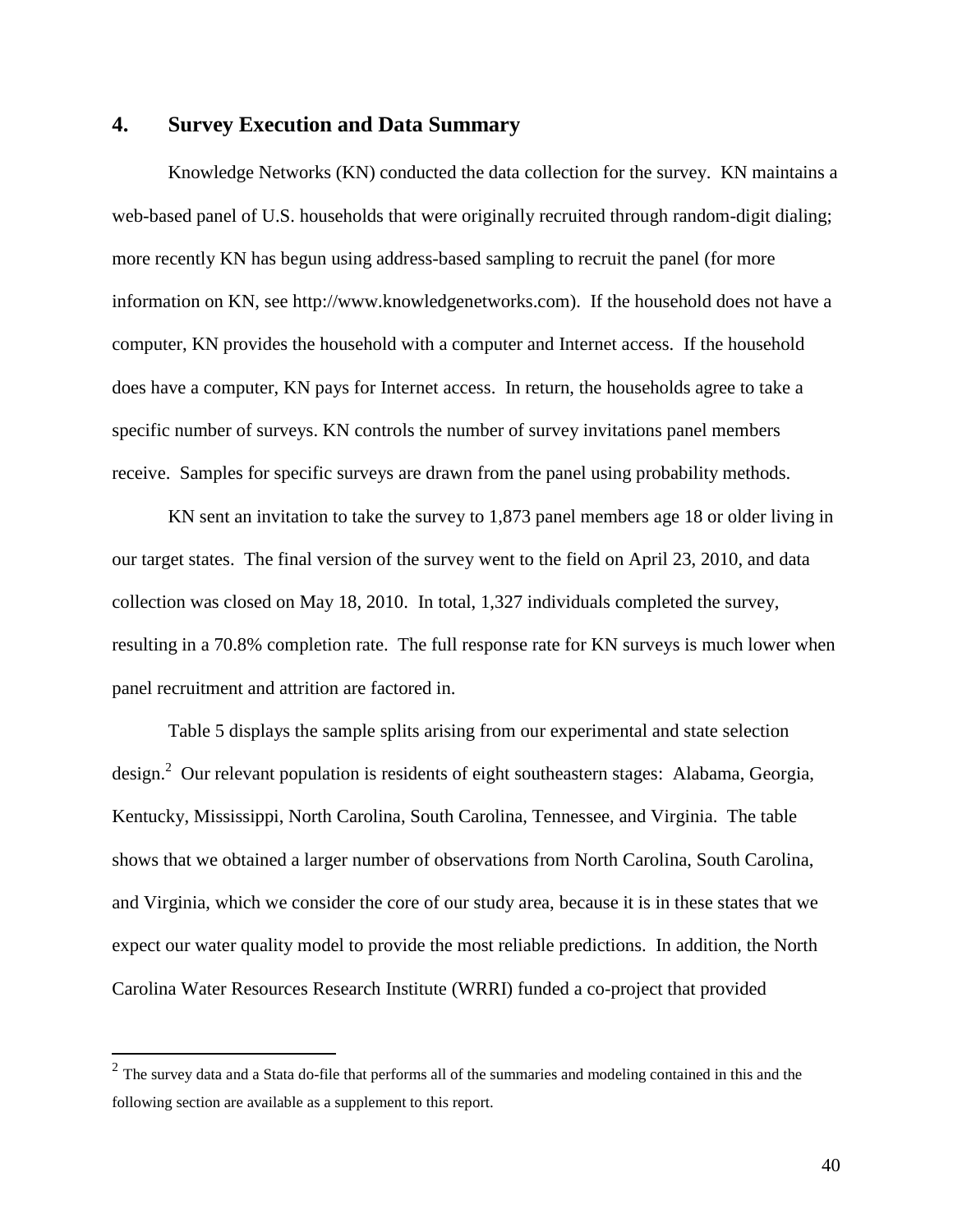| <b>Observations by States</b>                              | AL  | GA  | KY  | <b>MS</b> | NC  | <b>SC</b> | <b>TN</b> | VA  |
|------------------------------------------------------------|-----|-----|-----|-----------|-----|-----------|-----------|-----|
|                                                            | 102 | 102 | 113 | 97        | 366 | 211       | 119       | 217 |
| <b>Observations by Choice</b>                              | V1  | V2  | V3  | V4        | V5  | V6        |           |     |
| <b>Experiment Version</b> <sup>a</sup>                     | 127 | 135 | 156 | 127       | 128 | 137       |           |     |
| <b>Observations by CV Version</b> <sup>b</sup>             | I   | П   | Ш   | IV        |     |           |           |     |
|                                                            | 302 | 353 | 329 | 343       |     |           |           |     |
| <b>Observations by Water</b>                               | WQ3 | WQ5 |     |           |     |           |           |     |
| <b>Quality Description</b><br><b>Treatment<sup>c</sup></b> | 661 | 666 |     |           |     |           |           |     |

**Table 5. Sample Distribution across Survey Versions**

<sup>a</sup> Choice experiment versions listed in Table 3.

 $<sup>b</sup>$  CV versions listed in Table 4.</sup>

<sup>c</sup> WQ3 used three attributes to describe water quality; WQ5 used five attributes to describe water quality.

additional resources for the North Carolina component of the sample. As described above, our choice experiment design included six versions of six choice tasks each. Sixty-one percent of the respondents were recreators or likely recreators, which provided 810 respondents in this subsample. Those who did complete this section were split approximately evenly among the six survey versions. The CV section used four different water quality levels, so this part of the survey had four variations. These are also approximately evenly divided among the full sample. Finally, as discussed in the previous section, we included a split sample design in the survey, which simplified the water quality communication section for half of the sample. Approximately half of the respondents who completed the choice experiment received descriptions of our water quality rating system that excluded the odor and algae attributes, while the remaining 666 people received the full description.

## 4.1 Sample Characteristics

Table 6 contains basic summary statistics for several of the socioeconomic variables available in our data set. Because the KN panel is designed to be nationally rather than state representative, these summaries are unlikely to match the distributions in individual states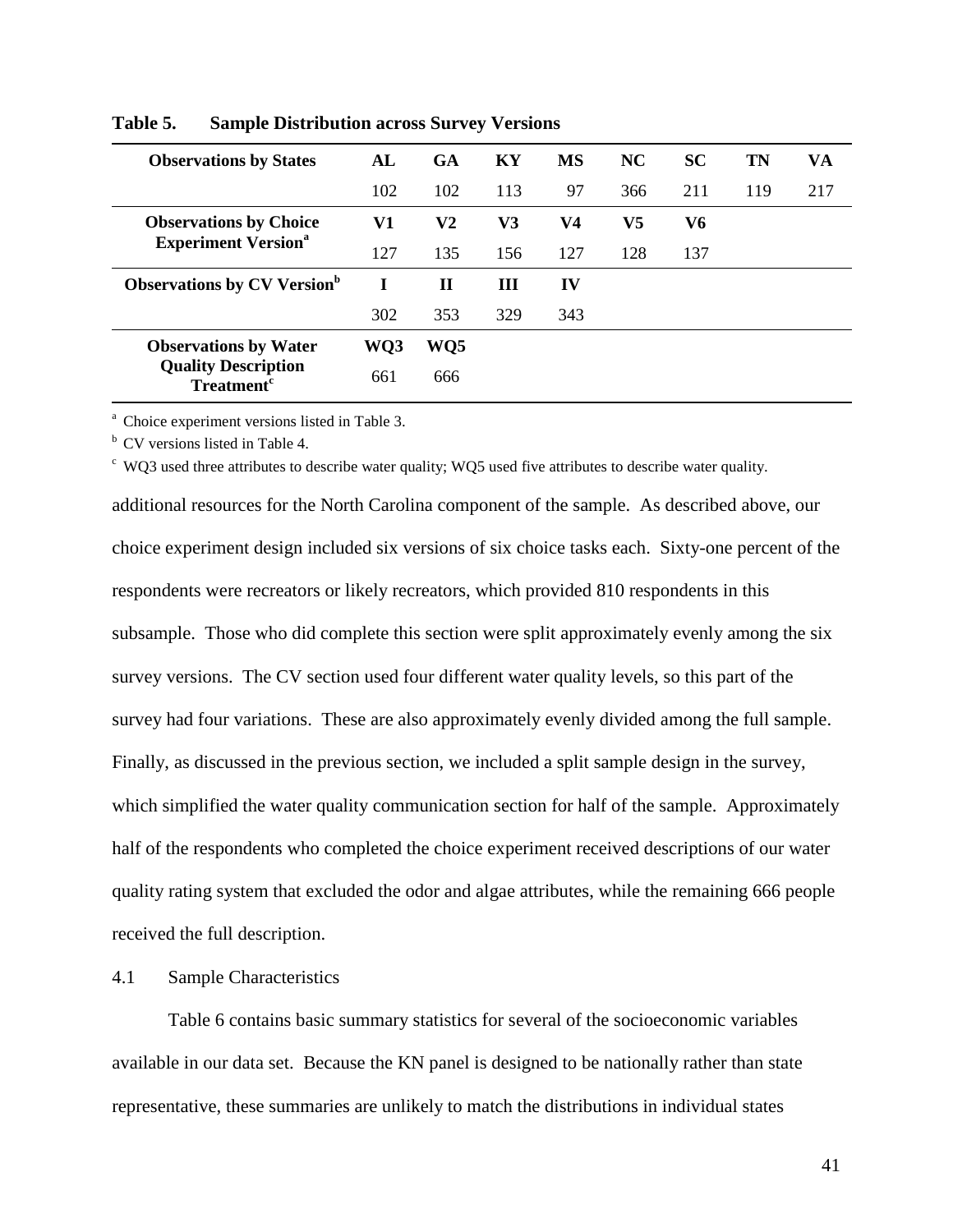| <b>Variable</b>                      | <b>Mean</b> | Std. Dev. | <b>Median</b> | Min            | <b>Max</b> |
|--------------------------------------|-------------|-----------|---------------|----------------|------------|
| Household income (\$1,000s)          | 57.04       | 40.07     | 50            | 5              | 175        |
| Household size                       | 2.61        | 1.41      | 2             |                | 10         |
| Respondent age                       | 48.76       | 15.88     | 50            | 18             | 94         |
| Driving distance to nearest lake     | 38.59       | 36.66     | 30            | $\overline{0}$ | 240        |
| Home-owning household                | 0.71        |           |               | $\theta$       |            |
| Respondent full-time work            | 0.56        |           |               | $\Omega$       |            |
| Respondent retired                   | 0.18        |           |               | $\theta$       |            |
| Respondent male                      | 0.44        |           |               | $\theta$       |            |
| Respondent high school               | 0.26        |           |               | 0              |            |
| Respondent some college              | 0.32        |           |               | $\Omega$       |            |
| Respondent bachelor degree or higher | 0.33        |           |               | $\theta$       |            |
| Respondent Hispanic or nonwhite      | 0.265       |           |               | 0              |            |

**Table 6. Summary Statistics for Socioeconomic Variables**

exactly. For example, according to U.S. Census figures the median household income in North Carolina is \$46,500 annually, while the median for our survey respondents in North Carolina is \$50,000. Likewise, 36% of our North Carolina sample respondents have at least a 4-year college degree, while the corresponding U.S. Census figure is 22%.

These figures suggest our sample is comparatively wealthier and more educated than the overall population in the states included in our sample. For the objectives of our study related to water recreation this is less of a concern than it may seem, because past research has shown that basic recreation behavior (as opposed to specialized/exotic activities) is not substantially influenced by income and education (see Phaneuf and Smith, 2005, for a discussion of income effects in recreation models).

4.2 Behavioral Summaries

Among our 1,327 respondents, 427 (32%) reported having made a recreation day trip (i.e., without an overnight stay) to a lake in the previous 12 months. The median person in this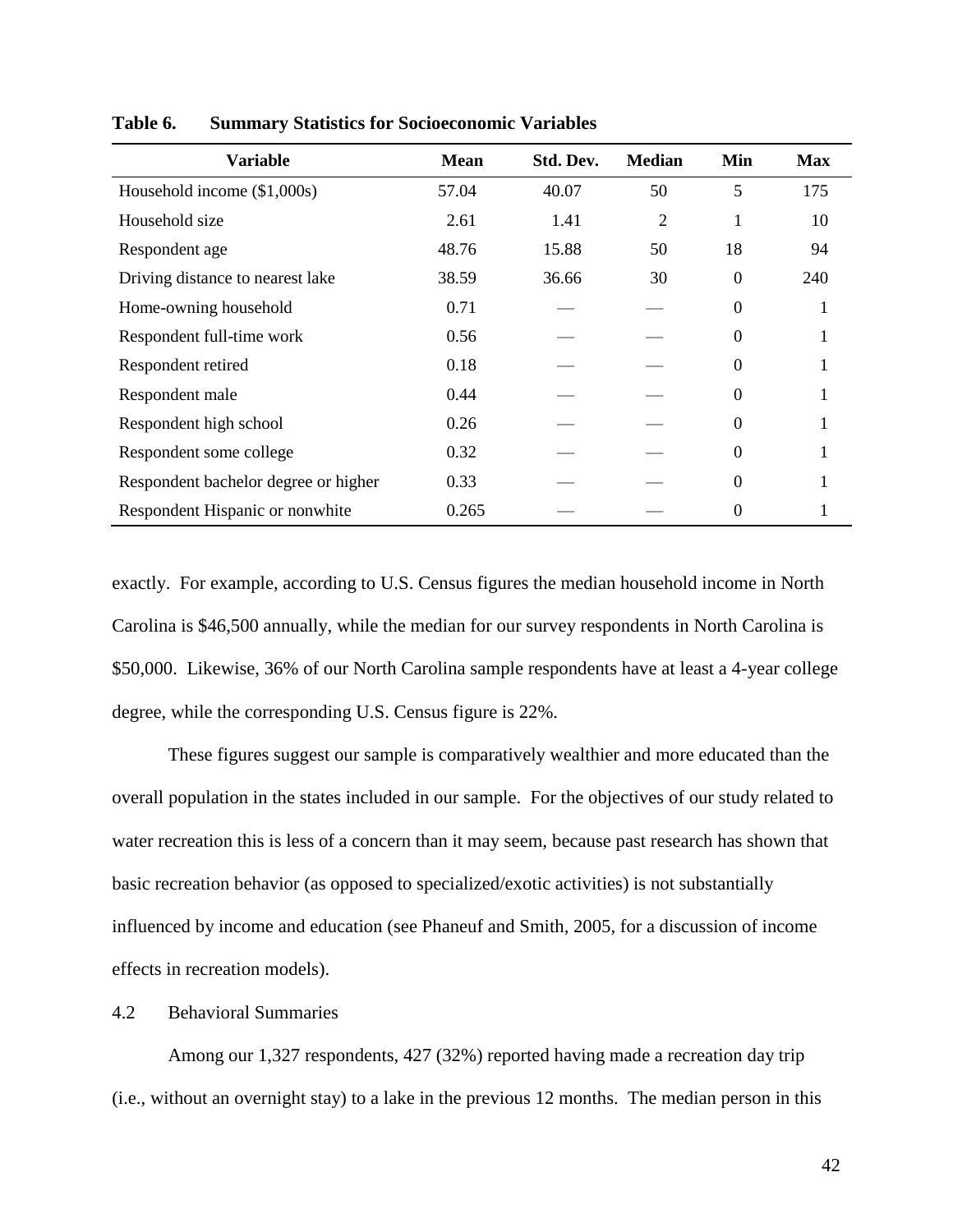group visited two different lakes during the 12 months prior to the survey and completed four trips.

As is typical for recreation data, the distribution of trips is skewed by avid users so that the average number of trips per individual is 9.4. We solicited detailed information from the trip-taking individuals on their activities, group composition, and location choices. Table 7 contains a summary of the main activities that respondents participated in and a summary of their additional/auxiliary activities. The final row of Table 7 lists the percent of respondents who selected each activity for the SP questions. Activity choices are relevant in that the degree of contact with the water may condition people's attitudes toward water quality. Almost a third of the trip-taking people in our survey reported they went swimming during at least one of their trips. Swimming, fishing, and nature viewing were the most frequently reported main activities, through the table suggests there is considerable heterogeneity in activities. Nearly half of the respondents used trails near lakes for walking or running. Respondents generally visited lakes for recreation in the company of others. Only 6% of people completed a typical trip alone, while the remainder were equally split among those whose group contained only other adults and those whose group included a mix of adults and children.

Although our study focuses primarily on day trips, we did ask people to report the degree to which they participated in overnight visits to lakes. Approximately 18% of people in our

| 100RC 70<br>Activity Duminities for Actual Trips and Activity Detected for Dr. Questions |          |                |                                |                                 |                          |                           |                                            |  |  |  |  |
|------------------------------------------------------------------------------------------|----------|----------------|--------------------------------|---------------------------------|--------------------------|---------------------------|--------------------------------------------|--|--|--|--|
|                                                                                          | Swimming | <b>Fishing</b> | <b>Motor</b><br><b>Boating</b> | Non-<br>motor<br><b>Boating</b> | <b>Nature</b><br>Viewing | <b>Organized</b><br>Event | <b>Running</b><br><sub>or</sub><br>Walking |  |  |  |  |
| Main activity                                                                            | 14%      | 23%            | 11%                            | 4%                              | 17%                      | 10%                       | 17%                                        |  |  |  |  |
| Additional activity                                                                      | 33%      | 36%            | 19%                            | 9%                              | 67%                      | 25%                       | 46%                                        |  |  |  |  |
| Activity selected for<br>SP questions                                                    | 16%      | 23%            | 11%                            | 4%                              | 15%                      | 10%                       | 18%                                        |  |  |  |  |

**Table 7. Activity Summaries for Actual Trips and Activity Selected for SP Questions**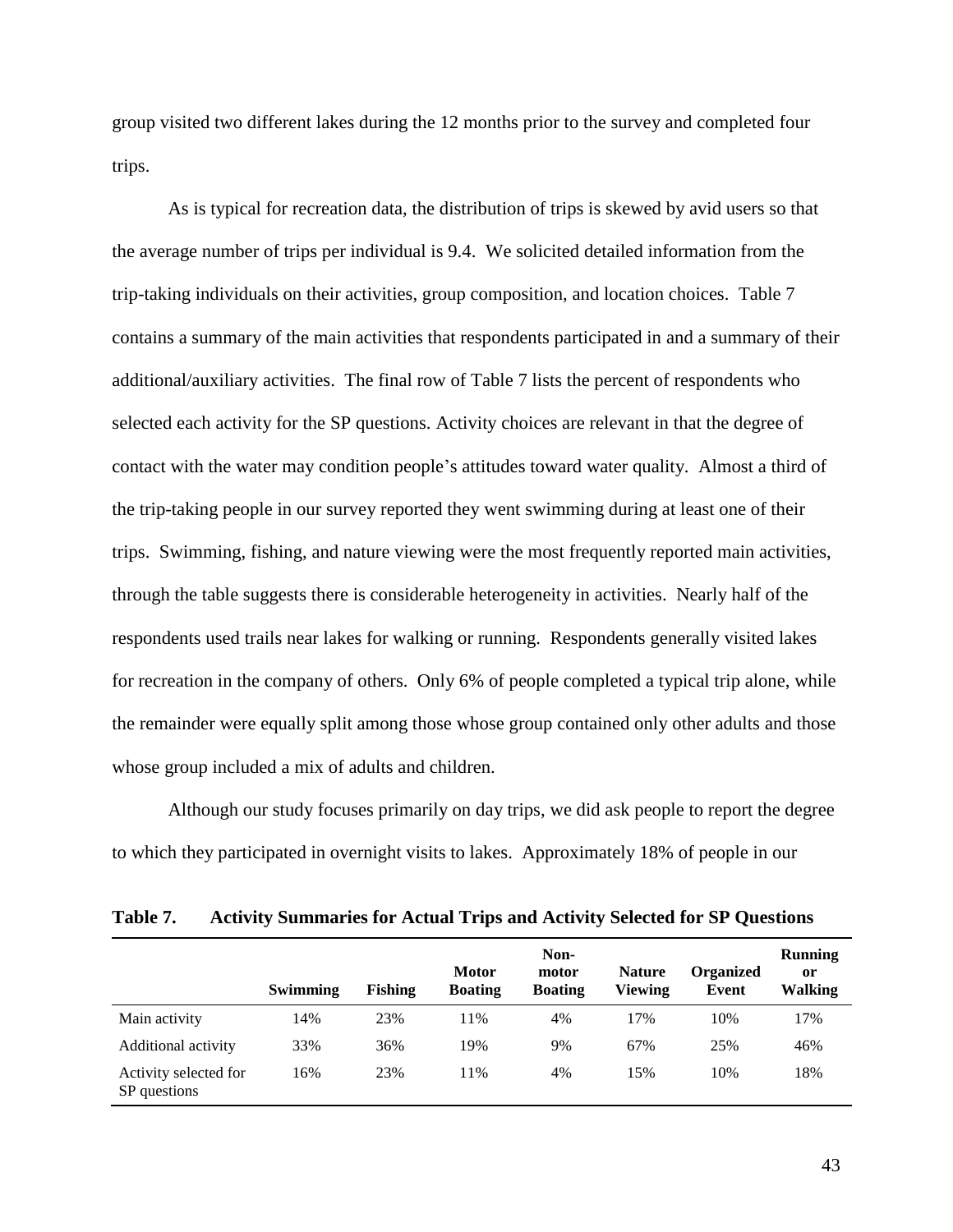sample took at least one overnight trip to a lake. Among them, the median number of trips is 2 and the average is 4.35. The latter is heavily skewed by a few avid trip takers who reported overnight trips in excess of 40 visits.

## 4.3 Water Quality Beliefs Summary

Table 8 presents a summary of how respondents in different states rated the water quality at lakes in their states. This table uses responses to question 11 (see Appendix A), which asked people to indicate the quality level they thought was most common for lakes in their state. Most of the answers clustered around levels B and C. There are some differences across the states. For example, 72% of people in Alabama thought lakes in their state fell in the A or B (the two best) range, while only 51% of people in Tennessee reported similar beliefs. In general, very few people thought lakes in their state fell into the worst category (level E).

|              |             |     | <b>Water Quality Category</b> |     |    |                    |
|--------------|-------------|-----|-------------------------------|-----|----|--------------------|
| <b>State</b> | $\mathbf A$ | B   | $\mathbf C$                   | D   | E  | <b>Sample Size</b> |
| AL           | 17%         | 54% | 22%                           | 5%  | 2% | 102                |
| <b>GA</b>    | 17%         | 38% | 33%                           | 8%  | 4% | 102                |
| KY           | 10%         | 52% | 27%                           | 8%  | 1% | 113                |
| <b>MS</b>    | 13%         | 43% | 29%                           | 8%  | 4% | 97                 |
| <b>NC</b>    | 10%         | 47% | 30%                           | 9%  | 2% | 366                |
| <b>SC</b>    | 16%         | 44% | 28%                           | 9%  | 0% | 211                |
| <b>TN</b>    | 6%          | 45% | 30%                           | 8%  | 7% | 119                |
| <b>VA</b>    | 13%         | 47% | 27%                           | 10% | 1% | 217                |
| All states   | 12%         | 46% | 29%                           | 9%  | 2% | 1,327              |

**Table 8. Summary of Beliefs about Lake Water Quality by State**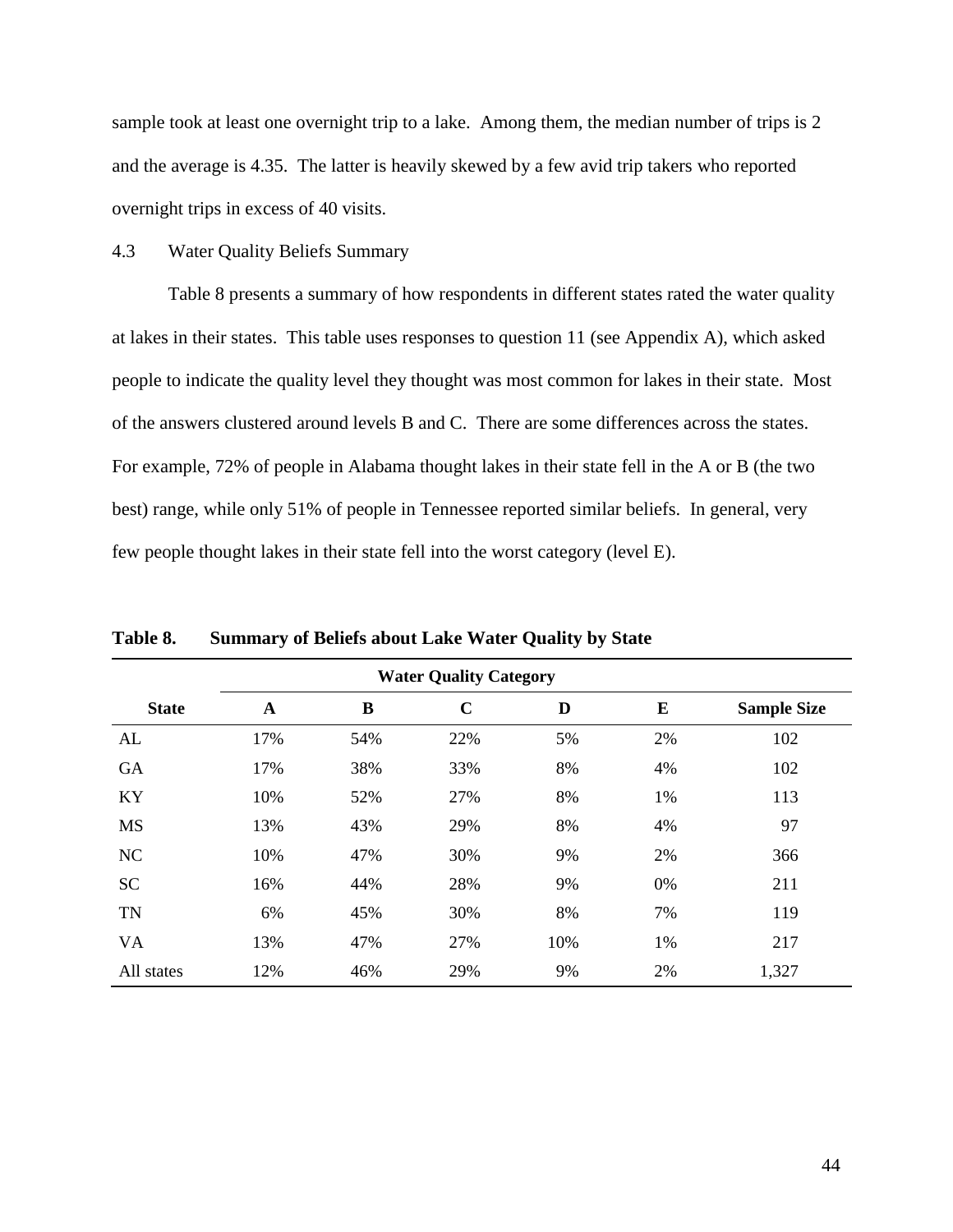## **5. Basic Analysis**

In this section we present the results from several analyses using the conjoint and CV data. For each data type our strategy is to first present models that help us understand the variability in the data, provide some initial sense of water quality valuations, and allow us to make decisions on what our preferred policy-relevant models will look like. We then present what we consider our policy-relevant results, which we use for our case study in the following section.

## 5.1 Choice Experiment Analysis

We begin by looking at the conjoint data in detail. Recall that there were 810 respondents who qualified for the conjoint exercise  $-427$  people reported that they visited a lake for a day trip in the past 12 months and an additional 383 indicated they would likely visit a lake in the next 12 months. Each of the 810 respondents received six conjoint questions; some people did not complete all six questions, so our final sample size consists of 4,849 observations. The analysis in this subsection is based on these observations.

Recall that our choice experiment questions proceeded in two steps. First, people were asked to compare two lakes that differed only in the distance from home and water quality level. Second, they were asked to indicate if they would actually make a trip, if these were the only two options. We used this two-step approach to maximize the information gathered on preferences per question, while maintaining the realism implied by an opt-out choice. Among the 4,849 choices, 26% selected the "no trip" option (or the opt-out). Recall as well that people were asked to name the activity and group composition that would define their trip and thereby condition their answers to the first four choice tasks. The final row in Table 7 shows the distribution of activity choices people selected for the choice experiment. Thirty-nine percent of people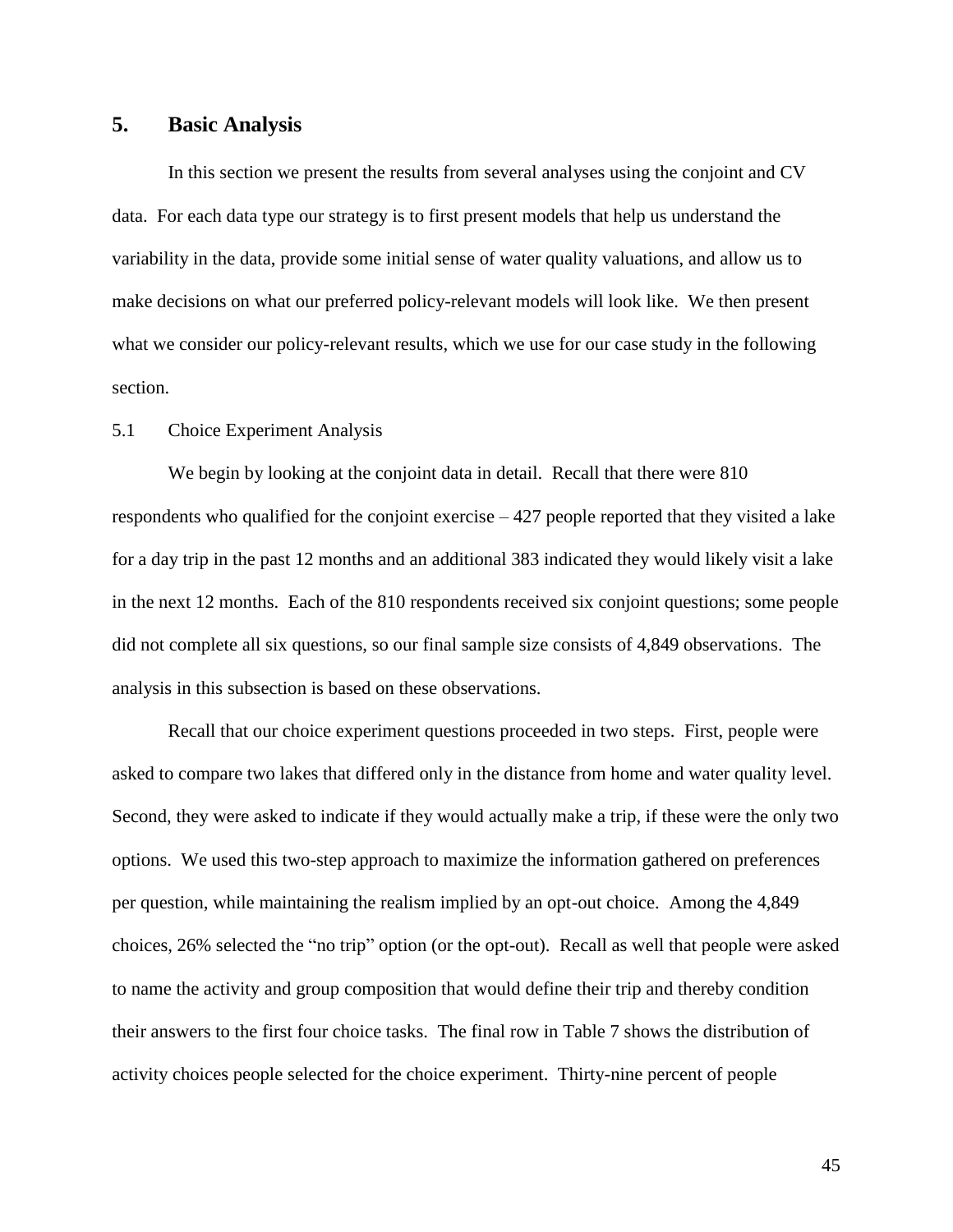selected the activities fishing or swimming that involve contact with the water, while 33% selected near-shore activities such as nature viewing or running/walking. In terms of group composition, 4% reported they would make the trip alone, 46% said they would be in the company of other adults, and 50% said they would be in a group that included children.

The economic model typically used to analyze choice experiment data of the type we collected is the random utility maximization (RUM) model. The underlying assumption in this model is that people make choices to maximize their utility (i.e., their well-being). In our choice tasks, we assume that respondents select the option that they believe would provide them with the highest satisfaction. We model this by specifying a respondent's conditional indirect utility function as

$$
U_{ict} = V_{ict} + \varepsilon_{ict}, \quad i = 1, ..., I, \quad t = 1, ..., T, \quad c = 0, 1, 2,
$$
 (1)

where the utility available to respondent *i* on choice task *t* from selecting option *c* consists of two parts: an observable component  $V_{ict}$  and an unobservable component  $\varepsilon_{ict}$ . The former is a function of measured covariates and parameters to be estimated, such as the level of water quality and travel time for options 1 and 2 (the lake options), while the latter captures the component of the respondent's tastes that is not reflected by any measured variables. For example, in our application the baseline model is

$$
V_{ict} = \beta_1 \times time_{ict} + \beta_2 \times qual_{ict}, \quad c = 1, 2
$$
  
\n
$$
V_{ict} = \beta_0, \quad c = 0,
$$
\n(2)

where *time*<sub>ict</sub> and *qual*<sub>ict</sub> are the values of the travel time and water quality attributes from the conjoint design, and  $(\beta_0, \beta_1, \beta_2)$  are utility function parameters to be estimated. Note that *qual*<sub>ict</sub> is written as a continuous variable, although the actual quality levels in our survey are discrete. In our initial models we use the cardinal progression of water quality levels (A, B, , C, D, E) to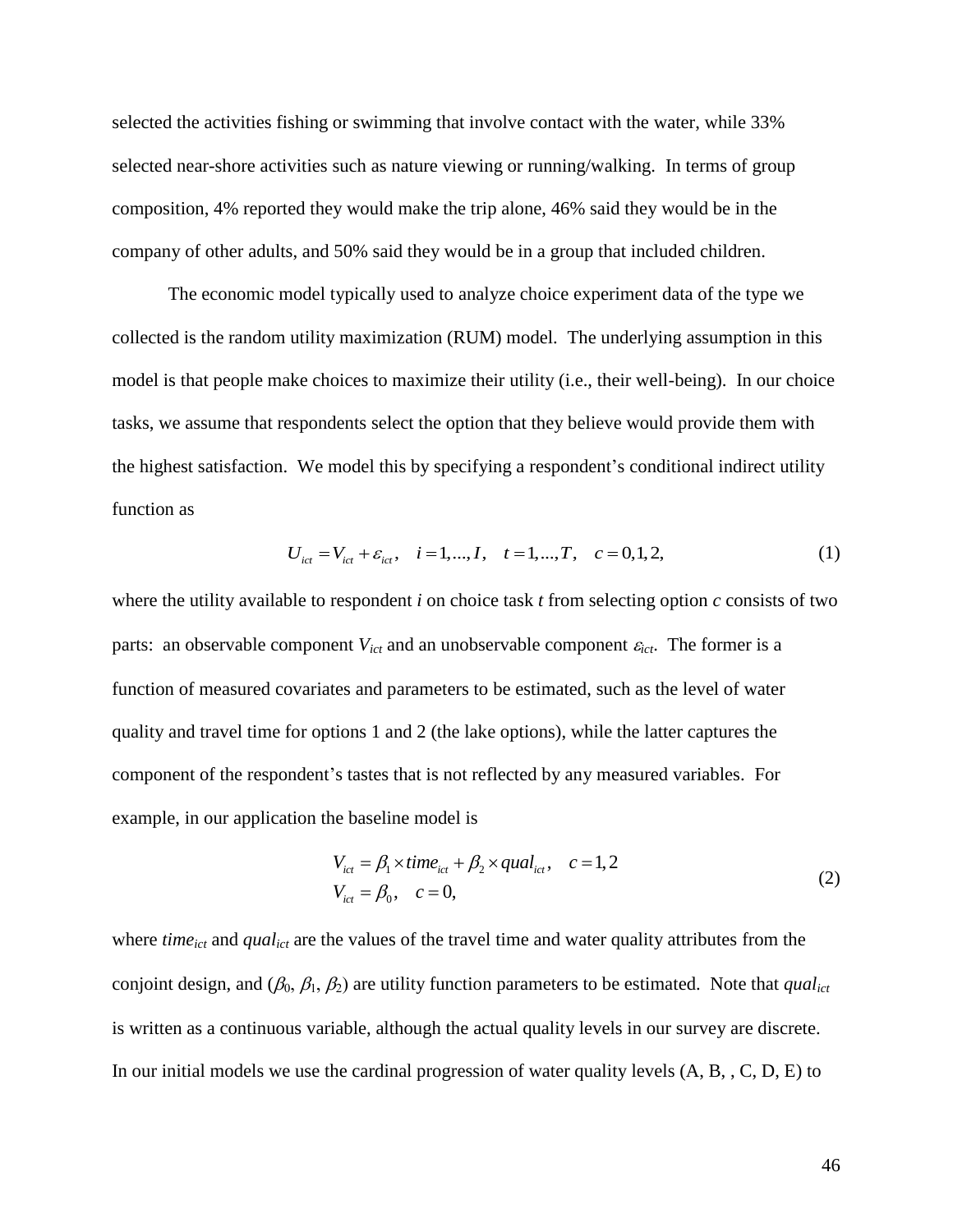code *qual*<sub>ict</sub> = 1 if lake option *c* had water quality A, *qual*<sub>ict</sub> = 2 if lake option *c* had water quality B, and so on out to  $qual_{ict} = 5$  if the lake option had water quality E. We subsequently explore models that use dummy variables for each of these discrete levels.

The operational assumption in RUM models is that the analyst knows the distribution from which  $\varepsilon_{ict}$  is drawn but does not know its exact value. Thus, before observing a choice, the analyst can only know the probability of seeing a particular outcome, conditional on parameter values. Because option *c* will be selected if its utility value is highest (i.e., if  $U_{ict} \ge U_{ist}$  for all  $s \ne$ *c*), we can derive this probability (Pr) as

$$
Pr_{it}(c) = Pr[U_{ict} \ge U_{ist}, \forall s \ne c]
$$
  
= Pr[V<sub>ict</sub> + \varepsilon<sub>ict</sub> \ge V<sub>ist</sub> + \varepsilon<sub>ist</sub>, \forall s \ne c]  
= Pr[V<sub>ict</sub> - V<sub>ist</sub> \ge \varepsilon<sub>ist</sub> - \varepsilon<sub>ict</sub>, \forall s \ne c]  
= Pr[\varepsilon<sub>ist</sub> - \varepsilon<sub>ict</sub> \le V<sub>ict</sub> - V<sub>ist</sub>, \forall s \ne c]. (3)

Equation (3) shows that with knowledge of the distribution for  $\varepsilon_{ict}$ , we can write an expression for the probability of observing any choice outcome as a function of the covariates and parameters contained in *Vict*. By matching these *ex ante* probability expressions to the *ex post* responses, we can estimate the parameters of the utility function by maximum likelihood, where the log-likelihood function is

$$
LL(\beta) = \sum_{i=1}^{I} \sum_{r=1}^{T} \sum_{c=0}^{2} d_{ict} \ln \Pr_{ict},
$$
\n(4)

and *dict* in an indicator variables equal to one if option *c* was selected on choice task *t*, and zero otherwise. In writing equation (4), we have for simplicity assumed the *T* choices made by respondent *i* are independent, and in this section we do not exploit the additional information that is provided by the two-step choice solicitation. Specifically, we do not use the ranking information provided by the initial choice between the two designed options when the opt-out option is ultimately selected; instead we treat the outcome as arising from a single trinomial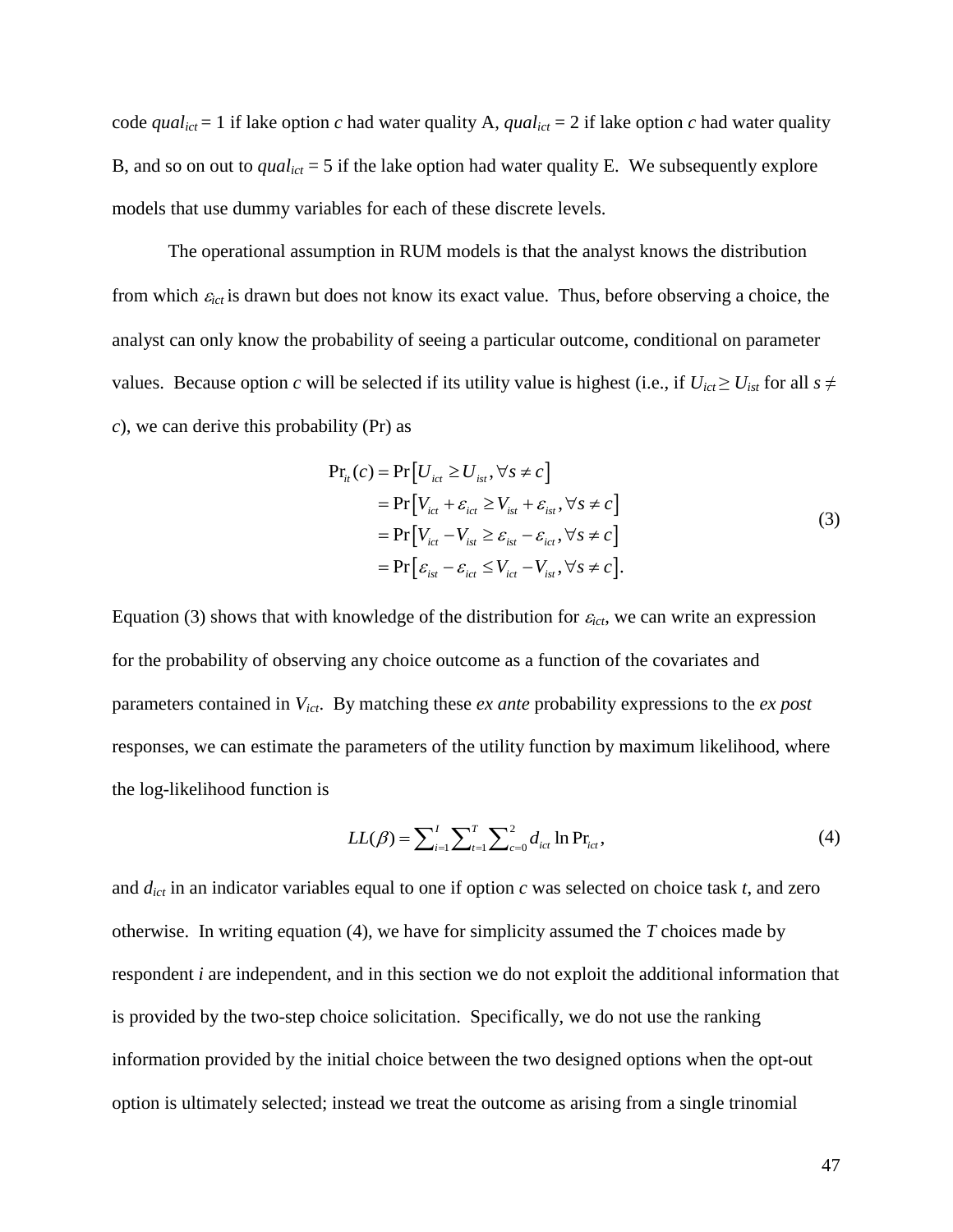choice. We do this for simplicity and transparency in this section, and incorporate the richer ranking information when we present our final policy models. Nonetheless it is necessary to cluster the standard errors of estimates at the level of the respondent, which we do in all our model runs. If we assume that  $\varepsilon_{ict}$  is distributed type I Extreme Value, the familiar conditional logit model arises.

Estimates of  $\beta_0$ ,  $\beta_1$ , and  $\beta_2$  from equation (2) are useful for measuring the trade-offs people are willing to make between travel time and water quality. To see this, it is helpful to distinguish between marginal utilities and marginal values. In equation (2)  $\beta_1$  is the marginal disutility of travel time, which implies that  $-\beta_1$  is the marginal utility of time itself. The parameter  $\beta_2$  is the marginal disutility utility of a one-unit increase in the water quality variable (recall that lower values correspond to better quality). Although the signs of these parameters do have qualitative meaning, they do not have a quantitative interpretation in isolation. However, we can use the two together to compute the marginal value of a change in water quality, expressed relative to time, by totally differentiating the conditional utility function with respect to *time* and *water*:

$$
\Delta U_{\text{ict}} = \beta_1 \Delta \text{time}_{\text{ict}} + \beta_2 \Delta \text{qual}_{\text{ict}}.
$$
\n(5)

If we hold utility constant at a reference level so that  $\Delta U_{ict} = 0$ , then

$$
\frac{\Delta \text{qual}_{\text{ict}}}{\Delta \text{time}_{\text{ict}}} = -\frac{\beta_2}{\beta_1}.\tag{6}
$$

Conditional on making a trip, this ratio tells us the rate at which people are willing to trade travel time for water quality, while holding fixed a reference level of well-being. Equation (6) is useful because it allows us to express the value of an improvement in the water quality index at a lake in terms of the extra travel time a person would accept to have the improvement.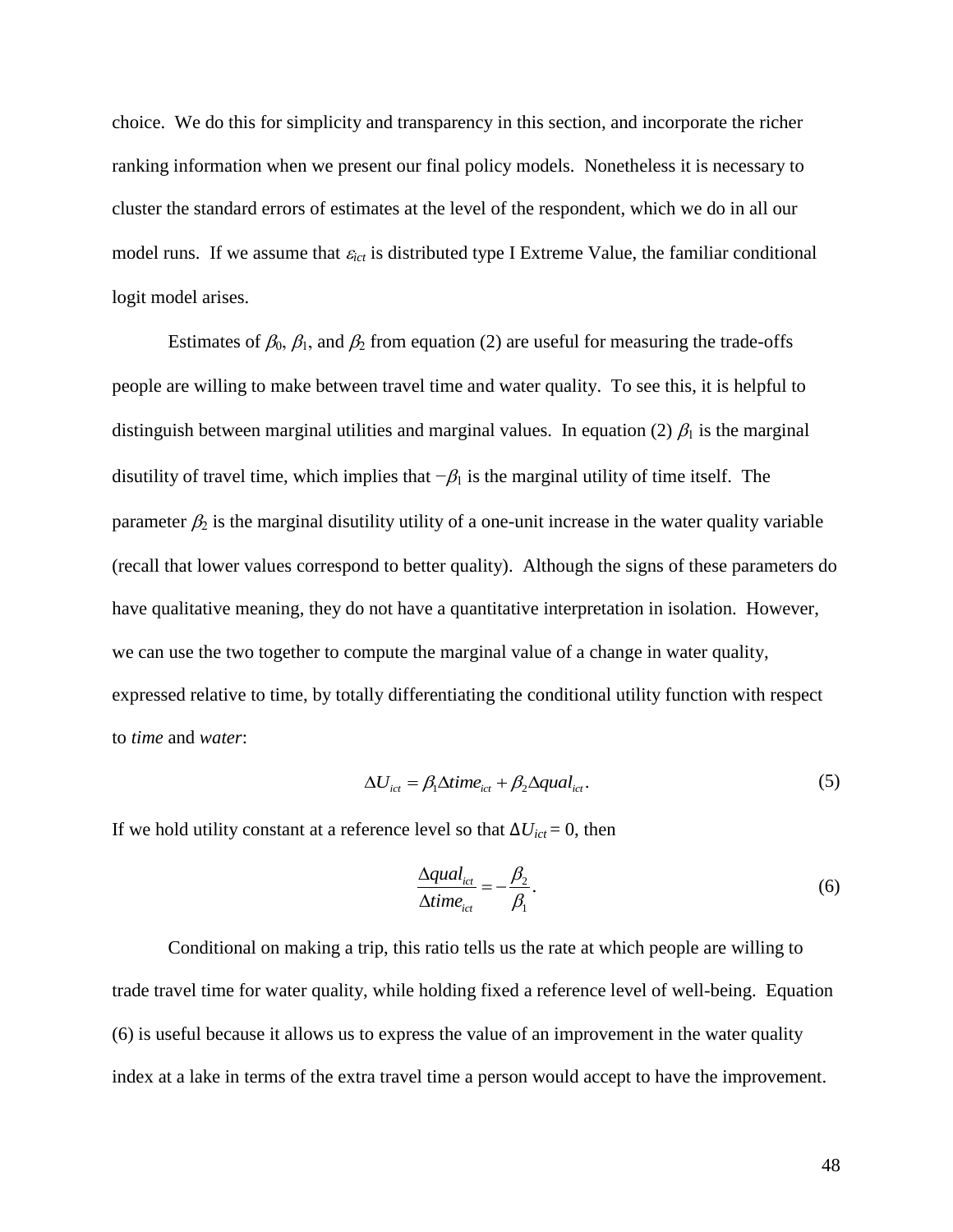|                                                                                                      | All             | AL              | <b>GA</b>       | KY              | <b>MS</b>       | <b>NC</b>       | <b>SC</b>       | <b>TN</b>       | VA              |
|------------------------------------------------------------------------------------------------------|-----------------|-----------------|-----------------|-----------------|-----------------|-----------------|-----------------|-----------------|-----------------|
| Opt-out                                                                                              | $-3.855$        | $-3.342$        | $-3.519$        | $-3.808$        | $-3.742$        | $-4.031$        | $-3.953$        | $-3.757$        | $-4.113$        |
|                                                                                                      | $(-31.81)$      | $(-7.15)$       | $(-8.05)$       | $(-9.86)$       | $(-7.56)$       | $(-17.34)$      | $(-13.15)$      | $(-9.53)$       | $(-15.21)$      |
| Travel time                                                                                          | $-0.008$        | $-0.007$        | $-0.008$        | $-0.008$        | $-0.008$        | $-0.009$        | $-0.010$        | $-0.009$        | $-0.009$        |
|                                                                                                      | $(-20.05)$      | $(-4.66)$       | $(-5.16)$       | $(-5.98)$       | $(-4.44)$       | $(-10.34)$      | $(-9.4)$        | $(-6.55)$       | $(-8.57)$       |
| Water quality                                                                                        | $-0.824$        | $-0.747$        | $-0.736$        | $-0.782$        | $-0.784$        | $-0.872$        | $-0.829$        | $-0.795$        | $-0.899$        |
|                                                                                                      | $(-30.36)$      | $(-6.75)$       | $(-7.39)$       | $(-9.12)$       | $(-7.35)$       | $(-17.78)$      | $(-12.48)$      | $(-8.99)$       | $(-13.03)$      |
| Number of<br>choices                                                                                 | 4,849           | 390             | 396             | 391             | 317             | 1,389           | 816             | 448             | 702             |
| Marginal value<br>water quality<br>improvement in<br>hours (standard<br>$\text{errors}$ <sup>a</sup> | 1.625<br>(0.08) | 1.807<br>(0.36) | 1.607<br>(0.28) | 1.693<br>(0.31) | 1.584<br>(0.32) | 1.694<br>(0.15) | 1.402<br>(0.14) | 1.516<br>(0.22) | 1.753<br>(0.20) |

**Table 9. Conditional Logit Results by State, Parameter Estimates with Z-Statistics**

<sup>a</sup> Standard errors computed using the delta method (Greene 2000).

In what follows we discuss estimates from several different models and subsets of the respondents, using the conditional logit assumption in all cases. We begin with the simple specification in equation (2). Table 9 contains estimates from this model for the entire sample, as well as estimates obtained for subsamples corresponding to each state in our study region. The table shows that the coefficient estimates are significant and intuitively signed across all the models. The negative coefficient on *Opt-out* shows that respondents on average found it preferable to select a trip option, rather than not participate in recreation on a given choice occasion. Since we asked people to image they were planning a trip this means the designed alternatives on average met minimum quality standard thresholds. The estimates also show that a lake site is less attractive if it is further away, or if its water quality index is higher. Said another way, the utility of a site can be made greater if the value of its water quality index is reduced (water quality is improved). In the full sample, the ratio of the water quality parameter to the travel time parameter ( $-\beta_2/\beta_1$ ) is 1.625, which suggests that people value a one-unit improvement in the value of the quality index (e.g., from  $qual = 3$  to  $qual = 2$ ) the same way that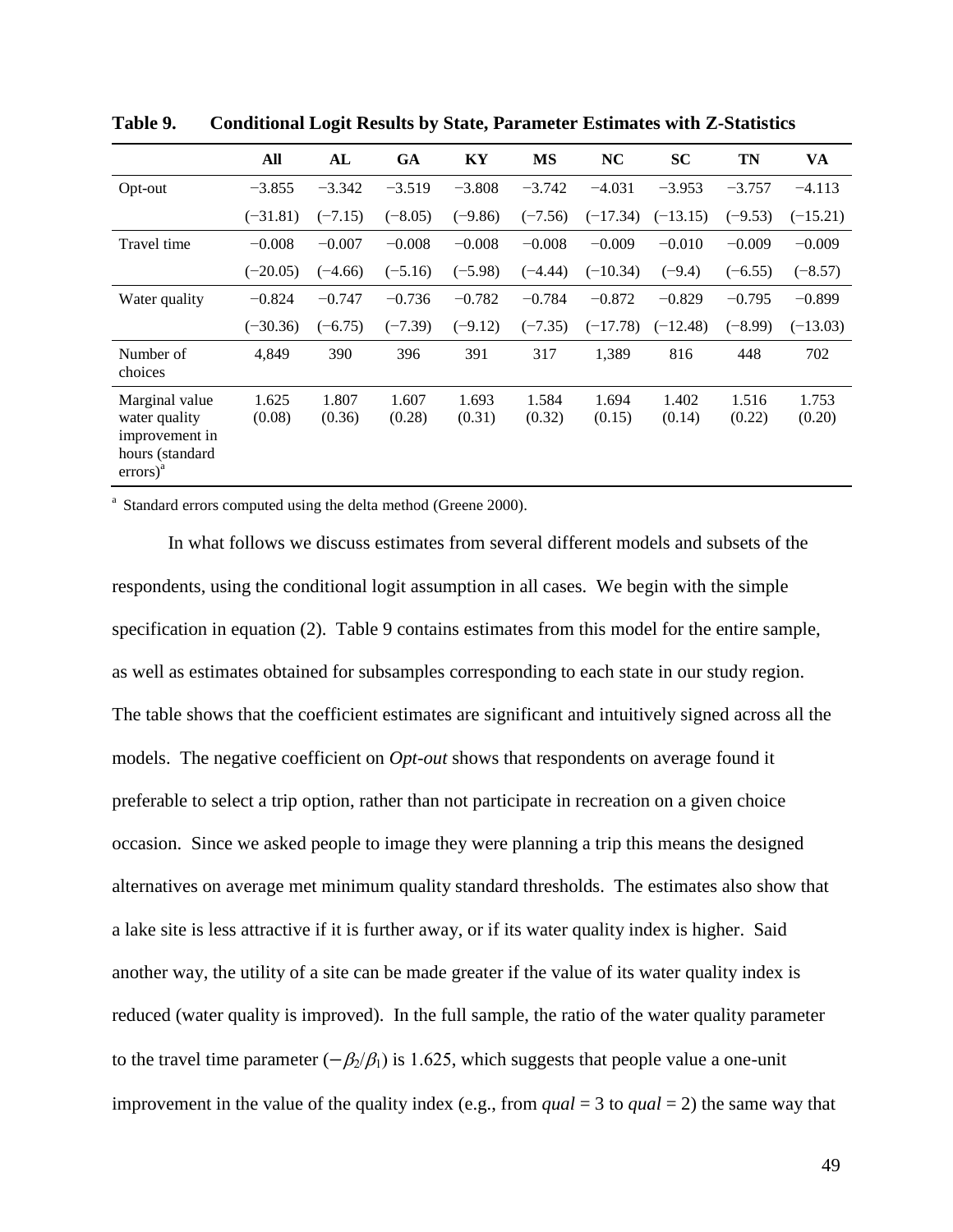|                                                                                      | Swim            | Fish            | <b>Boating</b> <sup>a</sup> | Walk            | <b>Nature</b><br><b>Viewing</b> | <b>Trip with</b><br><b>Children</b> |
|--------------------------------------------------------------------------------------|-----------------|-----------------|-----------------------------|-----------------|---------------------------------|-------------------------------------|
| $Opt$ -out                                                                           | $-4.022$        | $-4.222$        | $-4.369$                    | $-3.599$        | $-4.012$                        | $-3.787$                            |
|                                                                                      | $(-13.68)$      | $(-15.53)$      | $(-13.88)$                  | $(-12.51)$      | $(-14.46)$                      | $(-22.75)$                          |
| Travel time                                                                          | $-0.008$        | $-0.008$        | $-0.010$                    | $-0.010$        | $-0.009$                        | $-0.008$                            |
|                                                                                      | $(-7.45)$       | $(-9.52)$       | $(-8.07)$                   | $(-9.52)$       | $(-9.4)$                        | $(-14.29)$                          |
| Water quality                                                                        | $-0.897$        | $-0.980$        | $-0.831$                    | $-0.735$        | $-0.828$                        | $-0.811$                            |
|                                                                                      | $(-14.58)$      | $(-14.31)$      | $(-13.18)$                  | $(-12.33)$      | $(-13.86)$                      | $(-21.17)$                          |
| Number of choices                                                                    | 723             | 1026            | 658                         | 858             | 916                             | 2404                                |
| Marginal value water<br>quality improvement<br>in hours (std. $error$ ) <sup>b</sup> | 1.876<br>(0.22) | 2.013<br>(0.20) | 1.364<br>(0.15)             | 1.287<br>(0.12) | 1.557<br>(0.15)                 | 1.699<br>(0.11)                     |

## **Table 10. Conditional Logit Results by Main Activity and Type of Group, Parameter Estimates with Z-Statistics**

<sup>a</sup> Includes both motor boating and nonmotor boating.

<sup>b</sup> Standard errors computed using the delta method (Greene 2000).

they value 1.625 hours of extra time. When we split the sample for the different states, we see that marginal values for water quality held by residents across the study region vary from a low of 1.40 hours for South Carolina to a high of 1.80 for Alabama. The standard errors on the statelevel estimates generally suggest most are statistically equal to the full sample model at conventional significance levels.

Table 10 provides estimates by activity and group composition. These data allow us to examine the impact of activity (and whether the activity involves contact with the water) on the value of water quality. We ran separate models for the different activities and for those who said they would travel with children. Our estimates generally suggest that people who participate in swimming or fishing have a higher marginal value for water quality compared with those who participate in boating, walking, or nature viewing. Thus, there is some evidence of heterogeneity in water quality values arising from people's activity preferences. Comparing the first column in Table 9 with the subsample who said they would travel with children, the results suggest that people whose group includes children do not seem to value water quality differently from the full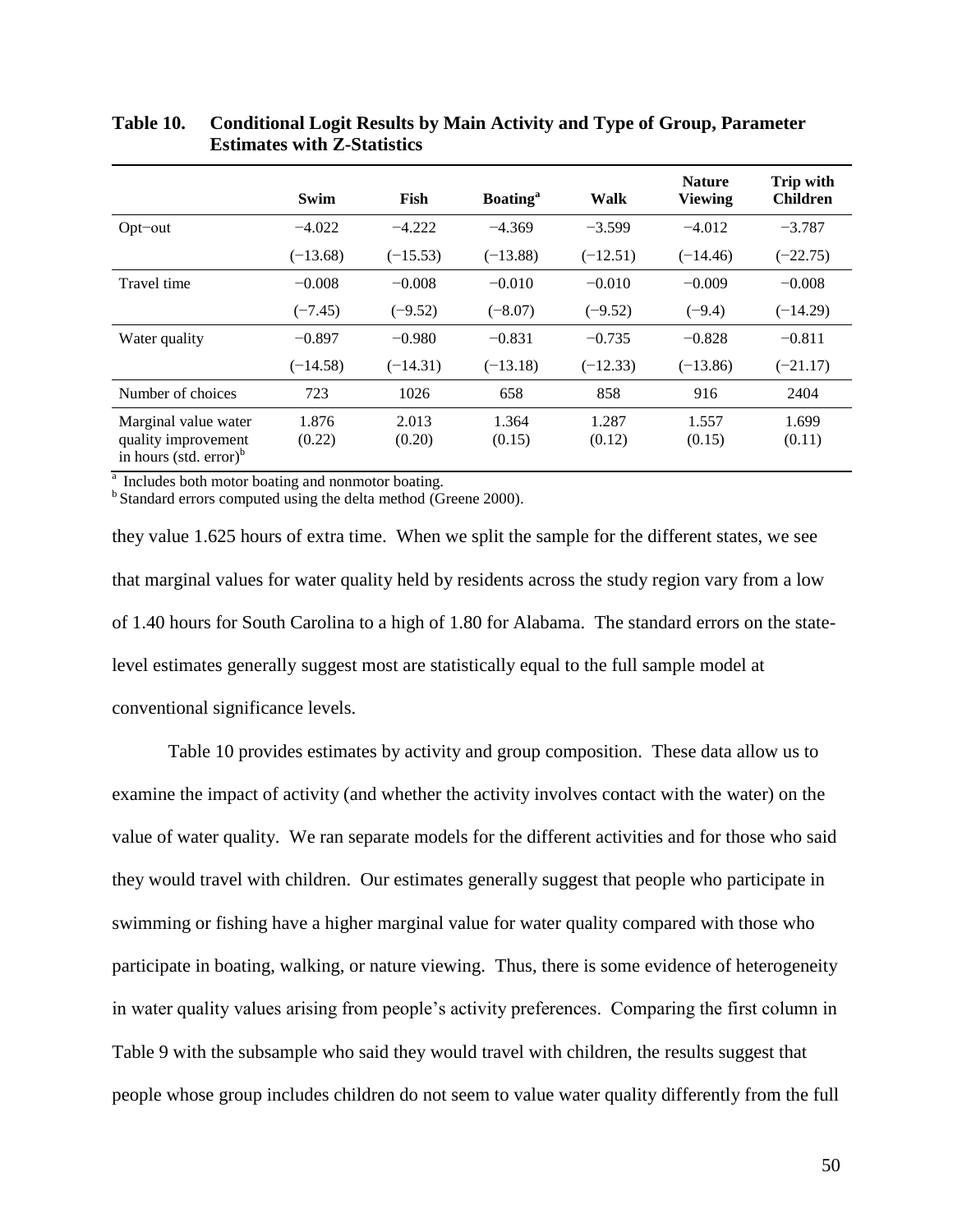sample.

Although these results provide insights into the data, they do not allow us to express the value of water quality in monetary terms at the level of the individual. For this we need to convert the time cost of travel a person must bear to reach the site into a monetary equivalent. A common way of computing the value of time (i.e., the opportunity cost of time) in environmental economics is to use a fraction of the average wage rate (see Phaneuf and Smith, 2005). A typical choice is to use 0.33 of the wage rate, so we computed the opportunity cost of time using  $oct<sub>i</sub> =$  $0.33 \times income/2,000$ , where 2,000 is the approximate number of work hours in a year (Ceserio, 1976). With this we create a new variable

nis we create a new variable  
\n
$$
price_{ict} = oct_{i} \times \frac{time_{ict}}{60} + (gas/mpg + dep) \times \frac{time_{ict}}{60} \times speed, \quad c = 1, 2,
$$
\n(7)

where *gas* = 2.75 is the per-gallon price of gasoline, *mpg* = 20 is our average miles per gallon assumption, *dep* =0.20 is our assumption for vehicle depreciation per mile, we assume an average speed of 45 miles per hour to translate travel time into out-of-pocket travel costs. The time variable is divided by 60 to change the units of time into hours. We replace *timeict* in equation (2) with the new variable *priceict*. The variables *gas*, *mpg*, *dep*, and *speed* are set to a single value for all respondents, the opportunity cost of time (*oct*) varies by respondent, and travel time (*time*) varies across respondents and alternatives. The transformation in (7) there will therefor affect parameter estimates.

The first column of Table 11 contains estimates for a simple model including only price and water quality. As with the simpler model with time as a covariate, both coefficient estimates are negative, so the qualitative interpretation from earlier is still valid. However, for this model the ratio of coefficients provides an estimate of the marginal value in dollars of a unit change in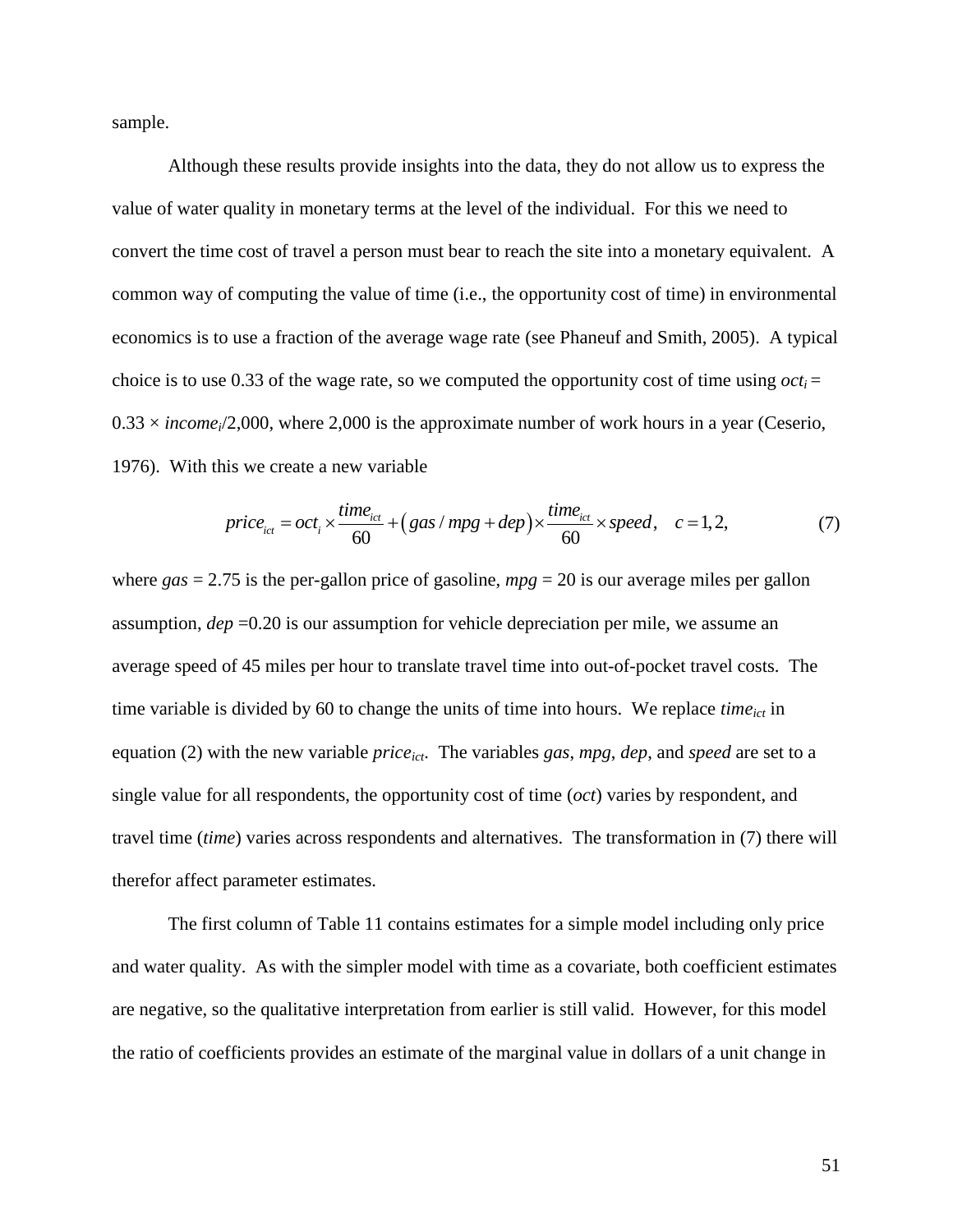|                                                                  | <b>Model I</b>    |                   | <b>Model II</b>   |                                                  | <b>Model III</b>  | <b>Model IV</b>              |
|------------------------------------------------------------------|-------------------|-------------------|-------------------|--------------------------------------------------|-------------------|------------------------------|
| Opt out                                                          | $-3.491$          |                   | $-3.498$          |                                                  | $-3.981$          |                              |
|                                                                  | $(-27.2)$         |                   | $(-27.23)$        |                                                  | $(-25.01)$        |                              |
| Price                                                            | $-0.017$          |                   | $-0.017$          |                                                  | $-0.017$          | $-0.018$                     |
|                                                                  | $(-15.18)$        |                   | $(-15.18)$        |                                                  | $(-14.93)$        | $(-14.67)$                   |
| Water                                                            | $-0.765$          |                   | $-0.804$          |                                                  | $-1.173$          |                              |
|                                                                  | $(-27.45)$        |                   | $(-25.57)$        |                                                  | $(-14.86)$        |                              |
| Water×WQ3                                                        |                   |                   | 0.074             |                                                  |                   |                              |
|                                                                  |                   |                   | (2.40)            |                                                  |                   |                              |
| water squared                                                    |                   |                   |                   |                                                  | 0.069             |                              |
|                                                                  |                   |                   |                   |                                                  | (5.47)            |                              |
| Qual A $(\delta_A)$                                              |                   |                   |                   |                                                  |                   | 2.816                        |
|                                                                  |                   |                   |                   |                                                  |                   | (24.94)                      |
| Qual B $(\delta_B)$                                              |                   |                   |                   |                                                  |                   | 2.071                        |
|                                                                  |                   |                   |                   |                                                  |                   | (19.75)                      |
| Qual C $(\delta_c)$                                              |                   |                   |                   |                                                  |                   | 1.063                        |
|                                                                  |                   |                   |                   |                                                  |                   | (12.34)                      |
| Qual D $(\delta_D)$                                              |                   |                   |                   |                                                  |                   | 0.208                        |
|                                                                  |                   |                   |                   |                                                  |                   | (2.33)                       |
| Qual E $(\delta_F)$                                              |                   |                   |                   |                                                  |                   | $-0.033$                     |
|                                                                  |                   |                   |                   |                                                  |                   | $(-0.37)$                    |
|                                                                  |                   |                   |                   | <b>Marginal Value of Water Quality (dollars)</b> |                   |                              |
|                                                                  | <b>Model I</b>    | <b>Model II</b>   | <b>Model II</b>   | <b>Model III</b>                                 | <b>Model III</b>  | <b>Model IV</b>              |
|                                                                  | All               | $WQ5^a$           | WQ3 <sup>a</sup>  | Quality = $B$                                    | Quality = $C$     | <b>Change</b><br>from C to B |
|                                                                  |                   |                   |                   |                                                  |                   |                              |
| Marginal value water<br>quality in $$$ (std. error) <sup>b</sup> | \$44.84<br>(2.62) | \$47.05<br>(2.84) | \$42.71<br>(2.69) | \$51.68<br>(3.16)                                | \$31.73<br>(3.15) | \$57.23<br>(4.43)            |

## **Table 11. Conditional Logit Estimates Using Variable Price under Different Specifications with Z-Statistics**

<sup>a</sup> WQ5 indicates respondents who received the survey version with five characteristics describing water quality. WQ3 denotes those who received the version with three characteristics.

<sup>b</sup> Standard errors computed using the delta method (Greene 2000).

water quality. We find that people are, on average, willing to pay almost \$45 per lake visit for a one-unit improvement in water quality (i.e. to move to the next higher water quality category).

The additional models in Table 11 explore different ways of including the water quality

variables in the specification, with an emphasis on exploring nonlinearity. Model II tests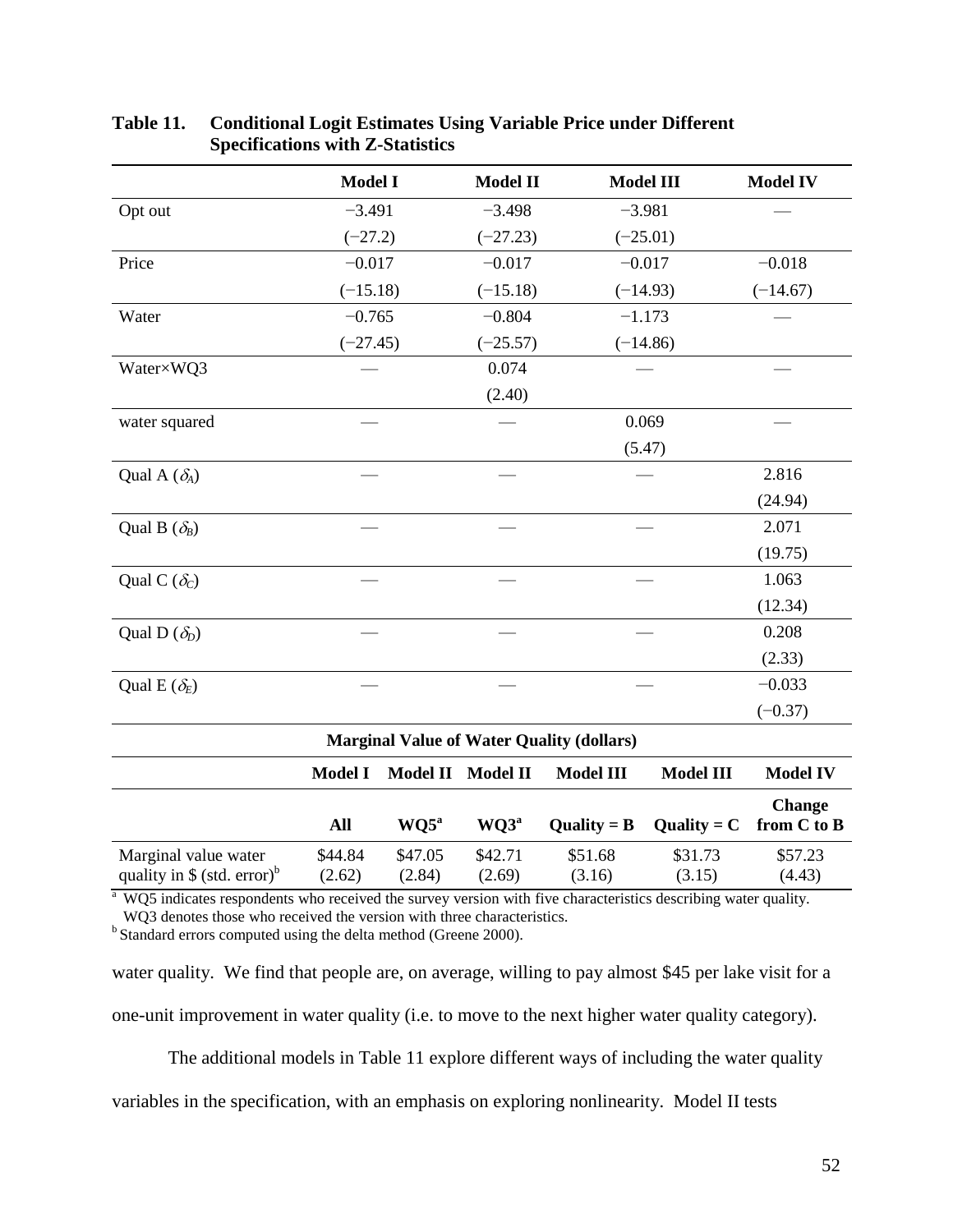whether people who received the simpler description of the water quality with only three attributes respond differently to the quality level. The coefficient on the interaction term between water quality and a dummy variable indicating the person received the simpler water quality description (WQ3) is positive and significantly different from zero, suggesting there is a difference in response. People who received the simpler description of water quality placed a lower value on water quality improvements, though the estimates for marginal WTP suggest preferences are qualitatively similar. Model III explores the extent of nonlinearity in how people respond to water quality. We find a significant and positive coefficient on the *water squared* term, which implies that the marginal WTP for water quality increases as water quality improves. For example, the marginal WTP for a change when the baseline quality level is *water quality*  $= 2$ (level B) is \$51.68, and it falls to \$31.73 when *water quality =* 3 (level C). This provides evidence that there is a nonlinear relationship between the level of water quality and the marginal WTP for a change in quality, though the curvature suggested by the coefficient estimates is counter intuitive. As we show below using a more flexible specification, this finding is an artifact of the quadratic functional form and not a perverse aspect of our data.

Model IV moves away from using the five levels of water quality in the design as a continuous variable and instead includes a dummy variable for the discrete quality levels so that

$$
V_{ict} = \beta_1 \times price_{ict} + \sum_{k=A}^{E} \delta_k d_{ict}^k, \quad c = 1, 2
$$
  
\n
$$
V_{ict} = 0, \quad c = 0,
$$
 (8)

where  $d_{ict}^k = 1$  if lake *c* has quality level *k*, for  $k = A$ , B, C, D, E, and zero otherwise, and  $\delta_k$  is a quality level specific coefficient that will be estimated. Equation (8) is the most flexible way that we can characterize preferences for the different water quality levels, in that it allows the WTP for a change in the water quality index to increase or decrease throughout its range. Note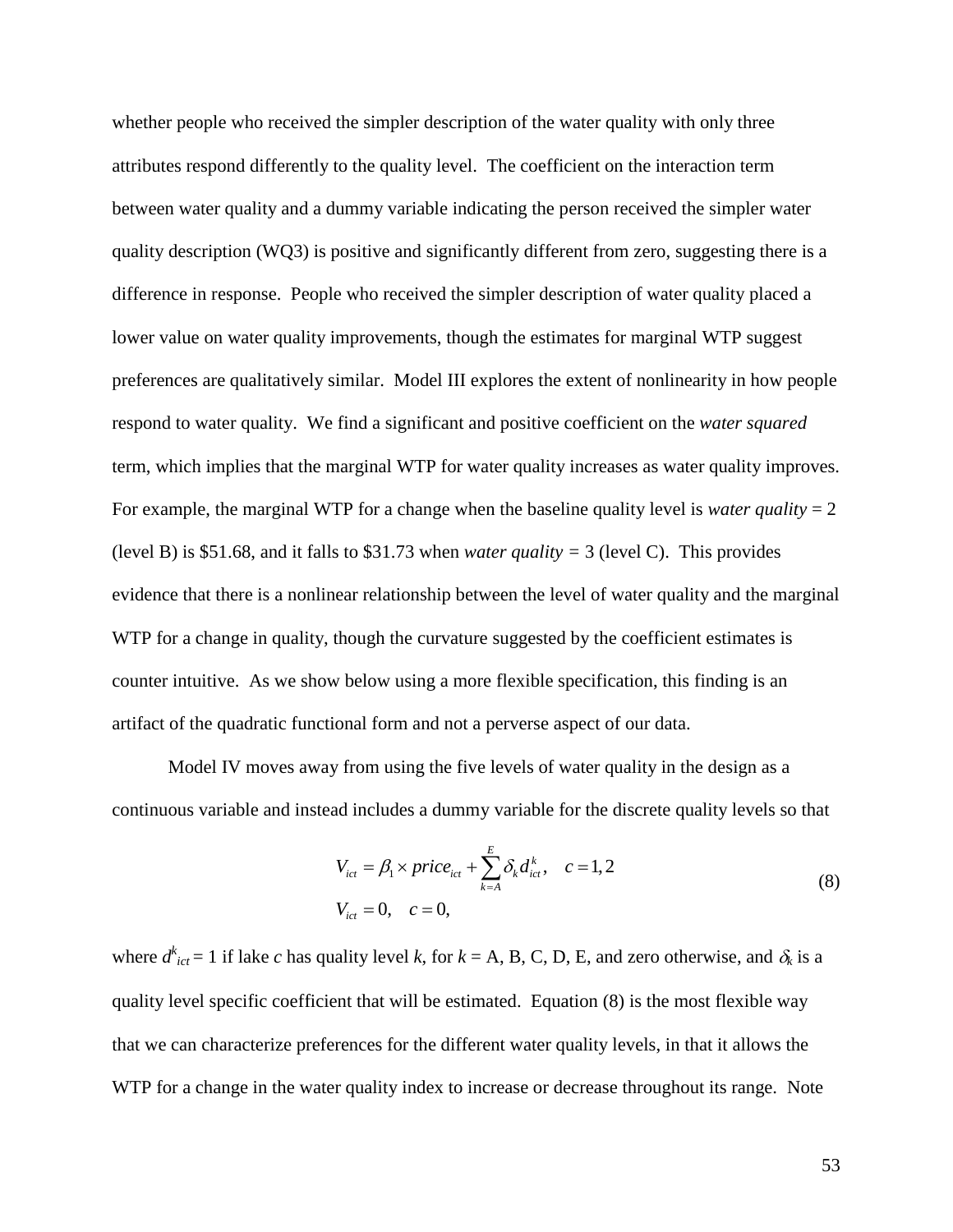that we have included dummy variables for all five quality levels for ease of interpretation,

meaning we have normalized the constant term to zero for  $c=0$ . In equation (8) we expect  $\delta_A$  >  $\delta_B$  ...  $>\delta_E$ , because water quality level A is the highest and E is the lowest. The parameter values in Table 11 follow this pattern, meaning that our estimates pass a scope test. More specifically, respondents have a clear preference ordering for better water quality; conditional on travel cost people prefer the destination with better water quality. Sensitivity to scope has emerged in the stated preference literature as an important indicator of validity (see Kling et al. 2012 for discussion). As such model IV provides strong evidence of the quality of our stated preference data. The estimates from this model imply the WTP predictions (standard error) for a one-unit change in quality starting from different baseline changes are

- Level E to Level D:  $$13.66 (4.68)$
- Level D to level C:  $$48.50 (5.16)$
- Level C to Level B:  $$57.22 (4.43)$
- Level B to Level A:  $$42.25 (4.08)$

The biggest gains are for movements from D to C and C to B. These results suggest a nonlinear relationship based on the notion that the gains from marginal improvements are small when water quality is quite low or quite high, relative to improvements that shift water quality from levels that limit activities (e.g., E or D) to levels that enable them (C and B).

These preliminary findings are suggestive of several trends in our choice experiment data. First, people are willing to trade off travel time for better water quality when making recreation destination decisions. It seems that improvements in water quality do have value and the value is captured by our model. Second, water quality values are likely to be heterogeneous across activity types; water-contact trips such as fishing and swimming are associated with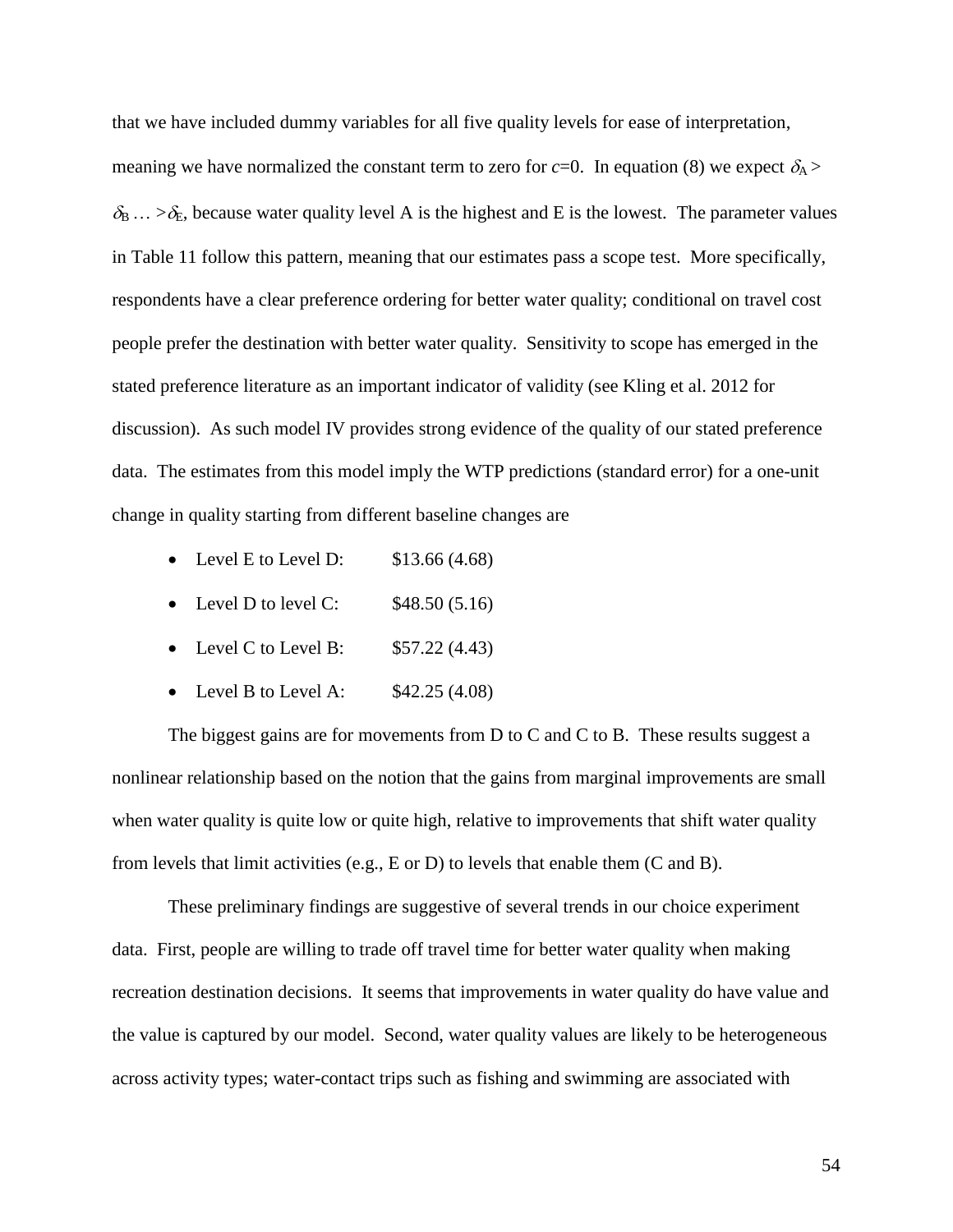higher values than near-shore experiences, such as using trails. Third, group composition does not seem to matter much for water quality values. Finally, the role that water quality plays in people's preference for recreation sites is nonlinear. We use these insights in constructing our policy-relevant model.

#### *Policy Choice Experiment Model*

Recall that the output from the models described in Phaneuf et al. (2009) consists of predictions for the discrete probability distribution of a lake's (or a collection of lakes') quality levels. Given this, it is useful to use estimates from the choice experiment models that include dummy variables for each of the discrete water quality levels. In addition, these estimates provide the most flexible representation of the nonlinearity in peoples' preferences. Table 12 provides estimates for two types of models: a single column that includes all the observations drawn for the study, and several columns that are state specific in that they only include observations drawn from the particular state. The parameter estimates shown in the "All" column in Table 12 differ slightly from those for the comparable model shown in Table 11 because we have now used the extra information that our two-step opt-out option provides. In particular, if a person selects lake 1 over lake 2 but then indicates she would not take a trip if the two designed lakes were her only options, we know that utility(no trip)>utility(lake 1)> utility(lake 2). We have used this extra ranking information in the construction of the likelihood function for all the models presented in Table 12, in order to maximize the information content that goes into constructing our policy-use models. The tradeoff is a slightly more complicated and less transparent likelihood function (Stata code for this model in included in the appendix).

We suggest using the models in Table 12 for policy purposes given that they are relatively parsimonious. Though it is possible to include more accounting for observable

55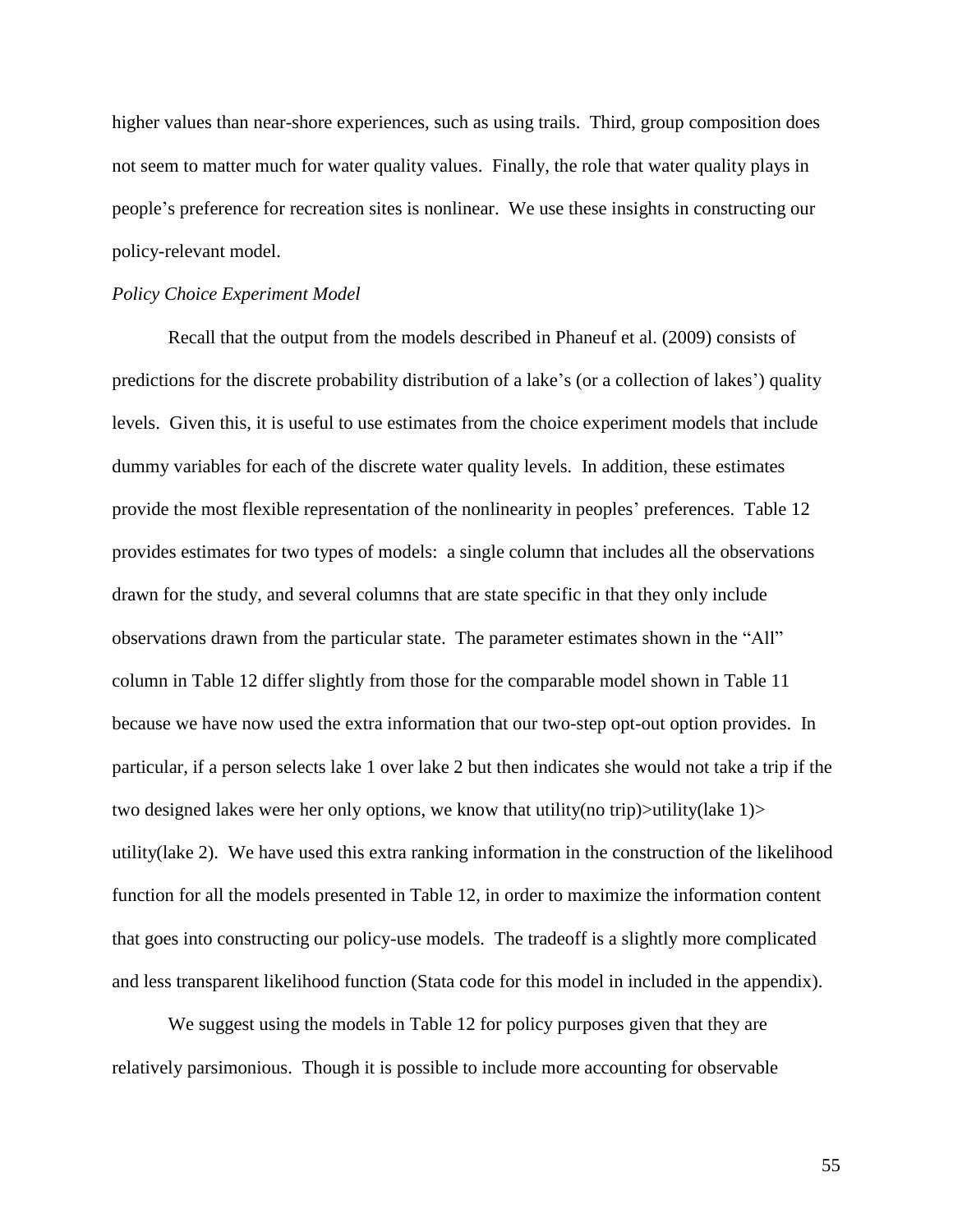| Variable/           |            |           |           |           |           |           |           |           |           |
|---------------------|------------|-----------|-----------|-----------|-----------|-----------|-----------|-----------|-----------|
| <b>Parameter</b>    | All        | AL        | <b>GA</b> | KY        | <b>MS</b> | <b>NC</b> | <b>SC</b> | <b>TN</b> | VA        |
| Price $(\beta_1)$   | $-0.016$   | $-0.015$  | $-0.017$  | $-0.011$  | $-0.012$  | $-0.016$  | $-0.017$  | $-0.018$  | $-0.016$  |
|                     | $(-16.19)$ | $(-3.82)$ | $(-3.06)$ | $(-3.39)$ | $(-3.28)$ | $(-8.86)$ | $(-7.27)$ | $(-7.01)$ | $(-7.24)$ |
| Qual A $(\delta_1)$ | 2.560      | 2.204     | 2.472     | 2.409     | 2.081     | 2.716     | 2.514     | 2.625     | 2.954     |
|                     | (24.82)    | (5.63)    | (6.56)    | (7.20)    | (5.40)    | (13.50)   | (9.70)    | (8.28)    | (11.91)   |
| Qual B $(\delta_2)$ | 1.938      | 1.749     | 1.915     | 1.501     | 1.667     | 2.088     | 1.946     | 2.084     | 2.109     |
|                     | (20.56)    | (4.95)    | (5.40)    | (4.19)    | (4.69)    | (11.98)   | (8.38)    | (7.13)    | (8.96)    |
| Qual C $(\delta_3)$ | 0.983      | 0.811     | 1.173     | 0.886     | 1.020     | 0.988     | 1.022     | 0.898     | 1.060     |
|                     | (12.48)    | (2.83)    | (4.67)    | (2.89)    | (3.57)    | (6.38)    | (5.38)    | (3.39)    | (5.70)    |
| Qual D $(\delta_4)$ | 0.176      | $-0.108$  | 0.252     | 0.127     | $-0.015$  | 0.249     | 0.231     | 0.141     | 0.259     |
|                     | (2.21)     | $(-0.37)$ | (0.91)    | (0.42)    | $(-0.05)$ | (1.63)    | (1.18)    | (0.52)    | (1.36)    |
| Qual E $(\delta_5)$ | $-0.109$   | $-0.097$  | 0.002     | 0.025     | $-0.247$  | $-0.830$  | $-0.123$  | $-0.052$  | $-0.205$  |
|                     | $(-1.37)$  | $(-0.36)$ | (0.01)    | (0.09)    | $(-0.68)$ | $(-0.40)$ | $(-0.63)$ | (0.18)    | $(-0.96)$ |

**Table 12. Conditional Logit Policy Estimates with Z-Statistics for Choice Experiment Data** 

heterogeneity (e.g., allowing the marginal utilities for water quality to differ with activity and group composition), our sense is that the specific recreation data needed to support policy modeling via our protocol typically do not allow analysts to divide aggregate lake visitation out by activity or group composition. Thus, it seems better to assess the average per-trip WTP using models that do not include heterogeneity. We stress that the model estimates in Table 12 are not biased by their absence of interaction effects – they simply fold any and all heterogeneity into a single (average) estimate.

We have provided state-specific estimates to allow for the possibility of using spatially explicit state-level estimates if this is deemed important. We stress, however, that the limited number of observations in any given state (aside from North Carolina, where additional resources were available to increase the state sample size) means there is a cost in lost precision of using the state-specific estimates. For this reason in what follows we focus our attention on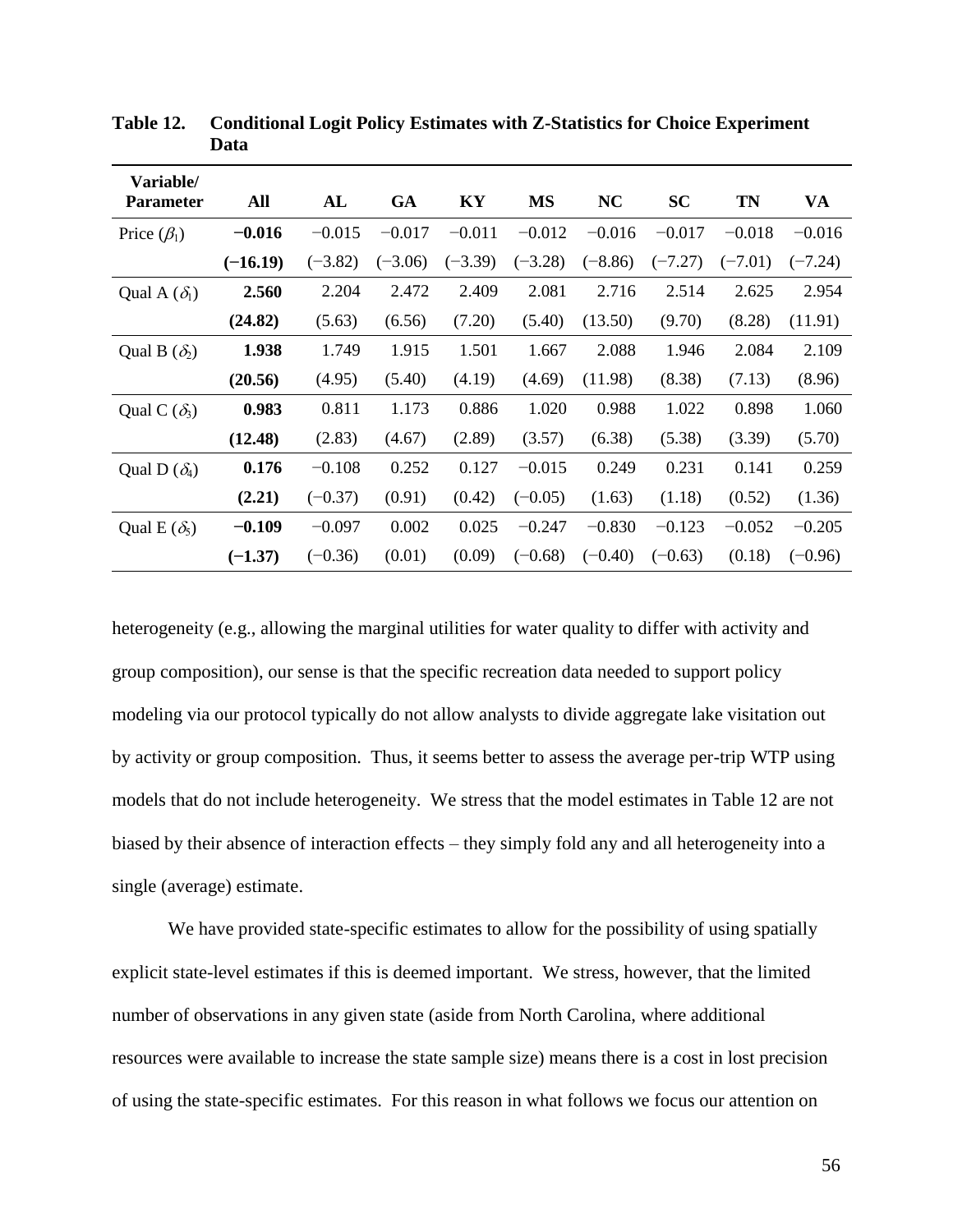the average estimates obtained using the full sample. The per-trip WTP estimates (standard error) of discrete one-unit changes in water quality are summarized as follows:

- Level E to Level D:  $$18.38(4.34)$
- Level D to level C:  $$52.05 (4.94)$
- Level C to Level B:  $$61.55 (4.30)$
- Level B to Level A:  $$40.16 (4.18)$

The small differences from the similar estimates presented above arise due to the slightly different coefficient estimates arising from the full information likelihood function. While the point estimates differ somewhat, the standard errors suggest the differences are not statistically significant. As noted above, we view these are the preferred estimates given their full use of the information content in the data.

In our policy setting we will generally only know the probability that a lake is in a particular category. Computing per-trip WTP estimates in this case using the results in Table 12 is computationally straightforward. Denote the probability that the policy lake has baseline water quality level *k* by  $p_k$ , for  $k = A, B, \ldots, E$ . Furthermore denote the probability that the policy lake has counterfactual water quality level *k* by  $p_k^c$  for  $k = A, B, \ldots, E$ . The expected pertrip WTP for the counterfactual quality improvement is

$$
E(WTP) = \frac{1}{-\beta_1} \Big[ (p_A^c - p_A)\delta_1 + (p_B^c - p_B)\delta_2 + ... + (p_E^c - p_E)\delta_5 \Big],
$$
\n(9)

where the parameter values are taken from the "All" column in Table 12. With the choice experiment estimates and predictions from the eutrophication production function, a mapping from a change in lake-level assessed water quality to the per-trip recreation benefits of the improvement is available. In Section 6 we provide a simple case study on using the models together.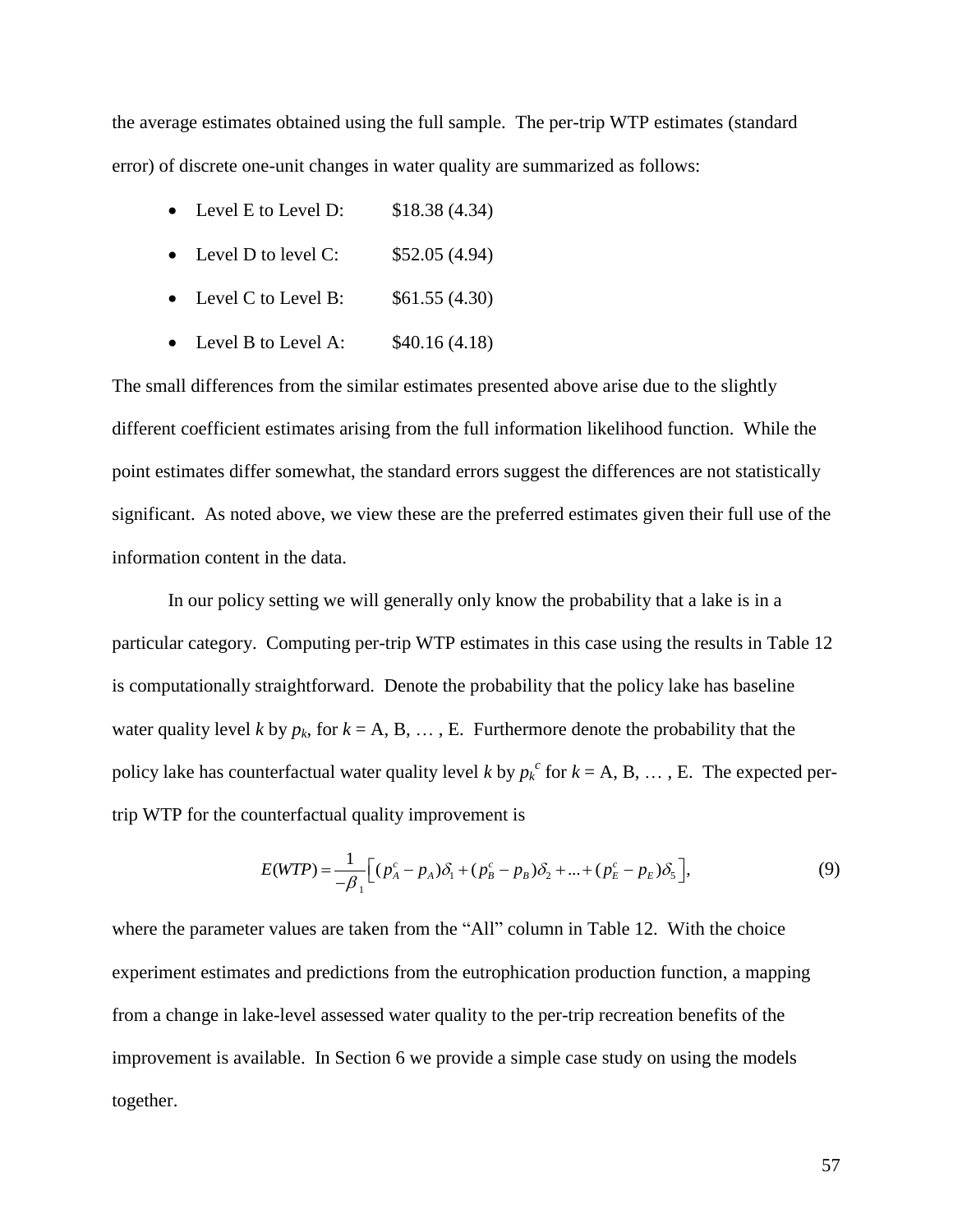|                          | \$24 | \$120 | \$216 | \$360 |
|--------------------------|------|-------|-------|-------|
| <b>Percentage voting</b> | 73%  | 60%   | 50%   | 42%   |
| yes                      |      |       |       |       |

**Table 13. Percent Voting Yes by Cost in CV Question**

#### 5.2 Contingent Valuation Analysis

 $\overline{a}$ 

We now turn our attention to the CV data. Across the entire sample of 1,327 and all bid levels, 56% of people responded positively to the referendum question. Breaking this out by the four specific bid amounts as shown in Table 13 confirms that people were responsive to costs. In stated preference studies it is generally considered an indicator of validity when quality improvement programs are less attractive to respondents when they are more costly (see once again Kling et al. 2012). Thus the responsiveness to cost provides an additional indicator of the quality of our SP survey.

Breaking the response summary out by the four program levels is also useful. Recall that the distribution of water quality in the four scenarios was such that  $I < II < III < IV$ .<sup>3</sup> If there is sensitivity to scope, we would expect the proportion of yes responses to increase as we move from I to IV. Broadly speaking, we see this type of pattern in the responses, but the magnitudes are not as clear-cut as for the cost variable. We find that 55% of those who received version I or version II responded yes, whereas 58% responded yes for versions III and IV. We examine this concept of scope in more detail below.

Our survey asked people to report how certain they were about their answer to the referendum question. Forty percent reported they were "very certain," 50% "somewhat certain", and 10% "not certain at all". Among the people who were uncertain about their answer, only 41% answered "yes" to the referendum, while among those who were very certain 58% answer

<sup>&</sup>lt;sup>3</sup> The difference between III and IV is in the percent of lakes in the top two water quality categories.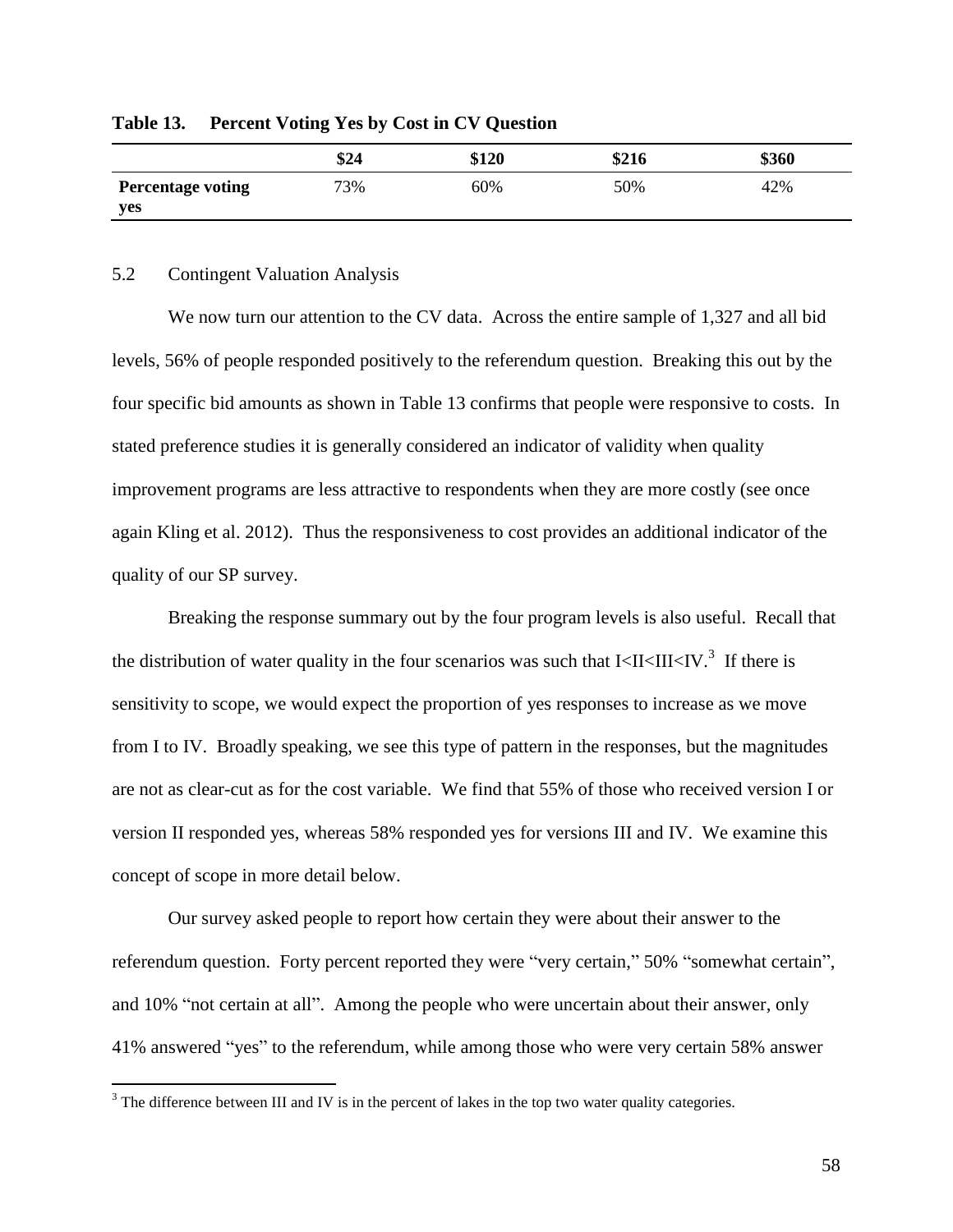"yes". These figures suggest uncertain respondents tended to vote "no" on the referendum, meaning our sample did not engage in the "yea saying" that has been identified as a potential threat to validity. Several studies have looked at the relationship between the respondent's selfreported degree of certainty about their answer and the potential for hypothetical bias (the difference between responses to a hypothetical scenario and a real choice). Champ et al. (1997) and Blumenschein et al. (2008) both found more evidence of hypothetical bias among uncertain respondents. Respondents who were certain of their responses showed little or no evidence of hypothetical bias. In the results presented below (see Table 14), we compare the results using the respondents' original votes and certainty-adjusted votes where "yes" votes by respondents who indicated they were "not certain at all" are recoded as "no" votes.

In the remainder of this subsection we consider parametric models using the CV data. Each person answered one CV question based on one of the quality change treatments shown in Table 4. The sample was divided approximately evenly across the four treatments. To explore these data we first look at models that examine the four program levels discretely, and then models that specify water quality as a continuous variable. The econometric structure is based on a utility difference (*ΔU*) framework. In answering the CV question, the model assumes people choose to vote for or against the program based on whether the program (including its annual cost) provides an increase or decrease in utility compared to conditions without the program. Given this, our baseline model is

This, our baseline model is  
\n
$$
\Delta U_i = \Delta V_i + \varepsilon_i = \gamma_1 bid_i + \alpha + \sum_{j=II}^{N} \delta_j Z_{ij} + \beta X_i + \varepsilon_i, \quad i = 1, ..., N,
$$
\n(10)

where *bid<sup>i</sup>* is the annual cost for the program presented to respondent *i*, and the indicator variable  $Z_{ij}$  takes the value one if the respondent answered the survey version with program *j*, for  $j = II$ , *III, or IV*, and zero otherwise (program *I* is the omitted category, the effect of which is captured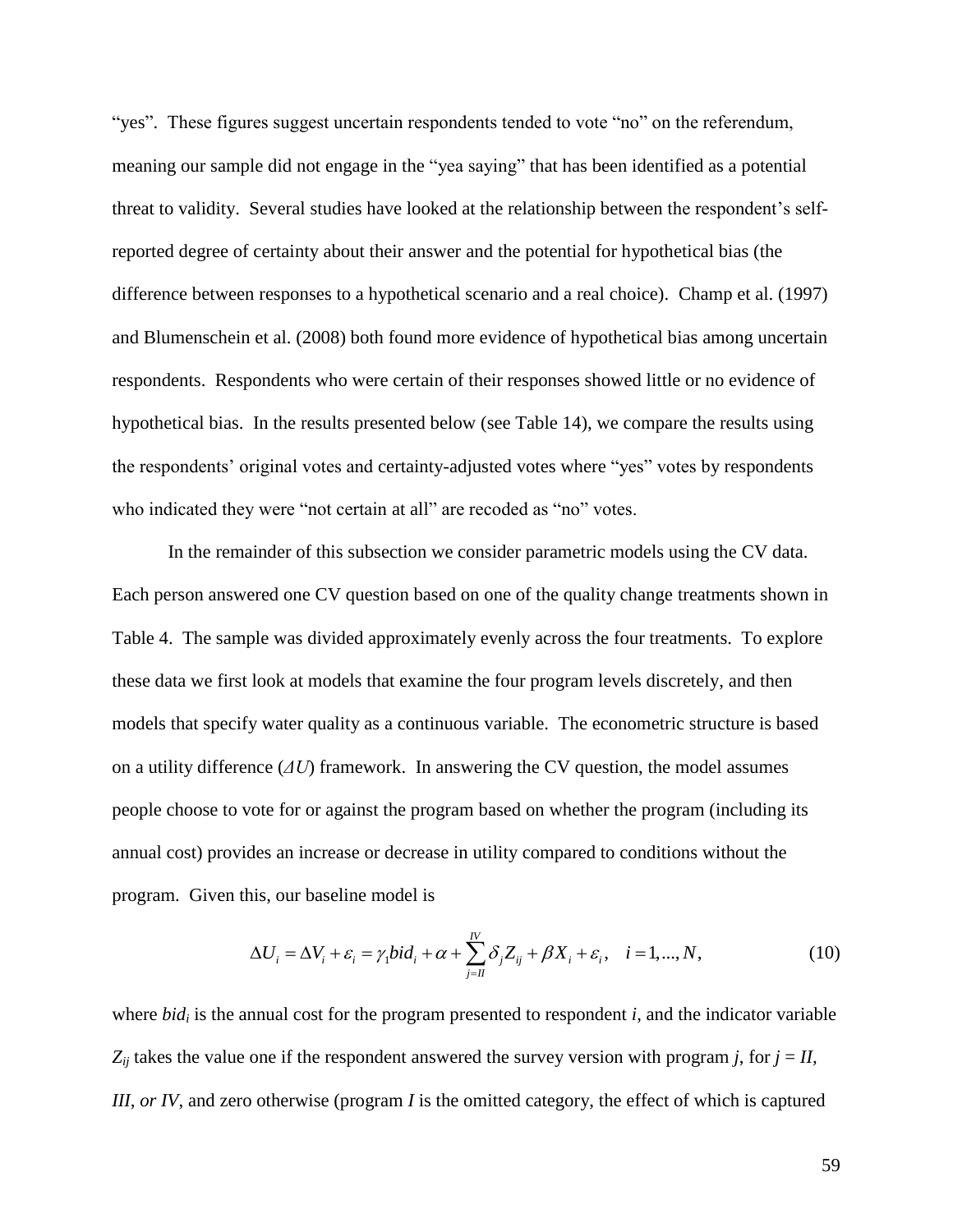by the intercept term). The variable  $X_i$  represents a vector of individual characteristics that may also affect the change in utility. Together, these three components make up the systematic portion of the change in utility  $(\Delta V)$ . If we assume that the random component  $\varepsilon_i$  follows a standard logistic distribution, the probability of voting for the program is

$$
Pr(yesi) = (1 + exp(-\Delta Vi))-1,
$$
\n(11)

which implies that the expected willingness to pay for program *j* by household *i* is

$$
E(WTP_{ij}) = -(\alpha + \delta_j + \beta X_i)/\gamma_1.
$$
 (12)

These formulas arise from the logistic error and form of utility difference function, respectively. In particular, the term in parenthesis on the right side of (12) is the gross utility improvement generated by the program; scaling this by the marginal utility of income  $(-\gamma_1)$  converts this into the dollar equivalent of the utility change, which is the maximum willingness to pay to have the change. The left hand side is an expectation since the formula does not include the (zero mean) random variable *ε<sup>i</sup>* .

An alternative way of modeling the role of water quality is to use a continuous index defined as

$$
qual_j = (1 \times p_j^A) + (2 \times p_j^B) + (3 \times p_j^C) + (4 \times p_j^D) + (5 \times p_j^E),
$$
\n(13)

where  $p_j^q$  is the percentage of lakes in water quality category  $q$  ( $q = A, B, C, D, E$ ) under scenario *j*, where *j*=0 is the baseline and *j*=*I*,*II*,*III*,*IV* represents the four designed scenarios. According to our design the baseline index value is  $qual_0 = 3.05$ , while the improved index values are *qual*<sub>*I*</sub>=2.70, *qual<sub>II</sub>*=2.45, *qual<sub>III</sub>*=2.30, and *qual<sub>IV</sub>*=2.20. Using the continuous quality index our utility difference model becomes ce model becomes<br>  $\Delta U_i = \gamma_1 bid_i + \delta_1 \ln(\Delta qual_i + 1) + \delta_2 \ln(\Delta qual_i + 1) \times X_i + \alpha + \beta X_i + \varepsilon_i,$ 

$$
\Delta U_i = \gamma_1 bid_i + \delta_1 \ln(\Delta qual_i + 1) + \delta_2 \ln(\Delta qual_i + 1) \times X_i + \alpha + \beta X_i + \varepsilon_i,
$$
(14)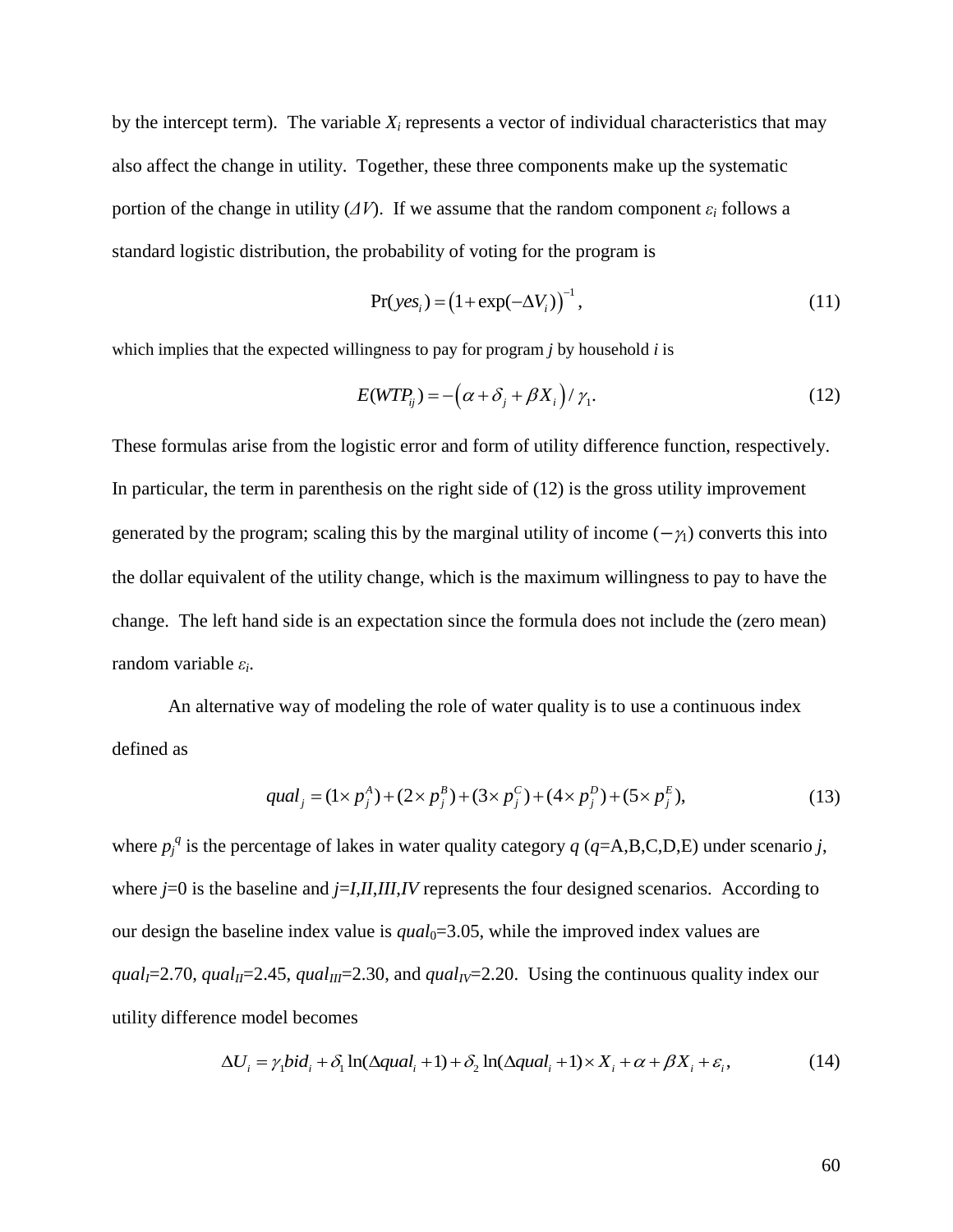where Δ*qual<sub>i</sub>=qual*<sub>0</sub>−*qual<sub>i</sub>* is the improved quality level presented to respondent *i* and we have used a log transformation. For this model the expected WTP for a specific change in quality is<br>  $E(WTP_i) = -[\delta_1 \ln(\Delta qual + 1) + \delta_2 \ln(\Delta qual + 1) \times X_i + \gamma + \beta X_i]/\gamma_1.$  (1)

$$
E(WTP_i) = -\left[\delta_1 \ln(\Delta qual + 1) + \delta_2 \ln(\Delta qual + 1) \times X_i + \gamma + \beta X_i\right] / \gamma_1.
$$
 (15)

Table 14 presents coefficient estimates for six different dichotomous choice logit models. The first three columns correspond to the program dummy variable specification in equation (10) and the last three columns correspond to the continuous quality difference specification in (14). For each specification we present sensitivity analyses that show how the estimates change when we control in different ways for responses reported to have been "very uncertain". We compare results for three different ways of coding the dependent variable. In columns 1 and 4 we use respondents' original votes (labeled *vote*) without adjustment. In columns 2 and 5 we use a certainty-adjusted vote (labeled *vote recode*) in which respondents who indicted "not certain at all" where coded as "no" votes, regardless of the actual vote. In columns 3 and 6 we drop responses that indicated "not certain at all" (labeled *vote certain*), so that our analysis includes *N*=1,182 for these models.

In each of the models the coefficient on the bid level is negative and statistically significant at the  $p<0.01$  level, confirming that higher costs reduce the utility of the program and the likelihood of a yes vote (as suggested by the summary statistics, this is an indicator of validity). The first three columns show that income is not a statistically significant determinant of people's vote; based on this and other statistical tests the income variable (including interactions) was dropped from the later three specifications. We also examined the effects of several other respondent- and household-specific characteristics on preferences for the program. We find that those who have used or expect to use lakes for recreation and those with postsecondary education are statistically more likely to vote in favor of the program. Other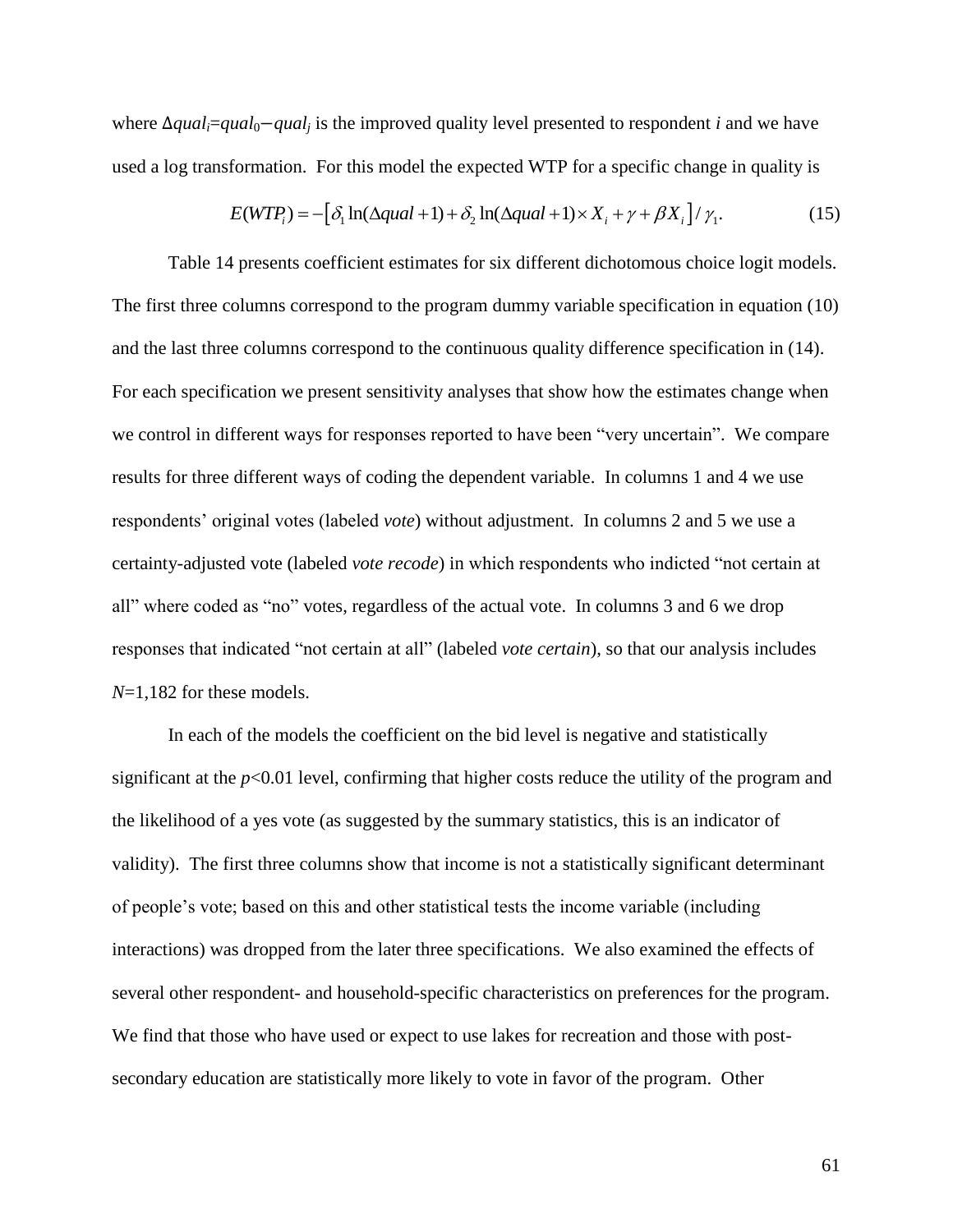|                                                          | <b>Vote</b>   | Vote recoded   | Vote certain  | <b>Vote</b>   | Vote recoded  | Vote certain  |
|----------------------------------------------------------|---------------|----------------|---------------|---------------|---------------|---------------|
|                                                          | (1)           | (2)            | (3)           | (4)           | (5)           | (6)           |
| <b>Bid</b>                                               | $-0.00391***$ | $-0.00408$ *** | $-0.00423***$ | $-0.00355***$ | $-0.00389***$ | $-0.00390***$ |
|                                                          | (0.000480)    | (0.000484)     | (0.000515)    | (0.000460)    | (0.000465)    | (0.000494)    |
| <b>Program II</b>                                        | 0.0239        | 0.0107         | 0.0232        |               |               |               |
|                                                          | (0.164)       | (0.164)        | (0.175)       |               |               |               |
| <b>Program III</b>                                       | 0.202         | $0.297*$       | $0.326*$      |               |               |               |
|                                                          | (0.168)       | (0.168)        | (0.180)       |               |               |               |
| <b>Program IV</b>                                        | 0.176         | 0.267          | $0.300*$      |               |               |               |
|                                                          | (0.165)       | (0.166)        | (0.177)       |               |               |               |
| $ln(\Delta qual+1)$                                      |               |                |               | $1.038***$    | $0.636**$     | $1.295***$    |
|                                                          |               |                |               | (0.250)       | (0.248)       | (0.272)       |
| <b>Income</b>                                            | $-0.0126$     | $-0.00676$     | $-0.0143$     |               |               |               |
|                                                          | (0.0136)      | (0.0136)       | (0.0143)      |               |               |               |
| <b>College</b>                                           | $0.290**$     | $0.343***$     | $0.326**$     |               |               |               |
|                                                          | (0.130)       | (0.130)        | (0.138)       |               |               |               |
| triplastyr                                               | $0.596***$    | $0.773***$     | $0.642***$    |               |               |               |
|                                                          | (0.139)       | (0.139)        | (0.149)       |               |               |               |
| tripnextyr                                               | $0.401***$    | $0.531***$     | $0.377**$     |               |               |               |
|                                                          | (0.141)       | (0.141)        | (0.151)       |               |               |               |
| $\ln(\Delta qual + 1) \times$ college                    |               |                |               | $0.500**$     | $0.601**$     | $0.547**$     |
|                                                          |               |                |               | (0.244)       | (0.243)       | (0.261)       |
| $ln(\Delta qual+1)\times trplastyr$                      |               |                |               | $1.197***$    | 1.495***      | $1.256***$    |
|                                                          |               |                |               | (0.276)       | (0.276)       | (0.297)       |
| $\ln(\Delta qual + 1) \times \text{tipnext}$             |               |                |               | $0.785***$    | $1.006***$    | $0.714**$     |
|                                                          |               |                |               | (0.278)       | (0.279)       | (0.297)       |
| constant                                                 | $0.560***$    | 0.219          | $0.612***$    |               |               |               |
|                                                          | (0.182)       | (0.182)        | (0.197)       |               |               |               |
| <b>Observations</b>                                      | 1318          | 1318           | 1182          | 1318          | 1318          | 1182          |
| 0.10 k<br>$\bigcap_{i=1}^n \bigcap_{i=1}^n \mathbb{Z}^n$ | 0.01          |                |               |               |               |               |

**Table 14. Logit Regression Analysis of CV Survey Responses (standard errors in parenthesis)**

\* *p* < 0.10, \*\* *p* < 0.05, \*\*\* *p* < 0.01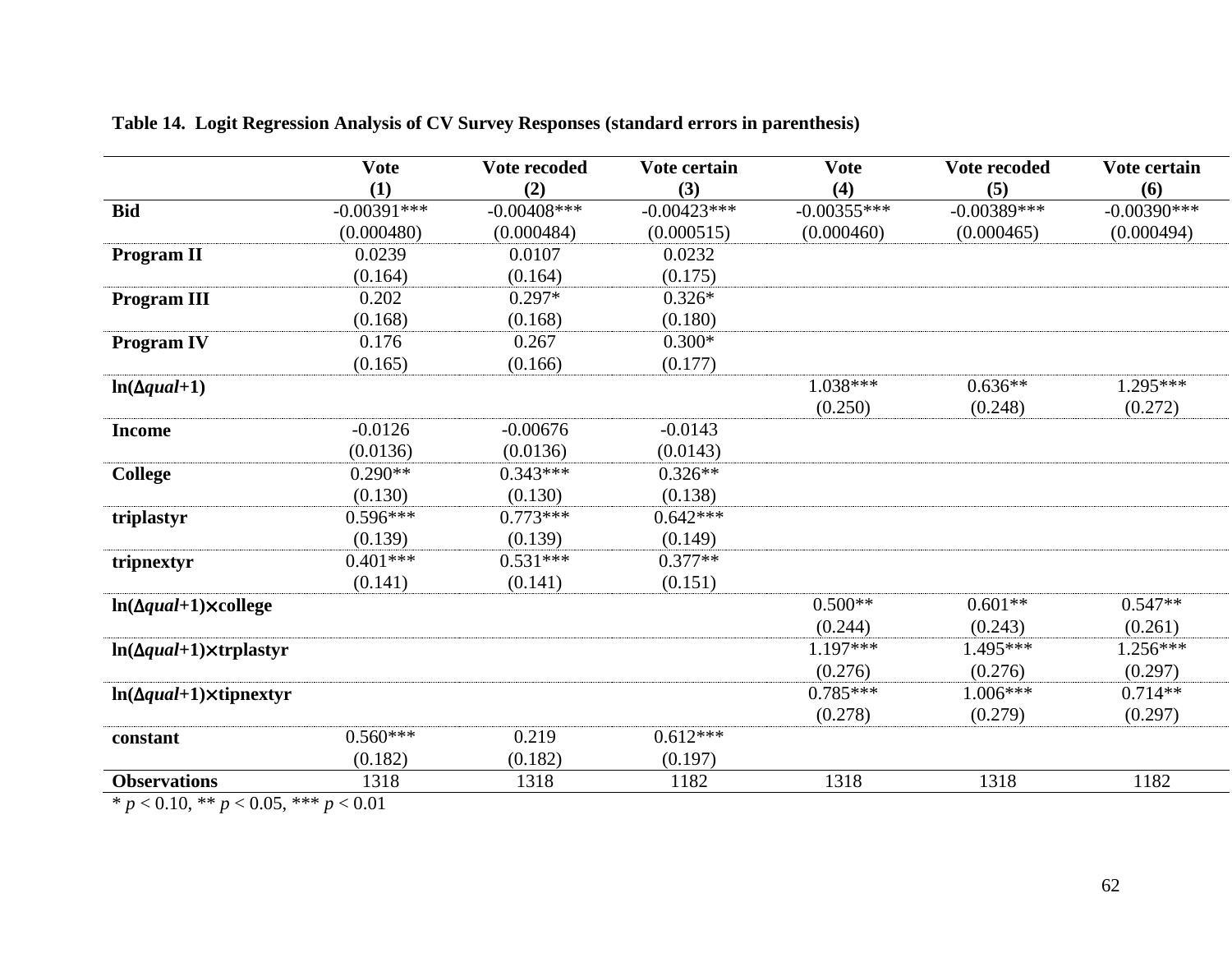characteristics, such as age, sex, race, and marital status were found to be individually and jointly statistically insignificant and were therefore excluded from the models that we present.

By varying the water quality program descriptions across respondents we are able to examine how differences in the size of water quality improvements affect responses. In columns 1 through 3 the water quality improvements are represented as program dummy variables, where program I is the omitted category in the regressions. Because water quality outcomes are better as we progress from program I to program IV the parameters on the dummy variables represent incremental increases in the utility of a yes vote. Although the estimates have the expected positive sign, we find statistical significance for only one parameter in the *vote recoded* model and two parameters in the *vote certain* model. We conclude from these positive estimates that scope effects are likely present, but that the variability in quality levels amongst the programs is too small to detect differences at the level of flexibility implied by the dummy variable model. While our design could have varied the differences among programs to a larger degree, and thereby increased the power to identify scope effects without functional form assumptions, we were constrained by the need to maintain credibility in the size of the programs' deviations from the baseline.

Given this our last three sets of estimates use the specification in equation (6), where the log transformation of the continuous quality attribute imposes a smooth diminishing marginal utility of the quality change. Columns 4 through 6 restrict the constant term and the level effects of the respondent characteristics to zero, because joint tests of these restrictions could not be rejected at the 0.10 significance level. An advantage of this outcome is that it constraints the utility change (and by extension, willingness to pay) to be zero when ∆*qual*=0, as would be expected. In all three models the size of the water quality improvement has a positive and

63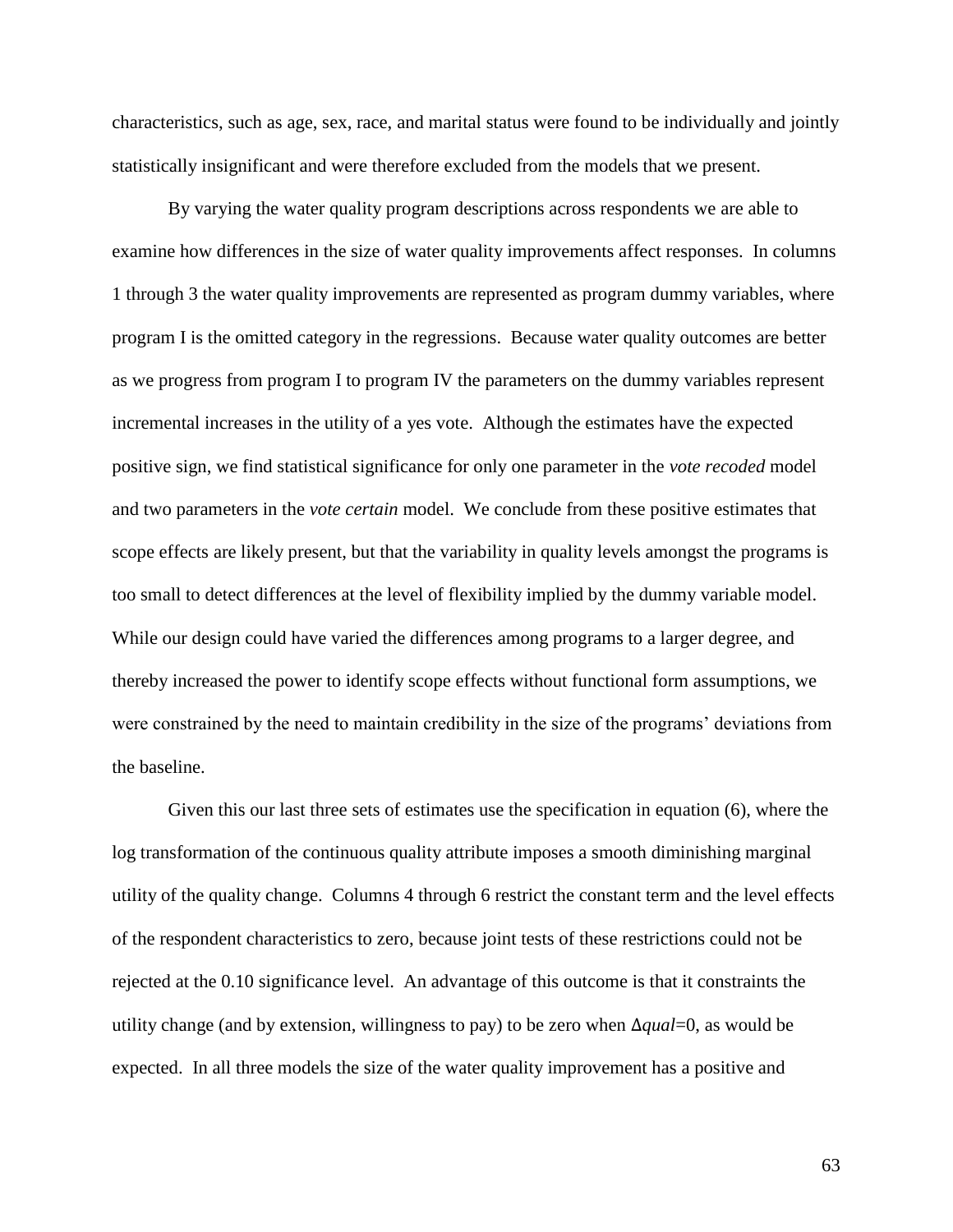statistically significant effect  $(p<0.01)$  on the utility difference. In addition, the interaction terms show that higher education and revealed and intended recreation use augment the positive utility effects of an improvement.

The results from all six models can be used to predict average WTP for the water quality improvements. For example, using the formula in equation (12) and sample mean values for *college*, *trplastyr*, and *trpnextyr* we find the following:

- For model 1 the annual WTP for program II is \$233, with a 95% confidence interval of (\$176, \$298).
- For models 2 and 3 the corresponding figures are \$173 (\$117, \$230) and \$229 (\$173, \$293), respectively. $4$

As expected, recoding all uncertain votes to "no" in model 2 leads to a lower mean WTP. Using the formula in equation (15) and the sample means for the interaction variables we find the following:

- For model 4 with ∆*qual*=0.6, which is equivalent to program II, our mean WTP estimate is \$241 per year, with a 95% confidence interval of (\$210, \$283).
- For models 5 and 6 the corresponding estimates are \$195 (\$168, \$226) and \$252 (\$220, \$296), respectively.

In addition to the results reported in Table 14, we estimated a number of other models. These models indicate that there was no difference in the responses to the two versions of the water quality descriptions (comparing the three-attribute and five-attribute versions). We also ran a Heckman sample selection model (Heckman 1979) using demographic data on Knowledge Networks panel members who were invited to take the survey and declined. Using this approach

 $\overline{a}$ 

<sup>&</sup>lt;sup>4</sup> Confidence intervals were estimated using the Krinsky and Robb (1986) procedure.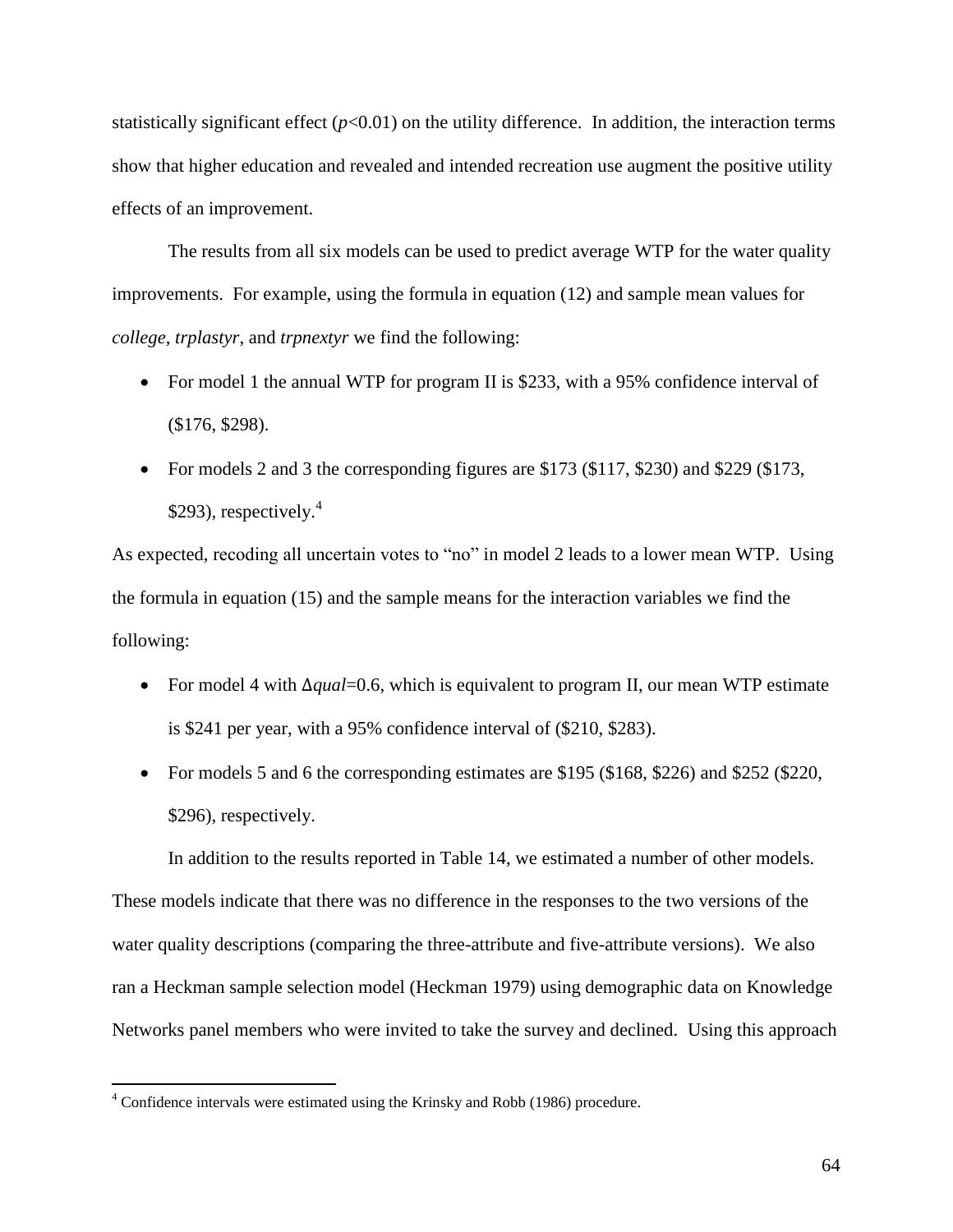we did not find a statistically significant sample selection bias.

## *Policy Contingent Valuation Model*

As illustrated above the estimates in Table 14 allow us to compute the mean value (WTP) of a specified change in the water quality index using any of the six models. It is important to note that these values should not be compared with similar calculations from the choice experiment. There, the marginal value was for a single trip to a single lake, and the relevant time frame was a single-trip choice occasion. This estimate is for all the lakes in a state, and it is an annual value for the change. Viewed in this light, the two models arguably are consistent with the same underlying preferences and water quality values.

The CV model that we suggest for policy purposes is model 5 in table 14. This model uses the continuous index to measure changes in water quality. By recoding all uncertain responses as "no" votes, it also provides more conservative estimates of WTP than the other models. This model suggests that the benefits of statewide improvements accrue to all residents (perhaps reflecting some types of nonuse value), but that actual and potential recreation uses value the improvements more. This is an intuitive finding, and further supports the validity of our application.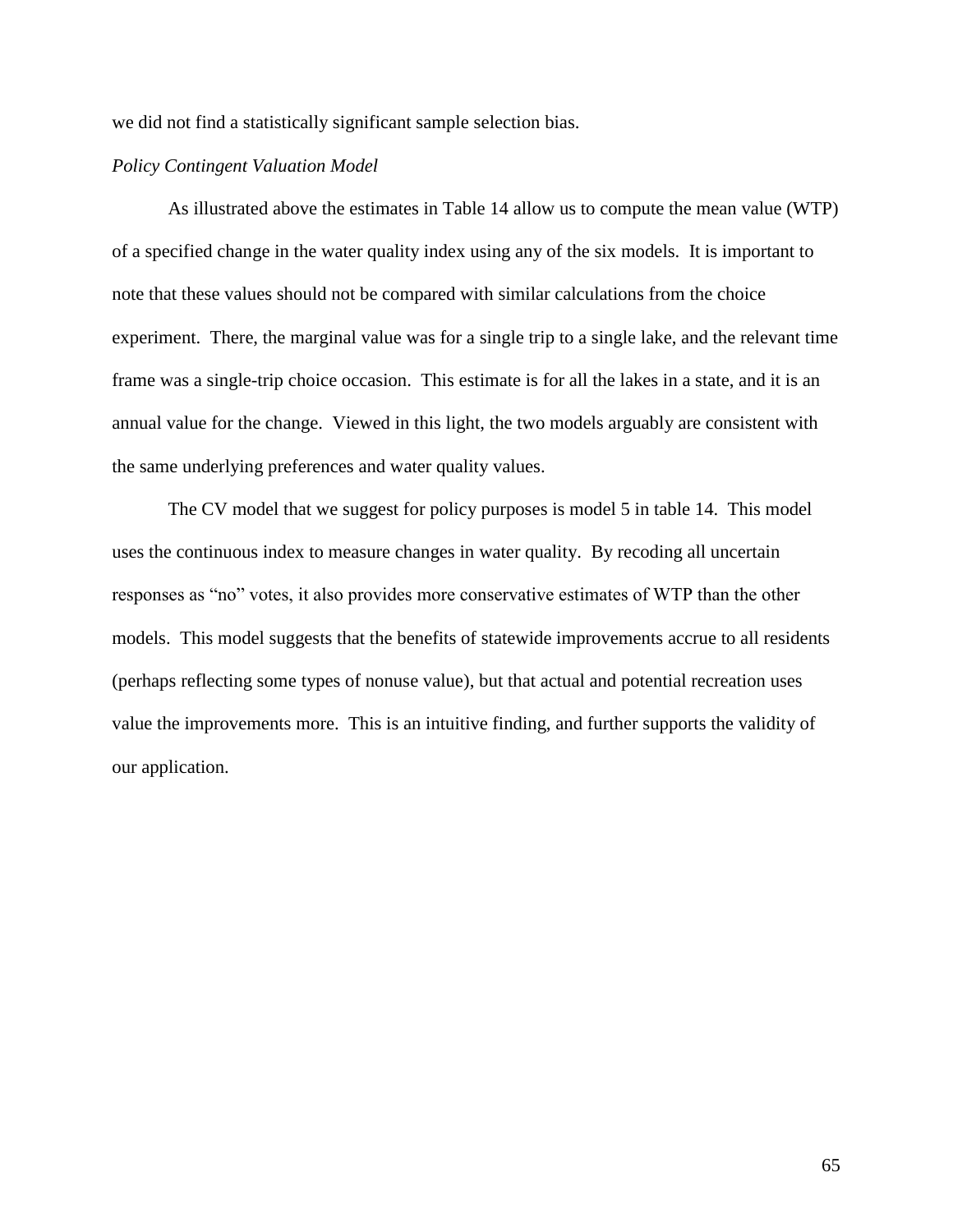# **6. Case Study**

The objective of this project is to provide a protocol that can be used by state water quality managers to measure the dollar-denominated benefits of proposed numeric nutrient criteria. As described in the introduction, this task requires two types of models: one that can map measures of water quality obtained from a monitoring station network (e.g., total nitrogen, chlorophyll a) to a descriptive quality-level indicator, and one that can map changes in the descriptive quality indicator to dollar values. With the methods described in the water quality modeling technical document (Phaneuf et al., 2009) and the previous sections of this document, the tools that we need to define a protocol are now in place. In this section we demonstrate how these tools can be used by applying them to a case study. For discussion purposes, we define the main policy problem as lake specific. That is, a manager is charged with evaluating a numeric nutrient criterion for a particular lake, and she must assess the recreation benefits of changes from the status quo to the new criterion.

We use an application to valuing nutrient reductions in North Carolina's Falls Lake as our case study example. Nutrient targets for Falls Lake are currently under debate by the North Carolina Division of Water Quality; as a result, a large amount of monitoring station data are available. In particular, median (mean) measures of key nutrient parameters taken throughout 2006 are presented in Table 15. These summaries are based on 270 sampling events. Figure 5 describes in more detail the specific distribution of baseline readings for chlorophyll a.

North Carolina has discussed setting a nutrient criterion such that no more than 10% of chlorophyll a readings are over 40  $\mu$ g/l. Figure 5 shows that under baseline conditions 10% of readings are over 62  $\mu$ g/l. Thus, the policy objective that we evaluate in this case study is one that shifts the distribution of chlorophyll a so that the criterion is met (i.e., so that the 90th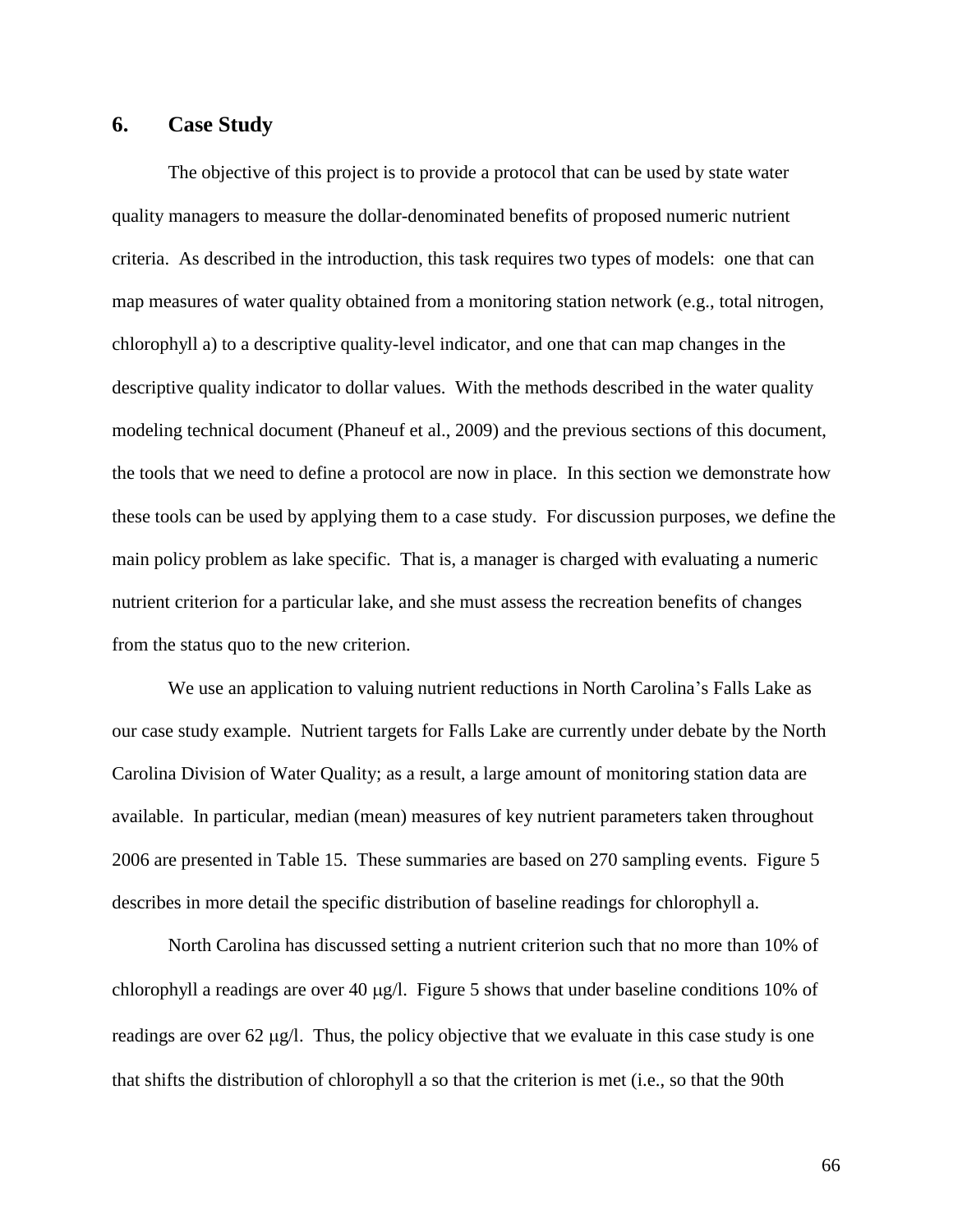|                       | 2006 Baseline Medians and (Means) | <b>Counterfactual Medians</b> |
|-----------------------|-----------------------------------|-------------------------------|
| Total nitrogen (TN)   | $0.76(0.79)$ mg/l                 | $0.70 \,\mathrm{mg}/l$        |
| Total phosphorus (TP) | $0.05(0.07)$ mg/l                 | $0.048$ mg/l                  |
| Chlorophyll a (CLA)   | $33.00(35.80) \mu g/l$            | $24.00 \mu g/l$               |
| Secchi depth $(S)$    | $0.70(0.70)$ m                    | $0.74 \text{ m}$              |
| Turbidity (T)         | 9.65 (14.06) NTU                  | 9.05 NTU                      |

**Table 15. Median and (Mean) Values for Key Nutrient Parameters**

**Figure 5. Distribution of Chlorophyll a Readings from 2006**



percentile of the chlorophyll a distribution is at most 40  $\mu$ g/l). For this purpose, Figure 6 shows the assumed counterfactual distribution of chlorophyll a, which we have constructed by assuming a leftward shift in the percentile values. Based on this assumption for the counterfactual distribution, we consider the benefits of moving from the 2006 baseline median for chlorophyll a of 33  $\mu$ g/l to a counterfactual chlorophyll a level of 24  $\mu$ g/l. With the counterfactual standard for chlorophyll a set, it only remains to impute the implied values of the other nutrients in the counterfactual scenario. This is done using auxiliary regressions estimated using the monitoring network data that separately fit TN, TP, S, and T as a function of CHL. Table 15 presents the full set of nutrient measures for the counterfactual, based on the target for chlorophyll a and the imputed values for the other parameters. Note that these are fairly substantial changes in ambient water quality. In what follows we examine different benefit assessments arising from a change in the baseline to the counterfactual medians.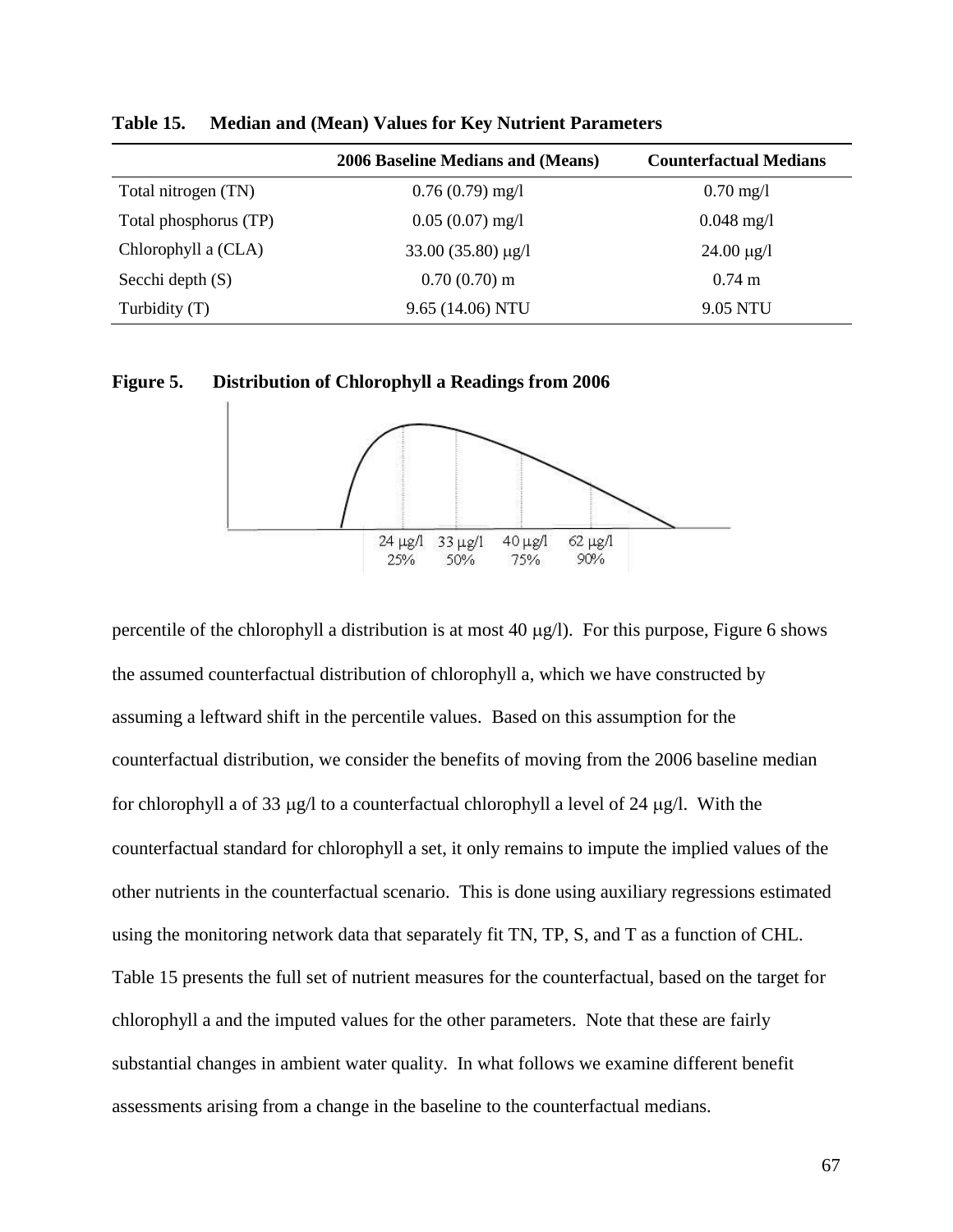



The first step is to use the tools developed in Phaneuf et al. (2009) to predict the water quality index that corresponds to the nutrient parameter medians. As described in Phaneuf et al. (2009), the actual water quality level in a lake will be influenced by many factors and will vary over time. Lakes with the same values for the nutrient measures listed in Table 16 could end up in different eutrophication categories. Our model first predicts the probability that a lake with a given set of nutrient measurements would be in a given eutrophication category (see Phaneuf et al., 2009 for details, and Kenney, 2007 for background). Using our preferred specification, Table 16 presents the predicted probabilities for each eutrophication category for our baseline and counterfactual scenarios. Based on the results in Table 16, we predict that the expected index level at baseline conditions is 3.45, suggesting that current water quality conditions in Falls Lake lie somewhere between levels C and D. The same prediction using the counterfactual nutrient concentrations results in an expected index level of 3.15. That is, the hypothetical policy intervention improves water quality so that Falls Lake approximately reaches level C.

The second step is to use the choice experiment model estimates to compute the per-trip WTP for the counterfactual improvement. We use equation (9) and the parameter estimates from that<br>  $\left[ (p_A^c - p_A) \times 2.56 + (p_B^c - p_B) \times 1.93 \right]$ , (16)

the Table 12 "all" model so that  
\n
$$
E(WTP) = \frac{1}{0.016} \begin{bmatrix} (p_a^c - p_A) \times 2.56 + (p_b^c - p_B) \times 1.93 \\ + (p_c^c - p_C) \times 0.98 + (p_b^c - p_D) \times 0.17 - (p_c^c - p_E) \times 0.11 \end{bmatrix},
$$
\n(16)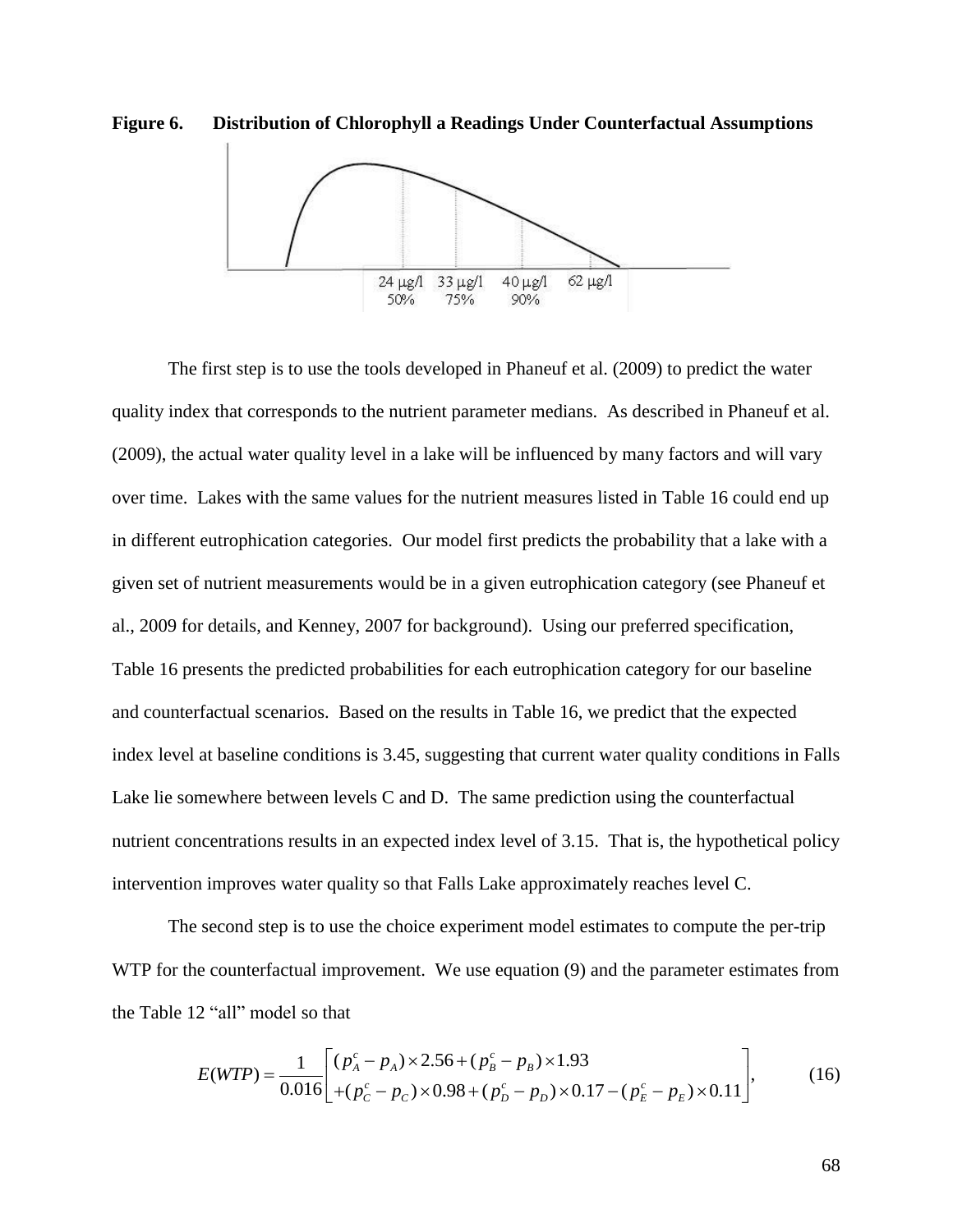| <b>Eutrophication Category</b> | <b>Predicted Probability Under</b><br><b>Baseline</b> | <b>Predicted Probability Under</b><br><b>Counterfactual</b> |
|--------------------------------|-------------------------------------------------------|-------------------------------------------------------------|
| Level 1 (Category A)           | 0.02                                                  | 0.03                                                        |
| Level 2 (Category B)           | 0.06                                                  | 0.12                                                        |
| Level 3 (Category C)           | 0.43                                                  | 0.54                                                        |
| Level 4 (Category D)           | 0.46                                                  | 0.30                                                        |
| Level 5 (Category E)           | 0.04                                                  | 0.02                                                        |

**Table 16. Predicted Baseline and Counterfactual Probabilities for Each Eutrophication Category**

where the estimated baseline and counterfactual probabilities are computed from the water quality models and shown in Table 16. Using this formula we find an average per-trip WTP of \$15.29.

Finally, to obtain an aggregate estimate of the recreation value of the Falls Lake improvement, we need estimates for the number of trips to the lake each year, a policy timeline, and an assumption for the discount rate. Based on the available data on visitation to Falls Lake (see NC DWQ, 2010), we conservatively assume there are 0.9 million trips to the lake each year and the annual benefits from the policy are \$13.76 million. If we evaluate the benefits over 20 years and use a 5% discount rate, the present value of the stream of benefits is \$171.52 million.

These values are based on several implicit assumptions. For example, the calculation assumes that the new quality level is reached immediately, when in fact it is likely to take several years before ambient conditions in the lake respond to current policy actions. To illustrate the importance of this complexity, consider a 20-year horizon in which water quality stays at baseline conditions for the first 5 years before obtaining the counterfactual level in the sixth year. In this case there are no program benefits in the first 5 years (because water quality has not improved). The annual benefits of \$13.76 million per year accrue beginning in the sixth year,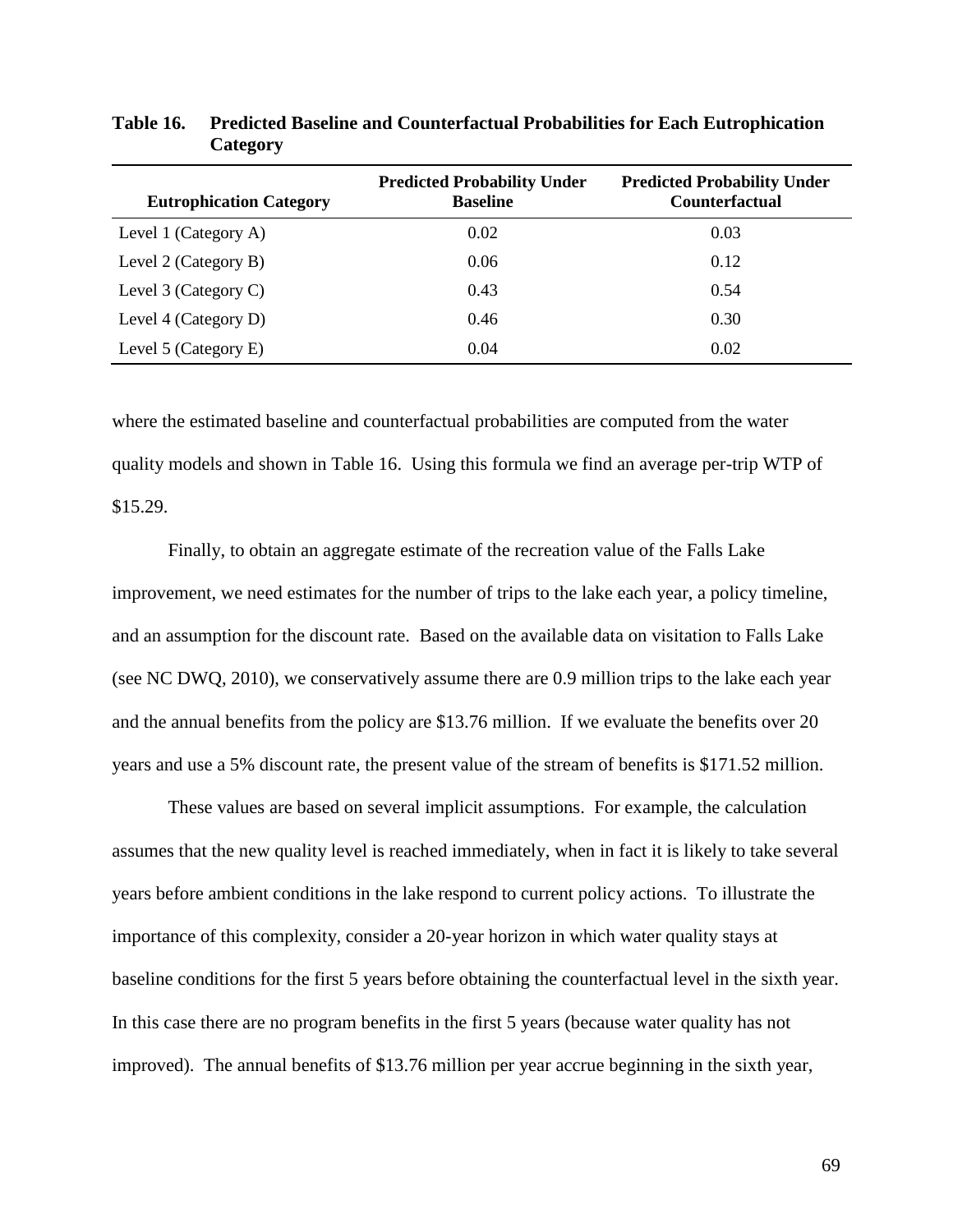implying that the present value of benefits is now \$108.81 million for the 20 years of the program.

As part of this project, we developed a spreadsheet tool that allows users to experiment with the protocol used to produce the estimates from this case study. This is available by navigating to [http://www.epa.gov/nandppolicy/links.html,](http://www.epa.gov/nandppolicy/links.html) and clicking on the 'grants' folder once reaching this page. Appendix E contains the user manual that accompanies the spreadsheet tool and explains the equations and data behind the tool (see *User's Manual for the Water Quality Spreadsheet* in Appendix E); the user manual is also posted at the web site.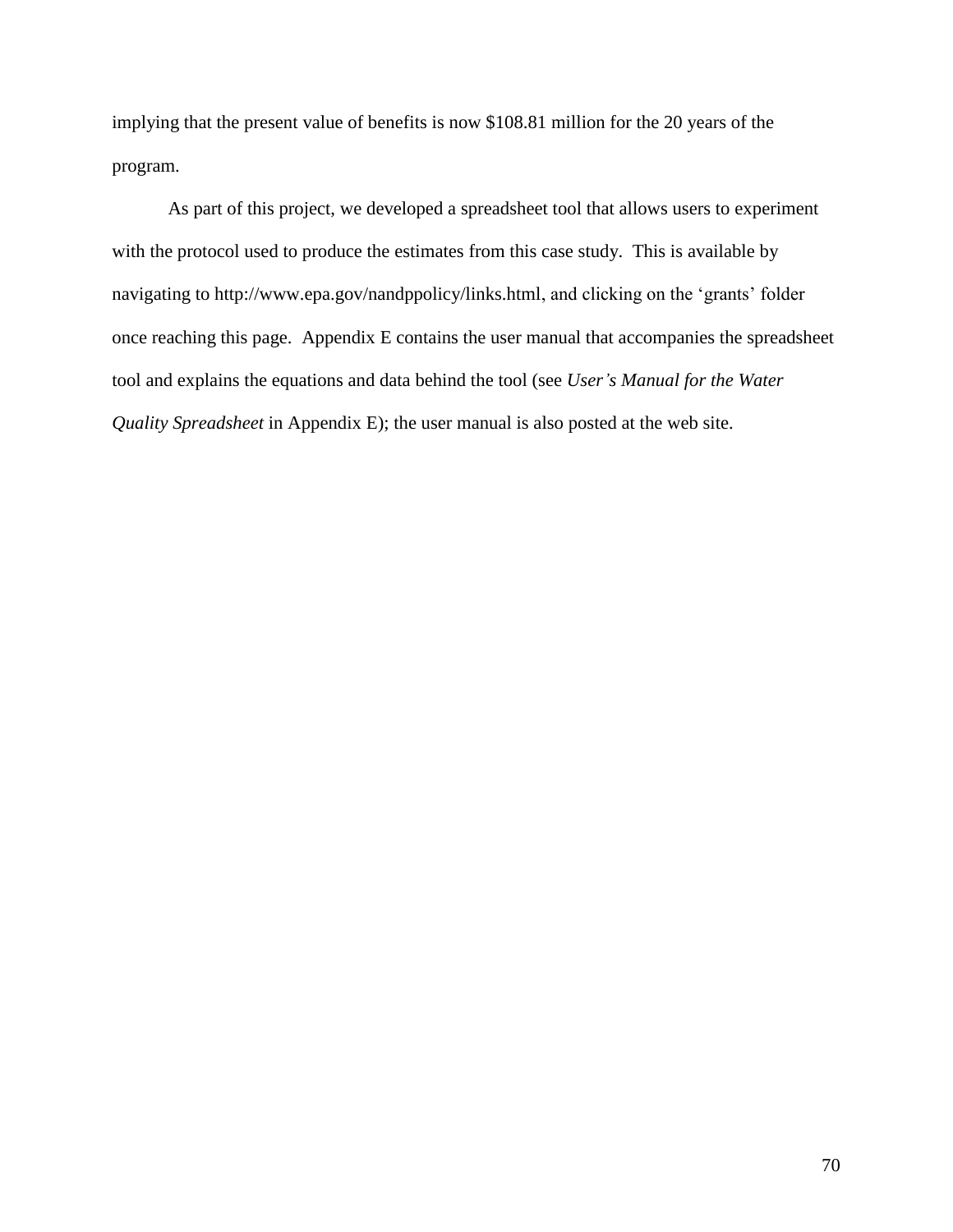## 7. Conclusion

The intent of our project has been to present a protocol for valuing the nonmarket benefits of numeric water quality criteria. For this purpose we have developed two sets of models: a water quality production function that maps changes in nutrient concentrations to changes in narrated water quality conditions and an economic model that maps changes in narrated conditions to dollar-denominated benefits. Methods related to the former are described in our earlier technical document (Phaneuf et al., 2009). In this document we have focused on describing the data collection and analysis used for the economic modeling.

In general, we find that our models based on the choice experiment and CV data produce intuitive and stable estimates of water quality benefits. Other summaries of behavior, attitudes, and beliefs among survey respondents provide further evidence that our descriptions of water quality in the survey were effective. From this we conclude that our estimates can be applied as one input into the process of evaluating proposed state-level numeric nutrient criteria. For this purpose we have also prepared a spreadsheet that integrates both aspects of our protocol (expert elicitation and the choice experiment analysis) into a non-technical tool that analysts can use. Appendix E to this report contains the user manual for the spreadsheet. The spreadsheet itself and an electronic version of the manual are available at [www.epa.gov/nandppolicy/links.html](http://www.epa.gov/nandppolicy/links.html) (click on the 'grants' folder once reaching the page).

To close, we offer some caveats and limitations to the benefits estimates provided here. First, our choice experiment models by construction focus on a single aspect of the many ways that water quality improvements can provide economic benefits. Thus, the choice experiment estimates arising from our protocol are likely to be lower bounds in the sense that they do not include nonrecreation benefits of quality changes. Second, we have focused on keeping our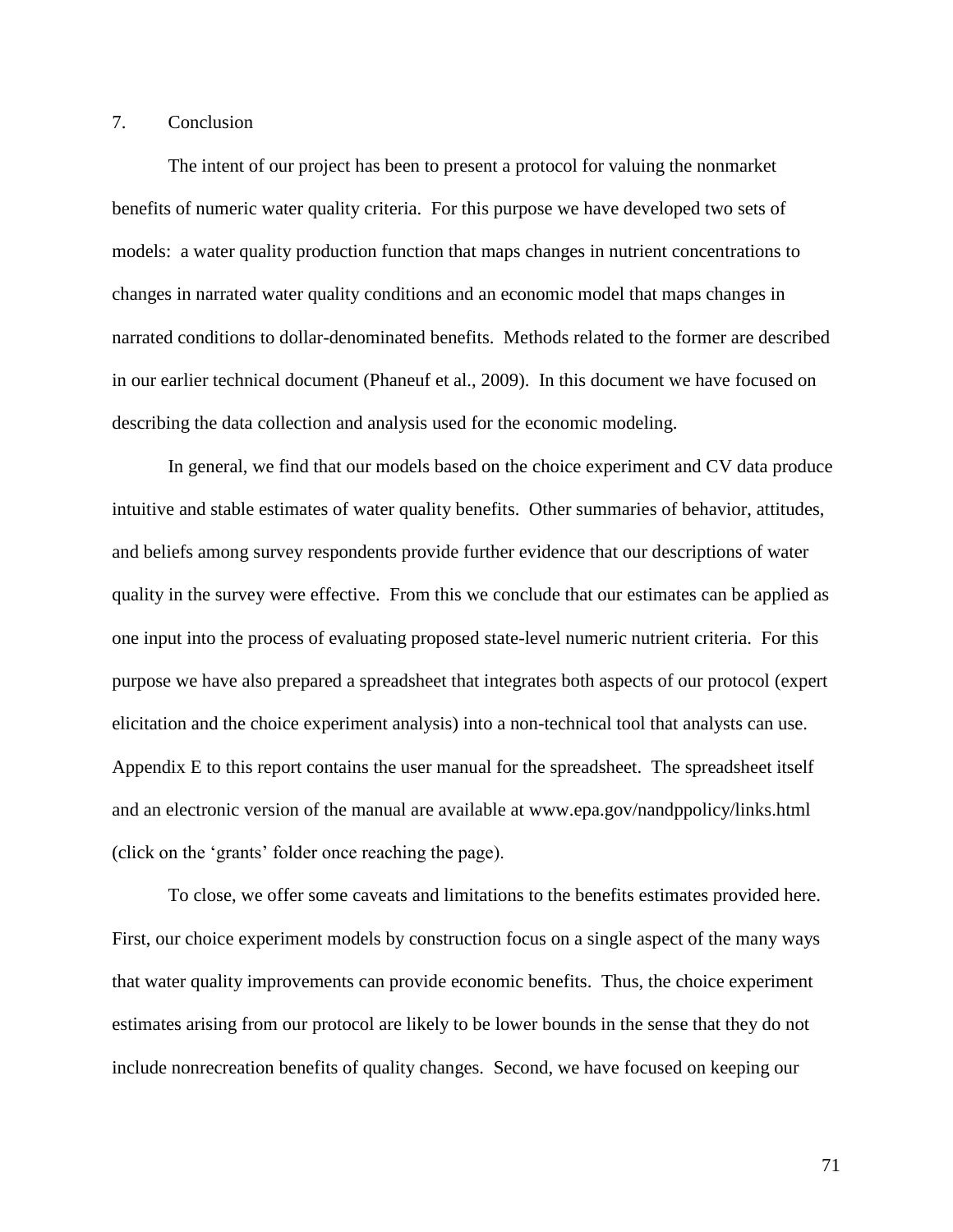economic models simple and transparent in order to make our protocol accessible to nonexperts. Thus, we do not include an endogenous trip-response margin or the effect on visits to substitute sites. In a technical sense this means our protocol computes the benefits of existing trips conditional on the existing allocation of trips to the set of available lakes in a region. If an ad hoc assumption about trip increases due to increases in water quality is not used, this too implies our estimates are likely to be lower bounds. Finally, in our case study we have focused on using the choice experiment model because it provides the most direct link to a well-defined policy objective and potential outcome. The improvement scenario used in the CV model makes the CV estimates most appropriate for a general assessment of statewide water quality standards, or an analysis of a large scale, regional policy intervention.

## *Limitations*

To these caveats, we add a more formal listing of the specific limitations of this study, and those more generally associated with the tools we have applied here. First, in our case study we have relied on a trip choice conjoint experiment to measure the effects of water quality on preferences for lakes. As noted above this limits our focus to use value associated with nutrient pollution reductions. To the extent that there is nonuse value associated with these improvements, estimates from the choice experiment application may be a lower bound on total value. Policies designed to reduce nutrient pollution may also enhance water quality in other dimensions, such as bacteria levels associated with health risks. The economic value of this type of co-benefit is not explicitly included in our estimates. This again suggests our estimates represent lower bounds. Finally, our choice scenarios focus on day trip behavior, since overnight and longer trips tend to be different behavioral phenomena. We advise computing aggregate benefit estimates from this model using total day trip counts, meaning that the benefits to longer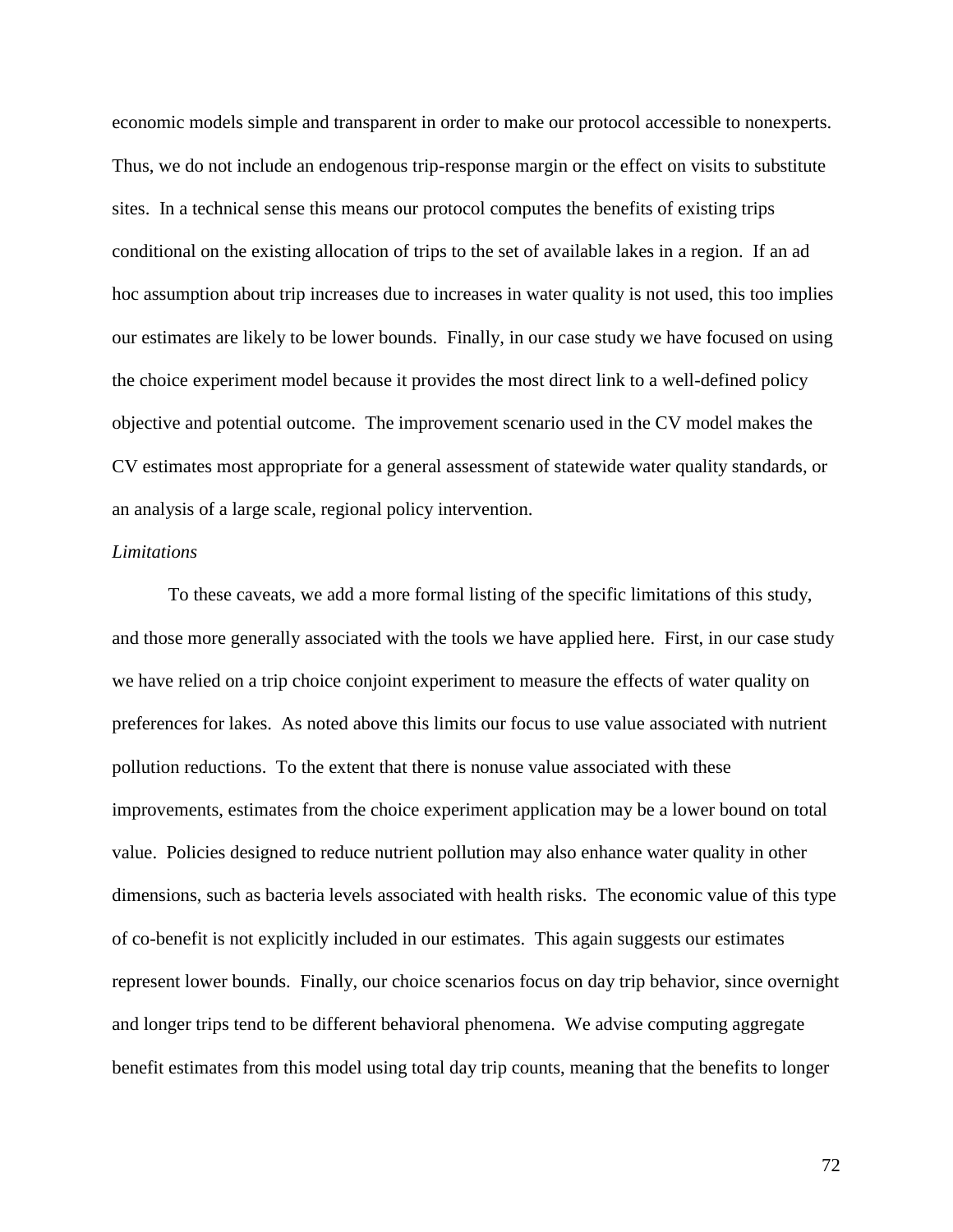stay visitors of quality improvements may not be captured in the aggregate WTP predictions. The sum of these limitations arising from the structure of our preferred behavioral model suggests that the resultant WTP estimates are lower bounds on the value of quality improvements.

Second, we have relied heavily on stated preference techniques to estimate our benefit functions. Stated preference methods are somewhat controversial outside of the environmental economics community given concerns about hypothetical bias – i.e. the potential for respondents to answer questions differently than they would if they were facing a real choice. Our choice experiment estimates are at less risk of hypothetical bias than other types of SP questions, since we focus on a subsample of respondents who have actual experience with the type of choices we are presenting. We followed a careful and thorough approach to designing the study to minimize respondent confusion and we took steps, such as the inclusion of a "cheap talk" script, to reduce the potential for hypothetical bias. The risk of invalidity from hypothetical bias is therefore likely small, though (informal evidence aside) we are not able to provide formal tests to confirm its absence such as comparing the choices to real choices. Our CV estimates are comparatively more likely to be subject to hypothetical bias, in that the choice situation is less familiar to most respondents than a destination choice (and the value concept is less concrete than recreation services). As noted in the discussion of the CV results, our results conform to expectations and common assessments of validity that suggests we have a valid representation of preferences. In addition, our analysis of the uncertainty response indicators is designed to limit any overestimates of value due to hypothetical bias. However, we are not able to formally conclude that people would answer similarly in a real payment situation, since our design did not include this type of real payment treatment.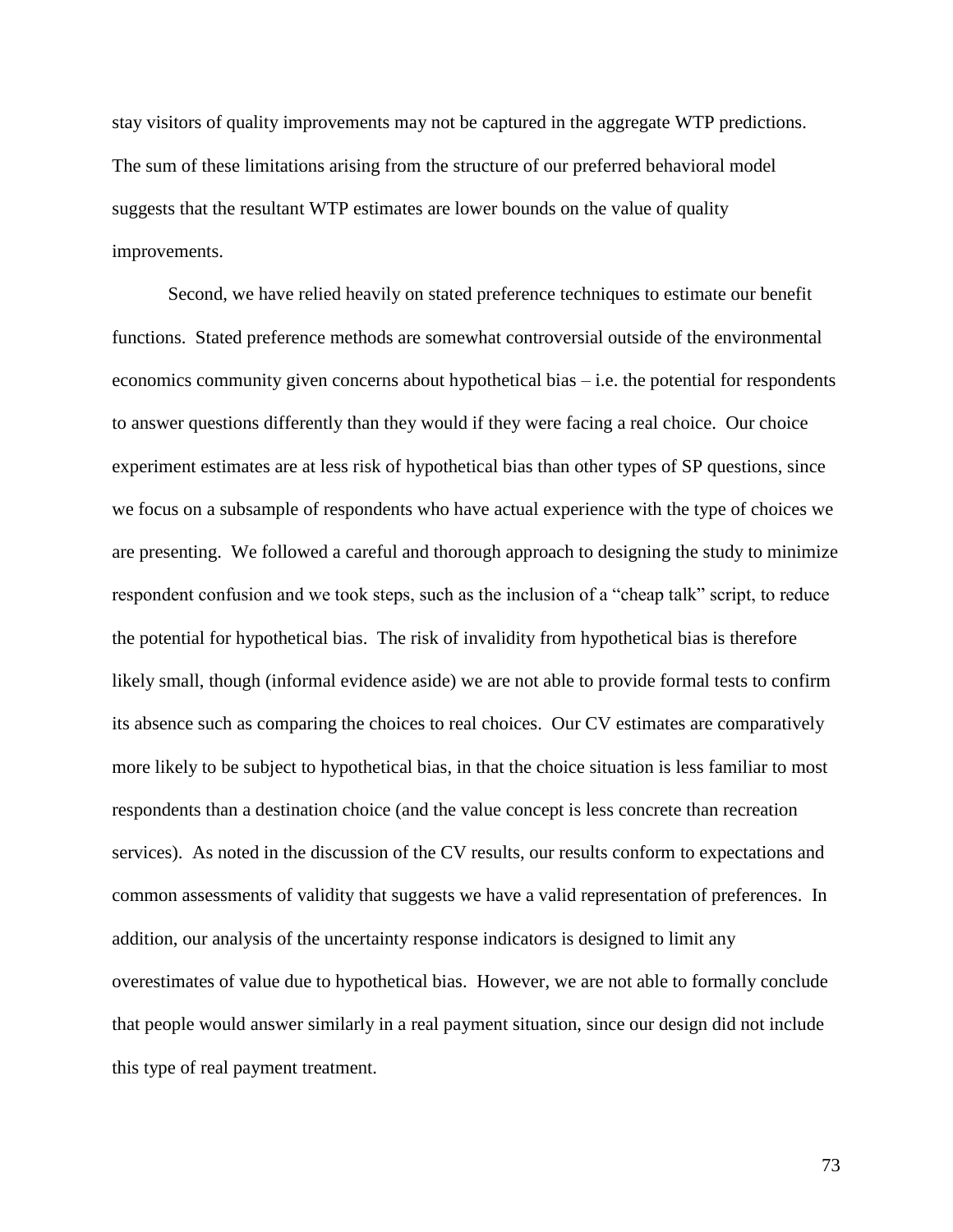Third, there are potential limitations arising from our survey design choices. We view our description of the nutrient pollutions levels in Table 1 in non-technical language as a strength of the study. Nonetheless, compromises were necessary in a few instances. For the lay audience we needed to present the attribute levels and their correspondence with the quality categories linearly, though the actual ecosystem might display some non-linearity in how attribute levels relate to overall water quality. The natural brown color of many lakes in the southeastern US created challenges for communicating the color gradation between high and low quality lakes; we ultimately decided to associate brownish color with lesser quality levels, though in reality a brownish tint need not signal poor quality in other dimensions. In addition, our focus groups revealed that many people had not personally experienced large alga blooms or offensive odors at places they had visited. While focus group participants did indicate an understanding of the lower ranges of our quality spectrum, the fact that they had not visited destinations with such low quality may mean our estimates of preferences associated with the worst quality levels are less reliable than estimates for the middle of the quality range. Though we do not view any of these potential limitations as serious, we note that it is not possible to predict the direction of bias that they might cause.

Fourth, our experimental design for the contingent valuation study likely resulted in limited statistical power to detect scope effects among the different program quality levels. Use of a common baseline quality level for all treatments, and limiting the magnitude of quality improvements to physically feasible levels, meant we could not generate wide variability in the quality improvements offered by the different programs. We were therefore not able to estimate statistically significant scope affects with our most flexible model, though with some additional structure the evidence for scope effects is robust.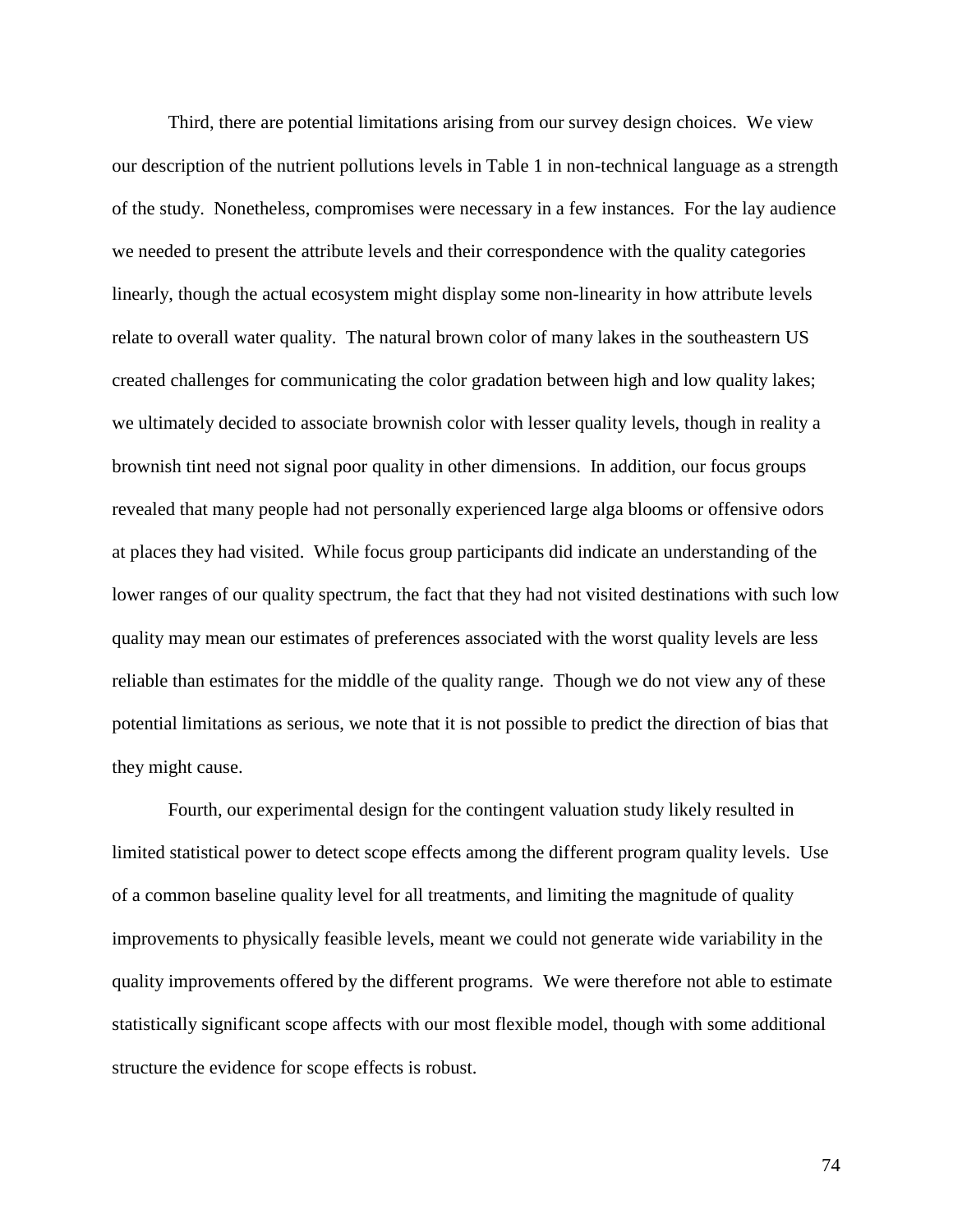Fifth, our modeling choices necessarily imply some limitations in that the quantitative predictions depend on these choices (this is less so for qualitative predictions). For example, we have used a log specification in the contingent valuation model to impose intuitive, but nontestable, structure on the preference function. More importantly, our construction of the price of a visit to a lake in the choice experiment includes assumptions on the opportunity cost of time, travel speed, and out of pocket travel costs. Our choices for these parameters are consistent with what is used in the recreation demand literature, and are generally conservative (i.e. our assumptions imply lower travel costs than other studies that use, for example, the full wage rate as the opportunity cost of time). Our estimates of value are dependent on these choices and they would be different if we made alternative decisions. Given that our choices were conservative any errors arising from them likely imply predictions from the model are an under estimate of value – a direction consistent with the first limitation described above.

Sixth, the KN sample design is nationally representative, but this does not carry over to individual states. Thus, our sample of KN respondents from, say, North Carolina may not be representative of the population in that state. Our comparison of census and state sample averages for common household characteristics confirms that there are some differences between the target and sample populations. Though this is a point of concern, it is worth noting that our estimates suggest that household characteristics such as income, family size and status, and age are not strong predictors of the behavior we are studying.

Our final limitation concerns the transferability of our estimates. The protocol we have designed is intended for use by state water quality managers in the southeastern US. We note, however, that the water quality model was calibrated using North Carolina specific data. Likewise, the survey sample focused most heavily on the core study area of North Carolina,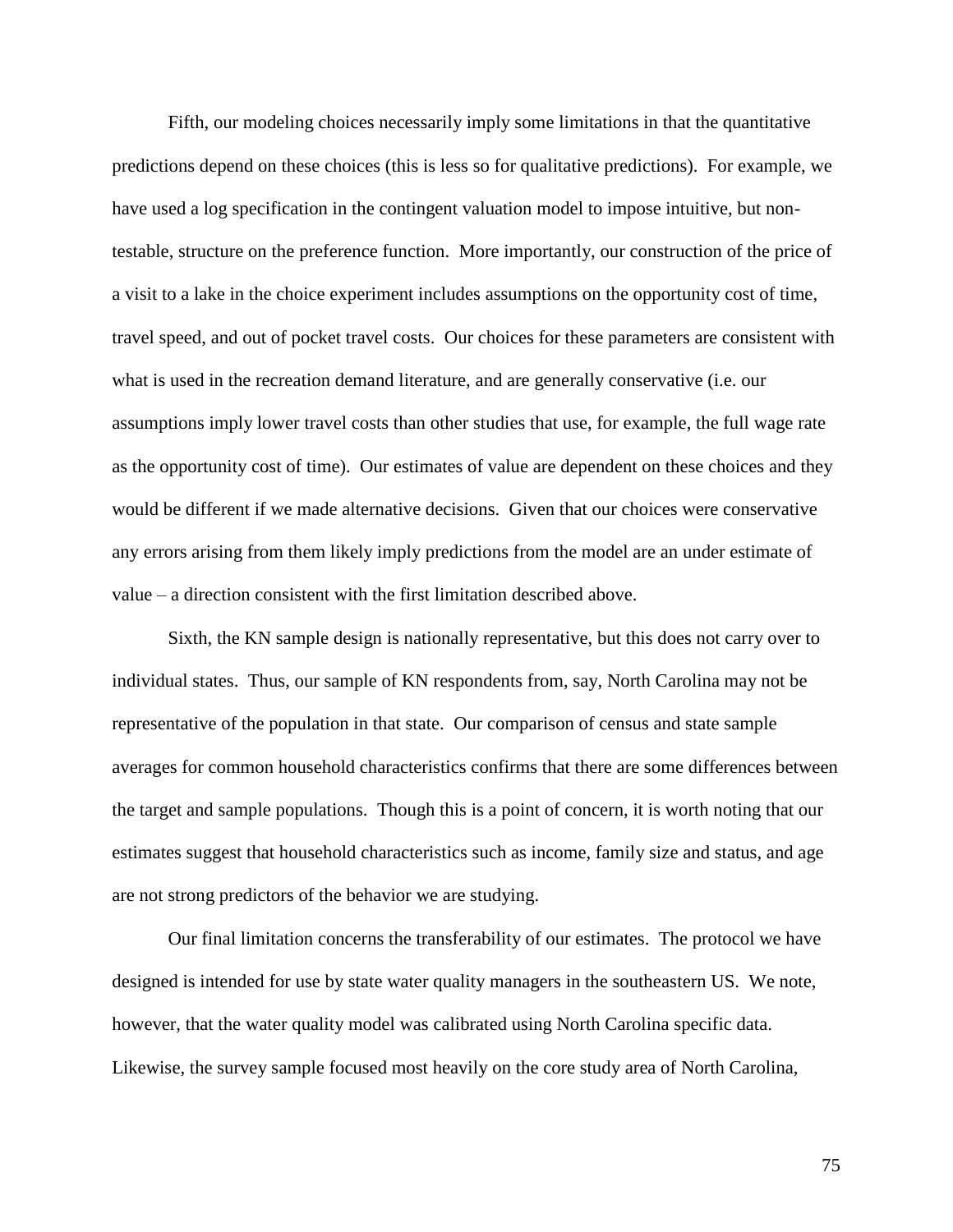South Carolina, and Virginia. The accuracy of predictions from our protocol is likely to decrease with distance from the core study area, and the validity of our water quality modeling will be diminished when the policy lakes differ in hydrology from the North Carolina environment.

## *Closing Remark*

To our list of caveats and limitations, we close by adding the obvious comment that any model is only as good as the data that are fed into it. Analyses of the type presented in our case study depend on having quality data on baseline conditions at a policy lake, a good prediction of the counterfactual scenario, information on aggregate visits to the policy lake, and a willingness to engage in sensitivity analysis to understand the uncertainties in the predictions. When properly deployed and interpreted in this way, our sense is that the protocol we have developed can serve as a valuable input into state-level water quality policy evaluation.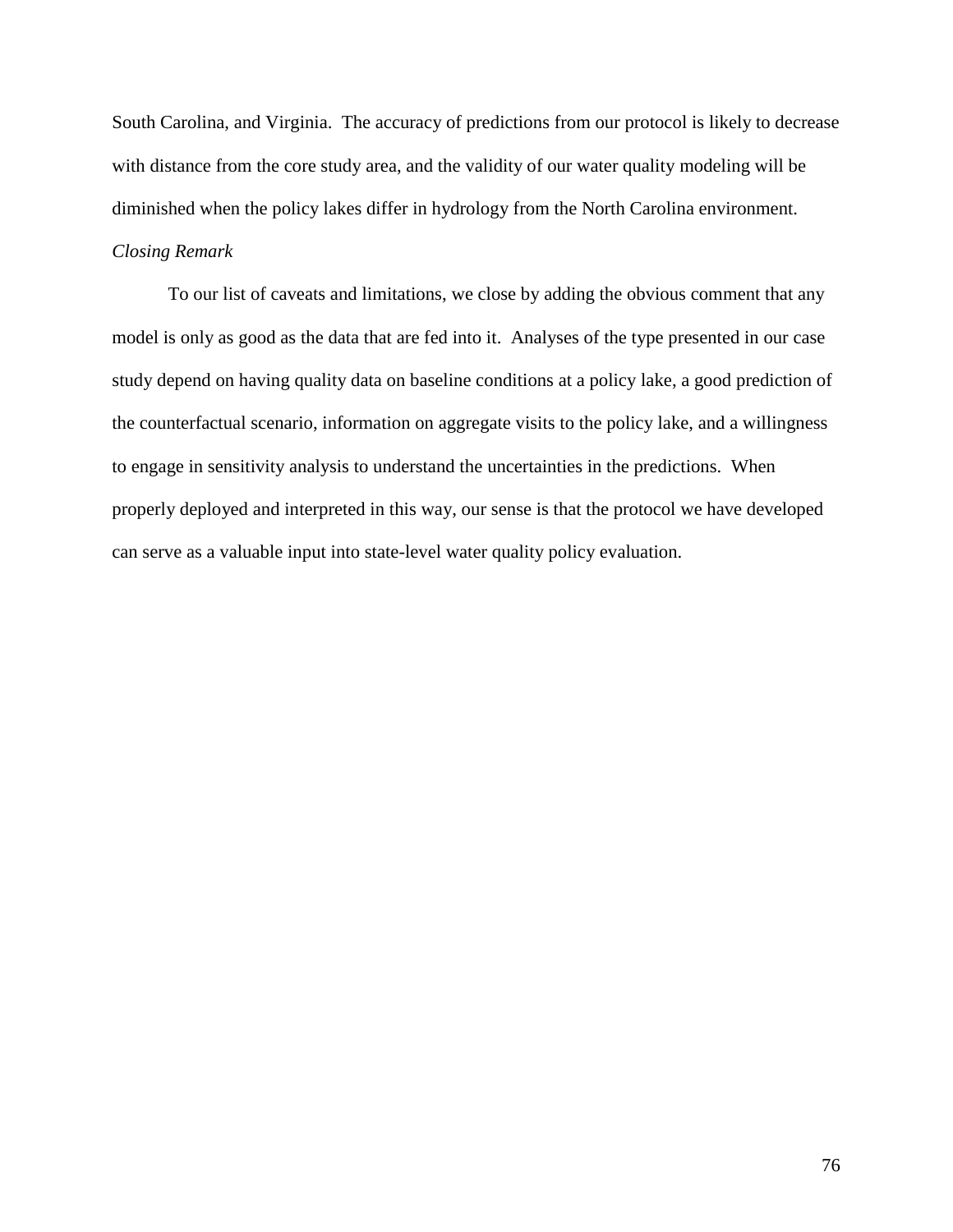## **8. References**

- Banzhaf, H.S., D. Burtraw, D. Evans, and A. Krupnick. 2006. "Valuation of Natural Resource Improvements in the Adirondacks." *Land Economics* 82(3):445-464.
- Blumenschein K.**,** Blomquist G.C., Johannesson M., Horn N., Freeman P. 2008. Eliciting Willingness to Pay without Bias: Evidence from a Field Experiment. *The Economic Journal*; 118(January): 114-137.
- Boyle, K.J. 2003. "Contingent Valuation in Practice." In *A Primer on Nonmarket Valuation,* P.A. Champ, K.J. Boyle, and T.C. Brown, eds. Dordrecht: Kluwer Academic Press.
- Carson, R.T., and T. Groves. 2007. "Incentive and Informational Properties of Preference Questions." *Environmental and Resource Economics* 37:181-210.
- Cesario, F.J. 1976. "Value of Time in Recreation Benefit Studies." *Land Economics* 52:32-41.
- Champ, P.A., R.C. Bishop, T.C. Brown, and D.W. McCollum. 1997. "Using Donation Mechanisms to Value Nonuse Benefits from Public Goods." *Journal of Environmental Economics and Management* 33(2):151–62.
- Farber, S., and B. Griner. 2000. "Valuing Watershed Quality Improvements using Conjoint Analysis." *Ecological Economics* 34:63-76.
- Freeman, A.M. 2003. *The Measurement of Environmental and Resource Values*," 2nd edition. Washington, DC: Resource for the Future Press.

Greene, W. 2000. *Econometric Analysis, 4th edition*, Upper Saddle River, NJ: Prentice-Hall.

- Heckman, J. 1979. Sample selection bias as a specification error. *Econometrica* 47: 153--161.
- Hensher, D.A., J.M. Rose, and W.H. Greene, eds. 2006. *Applied Choice Analysis: A Primer*. Cambridge: Cambridge University Press.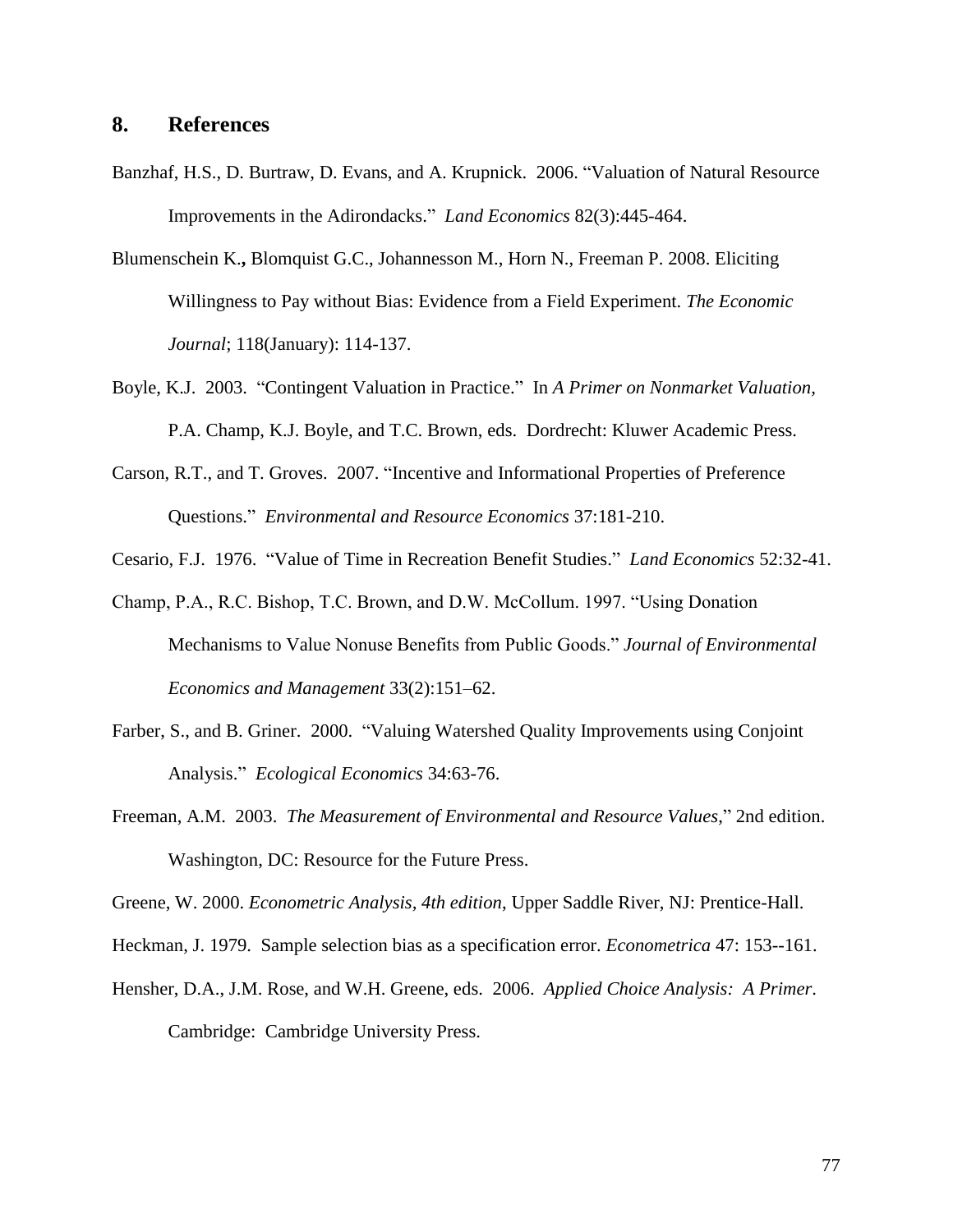- Herriges, J.A., C.L. Kling, and J. Tobias. 2010. "What are the Consequences of Consequentiality?" *Journal of Environmental Economics and Management* 59:67-81.
- Holmes, T.P., and W.L. Adamowicz. 2003. "Attribute-Based Methods." In *A Primer on Nonmarket Valuation,* P.A. Champ, K.J. Boyle, and T.C. Brown, eds. Dordrecht: Kluwer Academic Press.
- Kenney, M.A. 2007. "Which Nutrient Criteria Should States and Tribes Choose to Determine Waterbody Impairment? Using Science and Judgments to Inform Decision Making." Duke University Dissertation.
- Kling, C., D. Phaneuf, and J. Zhao. 2008. "From Exxon to BP: has some number become better than no number?" *Journal of Economic Perspectives* 26(4): 3-26.
- Krinsky, I. and A.L. Robb. 1986. "On Approximating the Statistical Properties of Elasticities." *Review of Economic and Statistics* 68: 715-719.
- Jeanty, P. W. 2007. "wtpcikr: Constructing Krinsky and Robb Confidence Interval for Mean and Median Willingness to Pay (WTP) Using Stata." *North American Stata Users' Group Meetings 2007*, 8.
- Leggett, C.G., and N.E. Bockstael. 2000. "Evidence of the Effects of Water Quality on Residential Land Prices." *Journal of Environmental Economics and Management* 39:121- 144.
- Mathews, K.E., M.L. Freeman, and W.H. Desvousges. 2007. "How and How Much? The Role of Information in Stated Choice Questionnaires." In *Valuing Environmental Amenities Using Stated Choice Studies,* B.J. Kanninen, ed. Dordrecht: Springer.
- National Oceanic and Atmospheric Administration (NOAA). 1993. "Natural Resource Damage Assessments under the Oil Pollution Act of 1990." *Federal Register* 58:4601-4614.